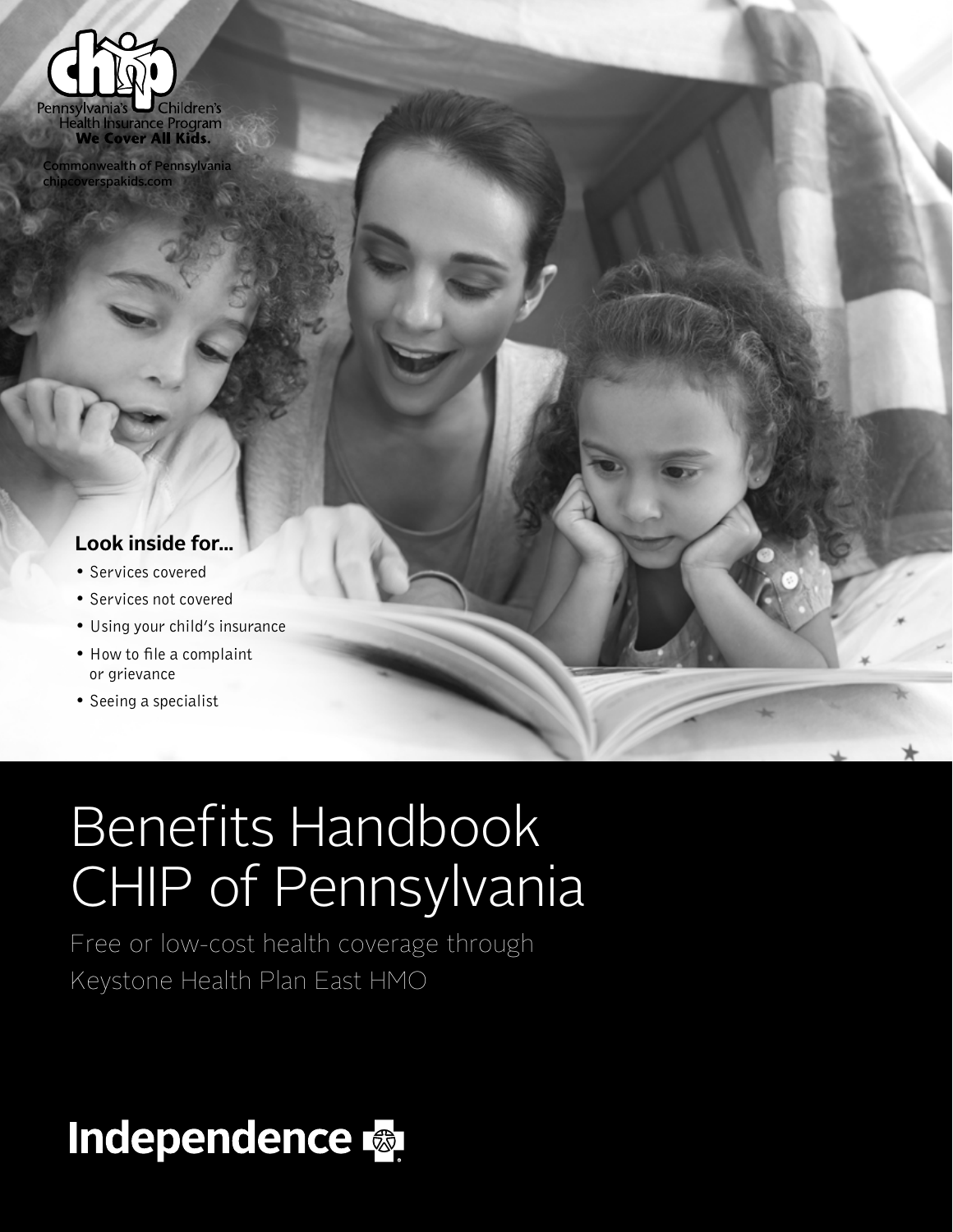Benefits underwritten and/or administered by Keystone Health Plan East, a subsidiary of Independence Blue Cross, independent licensees of the Blue Cross and Blue Shield Association. For additional information regarding the Children's Health Insurance program (CHIP), visit chipcoverspakids.com.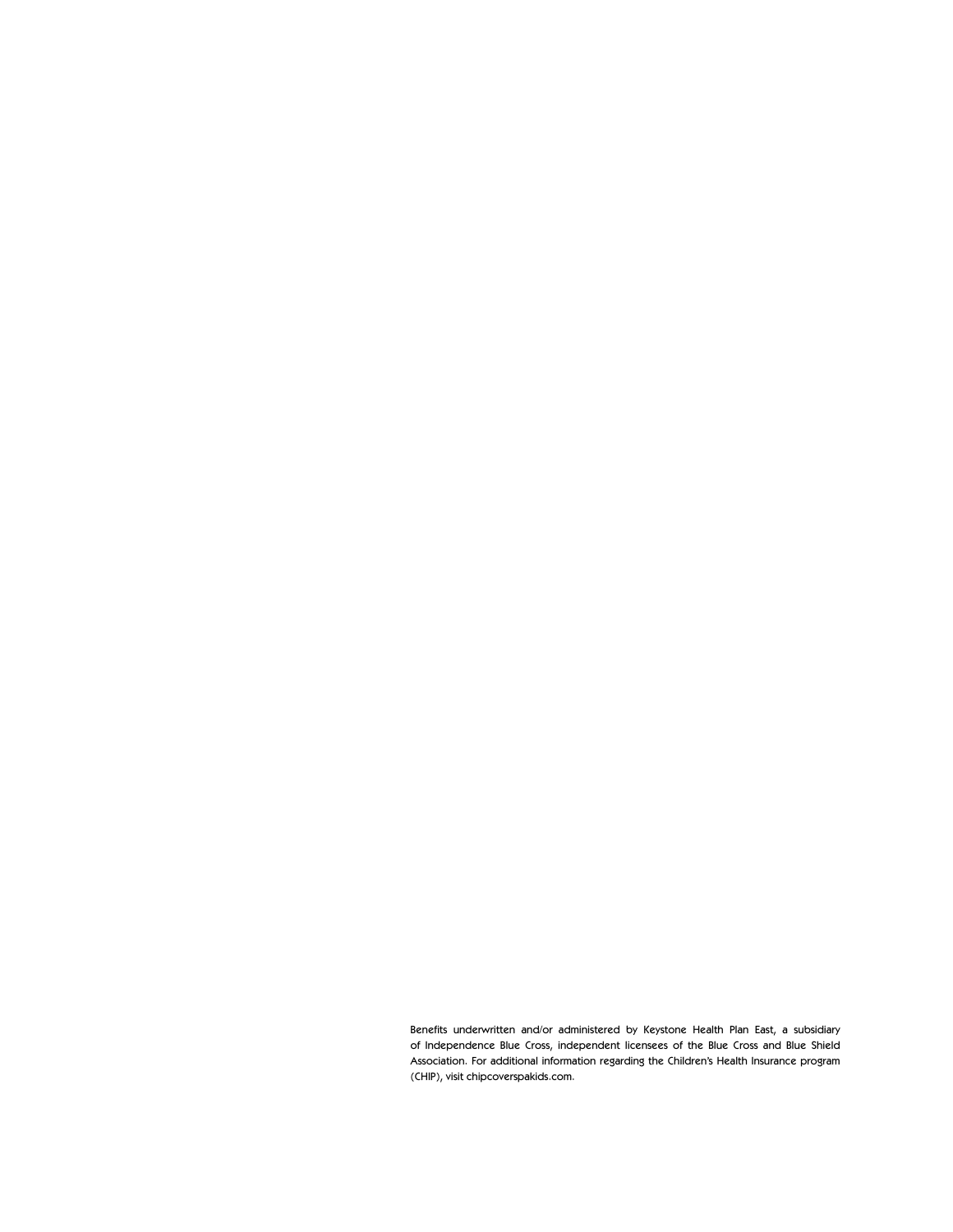## Children's Health Insurance Program (CHIP)



Please read this handbook and other benefits materials carefully. If you have any questions about your child's coverage, please contact our CHIP Customer Service at

> **1-800-464-5437 (TTY/TDD users, call 711).**

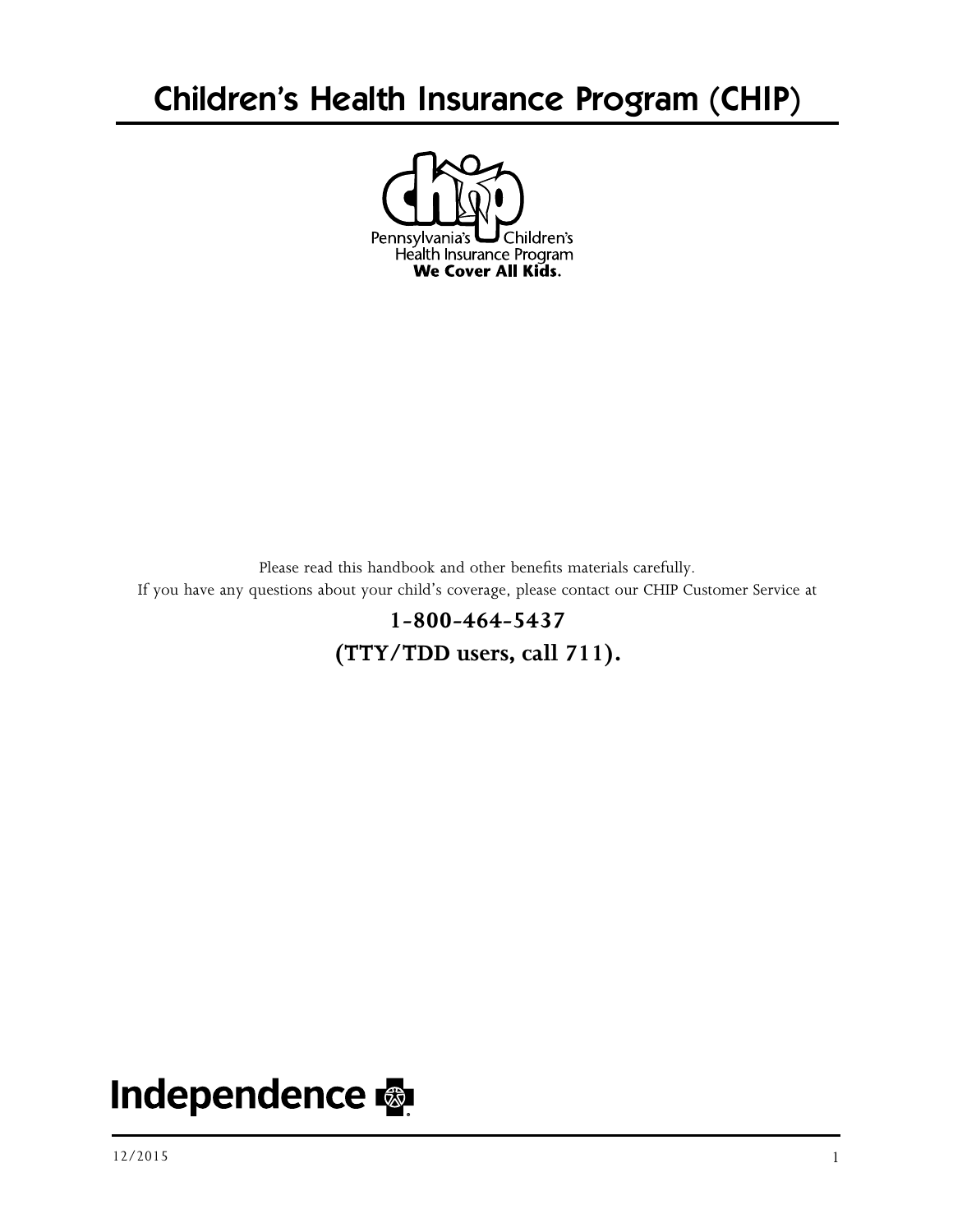## Table of Contents

| Introduction <b>Election Constitution Election Constitution Constitution Constitution Constitution Constitution Constitution Constitution Constitution Constitution Constitution Constitution Consti</b> |
|----------------------------------------------------------------------------------------------------------------------------------------------------------------------------------------------------------|
| <b>Section 1</b>                                                                                                                                                                                         |
| <b>Section 2</b>                                                                                                                                                                                         |
| <b>Section 3</b>                                                                                                                                                                                         |
| <b>Section 4</b>                                                                                                                                                                                         |
| <b>Section 5</b>                                                                                                                                                                                         |
| Section 6                                                                                                                                                                                                |
| Section 7 and 200 and 200 and 200 and 200 and 200 and 200 and 200 and 200 and 200 and 200 and 200 and 200 and                                                                                            |
| <b>Section 8</b>                                                                                                                                                                                         |
| <b>Section 9</b>                                                                                                                                                                                         |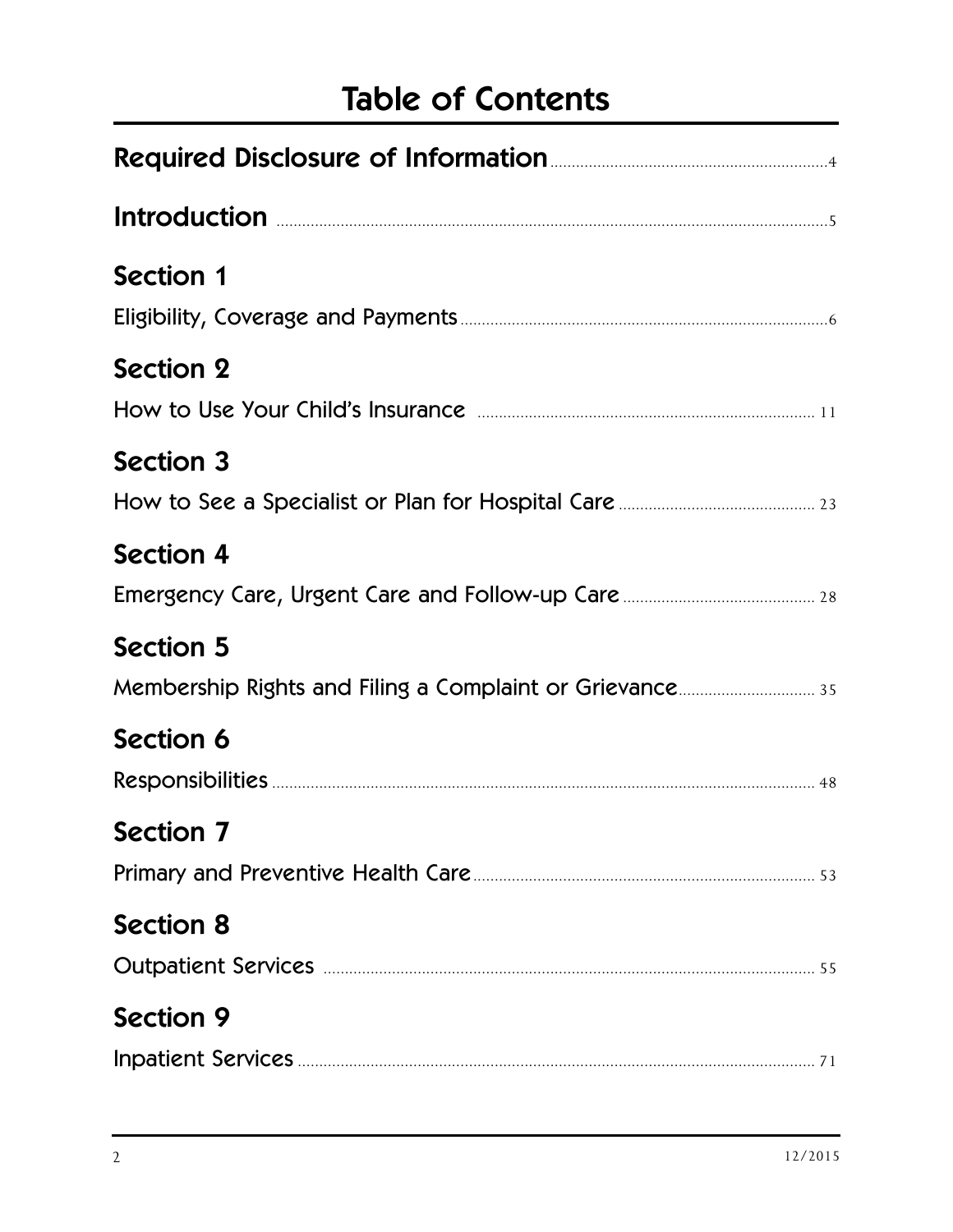## Section 10

| <b>Section 11</b> |
|-------------------|
|                   |
| <b>Section 12</b> |
| <b>Section 13</b> |
| <b>Section 14</b> |
| <b>Section 15</b> |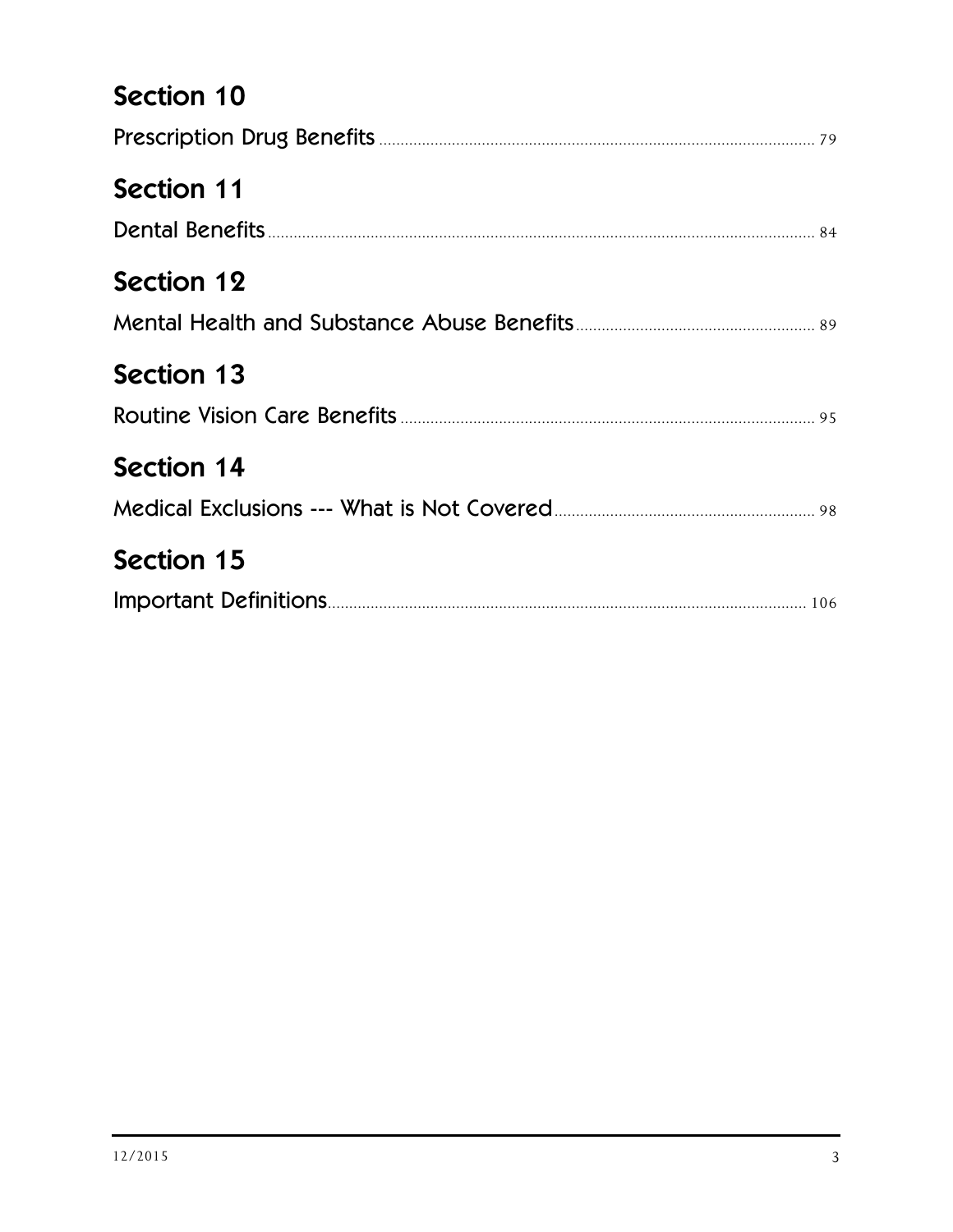State law requires that Keystone Health Plan East, Inc. (Keystone) make the following information available to you when you make a request in writing to Keystone.

- a list of names, business addresses and official positions of the membership of the Board of Directors or Officers of Keystone;
- the procedures adopted to protect the confidentiality of medical records and other enrollee information;
- a description of the credentialing process for health care providers;
- a list of the participating health care providers affiliated with participating hospitals;
- whether a specifically identified drug is included or excluded from coverage;
- a description of the process by which a health care provider can prescribe any of the following when either: (1) the drug formulary's equivalent has been ineffective in the treatment of the enrollee's disease; or (2) the drug causes or is reasonably expected to cause adverse or harmful reactions to the enrollee:
	- specific drugs;
	- drugs used for an off-label purpose; and
	- biologicals and medications not included in the drug formulary for prescription drugs or biologicals;
- a description of the procedures followed by Keystone to make decisions about the experimental nature of individual drugs, medical devices or treatments;
- a summary of the methodologies used by Keystone to reimburse for health care services (This does not mean that Keystone is required to disclose individual contracts or the specific details of financial arrangements with health care providers.);
- a description of the procedures used in Keystone's quality assurance program;
- other information that the Pennsylvania Department of Health or the Pennsylvania Insurance Department may require.

#### Policy Year

For purposes of the provisions of the Patient Protection and Affordable Care Act, with respect to the Development and Utilization of Uniform Explanation of Coverage Documents and Standardized Definitions, the policy year for this contract will be a calendar year.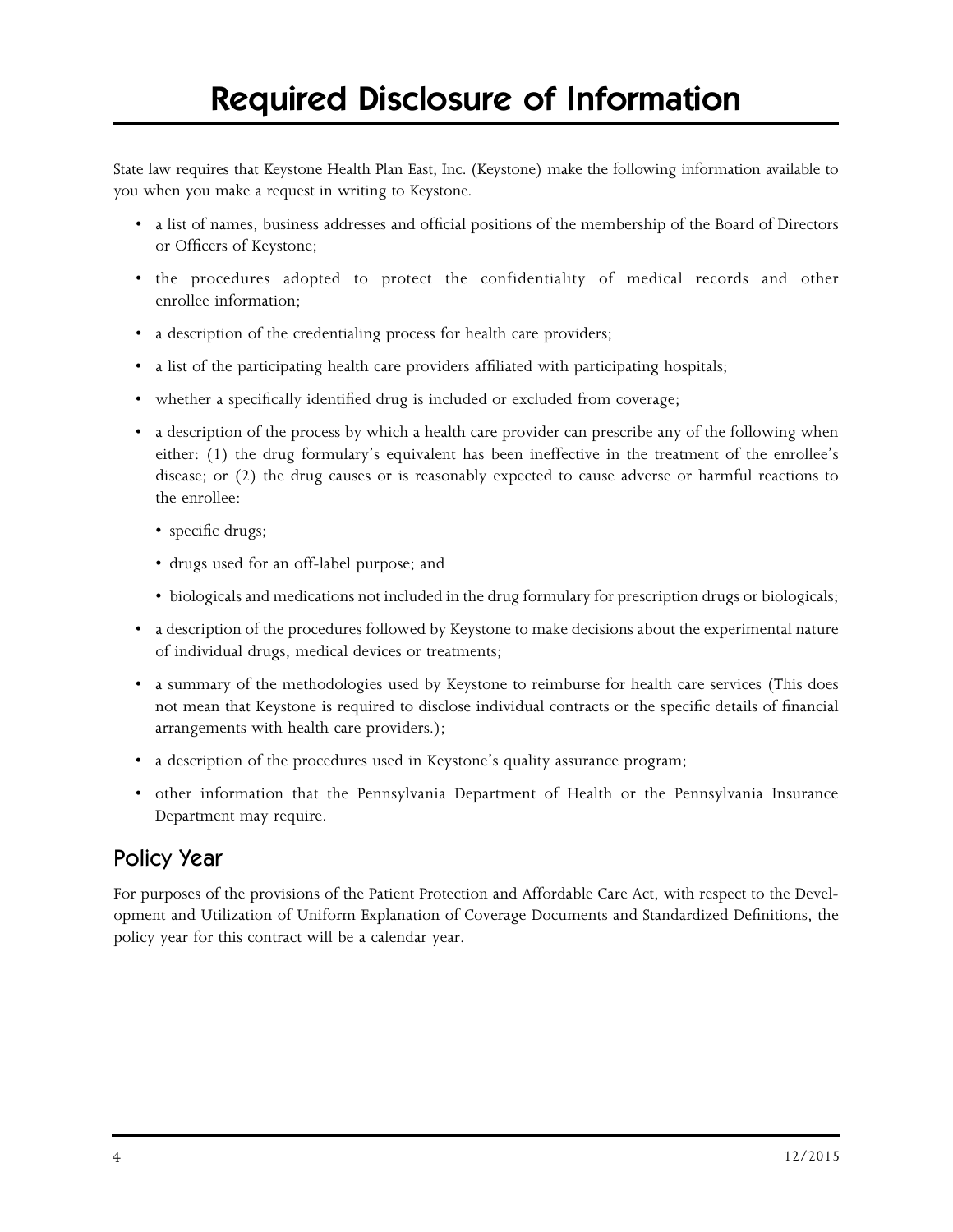## Welcome

On behalf of Independence Blue Cross (Independence), welcome to the Children's Health Insurance Program (CHIP).

## Independence Blue Cross

- Independence is the leading health insurance organization in southeastern Pennsylvania, which includes Bucks, Chester, Delaware, Montgomery and Philadelphia counties. Since 1939, we have been enhancing the health and wellness of the people and communities we serve by delivering innovative and competitively priced health care products and services; pioneering new ways to reward doctors, hospitals, and other health care professionals for coordinated, quality care; and supporting programs and events that promote wellness.
- Independence distributes CHIP applications directly to low-income, uninsured families and through its vast network of community partners.
- Independence receives the completed applications and processes the information on behalf of the Commonwealth of Pennsylvania.
- Independence, through Keystone Health Plan East HMO, provides health insurance to children enrolled in CHIP.

## CHIP

- This program has been offered by the Commonwealth of Pennsylvania since 1993.
- This is a program funded by the state and federal governments for children and teens up to age 19.
- This program provides health insurance to children who fall within CHIP income guidelines and are not eligible for or enrolled in Medical Assistance (Medicaid), or covered by private insurance.
- There are three main tiers of coverage, which are based on a child's age, the family size and the family's income.
	- **Free CHIP** The parent of an enrolled child is not responsible for a monthly premium and there are no copayments for covered services.
	- **Low-Cost CHIP –**The parent of an enrolled child is responsible for paying a monthly premium, which is a portion of the total cost of the health insurance coverage. The monthly premium is based on a family's income. In addition, there are copayments for some covered services.
	- **Full-Cost CHIP** The parent of an enrolled child is responsible for paying a monthly premium, which is the total cost of the health insurance coverage. The monthly premium is based on a family's income. In addition, there are copayments for some covered services.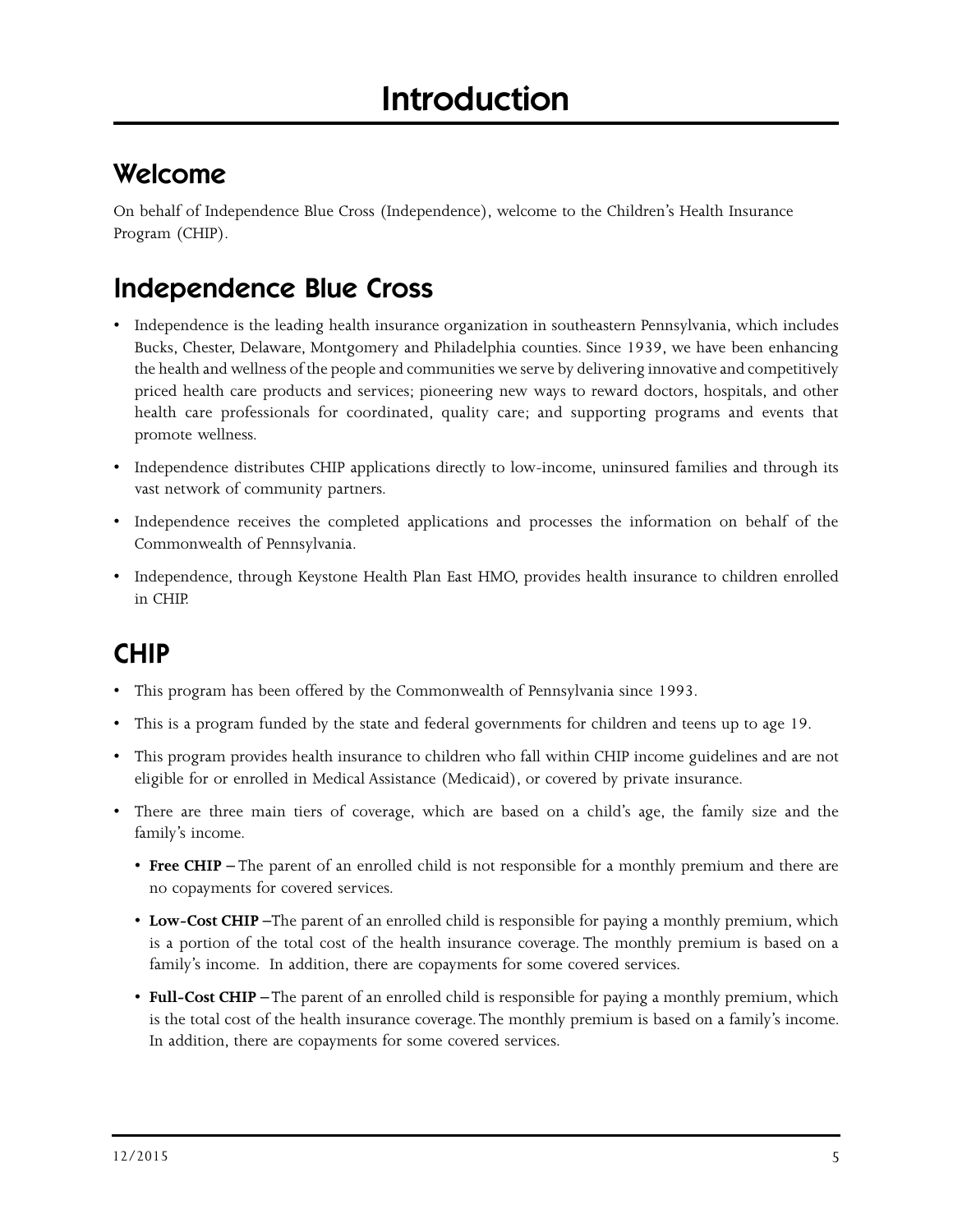## Section 1

#### **Eligibility, Coverage and Payments**

## **Eligibility**

#### Who is Eligible?

Your child must meet the following requirements to be enrolled in CHIP:

- a resident of Pennsylvania for at least **thirty (30) days** prior to the date of enrollment (except newborns);
- a U.S. citizen, permanent/resident alien, temporary alien (under specific circumstances) or refugee;
- not covered by any other health insurance plan, self-insured plan or self-funded plan;
- not eligible for or covered by Medical Assistance (Medicaid) offered through the Pennsylvania Department of Human Services;
- meet guidelines based on family size and income;
- under the age of 19; and
- For Full-Cost CHIP members ONLY: Must not have other affordable health insurance available, which means coverage is not more than 10% of the family's annual income OR the premium cost is not more than 150% of the CHIP premium, or must have been denied partial or full coverage due to a preexisting condition.

#### Proof of Eligibility

You must provide proof of eligibility (for example, documentation of income or citizenship status) to Independence whenever you are asked to do so. If you refuse to provide the requested documentation, your child's coverage will be terminated.

## Coverage

#### Who is Covered?

The child enrolled in the program and named on the Keystone Health Plan East ID Card and the United Concordia ID Card is covered by CHIP. Only the child named on these cards is eligible to receive benefits.

#### How Long is My Child Covered?

Your child is covered as long as he or she continues to meet all of the CHIP eligibility guidelines. Eligibility will be renewed at least once a year on the anniversary date of your family's enrollment (see "Renewal of Coverage" below).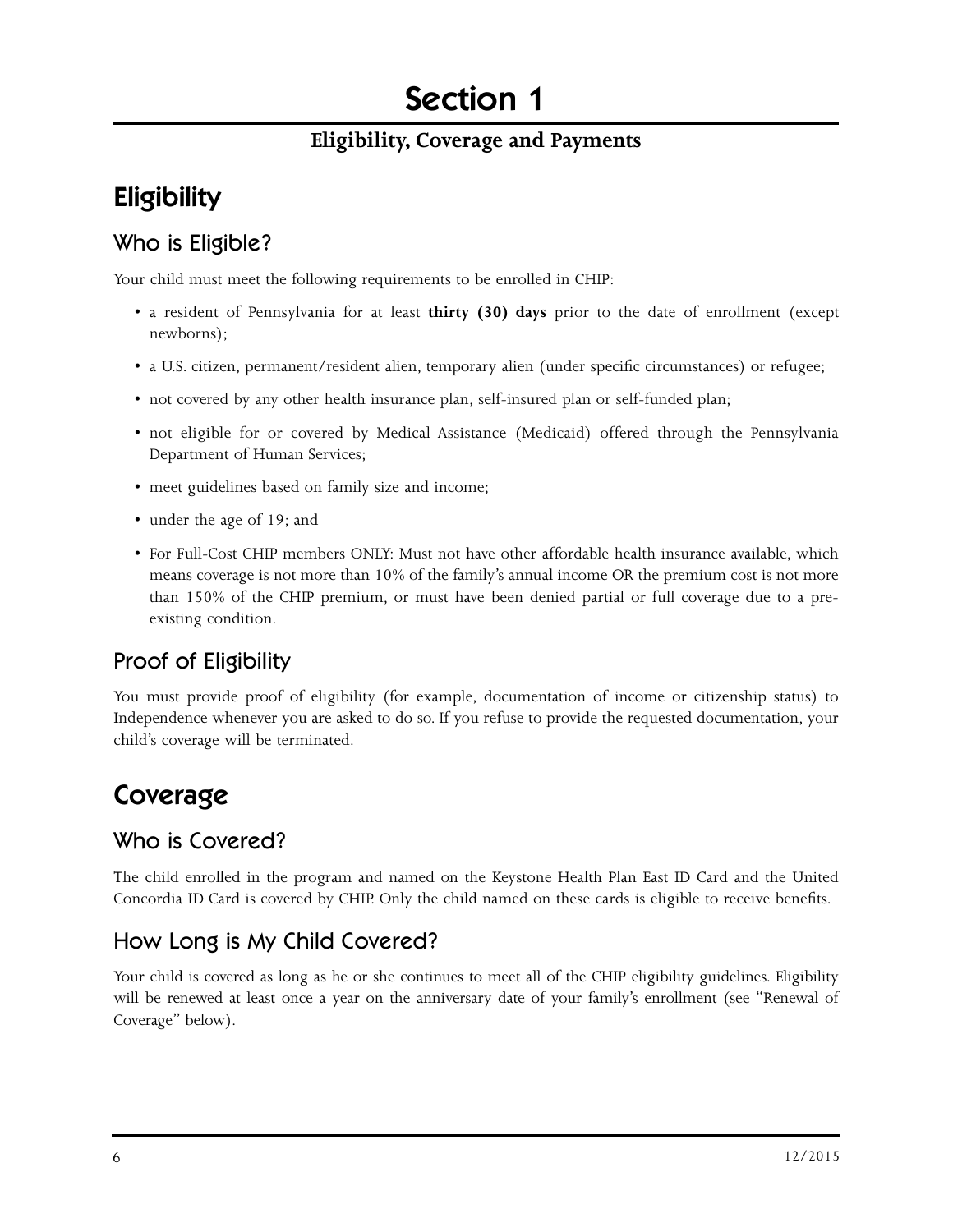#### Renewal of Coverage

Independence will check your child's eligibility at least once each year. This is called renewal. It is very important that we receive all the information requested on the renewal form that we send you by the due date listed. A form that is incomplete or received after the due date may result in the termination of your child's CHIP coverage.

You have two options for completing the renewal process:

- 1. Completely fill out and sign the form that you receive in the mail. You can return the form by mail or fax. Be sure to include any additional documentation that may be requested.
- 2. Go to **compass.state.pa.us** and fill out and submit the renewal information online. Then, print the signature page and sign it. You can return the signature page by mail or fax. Be sure to include any additional documentation that may be requested.

Our mailing address is: **Independence Blue Cross P.O. Box 13449 Philadelphia, PA 19101-9552** Our fax number is: **215-241-3679**

Independence will notify you of your child's eligibility status. This will be based on the information you give on your renewal form.

Independence reserves the right to cancel your child's coverage at renewal if you give incorrect or misleading information about your child's eligibility, or try to obtain benefits through misrepresentation or fraud.

## Your Child's ID Cards

By the time you receive this Benefits Handbook you should have received ID cards. Each enrolled child in your family will receive two ID Cards: one from Keystone Health Plan East for medical, prescription drug, behavioral health, and vision services; and one from United Concordia for dental services.

Here are some important things to do and remember:

- **Make sure that you receive one Keystone ID Card and one United Concordia ID Card for each child you have enrolled.\*** These cards will allow the child named to get all the covered services that are detailed in this Benefits Handbook.
- **Check the information on each of your child's ID Cards.** Make sure everything is correct, especially the spelling of your child's name. If you find any mistakes, contact Keystone at **1-800-464-5437** and United Concordia at **1-800-332-0366**.
- **Check the name of the primary care physician on the Keystone ID Card.** Make sure the name of the doctor or group practice that you chose for your child is correct. If you find a mistake, contact Keystone at **1-800-464-5437**.

*\*Independence dental plans are administered by United Concordia, an independent company.*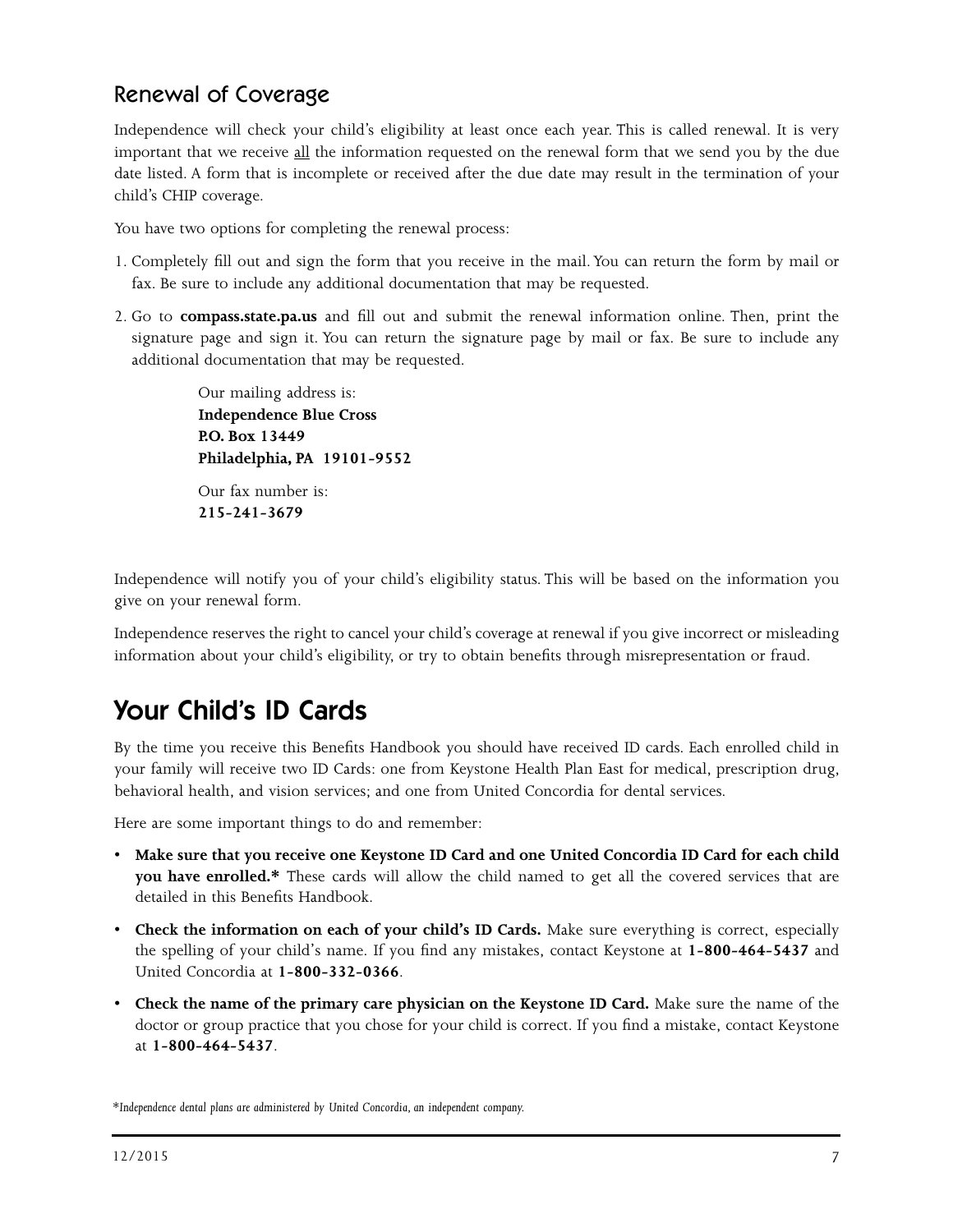- **Carry your child's ID Cards with you at all times.** You must show one of these cards any time your child receives covered services.
- **There is important information on the back of the Keystone ID Card**. For example, there is:
	- information about services that will help you in a medical emergency;
	- a toll-free number that you can tell a hospital to call if they have questions about your child's medical coverage; and
	- a toll-free number that you must call for mental health and substance abuse services.
- If you lose the medical ID Card, contact Keystone at **1-800-464-5437.**
- If you lose the dental ID Card, contact United Concordia at **1-800-332-0366.**

### Premium Payment

Depending on your child's age, the family size and the family's income, your child may be eligible for one of the three tiers of CHIP coverage. If your child is eligible for Low-Cost CHIP or Full-Cost CHIP, you will be required to pay a monthly premium. You can make your payment by check, money order, or electronically. To get more information on your options, please contact Customer Service at **1-800-464-5437.**

**Note:** Before your child can be enrolled, you will be required to pay for the first month's premium in advance. After that time, you will be billed directly by Keystone.

#### What Happens if a Premium is Paid Late?

If you fail to pay your child's monthly premium by the due date listed on the bill, your child's CHIP coverage will be terminated at the end of the last month for which you did pay the premium. You will be responsible for any medical or dental costs incurred after the termination date.

If your child's CHIP coverage is terminated because you fail to pay the premium on time, your child may not be eligible again for CHIP until **three (3) months** after the date the CHIP benefits end. Also, you will need to complete a new application.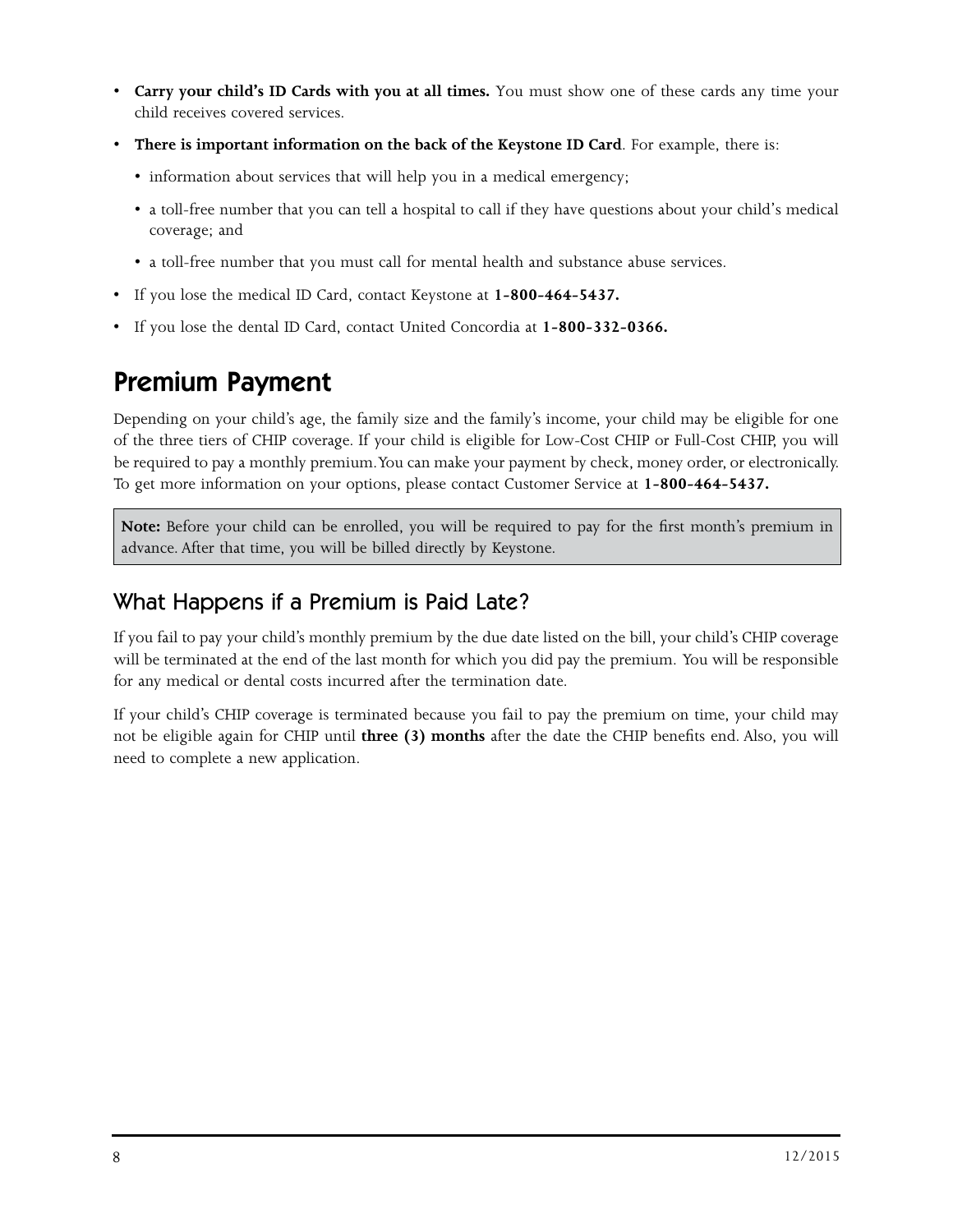## Potential Eligibility for Medical Assistance

Besides a decrease in your family's income, your child could be eligible for Medical Assistance due to a disabling condition. As required by its contract with the Commonwealth of Pennsylvania, Keystone will regularly review the health status of CHIP members. If a child has a condition that may be disabling, you and your child's primary care physician and/or specialist providers will be contacted for additional information. It is important that you cooperate fully by completing the form that you receive and promptly returning it. If the information indicates that your child suffers from a disabling condition, we will initiate a smooth transfer of your child's enrollment in Medical Assistance with no lapse in coverage.

## Termination of Coverage

Independence may cancel your child's CHIP coverage under the following conditions:

- If you commit willful misrepresentation or fraud in applying for or obtaining coverage for your child from Independence (subject to your rights under the complaint procedure);
- If you misuse either of your child's ID Cards, or allow someone other than your enrolled child to use the ID Cards to receive care or benefits;
- If your child no longer meets all the eligibility requirements;
- If you fail to respond to the renewal request or return incomplete information with the renewal (see page 7);
- If you fail to pay your child's monthly premium for Low-Cost CHIP or Full-Cost CHIP.
- If you display a pattern of non-compliance with your child's physician's plan of treatment. You will receive written notice at least **thirty (30) days** prior to termination. You have the right to use the Complaint Appeal and Grievance Appeal Process (see page 35).
- If you do not cooperate with Independence in obtaining information necessary to determine Independence's liability under this program.

#### Inpatient Provision

If your child is receiving inpatient care in a hospital or skilled nursing facility on the day CHIP coverage is terminated, except for termination due to fraud or material misrepresentation, the benefits shall be provided until the earliest of:

- the expiration of such benefits according to the limitations included with this contract;
- determination of the primary care physician and Keystone that inpatient care is no longer medically necessary; or
- your child's discharge from the facility.

**Note:** Independence will not terminate your child's coverage because of his or her health status or need for medically necessary covered services, (unless your child is eligible for Medical Assistance coverage as discussed above) or because you exercised your rights under the complaint and grievance process.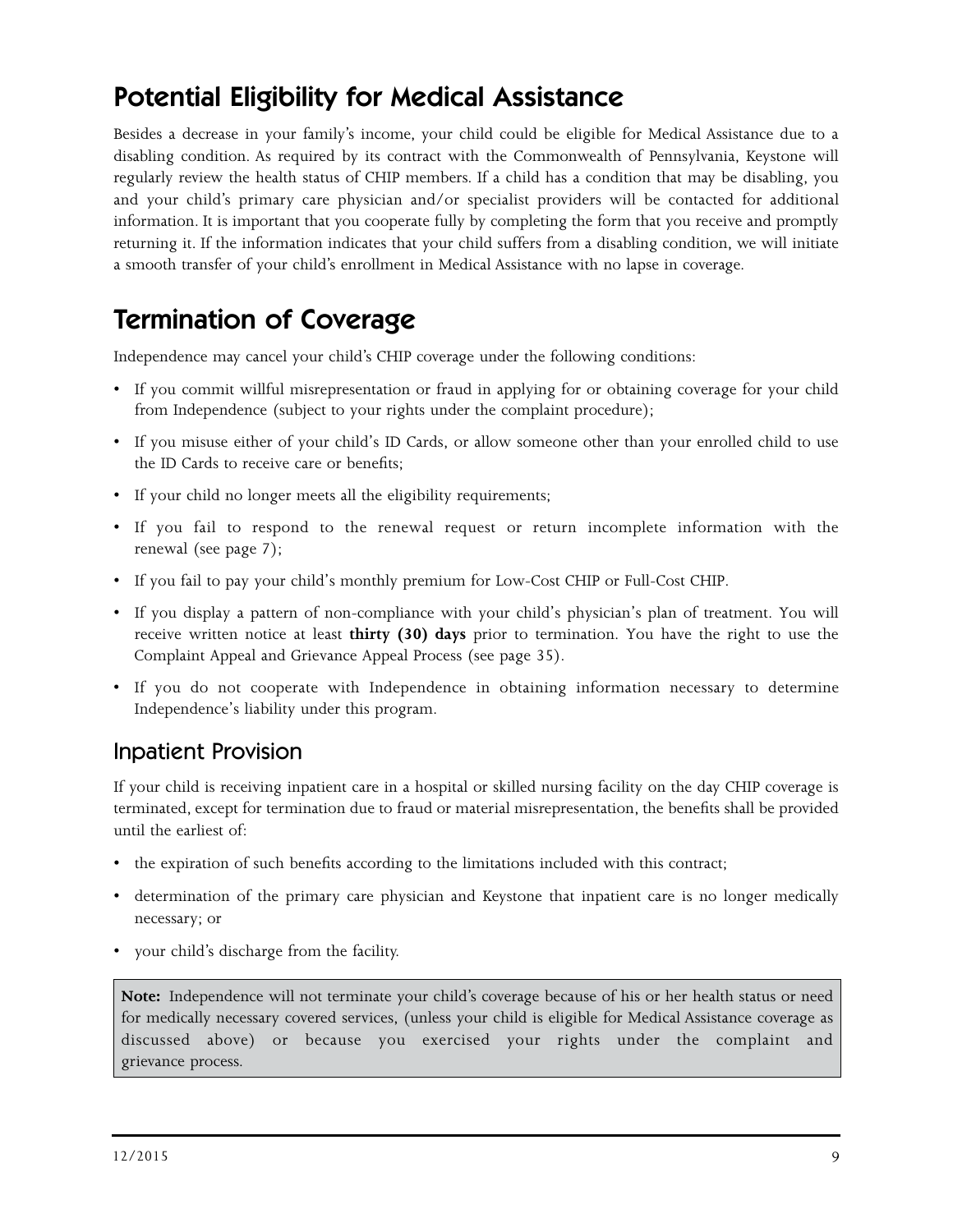## Eligibility Review Process

You may request an eligibility review for the following reasons:

- Your child's application for CHIP coverage is denied, except if referred to Medical Assistance;
- Your child's CHIP coverage is to be terminated, except if referred to Medical Assistance or if terminated for non-payment; or
- Your child's monthly premium increases due to a change in coverage from Free CHIP to Low-Cost CHIP or Full-Cost CHIP, or from Low-Cost CHIP to Full-Cost CHIP.

If you do not agree with this decision, you may submit a written request for an impartial review. However, we encourage you to call us first so that we can discuss our decision with you. In most cases, we can answer your questions about how we reached this eligibility decision. Please call Customer Service at **1-800-464-5437**, Monday through Friday from 8 a.m. to 6 p.m. (TTY/TDD users, please call 711).

In the event that you still do not agree with our decision, or if you choose not to call us to discuss the decision, you may submit a written request to us for an impartial review within **thirty (30) days** from the date of the eligibility letter you received. Please send:

- a written, dated request stating why you disagree with our decision;
- a copy of the eligibility letter;
- any additional documentation to support your case; and
- a phone number where you can be reached during the day.

Mail or fax this information to:

Independence Blue Cross Attention: CHIP Eligibility Review PO Box 13449 Philadelphia, PA 19101-9552 Fax: 215-241-3679

We may contact you for more information. If we cannot resolve your issue, we will forward your written request and any additional information to the Pennsylvania Department of Human Services. You may also receive more detailed information from the Pennsylvania Department of Human Services, including the time and date that a phone interview will be held, if needed.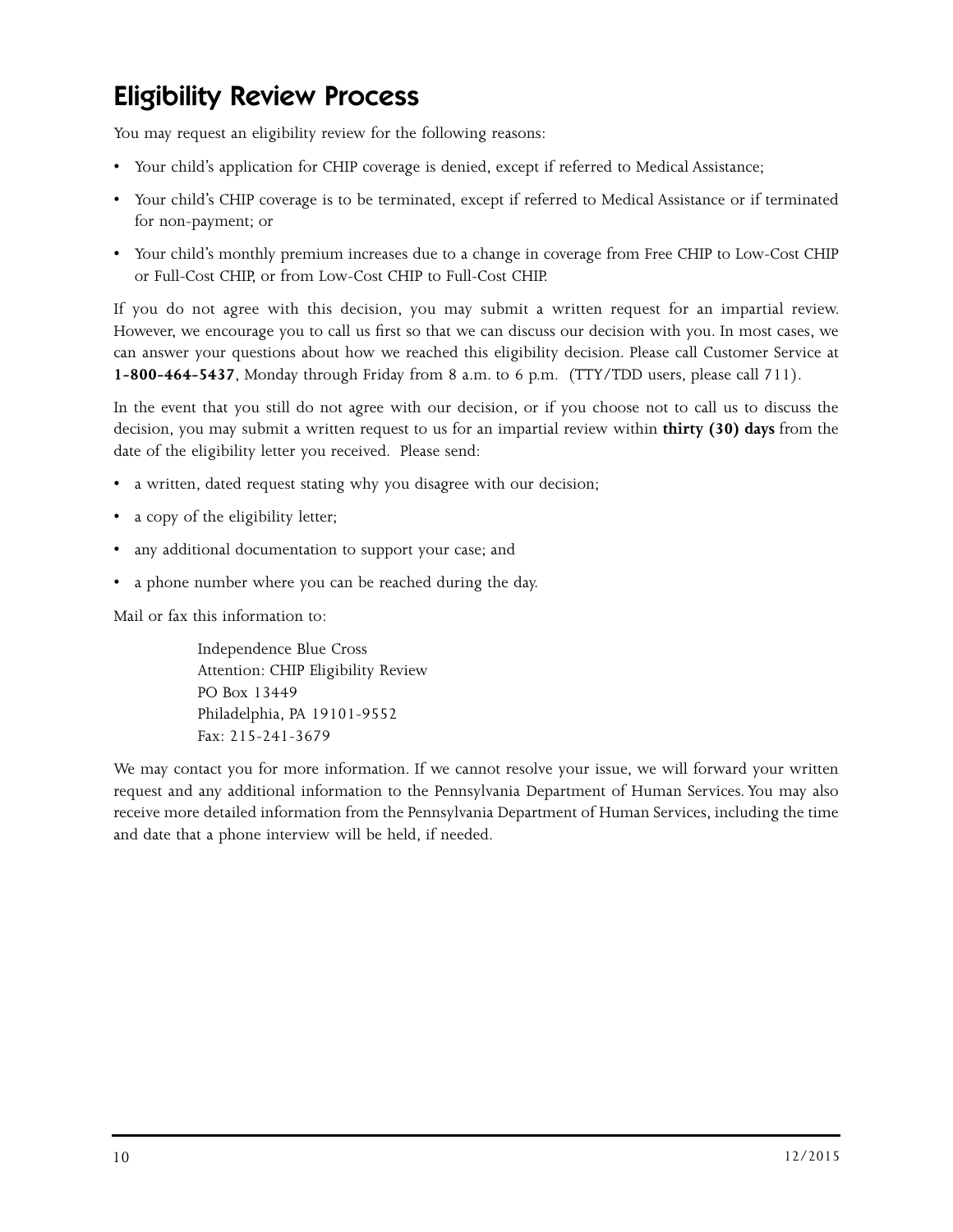#### **How to Use Your Child's Insurance**

## How to Get Basic Health Care

All medical treatment begins with your child's primary care physician. You may often hear this referred to as you child's "PCP".

- **Always call your child's primary care physician first before you go for medical care** (except for conditions requiring emergency services as described on page 28).
- Your child's primary care physician provides coverage 24 hours a day, 7 days a week.
- Whenever possible, please schedule routine visits well in advance. Always call to cancel an appointment if you cannot make it.

## Selection of a Primary Care Physician

- Prior to the time your child's coverage becomes effective in accordance with the provisions of this contract, you must choose a primary care physician from whom you wish your child to receive covered services under this contract.
- At your option and subject to the nonparticipating provider's agreement to certain terms and conditions, your child may continue an ongoing course of treatment with a nonparticipating provider for a period of up to **sixty (60) days** from his or her effective date of coverage (see Continuity of Care provision on page 26).
- If you fail either to select a primary care physician or complete a Continuity of Care form within **thirty (30) days** of your child's membership, Keystone reserves the right to assign your child to a primary care physician subject to the right to change primary care physicians as described below.

## How to See a Specialist

- Call your child's primary care physician for a referral. He or she will submit an electronic referral for specific care or will obtain a preapproval form from Keystone when required.
- A standing referral may be available to your child if he or she has a life-threatening, degenerative, or disabling disease or condition. For more information, see page 24.
- You may take your female child to any participating obstetrical/gynecological specialist without a referral. This is true whether the visit is for preventive care, routine obstetrical/gynecological care, or problemrelated obstetrical/gynecological conditions. For more information, see page 54.
- Your child's primary care physician must obtain a preapproval for specialist services by nonparticipating providers.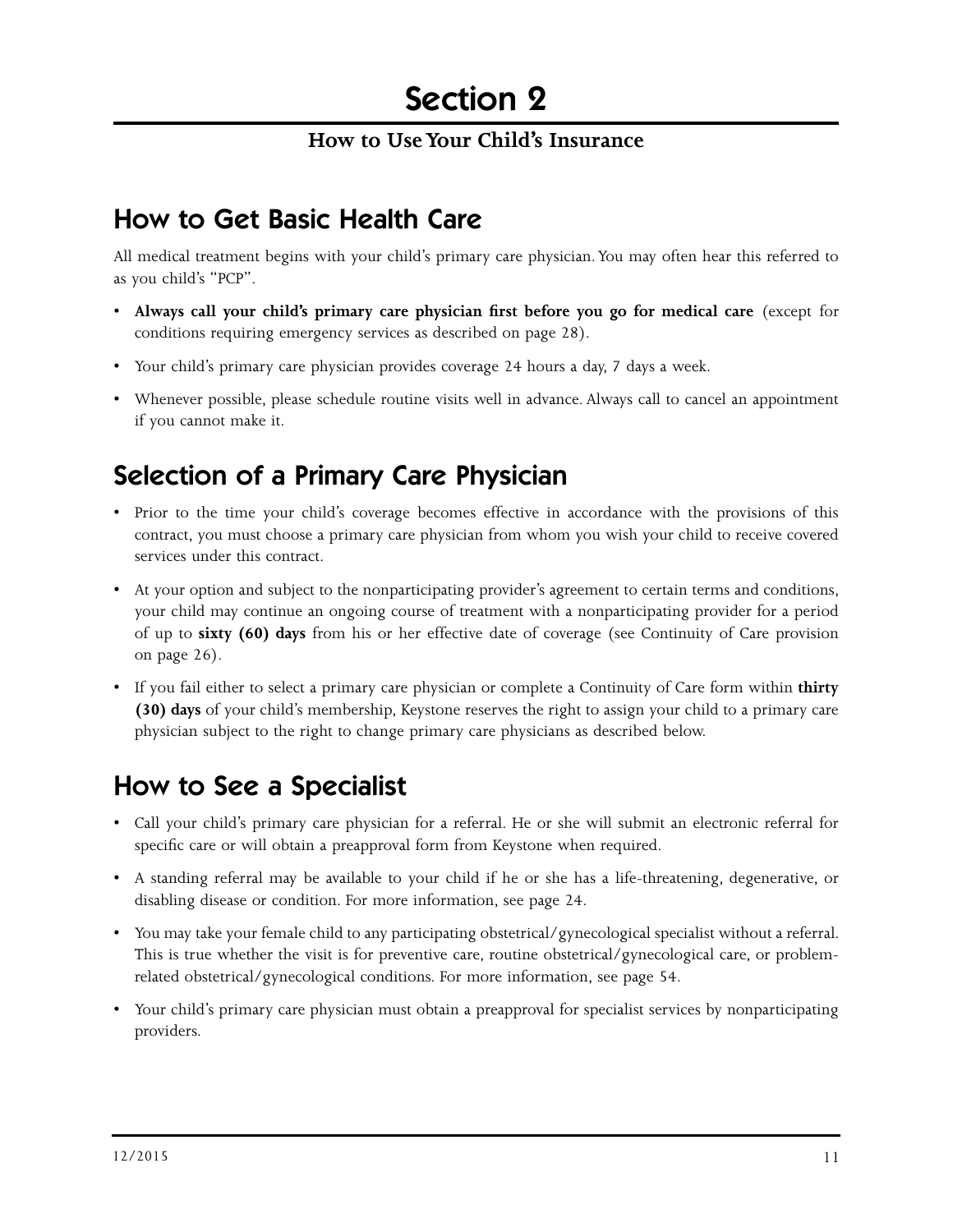## Designated Provider

Your child's primary care physician is required to select a designated provider for certain specialist services. The primary care physician will submit an electronic referral to his or her designated provider for these outpatient specialist services:

- Physical and occupational therapy;
- Diagnostic services for children age five (5) and older; and
- Laboratory and pathology tests.

Designated providers usually receive a set dollar amount per member per month (capitation) for their services based on the primary care physicians that have selected them. Outpatient services are **not covered**  when performed by any provider other than your child's primary care physician's designated provider. Before selecting your child's primary care physician, you may want to speak to the primary care physician regarding his or her designated providers.

## How to Obtain Emergency Medical Care

If you believe your child needs emergency services, call 911 or go immediately to the emergency department of the closest hospital. For more information, see page 28.

## How to Get Continuing Care After Emergency Medical Care

Call your child's primary care physician if your child needs more care after getting emergency medical care. All continuing care as a result of emergency medical services must be provided or referred by your child's primary care physician or coordinated through Customer Service **(1-800-464-5437)**.

## What Medical Services Need Preapproval

Certain covered services need to be authorized by your child's primary care physician and preapproved by Keystone prior to your child receiving them. The primary care physician or referred specialist will obtain this approval from Keystone prior to providing services to your child. Services in this category include, but are not limited to: hospitalization, certain outpatient services, skilled nursing facility services and home health care. You have the right to appeal any decisions through the Grievance Appeal Process. Instructions for the appeal will be described in the denial notification you receive in the mail.

## To be Covered, Services Must be Received From Keystone Participating Providers

All medical services must be received from Keystone participating providers unless preapproved by Keystone, or except in cases requiring emergency services or urgent care while outside the service area. See "Preapproval for Nonparticipating Providers" on page 26 for procedures for obtaining preapproval for use of a nonparticipating provider. If your child receives services from a nonparticipating provider without obtaining preapproval, the services will not be covered. Please visit **ibx.com** to find out more about the individual providers, including hospitals and primary care physicians and referred specialists and their affiliated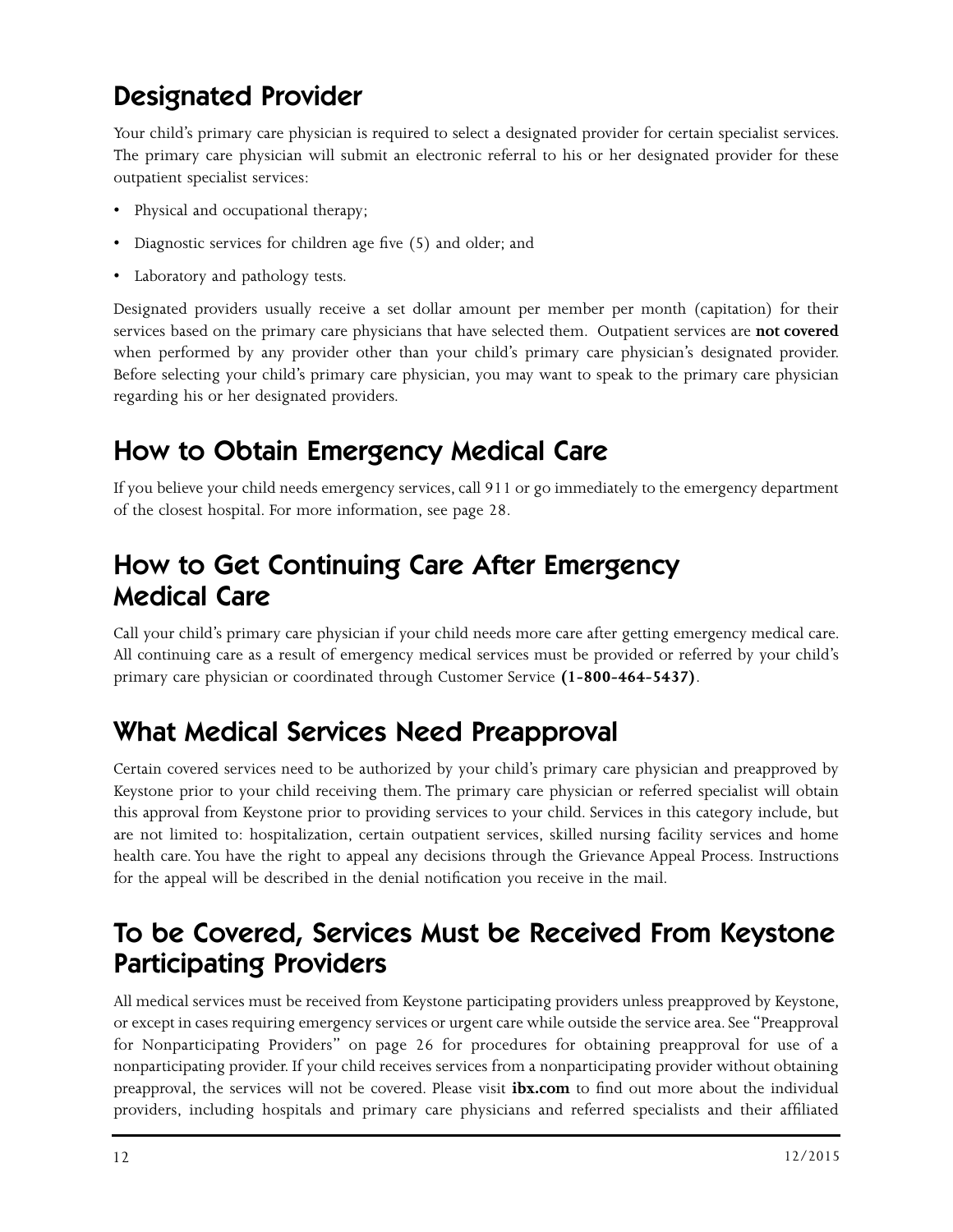hospitals. You can also obtain other information, for example, whether the provider is accepting new patients, the office hours, and a provider who is fluent in a particular foreign language. If you cannot access this website or you need assistance, please contact Customer Service at **1-800-464-5437**.

## How to Change Your Child's Primary Care Physician

You may change your child's primary care physician by calling Customer Service at **1-800-464-5437**. If you call before the end of the month, the change will be effective the first day of the following month. However, changes will take effect on the first of the current month:

- when you did not make a primary care physician selection at the time of enrollment, or
- if your child's primary care physician is no longer a participating provider.

If the participating status of your child's primary care physician changes, you will be notified in order to select another primary care physician.

When you change your child's primary care physician, he or she will receive a new Keystone ID Card. Remember to have your child's medical records transferred to the new physician.

## How to Change Your Child's Referred Specialist

You may change the referred specialist to whom your child has been referred by your child's primary care physician or for whom you have a standing referral. To do so, ask your child's primary care physician to recommend another referred specialist before services are performed. Remember that only services authorized on the referral form will be covered.

If the participating status of a referred specialist your child regularly visits changes, you will be notified to select another referred specialist.

## Interpreter Services

Independence's interpreter services can help if you need assistance communicating with your child's health care provider because you are unable to speak or understand English, or have a hearing impairment.

Independence offers interpreter services for CHIP members covering over sixty (60) different languages and dialects, as well as Certified Deaf Interpreters who translate American Sign Language. All interpreter services are provided at no cost to members and patient confidentiality is assured.

There are two ways to request an interpreter:

- 1. Primary care providers or family physicians may call Keystone's Care Management and Coordination department to make arrangements to provide interpreter services for a CHIP member.
- 2. A parent of a CHIP member may call Customer Service at **1-800-464-5437** to schedule interpreter services for their child's doctor visit.

#### **All requests should be made at least two weeks before the doctor's appointment.**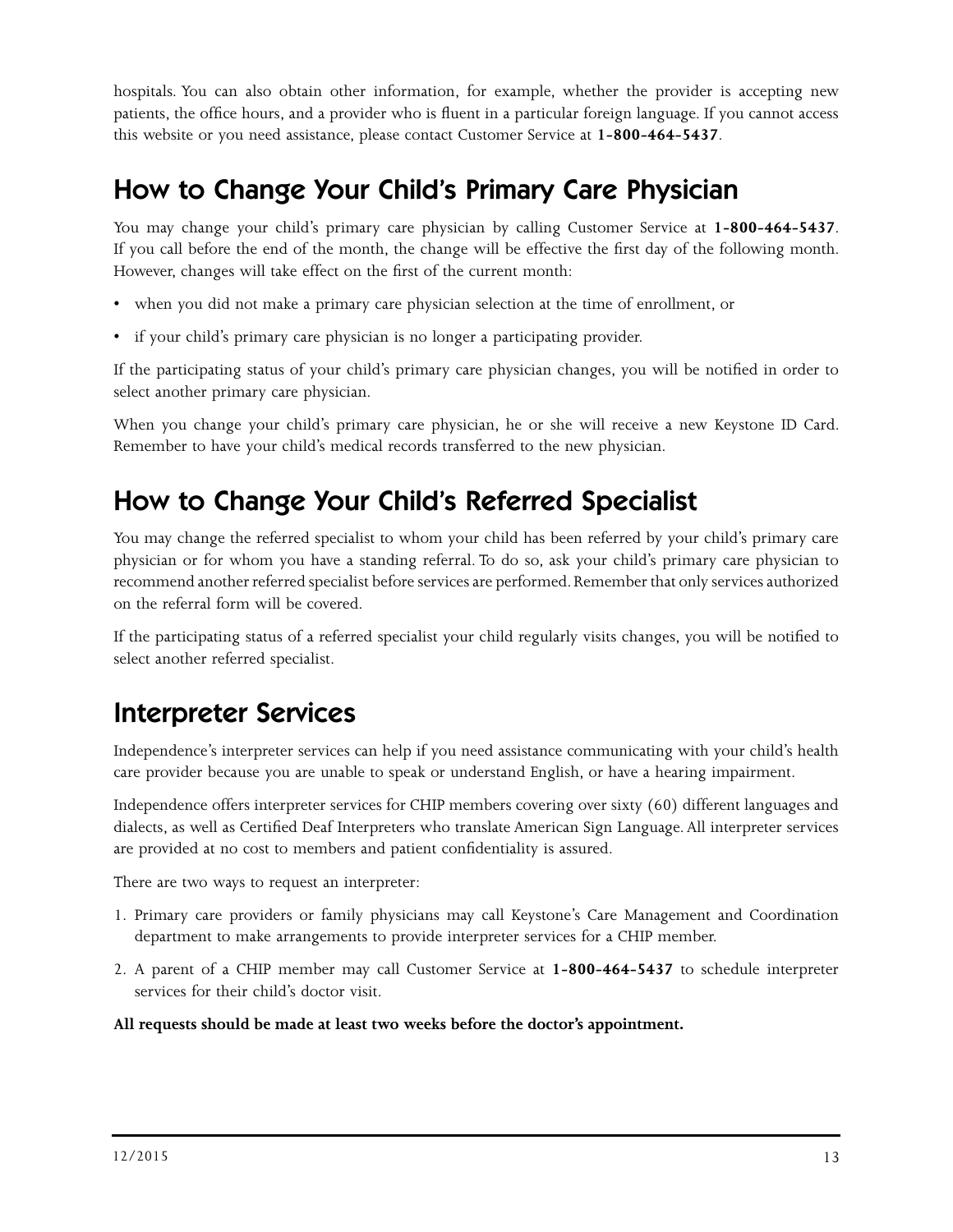To offer quality service, Independence also has:

- multilingual staff members;
- telephone language services; and
- TTY/TDD (call 711) for the deaf or hearing impaired.

If you have questions about how Independence can assist with language barriers in communication with your child's health care provider, call Customer Service at **1-800-464-5437**.

## Prescription Drugs are Covered Under CHIP

Under CHIP, prescription drugs, including medications and biologicals, are covered services or supplies when ordered during your child's inpatient hospital stay. In addition, you child also has prescription drug coverage for outpatient prescription drugs. (For more information, see page 79.)

Prescription drug benefits do not cover over-the-counter drugs except insulin or over-the counter drugs that are prescribed by a physician in accordance with applicable law.

Additionally, prescription drug benefits are subject to quantity level limits as conveyed by the Food and Drug Administration ("FDA") or Keystone's Pharmacy and Therapeutics Committee.

Keystone, for all prescription drug benefits, requires preapproval of a small number of drugs approved by the FDA for use in specific medical conditions. Where preapproval or quantity limits are imposed, your child's physician may request an exception for coverage by providing documentation of medical necessity. You may obtain information about how to request an exception by calling Customer Service at **1-800-464-5437**.

You, or your child's physician acting on your child's behalf, may appeal any denial of benefits or application of higher copayments, if applicable, through the Complaint and Grievance Appeal Process described beginning on page 35.

## Disease Management and Decision Support Programs

Disease Management and Decision Support programs help parents and children to be effective partners in their health care by providing information and support to children with certain chronic conditions as well as those with everyday health concerns. Disease Management is a systematic, population-based approach that involves identifying children with certain chronic diseases, intervening with specific information or support to follow primary care physicians' and treating physicians' treatment plans, and measuring clinical and other outcomes. Decision Support involves identifying children who may be facing certain treatment option decisions and offering them information to assist in informed, collaborative decisions with their primary care physicians and treating physicians.

Decision Support also includes the availability of general health information, personal health coaching, primary care physician's and treating physician's information, or other programs to assist in health care decisions.

Disease Management interventions are designed to help children manage their chronic condition in partnership with their primary care physicians and treating physicians. Disease Management programs, when successful, can help such children avoid long term complications, as well as relapses that would otherwise result in hospital or emergency room care. Disease Management programs also include outreach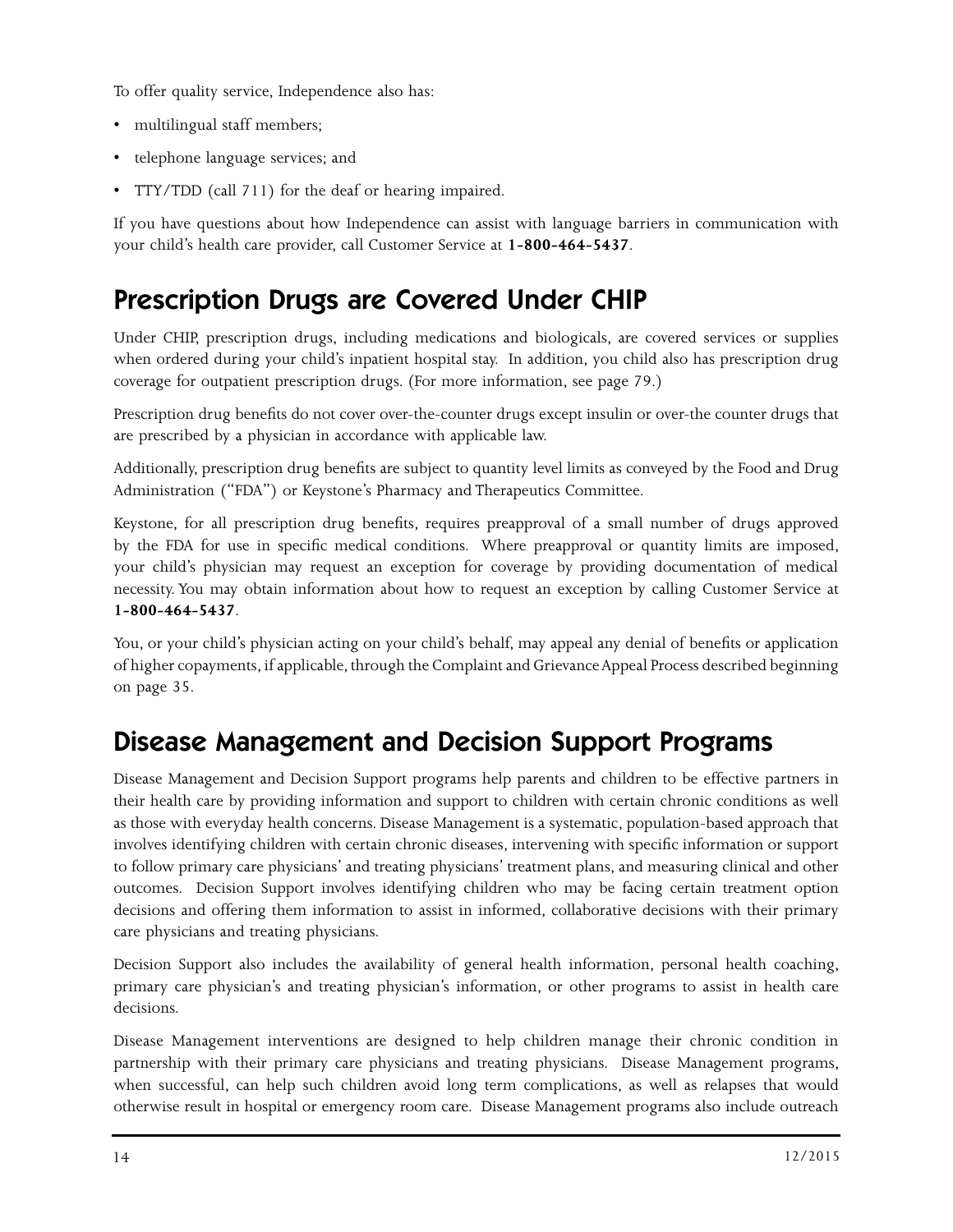to parents and children to obtain needed preventive services, or other services recommended for chronic conditions. Information and support may occur in the form of telephonic health coaching, print, audio library or videotape, or Internet formats.

Keystone will utilize medical information such as claims data to operate the Disease Management or Decision Support program, e.g. to identify children with chronic disease, to predict which children would most likely benefit from these services, and to communicate results to a child's treating primary care physician and treating physicians. Keystone will decide what chronic conditions are included in the Disease Management or Decision Support program.

Participation by a child in Disease Management or Decision Support programs is voluntary. A child may continue in the Disease Management or Decision Support program until any of the following occurs: (1) the parent or child notifies Keystone that they decline participation; or (2) Keystone determines that the program, or aspects of the program, will not continue.

## Other Important Information About Keystone

#### How Keystone Reimburses Providers

Keystone's reimbursement programs for health care providers are intended to encourage the provision of quality, cost-effective care for their members. Provided below is a general description of Keystone's reimbursement programs, by type of participating health care provider. These programs vary by state. Please note, these programs may change from time to time and the arrangements with particular providers may be modified as new contracts are negotiated. If after reading this material you have any questions about how your health care provider is compensated, please speak with them directly or contact us.

#### Professional Providers

#### **Primary Care Physicians**

Most primary care physicians (PCPs) are paid in advance for their services, receiving a set dollar amount per member, per month for each member selecting that PCP. This is called a "capitation" payment and it covers most of the care delivered by the PCP. Covered services not included under capitation are paid fee-for-service according to the Keystone fee schedule. Many PCPs are also eligible to receive additional payments for meeting certain medical quality, patient service and other performance standards. By far the largest incentive component is related to quality and is based on compliance with preventive and chronic care guidelines. Other incentive payments are available for practices that have extended office hours or submit encounter and referral data electronically. There is also an incentive that is based on the extent to which a PCP prescribes generic drugs (when available and appropriate, relative to similar PCPs).

#### **Referred Specialists**

Most specialists are paid on a fee-for-service basis, meaning that payment is made according to Keystone's fee schedule for the specific medical services that the referred specialist performs. Some referred specialists are paid a global fee covering all of the related services delivered during an encounter and therefore may be at risk for the cost of these services. Obstetricians are paid global fees that cover most of their professional services for prenatal care and delivery.

#### **Designated Providers**

For a few specialty services, primary care physicians are required to select a designated provider to which they refer all of their Keystone patients for those services. The specialist services for which primary care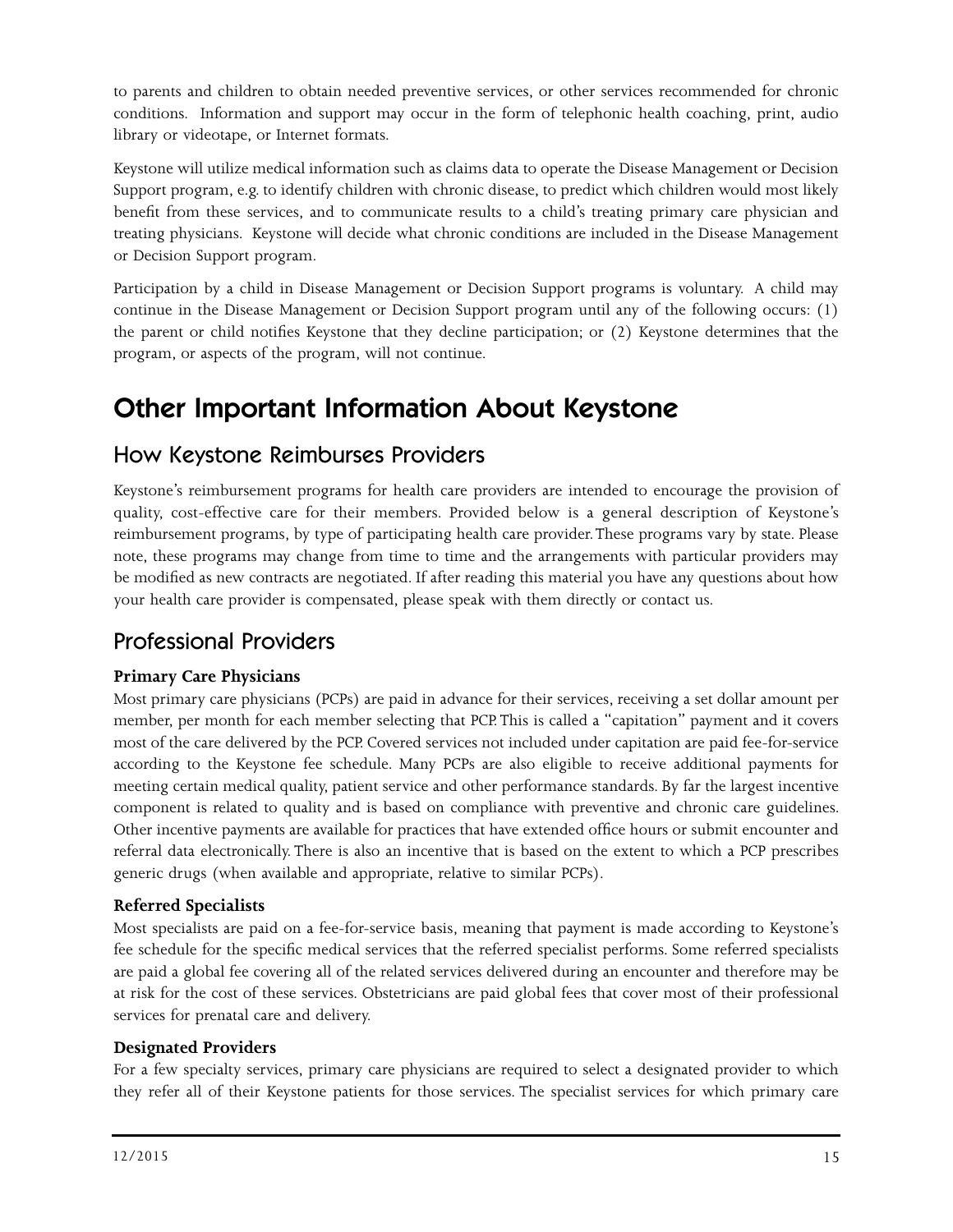physicians must select a designated provider vary by state and could include, but are not limited to, radiology, laboratory and pathology tests, and physical therapy. Designated providers usually receive a set dollar amount per member per month (capitation) for their services based on the primary care physicians that have selected them. Before selecting a primary care physician, you may want to speak to the primary care physician regarding the designated provider that primary care physician has chosen.

#### Institutional Providers

#### **Hospitals**

For most inpatient medical and surgical covered services, hospitals are paid per diem rates, which are specific amounts paid for each day a member is in the hospital. These rates usually vary according to the intensity of services provided. Some hospitals are also paid case rates, which are set dollar amounts paid for a complete hospital stay related to a specific procedure or diagnosis, e.g., transplants.

For most outpatient and emergency covered services and procedures, most hospitals are paid specific rates based on the type of service performed. Hospitals may also be paid a global rate for certain outpatient services (e.g., lab and radiology) that includes both the facility and physician payment. For a few covered services, hospitals are paid based on a percentage of billed charges. Most hospitals are paid through a combination of the above payment mechanisms for various covered services.

#### **Skilled Nursing Homes, Rehabilitation Hospitals, and other care facilities**

Most skilled nursing facilities and other special care facilities are paid per diem rates, which are specific amounts paid for each day a member is in the facility. These amounts may vary according to the intensity of services provided.

#### **Ambulatory Surgical Centers (ASCs)**

Most ASCs are paid specific rates based on the type of service performed. For a few covered services, some ASCs are paid based on a percentage of billed charges.

#### **Integrated Delivery Systems**

In a few instances, global payment arrangements are in place with integrated hospitals/physicians organizations called Integrated Delivery Systems (IDS). The IDS provide or arrange for some of the hospital, physicians and ancillary covered services provided to some members who select PCPs which are employed by or otherwise participate with the IDS. The IDS are paid a global fee to cover all such covered services, whether provided by the IDS or other providers. These IDS are therefore "at risk" for the cost of these covered services. Some of these IDS may provide incentives to their IDS-affiliated professional providers for meeting certain quality, service or other standards.

#### Hospital-Based Provider

When your child receives covered services from a hospital-based provider while he or she is an inpatient at a participating hospital or other participating facility provider and is being treated by a participating professional provider, you child will receive benefits for the covered services provided by the nonparticipating hospital-based provider.

A hospital-based provider can bill you directly for their services, for either the provider's charges or amounts in excess of Keystone's payment to the hospital-based providers (i.e., "balance billing"). You are not liable for any balance billing charges for covered services provided by a hospital-based provider. Your out-of-pocket costs are limited to applicable copayments. If you receive any bills from the provider, you need to contact Customer Service at **1-800-464-5437**. When you notify Keystone about these bills, Keystone will resolve the balance billing.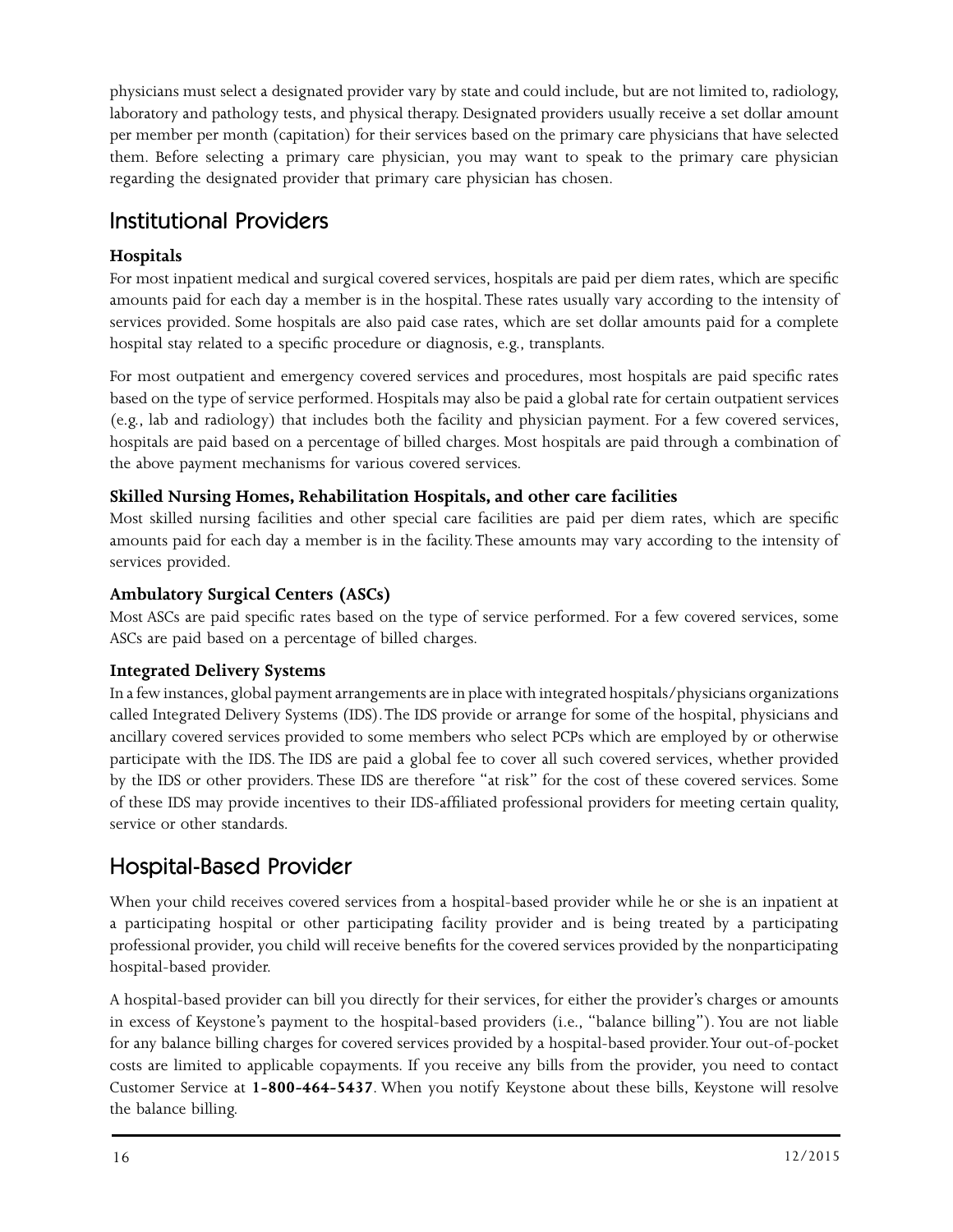#### Physician Group Practices and Physician Associations

Certain physician group practices and Independent Physician Associations (IPA) employ or contract with individual physicians to provide medical covered services. These groups are paid as outlined above. These groups may pay these affiliated physicians a salary and/or provide incentives based on quality, production, service or other performance standards. In addition, Keystone has entered into a joint venture with an IPA. This IPA is paid a global fee to cover the cost of all covered services, including hospital, professional and ancillary covered services provided to members who choose a PCP in this IPA. This IPA provides incentives to its affiliated physicians for meeting certain quality, service and other performance standards.

#### Ancillary Service Providers

Some ancillary service providers, such as durable medical equipment and home health care providers are paid fee-for-service payments according to Keystone's fee schedule for the specific medical services performed. Other ancillary service providers, such as those providing laboratory services, receive a set dollar amount per member per month (capitation). Capitated ancillary service vendors are responsible for paying their contracted providers and do so on a fee-for-service basis.

#### Mental Health/ Alcohol or Drug Abuse and Dependency

A Mental Health/Alcohol or Drug Abuse and Dependency ("behavioral health") management company administers most of the behavioral health benefits and provides a network of participating behavior specialists. The behavioral health management company is paid a set dollar amount per member per month (administrative service fee) for each member and is responsible for providing the behavioral health network and performing utilization review to determine that medical necessity criteria are being met. (See "Utilization Review Process" on page 18.) The contract with the behavioral health management company includes performance-based payments related to quality, provider access, service, and other such parameters.

#### **Pharmacy**

A pharmacy benefits management company (PBM), which is affiliated with Keystone, administers our prescription drug benefits, and is responsible for providing a network of participating pharmacies and processing pharmacy claims. The PBM also negotiates price discounts with pharmaceutical manufacturers and provides drug utilization and quality reviews. Price discounts may include rebates from a drug manufacturer based on the volume purchased. Keystone anticipates that it will pass on a high percentage of the expected rebates it receives from its PBM through reductions in the overall cost of prescription drug benefits.

#### Participating Dentist

When treatments are performed by a participating dentist, in accordance with the participating dentist's contract, covered benefits will be paid directly to the participating dentist. Both the member and the dentist will be notified of benefits covered and the payment the participating dentist received. Payment will be based on the maximum allowable charge the treating participating dentist has contracted to accept. Maximum allowable charges may vary depending on the geographical area of the dental office and in accordance with the participating dentist's contract and the particular participating dentist rendering the service. Participating dentists agree by contract to accept maximum allowable charges as payment in full for covered services rendered to members. The member shall be held harmless if, after receiving services from a participating dentist, such services are determined not dentally necessary.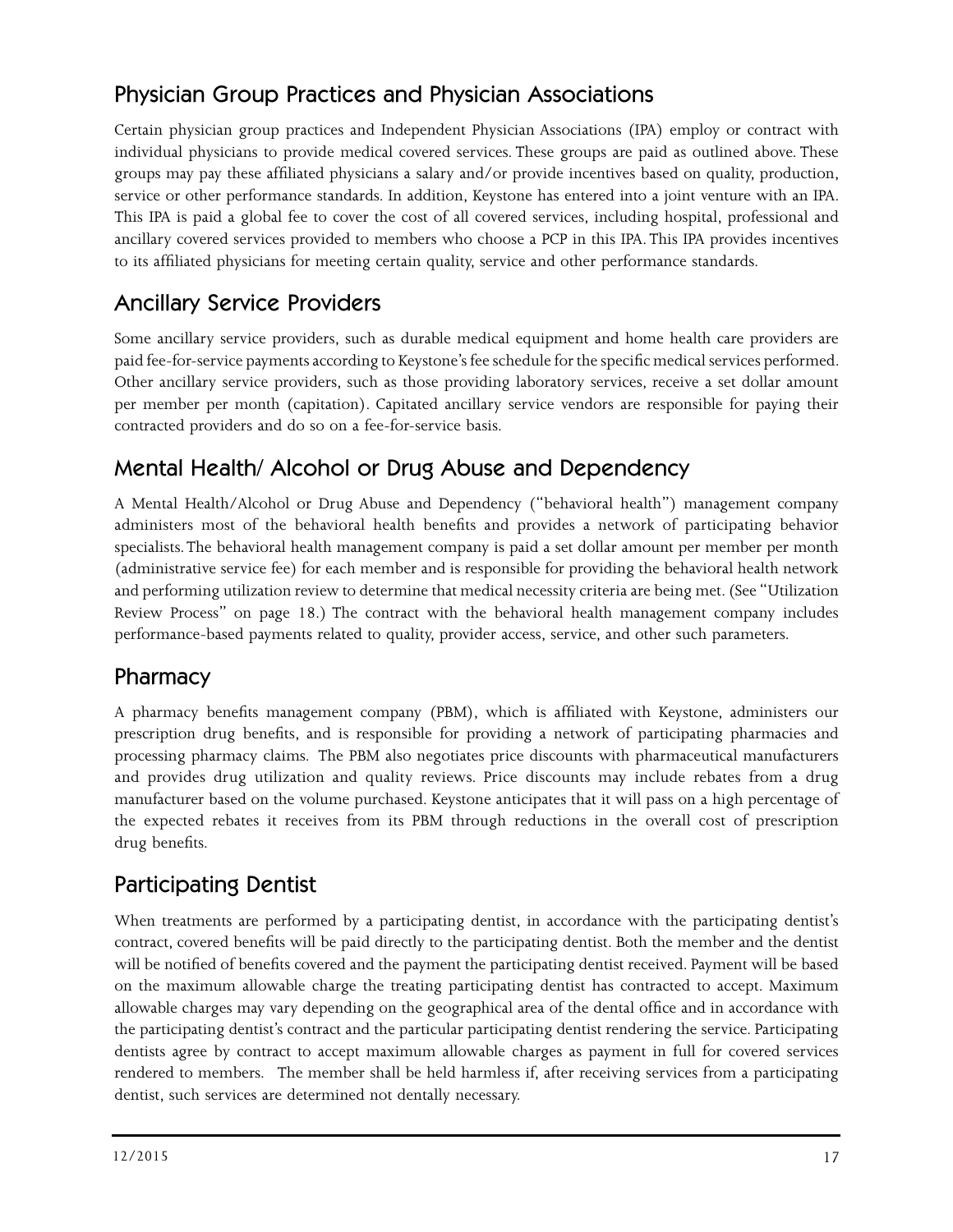Benefits for any services started prior to a child's effective date of coverage are not covered. Multi-visit procedures are considered "started" when the teeth are irrevocably altered. For example, for crowns or fixed partial dentures, the procedure is started when the teeth are prepared and impressions are taken. Procedures started prior to the child's effective date are the liability of the parent.

When an overpayment for benefits is made, Keystone has the right to recover the overpayment either from the parent or from the person or dentist to whom it was paid. The overpayment will be recovered either by requesting a refund or offsetting the amount overpaid from future claim payments. This recovery will follow any applicable state laws or regulations. The parent must provide any assistance necessary, including furnishing information and signing necessary documents, for Keystone to be reimbursed.

This contract does not coordinate benefits with other dental plans.

## Utilization Review Process

Two conditions of Keystone's and its affiliates' benefit plan are that in order for a health care service to be covered or payable, the service must be (1) eligible for coverage under the benefit plan and (2) medically necessary. To assist Keystone in making coverage determinations for certain requested health care services, Keystone uses established medical policies and medical guidelines based on clinically credible evidence to determine the medical necessity of the requested services. The appropriateness of the requested setting in which the services are to be performed is part of this assessment. The process of determining the medical necessity of requested health care services for coverage determinations based on the benefits available under a member's benefit plan is called utilization review.

It is not practical to verify medical necessity on all procedures on all occasions; therefore, certain procedures may be determined by Keystone to be medically necessary and automatically approved based on the accepted medical necessity of the procedure itself, the diagnosis reported or an agreement with the performing provider. An example of such automatically approved services is an established list of services received in an emergency room which have been approved by Keystone based on the procedure meeting emergency criteria and the severity of diagnosis reported (e.g. rule out myocardial infarction, or major trauma). Other requested services, such as certain elective inpatient or outpatient procedures may be reviewed on a procedure specific or setting basis.

Utilization review generally includes several components which are based on when the review is performed. When the review is required before a service is performed (pre-service review) it is called pre-certification or preapproval. Reviews occurring during a hospital stay are called concurrent reviews. Those reviews occurring after services have been performed (post-service reviews) are called retrospective reviews. Keystone follows applicable state and federally required standards for the timeframes in which such reviews are to be performed.

Generally, where a requested service is not automatically approved and must undergo medical necessity review, nurses perform the initial case review and evaluation for plan coverage approval using Keystone's medical policies, established guidelines and evidence-based clinical criteria and protocols; however, only a medical director may deny coverage for a procedure based on medical necessity. The evidence-based clinical protocols evaluate the medical necessity of specific procedures and the majority is computer-based. Information provided in support of the request is entered into the computer-based system and evaluated against the clinical protocols. Nurses apply applicable benefit plan policies and procedures, taking into consideration the individual member's condition and applying sound professional judgment. When the clinical criteria are not met, the given service request is referred to a medical director for further review for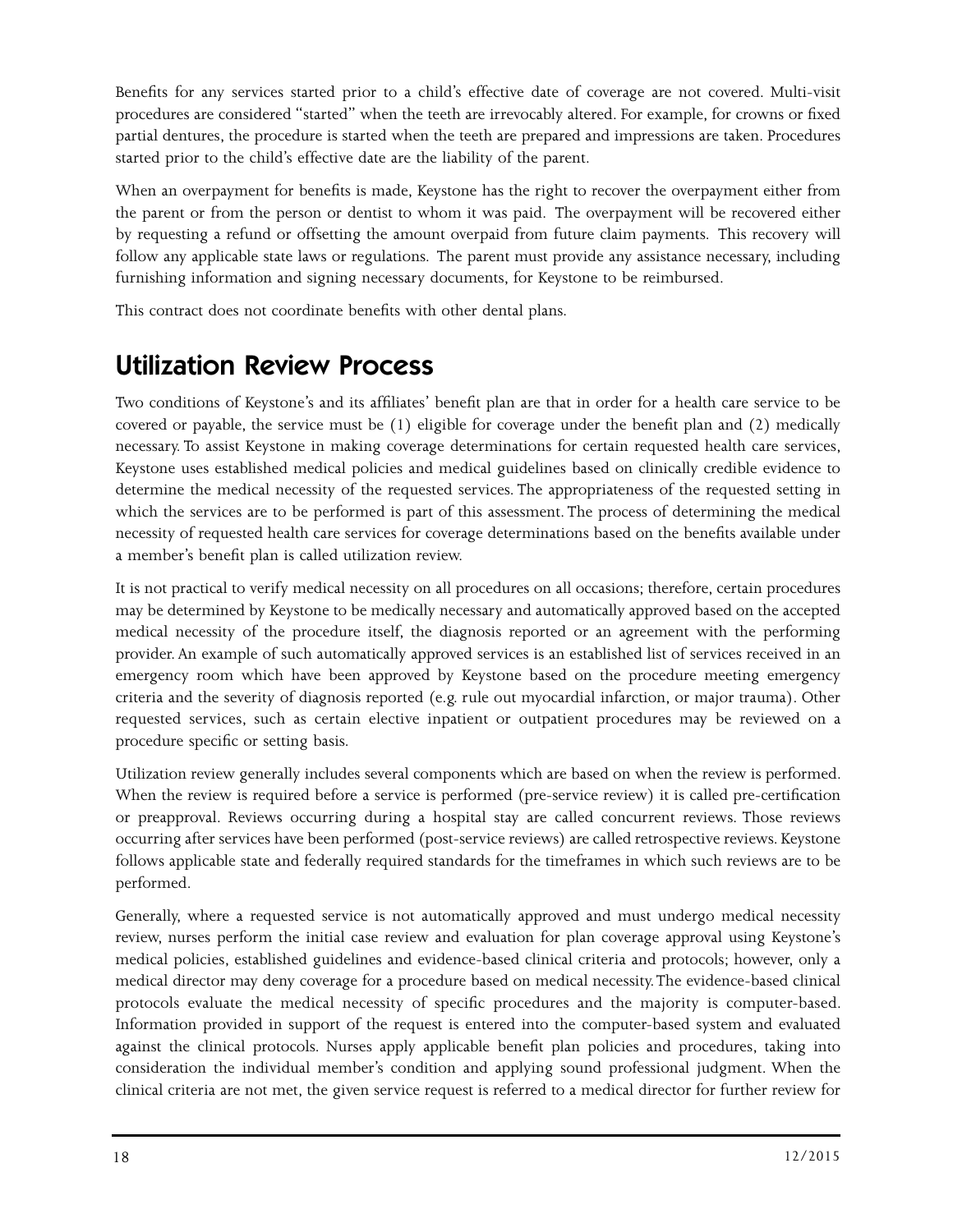approval or denial. Independent medical consultants may also be engaged to provide clinical review of specific cases or for specific conditions. Should a procedure be denied for coverage based on lack of medical necessity a letter is sent to the requesting provider and member in accordance with applicable law.

Keystone's utilization review program encourages peer dialogue regarding coverage decisions based on medical necessity by providing physicians with direct access to Keystone medical directors to discuss coverage of a case. The nurses, medical directors, other professional providers, and independent medical consultants who perform utilization review services are not compensated or given incentives based on their coverage review decisions. Medical directors and nurses are salaried, and contracted external physician and other professional consultants are compensated on a per-case-reviewed basis, regardless of the coverage determination. Keystone does not specifically reward or provide financial incentives to individuals performing utilization review services for issuing denials of coverage. There are no financial incentives for such individuals which would encourage utilization review decisions that result in underutilization.

#### Pre-Certification or Preapproval

When required and applicable, pre-certification or preapproval evaluates the medical necessity, including the appropriateness of the setting, of proposed services for coverage under the member's benefit plan. Examples of these services include certain planned or elective inpatient admissions and selected outpatient procedures according to the member's benefit plan. Where required by the member's benefit plan, preapproval is initiated by the provider.

Where pre-certification or preapproval is required, Keystone's coverage of the proposed procedure is contingent upon the review being completed and receipt of the approval certification. Coverage penalties may be applied when pre-certification is required for a procedure but is not obtained. If the primary care physician or referred specialist fails to obtain preapproval when required, and provides covered services or referrals without obtaining such preapproval, the member will not be responsible for payment.

While the majority of services requiring pre-certification or preapproval are reviewed for medical appropriateness of the requested procedure setting (e.g. inpatient, short procedure unit, or outpatient setting), other elements of the medical necessity of the procedure may not always be evaluated and may be automatically approved based on the procedure or diagnosis for which the procedure is requested or an agreement with the performing provider. Pre-certification or preapproval is not required for emergency services and is not performed where an agreement with the participating provider does not require such review.

The following are general examples of current pre-certification or preapproval requirements under benefit plans; however, these requirements vary by benefit plan and state and are subject to change.

- hysterectomy
- nasal surgery procedures
- potentially cosmetic or experimental/investigative services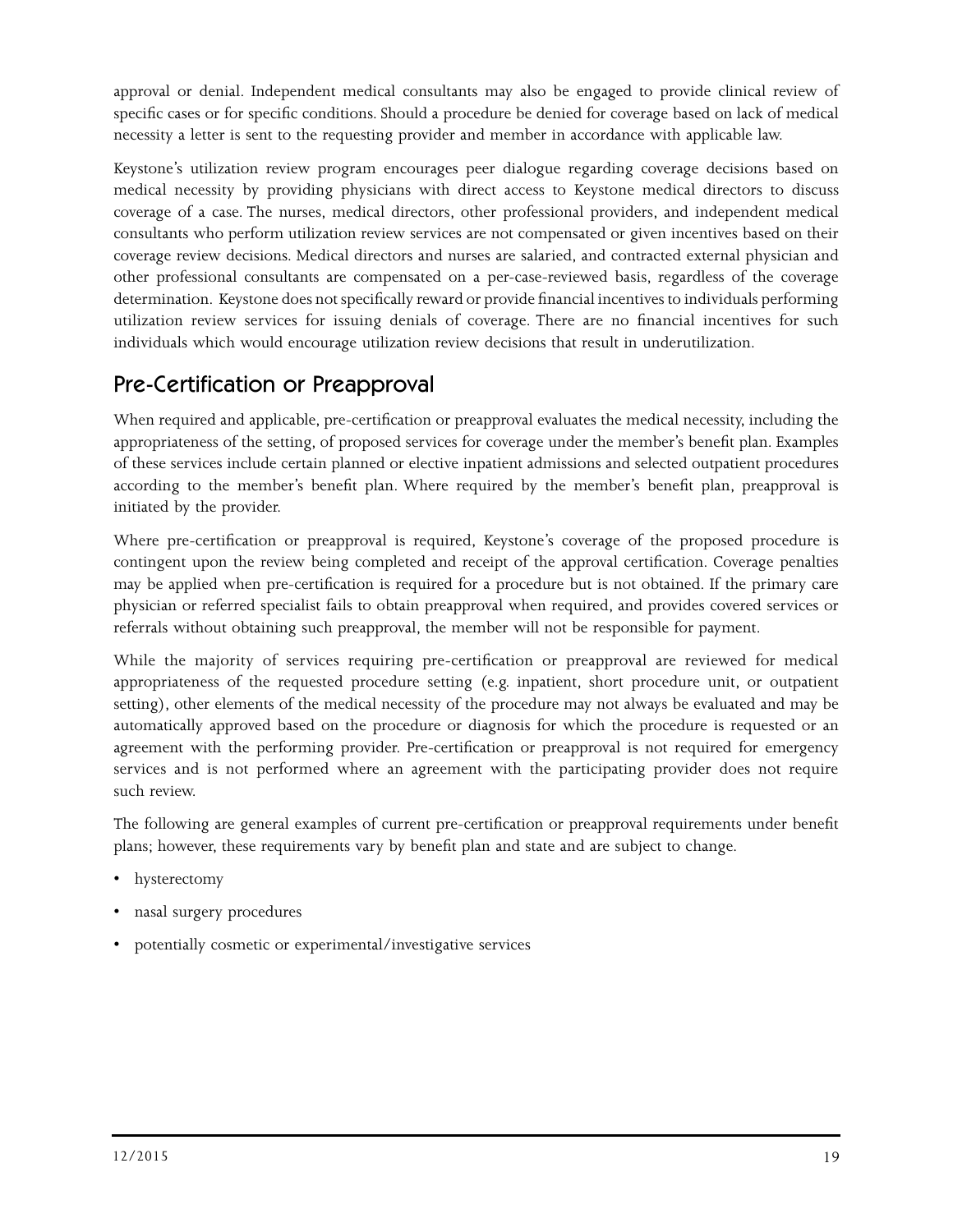#### Concurrent Review

Concurrent review may be performed while services are being performed. This may occur during an inpatient stay and typically evaluates the expected and current length of stay to determine if continued hospitalization is medically necessary. When performed, the review assesses the level of care provided to the member and coordinates discharge planning. Concurrent review continues until the patient is discharged. Not all inpatient stays are reviewed concurrently. Concurrent review is generally not performed where an inpatient facility is paid based on a per-case or diagnosis-related basis, or where an agreement with the facility does not require such review.

#### Retrospective Review

Retrospective review occurs after services have been provided. This may be for a variety of reasons, including Keystone not being notified of a member's inpatient admission until after discharge or where medical charts are unavailable at the time of a required concurrent review. Certain services are only reviewed on a retrospective basis.

#### Prenotification

In addition to the standard utilization reviews outlined above, Keystone also may determine coverage of certain procedures and other benefits available to members through prenotification, as required by the members' benefit plan, and discharge planning. Prenotification is advance notification to Keystone of an inpatient admission or outpatient service where no medical necessity review (pre-certification or preapproval) is required, such as maternity admissions/deliveries. Prenotification is primarily used to identify members for concurrent review needs, to ascertain discharge planning needs proactively, and to identify who may benefit from Case Management programs.

#### Discharge Planning

Discharge planning is performed during an inpatient admission and is used to identify and coordinate a member's needs and benefit plan coverage following the inpatient stay, such as covered home care, ambulance transport, acute rehabilitation, or skilled nursing facility placement. Discharge planning involves Keystone's authorization of post-hospital covered services and identifying and referring members to Disease Management or Case Management benefits.

#### Selective Medical Review

In addition to the foregoing requirements, Keystone reserves the right, under its utilization and quality management programs, to perform a medical review prior to, during or following the performance of certain covered services ("selective medical review") that are otherwise not subject to review as described above. In addition, Keystone reserves the right to waive medical review for certain covered services for certain providers, if Keystone determines that those providers have an established record of meeting the utilization and/or quality management standards for those covered services. Regardless of the outcome of Keystone's selective medical review, there are no coverage penalties applied to the member.

#### Clinical Criteria, Guidelines and Resources

The following guidelines, clinical criteria and other resources are used to help make medical necessity coverage decisions: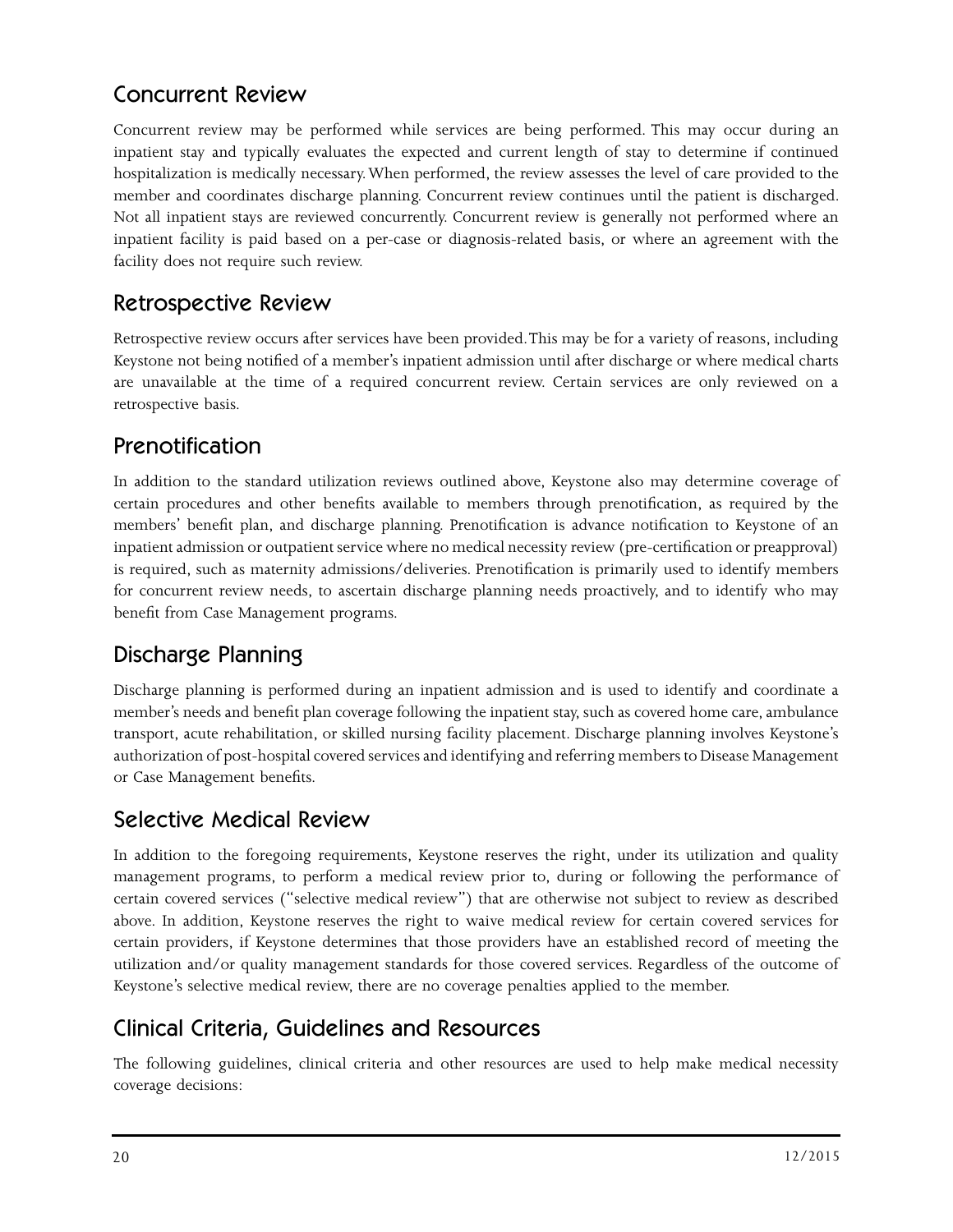**Clinical Decision Support Criteria:** An externally validated and computer-based system used to assist Keystone in determining medical necessity. These evidence-based, clinical decision support criteria are nationally recognized and validated. Using a model based on evaluating intensity of service and severity of illness, these criteria assist Keystone's clinical staff in evaluating the medical necessity and appropriateness of coverage based on a member's specific clinical needs. Clinical decision support criteria help promote consistency in Keystone's plan determinations for similar medical issues and requests, and reduce practice variation among Keystone's clinical staff to minimize subjective decision-making.

Clinical decision support criteria may be applied for covered services including, but not limited to the following:

- Some elective surgeries--settings for inpatient and outpatient procedures (e.g. hysterectomy and sinus surgery)
- Inpatient hospital services
- Inpatient rehabilitation care
- Home health care
- Durable Medical Equipment (DME)
- Skilled nursing facility services

**Centers for Medicare and Medicaid Services (CMS) Guidelines:** A set of guidelines adopted and published by CMS for coverage of services by Medicare for persons who are eligible and have health coverage through Medicare or Medicaid.

**HMO Medical Policies:** Our internally developed set of policies, which document the coverage and conditions for certain medical/surgical procedures and ancillary services. Certain medical policies are available on our website.

Covered services for which Keystone's medical polices are applied include, but are not limited to:

- Ambulance
- Infusion therapy
- Speech therapy
- Occupational therapy
- Durable Medical Equipment (DME)
- Review of potential cosmetic procedures

**Internally Developed Guidelines:** A set of guidelines developed specifically for Keystone by clinical experts based on accepted practice guidelines within the specific fields and reflecting Keystone's medical policies for coverage.

#### Delegation of Utilization Review Activities and Criteria

In certain instances, Keystone has delegated certain utilization review activities, which may include preapproval, pre-certification, concurrent review, and Case Management, to integrated delivery systems and/ or entities with an expertise in medical management of a certain membership population (such as, neonates/ premature infants) or a type of benefit or service (such as radiology). In such instances, a formal delegation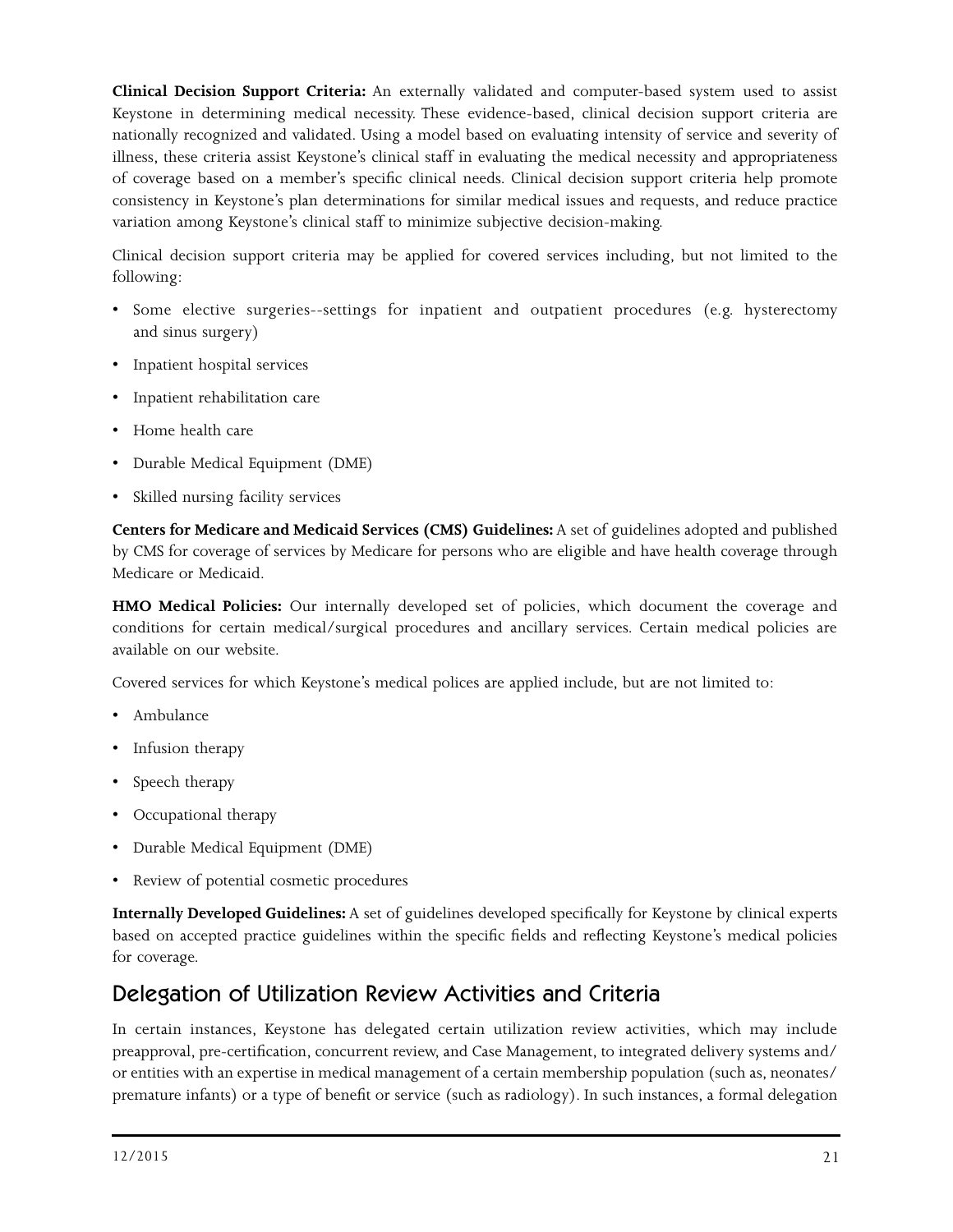and oversight process is established in accordance with applicable law and nationally-recognized accreditation standards. In such cases, the delegate's utilization review criteria are generally used, with Keystone's approval.

#### **Utilization Review and Criteria for Mental Health/Substance Abuse Services**

Utilization review activities for mental health/substance abuse ("behavioral health") services have been delegated by Keystone to a behavioral health management company, which administers the behavioral health benefits for Keystone's members. The behavioral health management company's utilization review criteria are available through a link on our website.

## Medical Technology Assessment is Performed by Keystone

- Technology assessment is the review and evaluation of available clinical and scientific information from expert sources. These expert sources include, and are not limited to, articles published by governmental agencies, national peer review journals, national experts, clinical trials, and manufacturer's literature.
- Keystone uses the technology assessment process to find out whether new drugs, procedures or devices are considered to be safe and effective before approving them as a covered service.
- When new technology becomes available or when a practitioner or member requests, Keystone researches scientific information available from expert sources. Following this analysis, Keystone makes a decision about when a new drug, procedure or device has been proven to be safe and effective and uses this information to decide if an item becomes a covered service.

## Special Circumstances

In the event that special circumstances result in a severe impact to the availability of providers and services, to the procedures required for obtaining benefits for covered services under this contract (e.g., obtaining referrals, use of participating providers), or to the administration of this contract by Keystone, Keystone may, on a selective basis, waive certain procedural requirements of this contract. Such waiver shall be specific as to the requirements that are waived and shall last for such period of time as is required by the special circumstances as defined below.

Keystone shall make a good faith effort to arrange for an alternative method of providing coverage. In such event, Keystone shall provide access to covered services in so far as practical, and according to its best judgment. Neither Keystone nor providers in Keystone's network shall incur liability or obligation for delay, or failure to provide or arrange for covered services if such failure or delay is caused by special circumstances.

Special circumstances, as recognized in the community and by Keystone and appropriate regulatory authority, are extraordinary circumstances not within the control of Keystone, including but not limited to:

- a major disaster;
- an epidemic;
- a pandemic;
- the complete or partial destruction of facilities;
- riot;
- civil insurrection; or
- similar causes.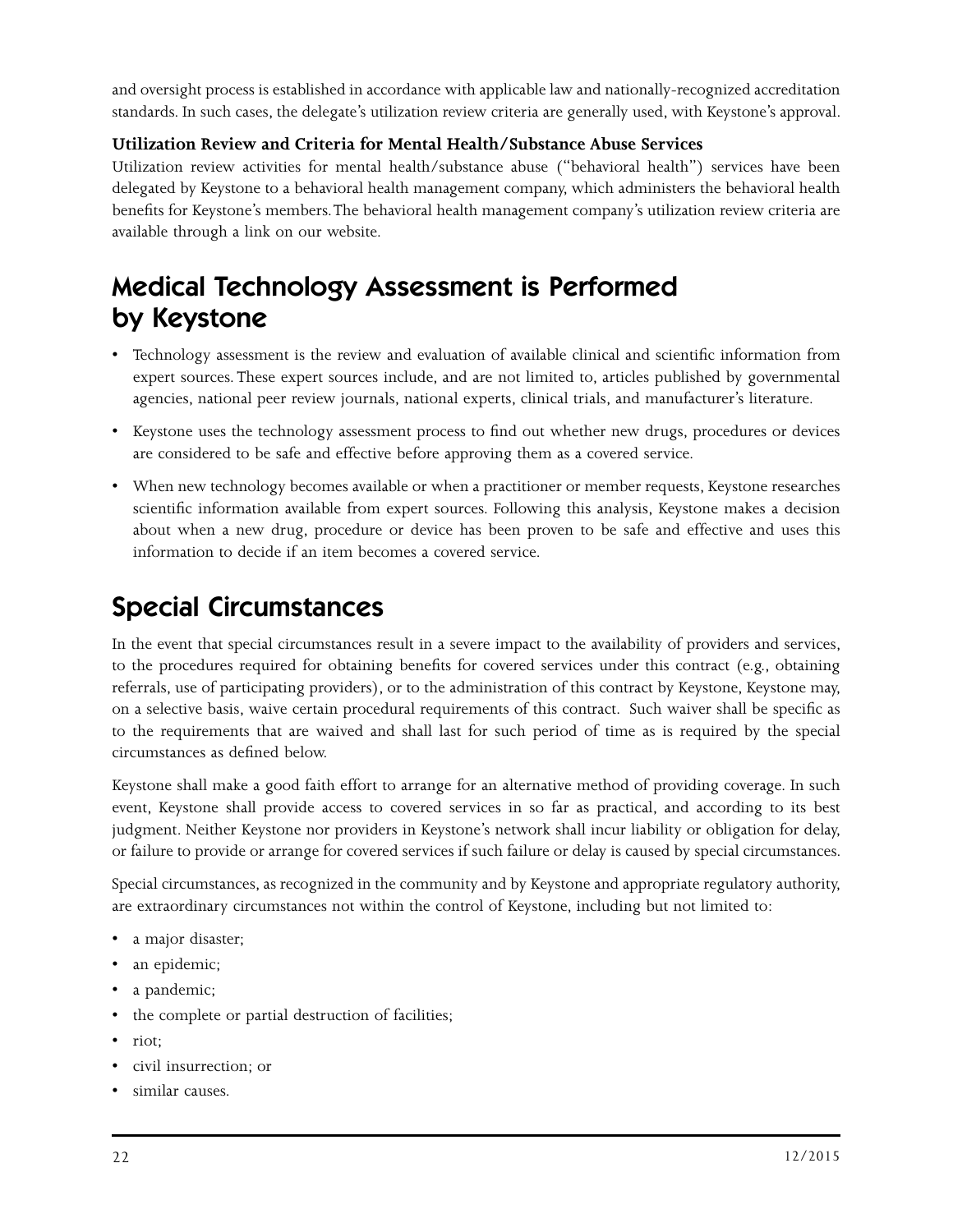#### **How to See a Specialist or Plan for Hospital Care**

### Your Child Has Direct Access to Certain Care

Your child does not need a referral from his or her primary care physician for the following covered services:

- Emergency services;
- Care from a participating obstetrical/gynecological specialist;
- Mammograms;
- Mental health care and substance abuse treatment;
- Inpatient hospital services that require preapproval. This does not include a maternity hospital stay.
- Dialysis services performed in a participating facility provider or by a participating professional provider;
- Nutrition counseling for weight management; and
- Diabetic education program.

## How to Get a Specialist Referral

If, except for services listed under the Your Child Has Direct Access to Certain Care provision above, your child's primary care physician refers your child to a referred specialist or facility just follow these steps:

- Your child's primary care physician will supply an electronic form which indicates the services authorized.
- Take your child to see the specialist within **ninety (90) days**. Your child's referral is valid for only **ninety (90) days** from the date you get it. Your child must still be enrolled in CHIP when the specialist sees him or her.
- You can give this form to the referred specialist or facility or it can be sent electronically to the referred specialist or facility **before** the services are performed.
- Only services authorized on the referral form and provided within **ninety (90) days** from the date of referral will be covered.
- You must request another electronic referral form from your child's primary care physician if the specialist recommends additional treatment beyond the **ninety (90) days** from the date of issue of the initial referral.
- Your child must be an enrolled member at the time your child receives services from a referred specialist or nonparticipating provider in order for services to be covered.

Services by nonparticipating providers require preapproval by Keystone in addition to the electronic referral from your child's primary care physician. See "Preapproval for Nonparticipating Providers" on page 26 for procedures for obtaining preapproval for use of a nonparticipating provider.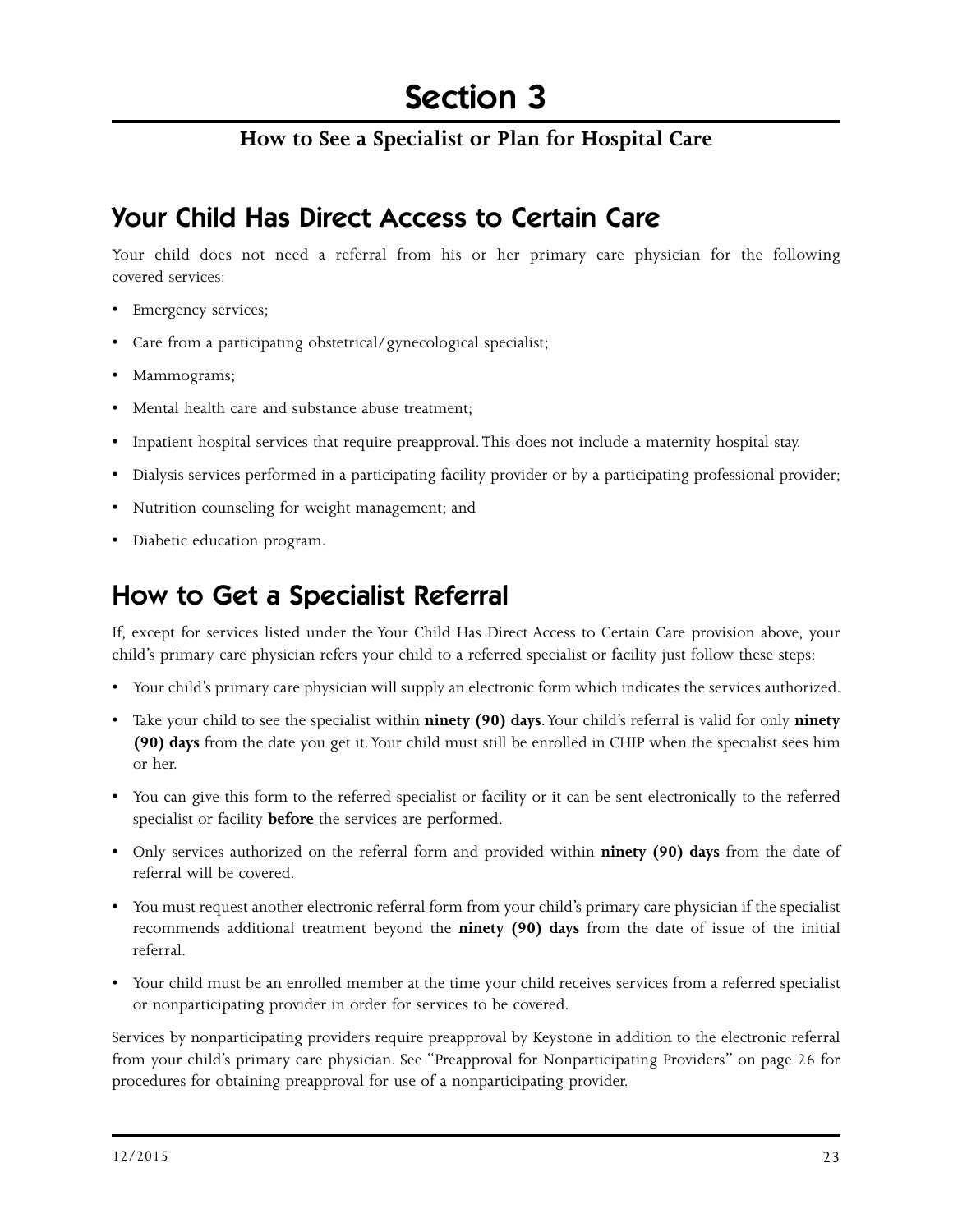## How to Obtain a Standing Referral

If your child has a life-threatening, degenerative or disabling disease or condition, he or she may receive a standing referral to a specialist to treat that disease or condition. The referred specialist will have clinical expertise in treating the disease or condition. A standing referral is granted upon review of a treatment plan by Keystone and in consultation with your child's primary care physician.

Follow these steps to start your child's standing referral request:

- Call Customer Service at **1-800-464-5437**. (Or, you may ask your child's primary care physician to call the Provider Services or the Care Management and Coordination department to obtain a standing referral request form.)
- A standing referral request form will be mailed or faxed to you.
- You must complete a part of the form and your child's primary care physician will complete the medical part. Your child's primary care physician will send the form to Keystone's Care Management and Coordination department.
- The Care Management and Coordination department will either approve or deny the request for the standing referral. You, your child's primary care physician and the referred specialist will receive notice of the approval or denial in writing. The notice will include the time period for the standing referral.

#### If the Standing Referral is Approved

If the request for the standing referral to a specialist is approved, the referred specialist, your child's primary care physician and you will be informed in writing by the Care Management and Coordination department. The referred specialist must agree to abide by all the terms and conditions that Keystone has established with regard to standing referrals. This includes, but is not limited to, the need for the referred specialist to keep your child's primary care physician informed of your child's condition. When the standing referral expires, you or your child's primary care physician will need to contact the Care Management and Coordination department and follow the steps outlined above to see if another standing referral will be approved.

#### If the Standing Referral is Denied

If the request for a standing referral is denied, you and your child's primary care physician will be informed in writing. You will be given information on how to file a formal complaint if you want to do so.

## How to Have a Referred Specialist Designated as Your Child's Primary Care Physician

If your child has a life-threatening, degenerative or disabling disease or condition, your child may have a referred specialist named to provide and coordinate both your child's primary and specialty care. The referred specialist will be a physician with clinical expertise in treating your child's disease or condition. It is required that the referred specialist agrees to meet Keystone's requirements to function as a primary care physician.

Follow these steps to initiate your request for your child's referred specialist to be your child's primary care physician:

• Call Customer Service at **1-800-464-5437**. (Or, you may ask your child's primary care physician to call the Provider Services or Care Management and Coordination department to initiate the request).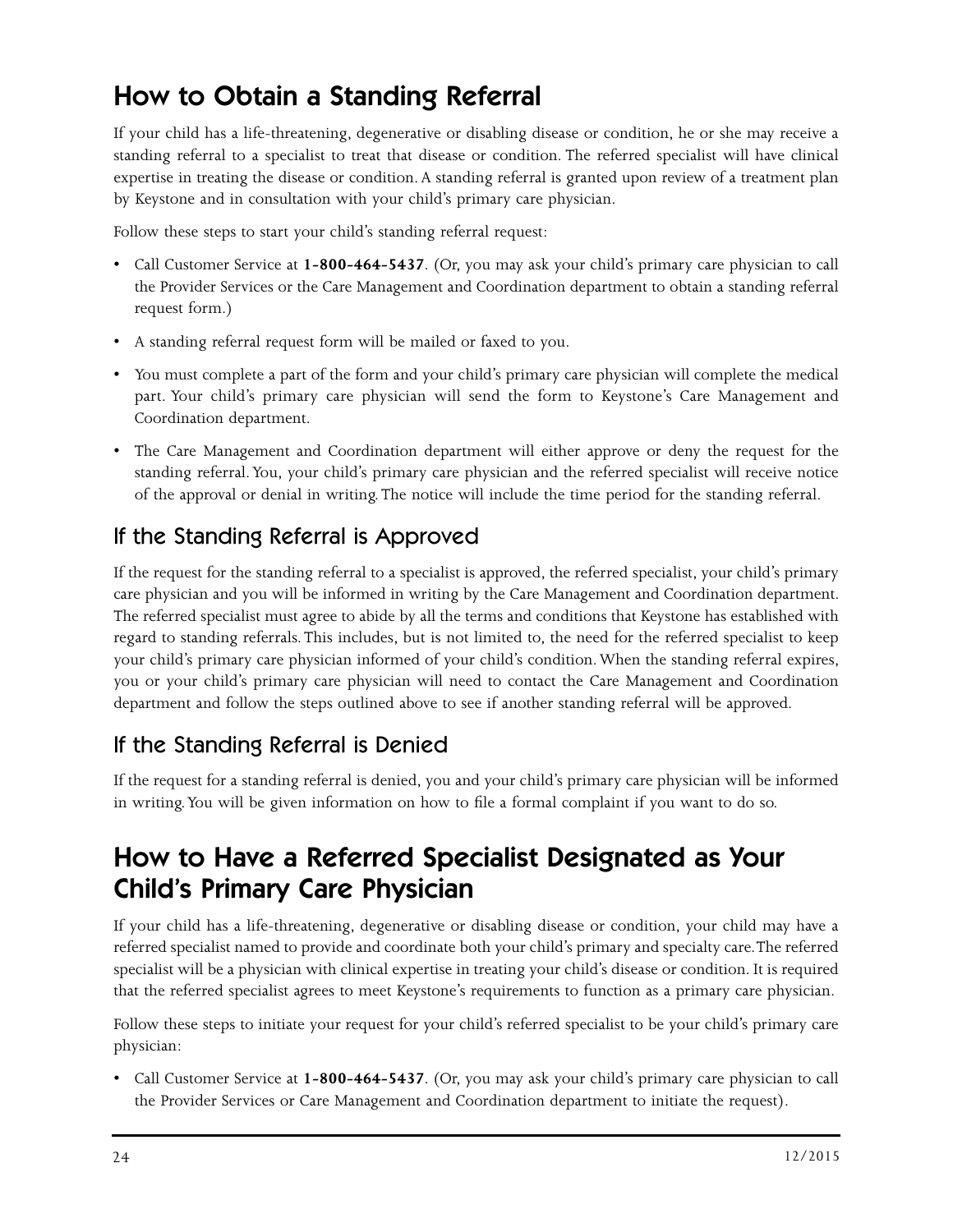- A "Request for Specialist to Coordinate All Care" form will be mailed or faxed to you.
- You must complete a part of the form and your child's primary care physician will complete the medical part. Your child's primary care physician will then send the form to Keystone's Care Management and Coordination department.
- The medical director will speak directly with the primary care physician and the selected referred specialist to inform all parties of the primary services that the referred specialist must be able to provide in order to be designated as your child's primary care physician. If the Care Management and Coordination department approves the request, it will be sent to the Provider Services area. That area will confirm that the referred specialist meets the same credentialing standards that apply to primary care physicians. (At the same time, your child will be given a standing referral to see the referred specialist.)

#### If the Referred Specialist as Primary Care Physician Request is Approved

If the request for the referred specialist to be your child's primary care physician is approved, the referred specialist, your child's primary care physician and you will be informed in writing by the Care Management and Coordination department.

#### If the Referred Specialist as Primary Care Physician Request is Denied

If the request to have a referred specialist designated to provide and coordinate your child's primary and specialty care is denied, you and your child's primary care physician will be informed in writing. You will be given information on how to file a formal complaint if you want to do so.

## How to Plan for Hospital Care

If your child needs hospitalization or outpatient surgery, here are some things you should be aware of:

- Your child's primary care physician is the one who will arrange for your child to be admitted to the hospital or to have outpatient surgery.
- Your child's primary care physician will talk with Keystone to make sure the admission or surgery will be covered. This is called preapproval.
- If the referred specialist feels that your child needs hospitalization or outpatient surgery, the referred specialist will talk with your child's primary care physician. If they agree, they will work together to arrange for your child's care to be preapproved by Keystone.
- You do not need to get an electronic referral from your child's primary care physician.
- When Keystone's Care Management and Coordination department receives the information from your child's primary care physician or referred specialist, they will evaluate the request for hospitalization or outpatient surgery based on clinical criteria guidelines. A Keystone medical director will evaluate the request. If the request is denied, you, your child's primary care physician or referred specialist has a right to appeal this decision through the grievance process.
- While your child is in the hospital, the Care Management and Coordination department will be monitoring your child's hospital stay to assure that a plan for his or her discharge is in place. This is to make sure your child has a smooth transition from the hospital to home, or to another setting like a skilled nursing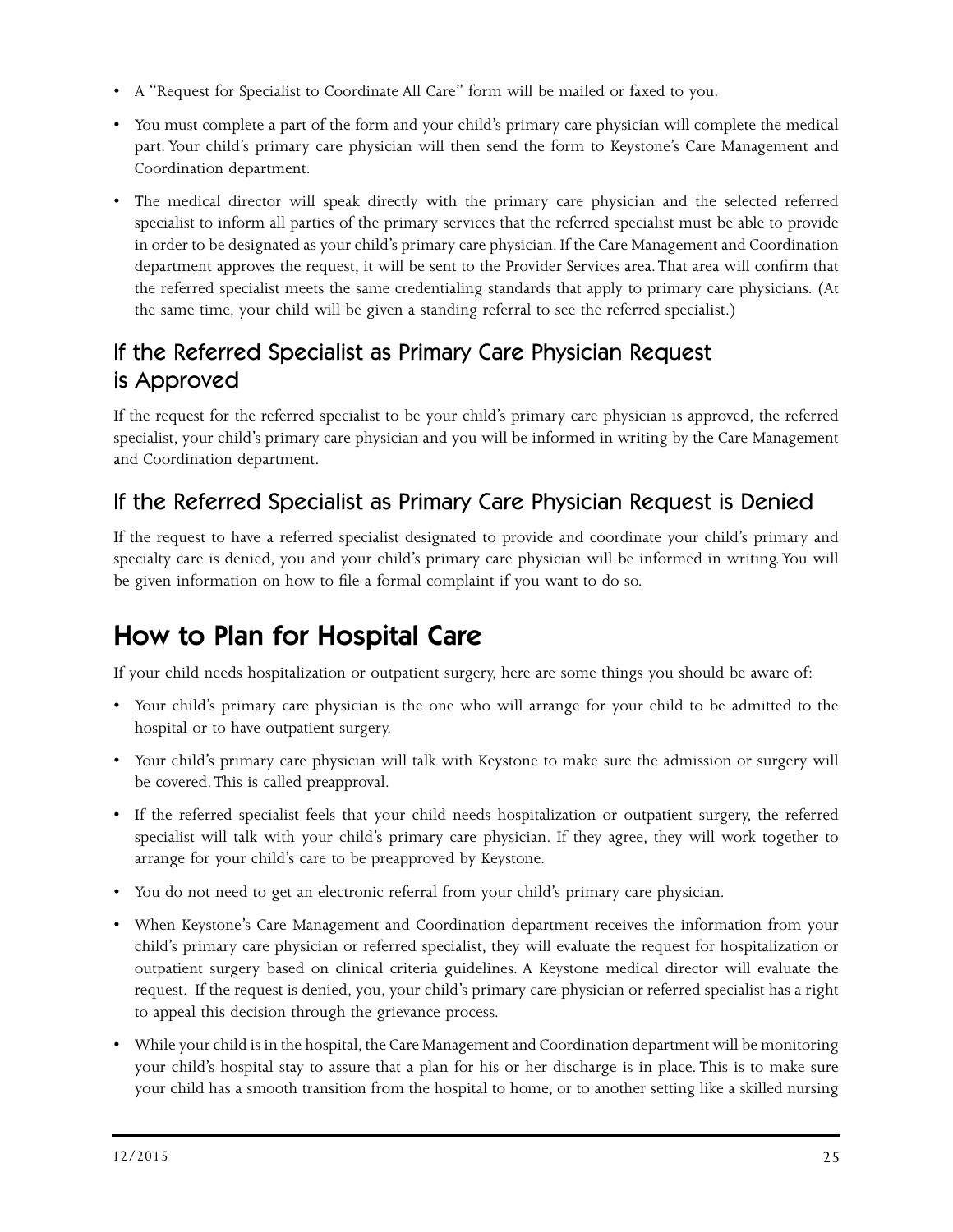or rehabilitation facility. A Keystone case manager will work closely with your child's primary care physician or referred specialist to help with your child's discharge and if necessary, arrange for other medical services.

• You will receive written notification if your child's primary care physician or referred specialist agrees with Keystone that inpatient hospitalization services are no longer required. If your child remains in the hospital after this notification, the hospital may have the right to bill you after the date of the notification. You may appeal this decision through the grievance process.

## Continuity of Care

If your child is in an ongoing course of treatment and:

- your child's physician is no longer a participating provider because Keystone terminates its contract with that physician, for reasons other than cause; or
- your child is newly enrolled in the plan and is already in an ongoing course of treatment with a nonparticipating provider.

You have the option, if your child's physician agrees to be bound by certain terms and conditions required by Keystone, to continue your child's ongoing course of treatment with that physician for up to **ninety (90) calendar days** from:

- receipt of notice that the status of your child's physician has changed; or
- your child's effective date of coverage.

If your child is in her second or third trimester of pregnancy at the time of her enrollment or the termination of a participating provider's contract, the continuity of care with that physician will extend through postpartum care related to the delivery.

Follow these steps to initiate your child's continuity of care:

- Call Customer Service at **1-800-464-5437** and ask for a "Request for Continuation of Treatment" form.
- The "Request for Continuation of Treatment" form will be mailed or faxed to you.
- You must complete the form for your child and send it to the Care Management and Coordination department at the address that appears on the form.

If your child's physician agrees to continue to provide your child's ongoing care, the physician must also agree to be bound by the same terms and conditions as apply to participating providers.

You will be notified when the participating status of your primary care physician changes so that you can select another primary care provider.

## Preapproval for Nonparticipating Providers

Keystone may approve payment for covered services provided by a nonparticipating provider if you have:

• First sought and received care from a participating provider in the same American Board of Medical Specialties (ABMS) recognized specialty as the nonparticipating provider that you have requested for your child (a referral from your child's primary care physician is required);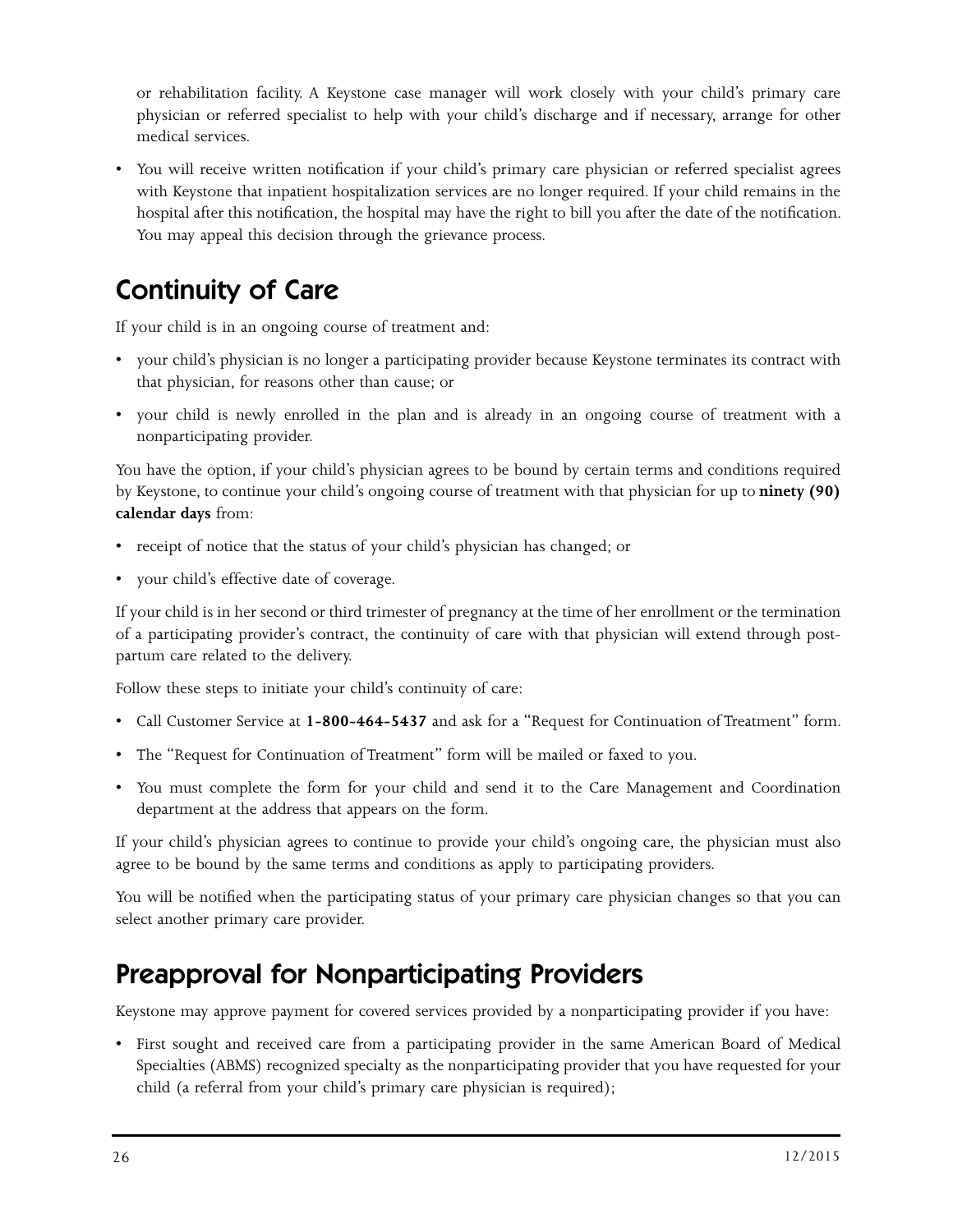- Been advised by the participating provider that there are no participating providers that can provide the requested covered services; and
- Obtained authorization from Keystone prior to receiving care. Keystone reserves the right to make the final determination whether there is a participating provider that can provide the covered services.

If Keystone approves the use of a nonparticipating provider, you will not be responsible for the difference between the provider's billed charges and Keystone's payment to the provider but you will be responsible for applicable cost-sharing amounts, if any. If you receive any bills from the provider, please contact Customer Service at **1-800-464-5437**. When you notify Keystone about these bills, Keystone will resolve the balance billing. Applicable program terms including medical necessity, referrals and preapproval by Keystone, when required, will apply.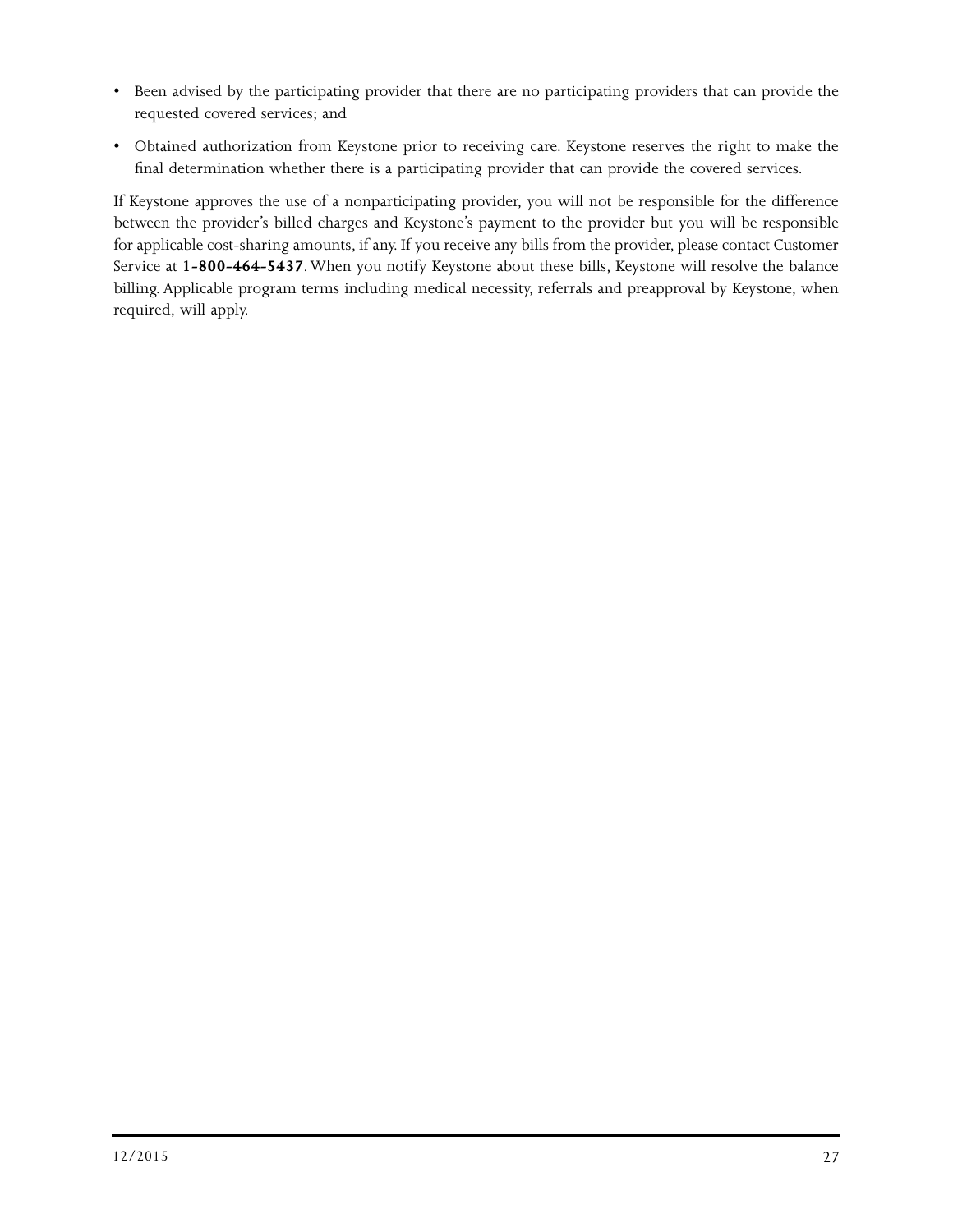#### **Emergency Care, Urgent Care and Follow-up Care**

## What is Emergency Care?

Emergency Care is any health care services provided to a child after the sudden onset of a medical condition. The condition manifests itself by acute symptoms of sufficient severity or severe pain, such that a prudent layperson, who possesses an average knowledge of health and medicine, could reasonably expect the absence of immediate medical attention to result in:

- placing the health of the child or, with respect to a pregnant adolescent, the health of the adolescent or her unborn child in serious jeopardy;
- serious impairment to bodily functions; or
- serious dysfunction of any bodily organ or part. Emergency transportation and related emergency services provided by a licensed ambulance service shall constitute an emergency service.

#### Emergency Services are Provided Inside and Outside the Service Area

Emergency services are covered whether they are provided inside\* or outside Keystone's service area. Emergency services do not require a referral for treatment from your child's primary care physician. After your child receives emergency care, you must notify your child's primary care physician to coordinate all continuing care. Medically necessary care by any provider other than your child's primary care physician will be covered until he or she can, without medically harmful consequences, be transferred to the care of his or her primary care physician or a referred specialist.

Examples of conditions requiring emergency services are:

- excessive bleeding;
- broken bones:
- serious burns;
- sudden onset of severe chest pain;
- sudden onset of acute abdominal pain;
- poisoning;
- unconsciousness;
- convulsions;
- choking; and
- mental health and substance abuse crisis.

#### **\*Your child is in the service area if he or she is in Bucks, Chester, Delaware, Montgomery or Philadelphia County of Pennsylvania.**

**Note:** It is your responsibility to contact Keystone for any bill you receive for emergency services provided by a nonparticipating provider. If you receive any bills from the provider, you need to contact Customer Service at **1-800-464-5437**. When you notify Keystone about these bills, Keystone will resolve the balance billing.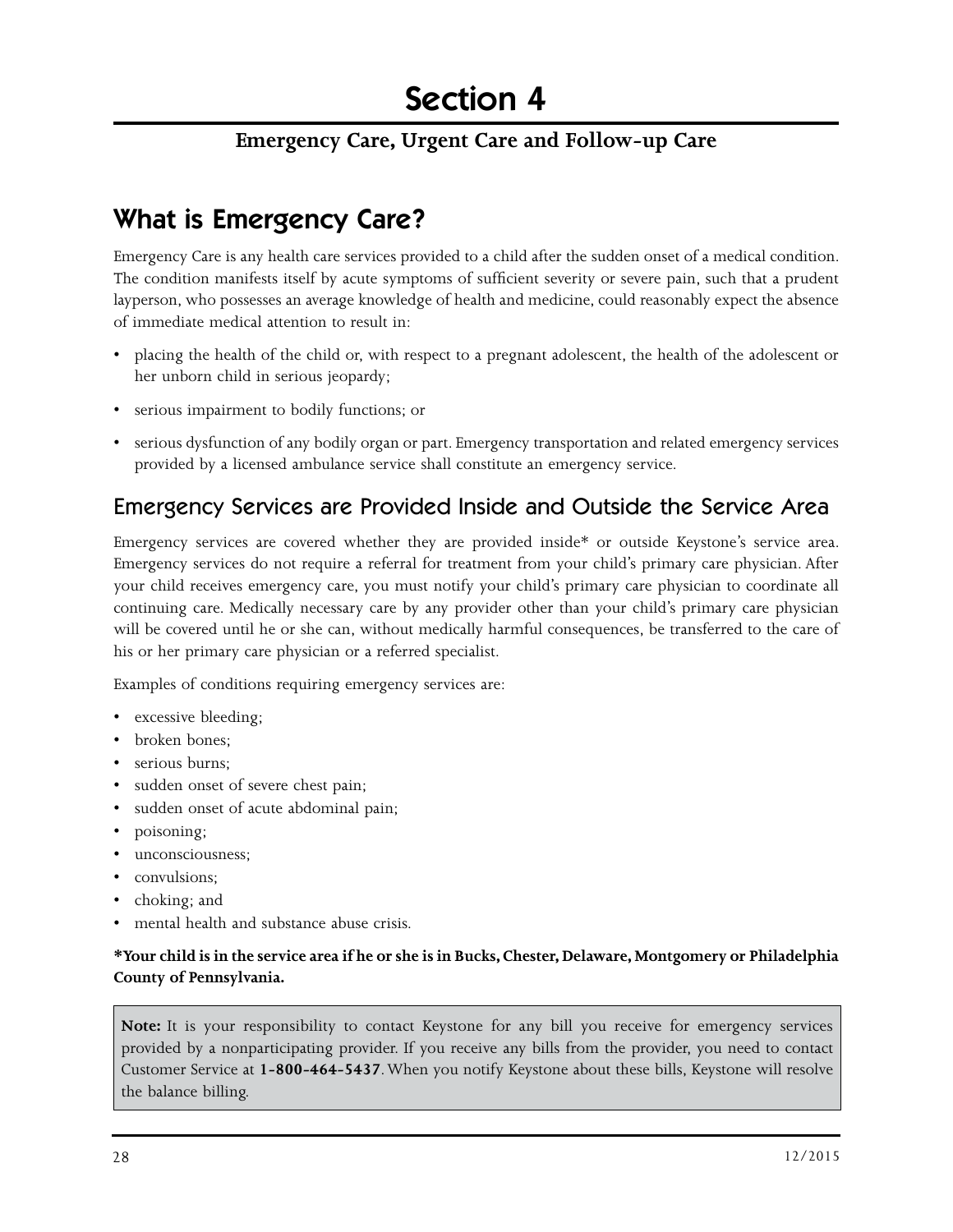#### Emergency Care Copayment

If a Low-Cost CHIP or Full-Cost CHIP member has been referred to the emergency department of the closest hospital by the child's primary care physician or Keystone, and if the services could have been provided in the primary care physician's office, the parent will be required to pay only the copayment for a visit to the primary care physician's office, not the copayment for an emergency department visit.

#### Continuing Care After Your Child Receives Emergency Services

After your CHIP child receives emergency services, ask the health care provider to notify Keystone of the situation and the condition of your child. If your child's condition has stabilized and he or she can be moved, Keystone may arrange to relocate your child to a participating provider facility to receive continuing care and treatment.

All continuing care must be provided or referred by your child's primary care physician or coordinated through Customer Service.

#### Medical Screening Evaluation Determines Whether or Not an Emergency Exists

Medical screening evaluation services are covered services when performed in a hospital emergency department to determine whether or not an emergency exists.

**Note: Emergency services do not require a referral for treatment from the primary care physician. If you believe your child needs emergency services, you should call 911 or go immediately to the emergency department of the closest hospital. Reasonably necessary costs associated with emergency services provided during the period of the emergency are covered by Keystone.**

## What is Urgent Care?

"Urgent Care" needs are for sudden illness or accidental injury that require prompt medical attention, but are not life-threatening and are not emergency medical conditions, when your primary care physician is unavailable. Examples of urgent care needs include stitches, fractures, sprains, ear infections, sore throats, rashes, x-rays that are not preventive care or follow-up care.

#### Urgent Care Inside Keystone's Service Area

Your child is in the service area if he or she is in Bucks, Chester, Delaware, Montgomery or Philadelphia County in Pennsylvania.

- If you are within the service area above and your child needs urgent care, you must call his or her primary care physician first.
- Urgent care provided within the service area will be covered only when provided or referred by your child's primary care physician, or when provided at an Urgent Care Center or Retail Health Clinic without a referral.
- If your child's primary care physician is not in the office, leave a message requesting a return call.
- Your child's primary care physician provides coverage 24 hours a day, 7 days a week for urgent care.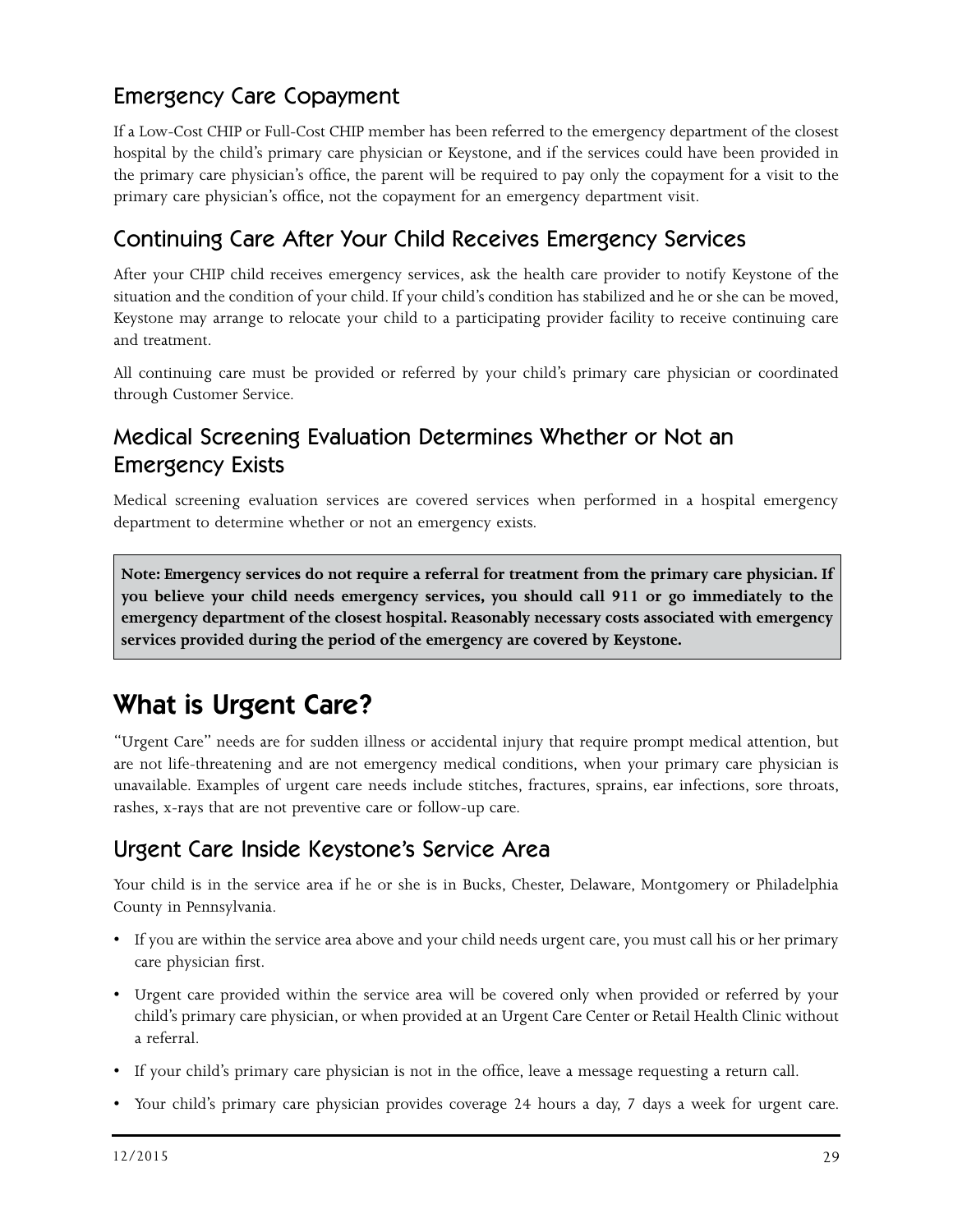Urgent care services may also be accessed directly at an Urgent Care Center or Retail Health Clinic.

- Your child's primary care physician or the physician covering for your child's primary care physician will arrange for appropriate medically necessary treatment.
- Call your child's primary care provider if he or she needs more care after getting urgent care.

## What is Follow-up Care?

Follow-up Care is medically necessary follow-up visits that occur while your child is outside Keystone's service area.

Follow-up care:

- is provided only for urgent ongoing treatment of an illness or injury that originates while your child is in Keystone's service area. An example is dialysis.
- must be preapproved by your child's primary care physician prior to traveling.

This service is available for temporary absences (less than **ninety (90) consecutive days**) from Keystone's service area.

## Urgent Care and Follow-Up Care Outside Keystone's Service Area—The BlueCard® Program's Urgent and Follow-Up Care Benefits

CHIP members have access to health care services when traveling outside of Keystone's service area. These services are available through the Blue Cross and Blue Shield Association's BlueCard Program. The length of time that your child will be outside the service area may affect:

- the benefits he or she receives;
- your portion of cost-sharing, if any; or
- the procedures you must follow to obtain care for your child.

Through the BlueCard Program, your child has access to medically necessary urgent care needed while traveling outside Keystone's service area during a temporary absence (less than **ninety (90) consecutive days**). Covered services will be provided by a contracting Blue Cross and Blue Shield Association traditional participating provider ("BlueCard Provider"). This contract describes the steps to follow to obtain the needed urgent care.

Follow-up care benefits under the BlueCard Program cover medically necessary follow-up care required while your child is traveling outside of Keystone's service area. The care must be needed for ongoing treatment of an injury, illness, or condition that occurred while your child was in Keystone's service area. Follow-up care must be pre-arranged by your child's primary care physician and preapproved by Keystone prior to leaving the service area.

Under the BlueCard Program, coverage is provided only for the specified, preapproved service(s) authorized by your child's primary care physician in Keystone's service area and Keystone's Care Management and Coordination department. Follow-up care benefits under the BlueCard Program are available during your child's temporary absence (less than ninety (90) consecutive days) from Keystone's service area.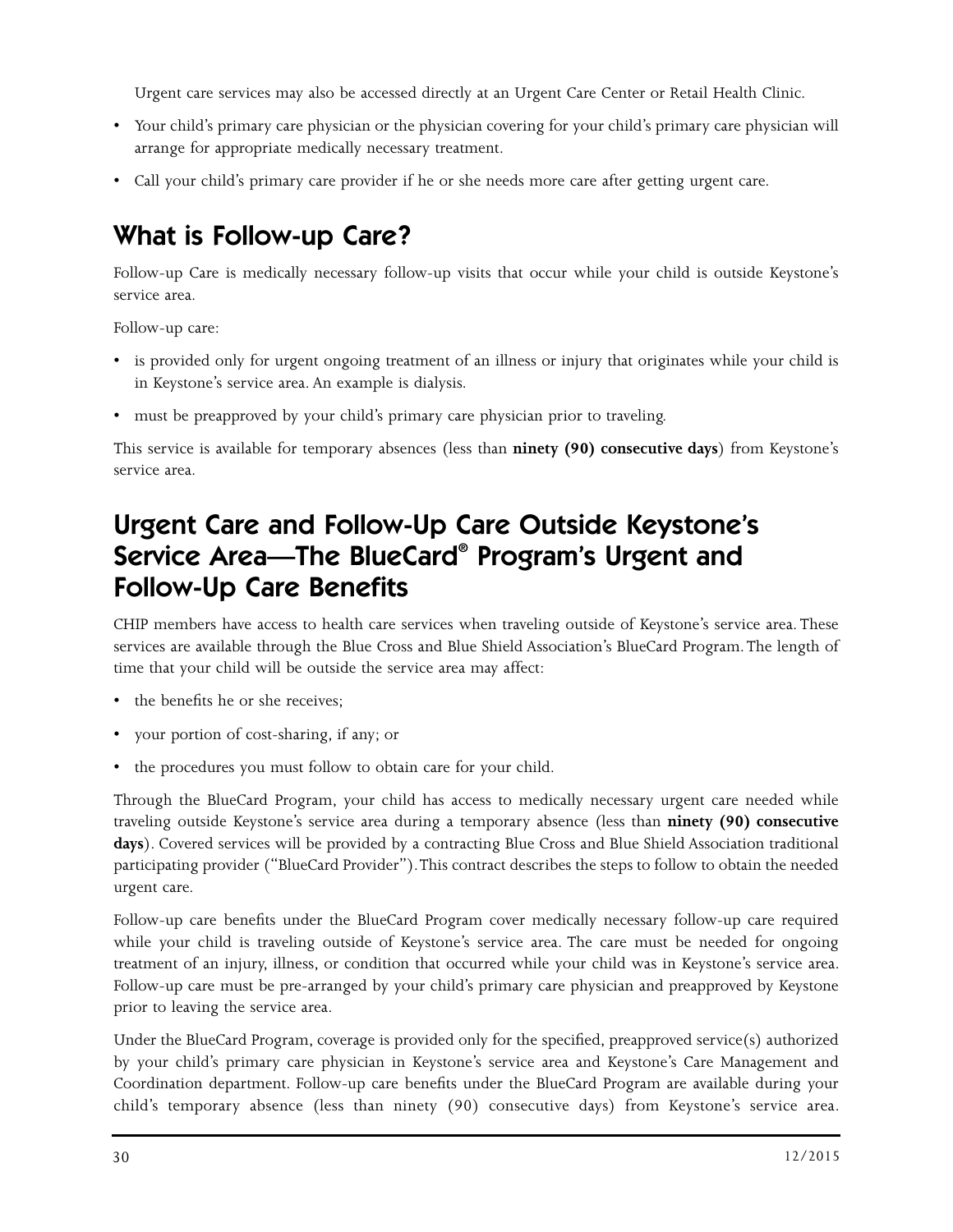Covered services will be provided by a contracting Blue Cross and Blue Shield Association traditional participating provider ("BlueCard Provider"). Follow the steps described below to receive covered services for follow-up care.

Out-of-pocket costs are limited to applicable copayments. A claim form is not required to be submitted in order for a CHIP member to receive benefits, provided the member meets the requirements identified below.

**Emergency Care Services:** If your child experiences a medical emergency while traveling outside the Keystone service area, go to the nearest emergency or urgent care facility.

#### Urgent Care Benefits When Traveling Outside Keystone's Service Area

Urgent care benefits cover medically necessary treatment for any unforeseen illness or injury that requires treatment prior to when your child returns to Keystone's service area.

- Covered services for urgent care are provided by a contracting Blue Cross and Blue Shield Association traditional participating provider ("BlueCard Provider").
- Coverage is for medically necessary services required to prevent serious deterioration of the CHIP member's health while traveling outside Keystone's service area during a temporary absence (less than ninety (90) consecutive days). After that time, your child must return to Keystone's service area or be disenrolled automatically from Keystone.

Urgent care required during a temporary absence will be covered when:

- You call 1-800-810-BLUE for your child. This number is available 24 hours a day, 7 days a week. You will be given the names, addresses and phone numbers of three BlueCard Providers. The BlueCard Program has some international locations. When you call, you will be asked whether you are inside or outside of the United States.
- You decide which provider you will take your child to.
- You call 1-800-227-3116 to get prior authorization (approval) for the service from Keystone.
- After receiving Keystone's approval, you call the provider to schedule an appointment for your child. The BlueCard Provider confirms your child's eligibility.
- You show your child's Keystone ID Card when seeking services from the BlueCard Provider.
- You pay any applicable copayment at the time of his or her visit.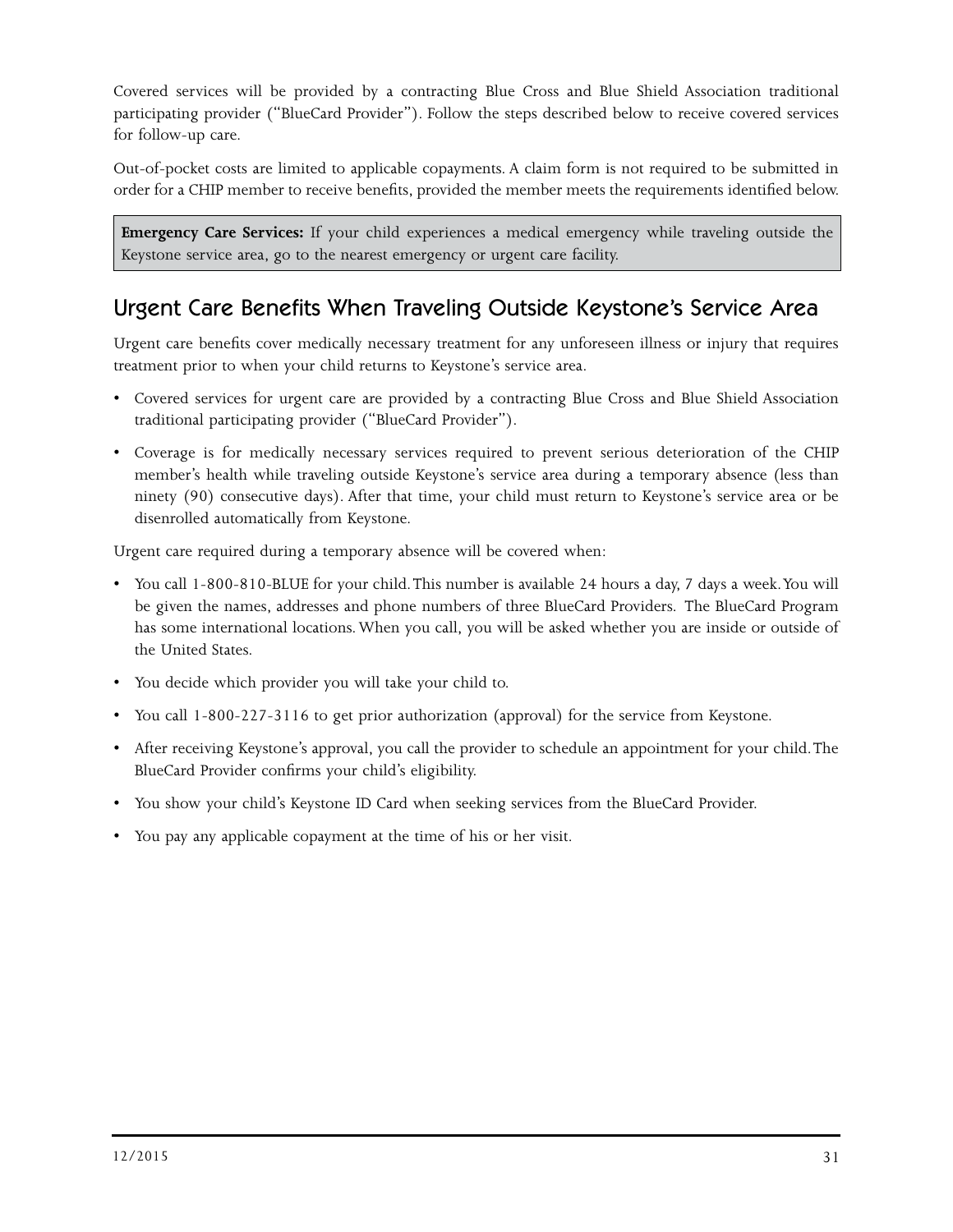#### Follow-up Care Benefits When Traveling Outside Keystone's Service Area

Follow-up care benefits under the BlueCard Program cover medically necessary follow-up care required while your child is traveling outside of Keystone's service area. The care must be needed for urgent ongoing treatment of an injury, illness, or condition that occurred while your child was in Keystone's service area.

- Follow-up care must be pre-arranged and preapproved by your child's primary care physician in Keystone's service area prior to leaving the service area.
- Under the BlueCard Program, coverage is provided only for those specified, preapproved services authorized by your child's primary care physician in Keystone's service area and Keystone's Care Management and Coordination department.
- Follow-up care benefits under the BlueCard Program are available during your child's temporary absence (less than **ninety (90) consecutive days**) from Keystone's service area.

Follow-up care required during a temporary absence (less than **ninety (90) consecutive days**) from Keystone's service area will be covered when these steps are followed:

- Your child is currently receiving urgent ongoing treatment for a condition.
- You plan to go out of Keystone's service area with your child temporarily, and your child's primary care physician recommends that he or she continues treatment.
- Your child's primary care physician must call 1-800-227-3116 to get prior authorization for the service from Keystone. If a BlueCard Provider has not been preselected for the follow-up care, your child's primary care physician or you will be told to call 1-800-810-BLUE.
- You or your child's primary care physician will be given the names, addresses and phone numbers of three BlueCard Providers.

When you decide which BlueCard Provider you will take your child to:

- You or your child's primary care physician must inform Keystone by calling 1-800-227-3116.
- You should call the BlueCard Provider to schedule an appointment for your child.
- The BlueCard Provider confirms your child's eligibility.
- You show your child's Keystone ID Card when seeking services from the BlueCard Provider.
- You pay any applicable copayment at the time of his or her visit.

#### Additional Information about the BlueCard Program

Whenever your child accesses covered healthcare services outside Keystone's service area and the claim is processed through the BlueCard Program, the amount you pay for covered healthcare services, if not a flat dollar copayment, is calculated based on the lower of:

- The billed covered charges for your covered services; or
- The negotiated price that the Host Blue makes available to Keystone.

Often, this "negotiated price" will be a simple discount that reflects an actual price that the Host Blue pays to your healthcare provider. Sometimes, it is an estimated price that takes into account special arrangements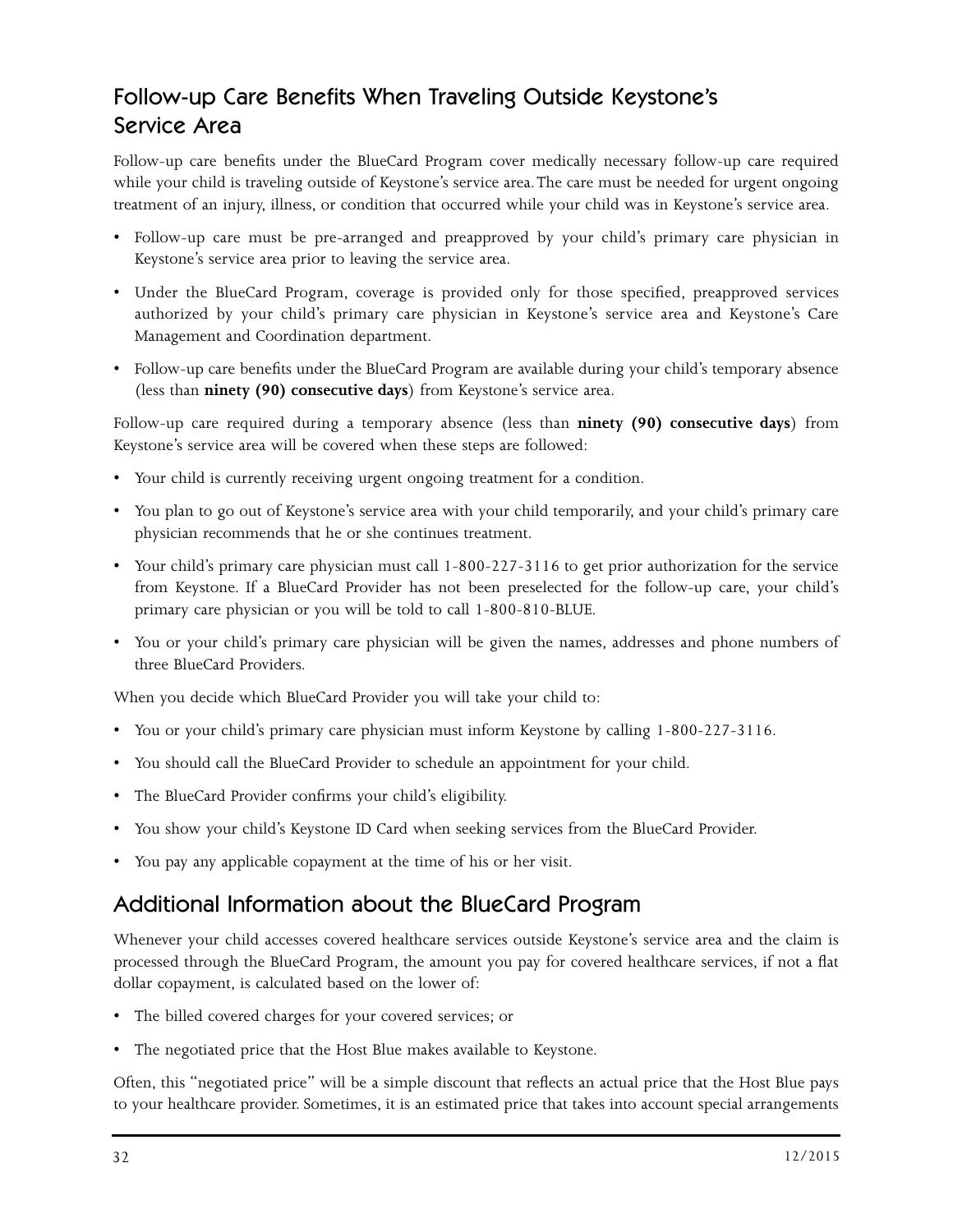with your healthcare provider or provider group that may include types of settlements, incentive payments, and/or other credits or charges. Occasionally, it may be an average price, based on a discount that results in expected average savings for similar types of healthcare providers after taking into account the same types of transactions as with an estimated price.

Estimated pricing and average pricing, going forward, also take into account adjustments to correct for overor under-estimation of modifications of past pricing for the types of transaction modifications noted above. However, such adjustments will not affect the price Keystone uses for your claim because they will not be applied retroactively to claims already paid.

Laws in a small number of states may require the Host Blue to add a surcharge to your calculation. If any state laws mandate other liability calculation methods, including a surcharge, we would then calculate your liability for any covered healthcare services according to applicable law.

#### When You Don't Use the BlueCard Program

If you have out-of-area urgent care or emergency services, not provided as described above and provided by a nonparticipating provider, ask the provider to submit the bill to Keystone. Show the provider your child's Keystone ID Card for necessary information about his or her coverage. For direct billing, the provider should mail the bill to the address listed below. If direct billing to Keystone by the provider cannot be arranged, send a letter explaining the reason care was needed and an original itemized bill to:

Keystone Health Plan East P.O. Box 69353 Harrisburg, PA 17106-9353

**Note:** It is your responsibility to forward to Keystone any bill you receive for emergency services or outof-area urgent care provided by a nonparticipating provider.

## Auto- or Work-Related Accidents

#### Motor Vehicle Accident

If your CHIP child is injured in a motor vehicle accident, contact his or her primary care physician as soon as possible.

**Note:** Keystone will always be secondary to your auto insurance coverage. However, in order for services to be covered by Keystone as secondary, your child's care must be provided or referred by your child's primary care physician.

Tell your child's primary care physician that your child was involved in a motor vehicle accident and the name and address of your auto insurance company. Give this same information to any provider to whom your child's primary care provider refers your child to for treatment.

Call Customer Service at **1-800-464-5437** as soon as possible and advise us that your child has been involved in a motor vehicle accident. This information helps Keystone to coordinate your child's Keystone benefits with coverage provided through your auto insurance company. Only services provided or referred by your child's primary care physician will be covered by Keystone.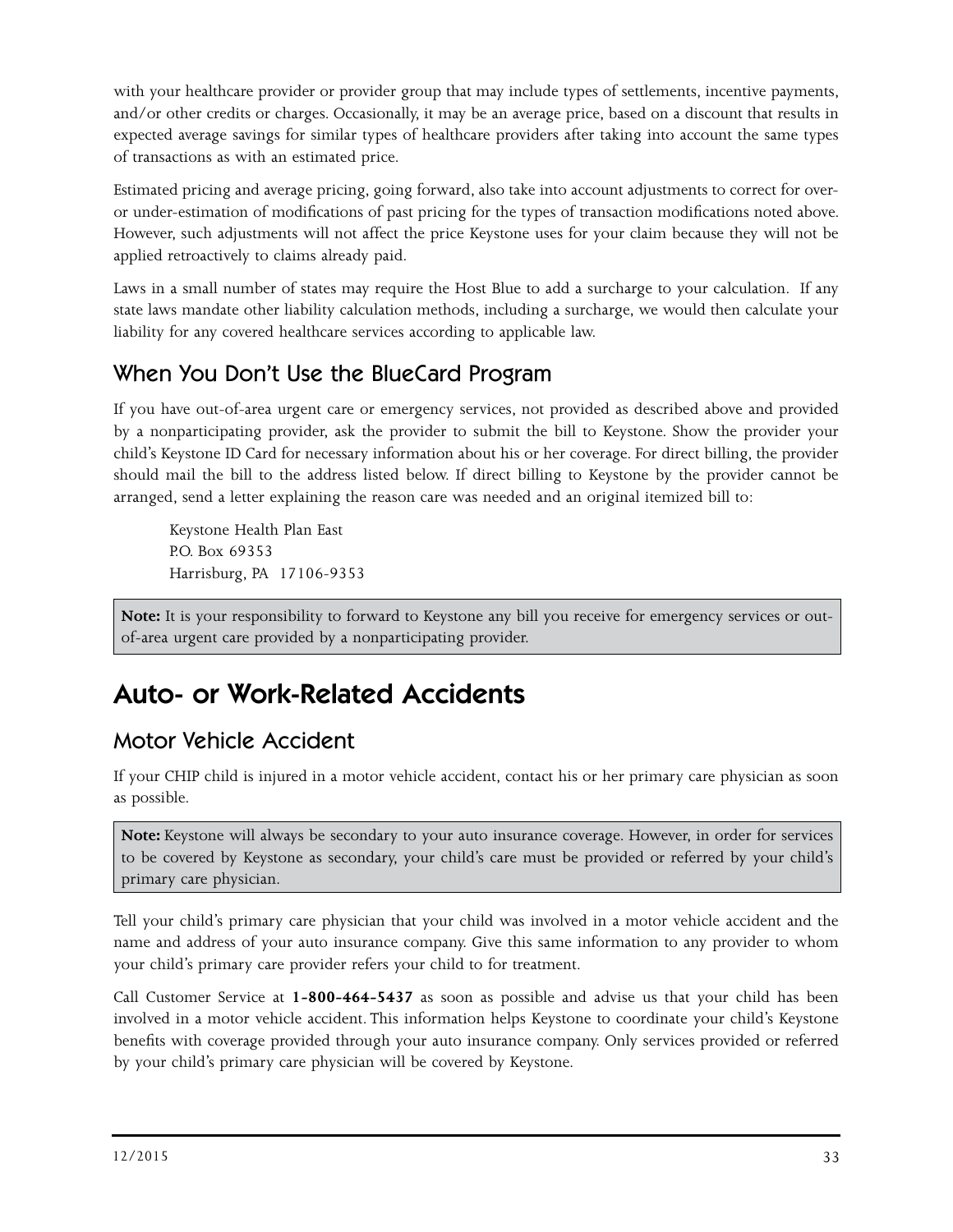#### Work-Related Accident

If your adolescent CHIP child is employed, report any work-related injury to your child's employer and contact his or her primary care physician as soon as possible.

**Note:** Keystone will always be secondary to your child's Worker's Compensation coverage. However, in order for services to be covered by Keystone as secondary, your child's care must be provided or referred by your child's primary care physician.

Tell your child's primary care physician that your child was involved in a work-related accident and the name and address of your child's employer and any applicable information related to his or her employer's Worker's Compensation coverage. Give this same information to any provider to whom your child's primary care provider refers your child to for treatment.

Call Customer Service at **1-800-464-5437** as soon as possible and advise us that your child has been involved in a work-related accident. This information helps Keystone to coordinate your child's Keystone benefits with coverage provided through his or her employer's Worker's Compensation coverage. Only services provided or referred by your child's primary care physician will be covered by Keystone.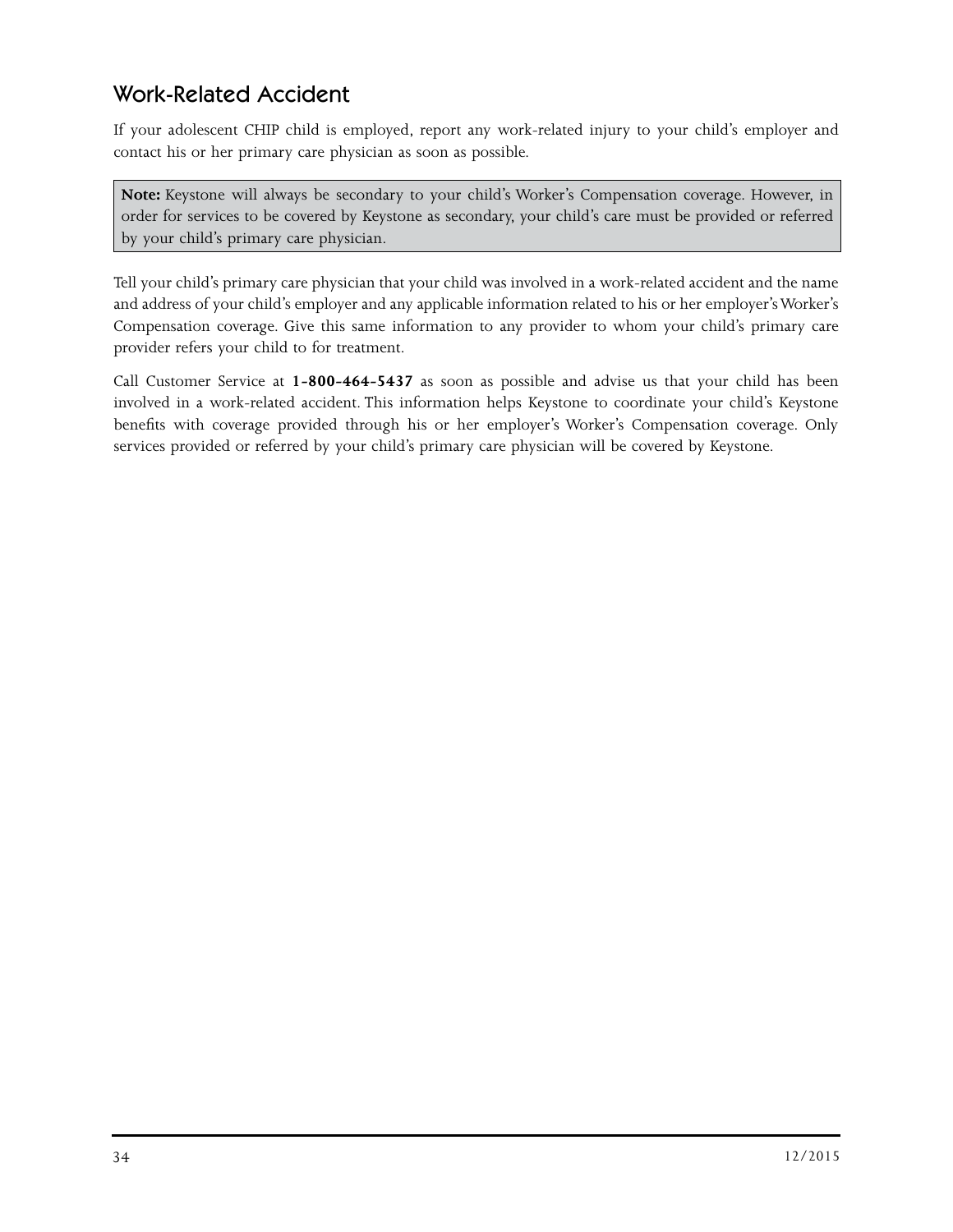### **Membership Rights and Filing a Complaint or Grievance**

If you have questions, suggestions, problems, or concerns regarding benefits or services rendered, Independence is ready to assist you. Don't hesitate to call Customer Service at 1-800-464-5437. Our representatives will respond to any inquiry.

## Your Child's Membership Rights

Keystone and the participating providers honor the following rights of all members:

- The member has the right to information about the health plan, its benefits, policies, participating providers and member's rights and responsibilities. Written information that is provided will be readable and easily understood.
- The member has the right to be treated with respect, and recognition of his or her dignity and right to privacy.
- The member has the right to participate in decision-making regarding his or her health care. This right includes open discussions of appropriate or medically necessary treatment options for their condition, regardless of cost or benefit coverage.
- The member has a right to voice complaints and appeals about the health plan or care provided, and to receive a timely response.
- The member has the right to choose practitioners, within the limits of the plan network, including the right to refuse care from specific practitioners.
- The member has the right to confidential treatment of medical information. The member also has a right to have access to his or her medical records from a provider in accordance with the applicable state and federal laws.
- The member has the right to reasonable access to medical services.
- The member has the right to receive health care services without discrimination based on race, color, religion, gender, sexual orientation, or national origin.
- The member has the right to formulate advance directives (living wills). Keystone will provide information concerning advance directives to members and practitioners and will support members through its medical keeping policies.

## You Can File a Complaint or Grievance for Your Child

### General Information About the Member Appeal Processes

Keystone maintains a complaint appeal process and a grievance appeal process for its members. Each of these appeal processes provides formal review for a CHIP parent's dissatisfaction with a denial of coverage or other issues related to their child's health plan underwritten by Keystone.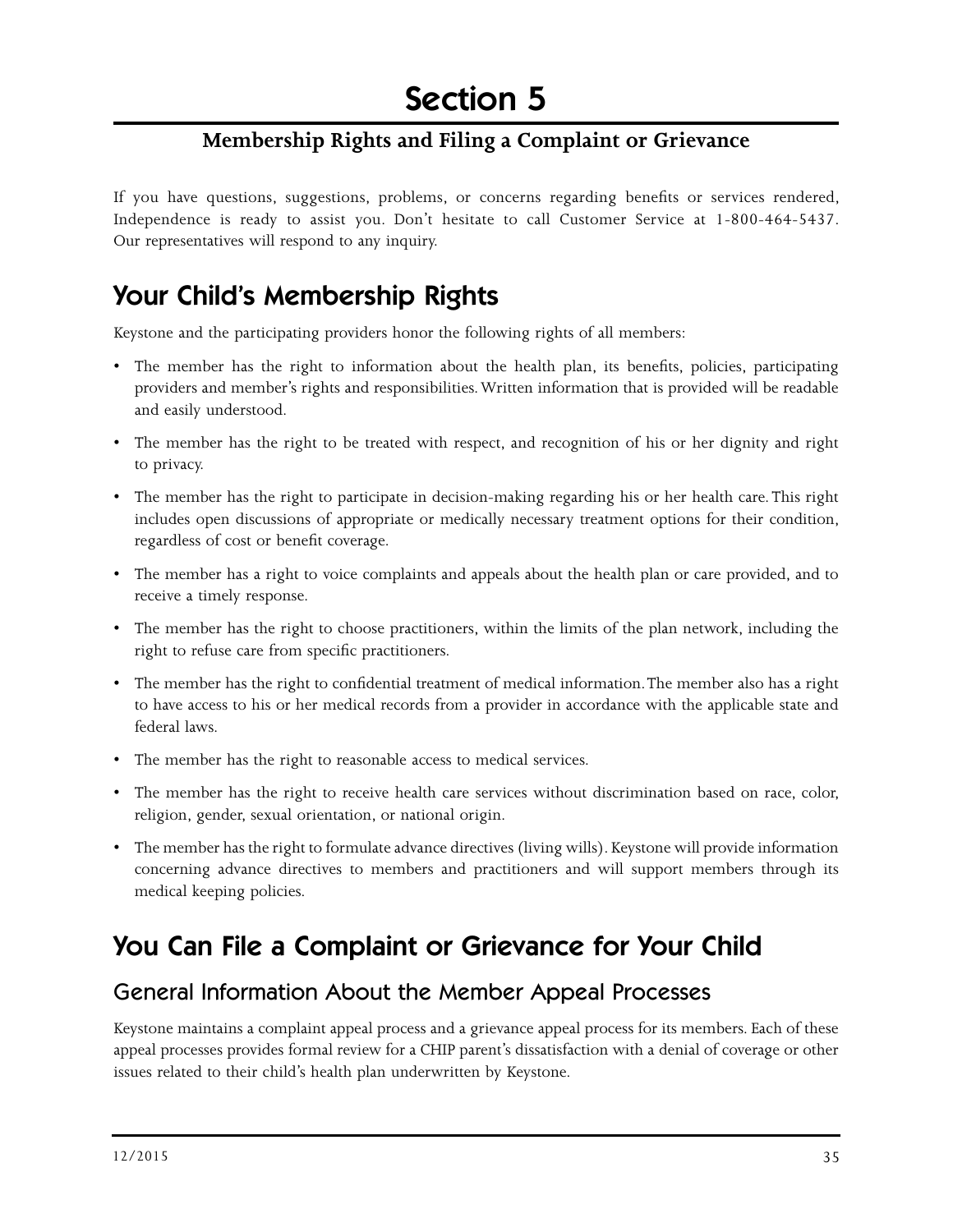### What is the Difference Between a Member Complaint and a Member Grievance Appeal?

The complaint appeal process and the grievance appeal process focus on different issues and have other differences. For example:

- You file a complaint appeal when you have questions or concerns related to your child's benefits or services, provider status, exclusions or other issues related to coverage.
- You file a grievance appeal when you disagree with a decision by Keystone about the provision of a covered health care service that was based primarily on medical necessity or appropriateness. (See medical necessity, page 115.)

Please refer to the separate sections below entitled "The Complaint Appeal Process" and "The Grievance Appeal Process" for specific information on each process.

**Note: Complaints or issues regarding the determination of your child's CHIP eligibility are not handled through the complaint appeal or grievance appeal processes. Please refer to the "Eligibility Review Process" (page 10) for details.** 

### How to Pursue a Member Complaint or Grievance Appeal

The complaint appeal process and grievance appeal process have some common features. To understand how to pursue a member complaint or grievance appeal for your child, you should review the background information outlined here that applies to both the complaint appeal process and the grievance appeal process.

**• Authorizing Someone to Represent Your Child.** At any time, you may choose a third party to be your child's representative in his/her member appeal such as a provider, lawyer, relative, friend, another individual, or a person who is part of an organization. The law states that your written authorization or consent is required in order for this third party—called an "appeal representative" or "authorized representative"—to pursue an appeal on your child's behalf. An appeal representative may make all decisions regarding your child's appeal, provides and obtains correspondence, and authorizes the release of medical records and any other information related to your child's appeal. In addition, if you choose to authorize an appeal representative, you have the right to limit their authority to release and receive your child's medical records or in any other way you identify.

In order to authorize someone else to be your child's appeal representative, you must complete the appropriate forms. The required forms are sent to adult members or the parents, guardians or other legal representatives of minor or incompetent members who appeal and indicate that they want an appeal representative. Authorization forms can be obtained by calling or writing to the address listed below:

Keystone Health Plan East Member Appeals Department P.O. Box 41820 Philadelphia, PA 19101-1820 Toll-free: 1-888-671-5276 Fax: 1-888-671-5274

Except in the case of an expedited appeal, Keystone must receive completed, valid authorization forms before your child's appeal can be processed. (For information on expedited appeals, see the definition below and the references in the "Member Complaint Process" and "Member Grievance Appeal Process" sections below.)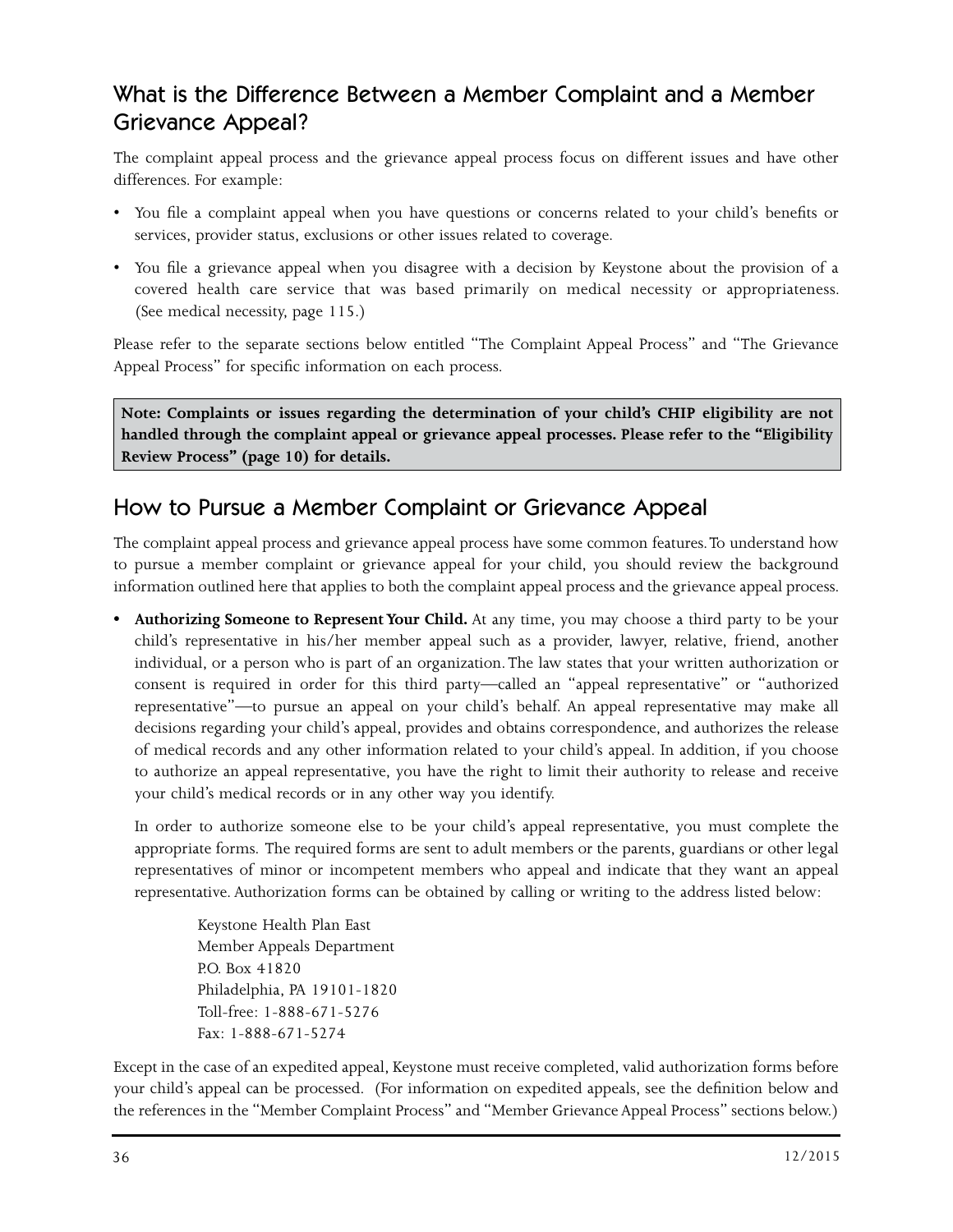You have the right to withdraw or rescind authorization of your child's appeal representative at any time during the process.

If your provider files an appeal on your child's behalf, Keystone will verify that the provider is acting as your child's appeal representative with your permission by obtaining valid authorization forms. A parent who authorizes the filing of their child's appeal by a provider cannot file a separate appeal.

- **How to File and Get Assistance.** Appeals may be submitted either verbally or in writing by you or your child's appeal representative, with your authorization, by following the steps outlined below in the descriptions of the "Member Complaint Appeal Process" and "Member Grievance Appeal Process." At any time during these appeal processes, you may request the help of a Keystone employee in preparing or presenting your child's appeal; this assistance will be available at no charge. Please note that a Keystone employee designated to assist you will not have participated in the previous decision to deny coverage for the issue in dispute and will not be a subordinate of the original reviewer.
- **Providing and Obtaining Information.** At all appeal levels, you or your child's appeal representative may submit additional information pertaining to your child's case. You may also specify the remedy or corrective action being sought. Keystone will provide, at any time during the appeal process, access to, and copies of all documents, records, and other information reviewed by the Committee deciding the appeal that is not confidential, proprietary or privileged, as well as the resulting decision.
- **Appeal Decision Letters.** If your child's appeal request is not granted in full, the decision letter will state the reasons for the determination and describe how to pursue any available options for further appeal review. If a benefit provision, internal rule, guideline, protocol, or other similar criterion was used in making the determination, it will either be stated or there will be instructions on how to receive this information at no charge. The decision letter will also state the qualifications and titles of the individuals who reviewed your child's appeal and indicate their understanding of the nature of the appeal. You may request, at no charge, the name(s) of the individual(s) who participated in the decision.
- **Appeal Classifications.** The two classifications of appeals—Complaints and Grievances—established by Pennsylvania state laws and regulations are described in detail in separate sections below.
	- A complaint appeal may be filed to challenge a denial based on a contract limitation or to complain about other aspects of health plan policies or operations.
	- A grievance appeal may be filed when the denial of a covered service is based primarily on medical necessity.

You may question the classification of your child's appeal as a complaint or grievance by contacting Keystone's member appeals department or your child's assigned appeals specialist at the address and telephone number shown above or the Pennsylvania Department of Health as follows:

> Pennsylvania Department of Health Bureau of Managed Care Room 912 Health and Welfare Building 625 Forster Street Harrisburg, PA 17120-0701 Toll-free: 1-888-466-2787 1-717-787-5193 Fax: 1-717-705-0947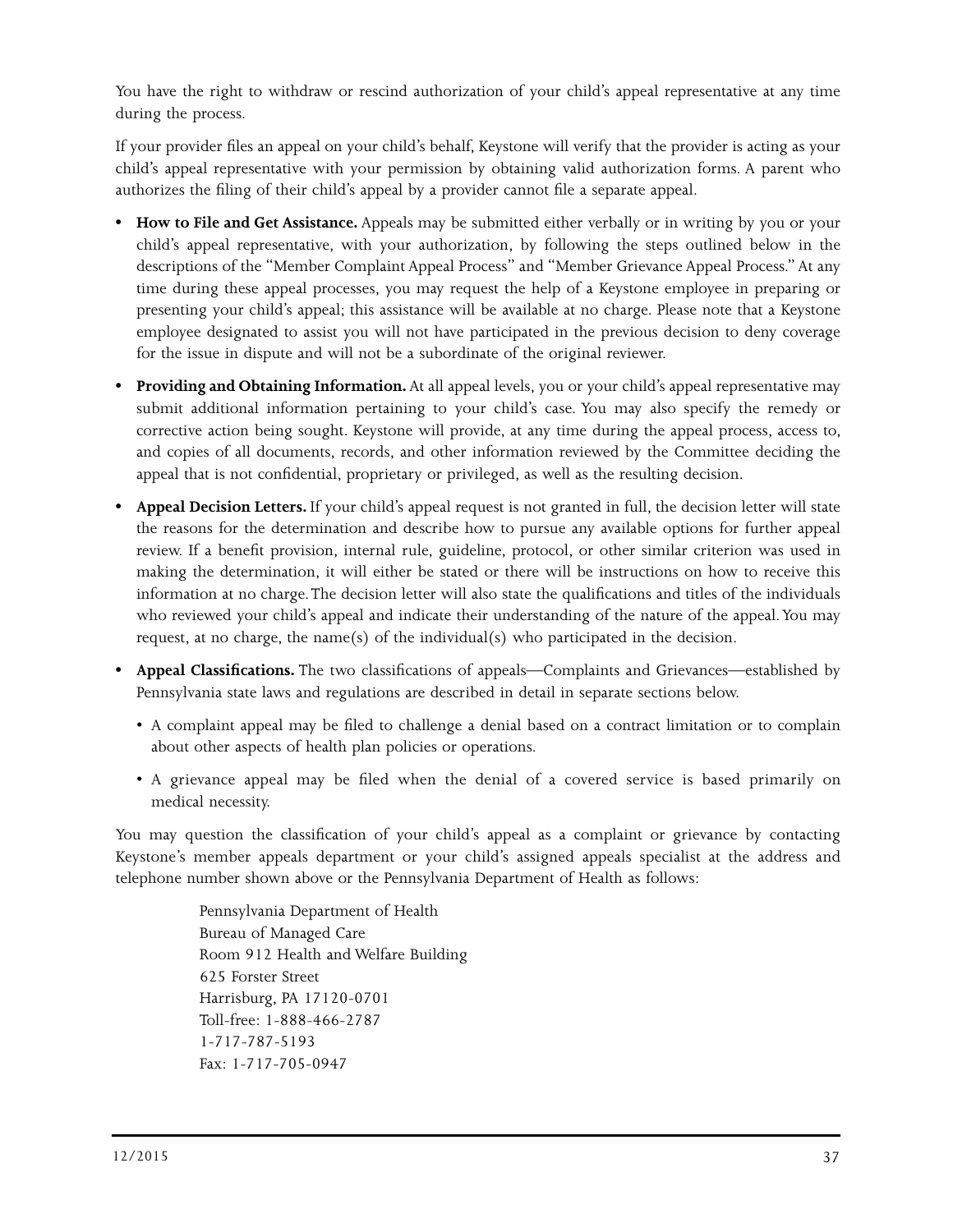Appeals are also subject to the following classifications that affect the time available to conduct the appeal review:

- **A Pre-service appeal** is any appeal for benefits with a coverage requirement that preapproval or precertification by Keystone must be obtained before medical care and services are received. A maximum of **fifteen (15) days** is available for each of the two (2) levels of internal review available for a standard pre-service appeal.
- **A Post-service appeal** includes any appeal for benefits for medical care or services that a member has already received. A maximum of **thirty (30) days** is available for each of the two (2) levels of internal review available for a standard post-service appeal.
- **An urgent care or expedited appeal** is an appeal that occurs upon the request of the CHIP member's physician certifying, and/or when Keystone determines, that a delay in decision-making based on standard appeal timeframes could seriously jeopardize the CHIP member's life, health, or ability to regain maximum function or subject the member to severe pain that cannot be adequately managed while awaiting a standard appeal decision. A maximum of **forty-eight (48) hours** is available for internal review of an expedited appeal.
- **Changes in Member Appeals Processes.** Please note that member appeal processes may change due to changes in the applicable state and federal laws and regulations, accreditation standards, and/or to improve the member appeals processes.

## Member Complaint Appeal Process

### Informal Member Complaint Appeal Process

Independence will make every attempt to answer any questions or resolve any concerns you have related to your child's benefits or services.

If you have a concern you should:

- call Customer Service at **1-800-464-5437**; or
- write or fax to:

Manager of Customer Service Independence Blue Cross P.O. Box 13449 Philadelphia, PA 19101-3449 Fax: 215-241-3679

Most concerns are resolved informally at this stage. If Independence cannot immediately resolve your concerns, we will acknowledge it in writing within **five (5) business days** of receiving it. If you are not satisfied with the response to your concern from Independence, you have the right to file a formal complaint within **one hundred eighty (180) calendar days**, through the formal member complaint process described below.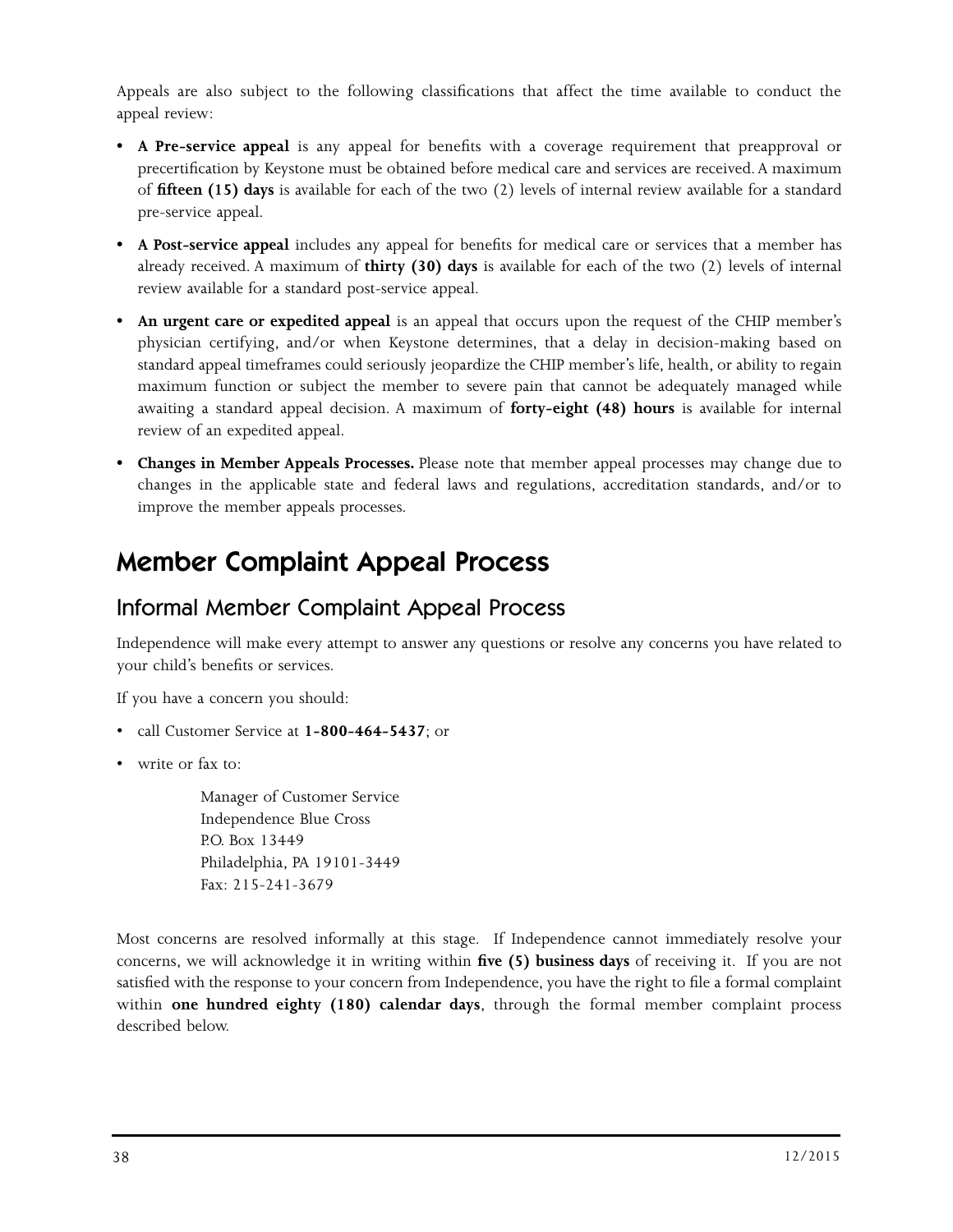## Formal Member Complaint Appeal Process

You may file a formal complaint regarding an unresolved dispute or objection regarding your child's coverage, including:

- contract exclusions and non-covered services;
- participating or nonparticipating health care provider status; or
- the operations or management policies of Keystone.

The complaint process consists of

- two (2) internal levels of review by Keystone—a first level standard complaint and a second level standard complaint; and
- one (1) external level of review by the Pennsylvania Department of Health or the Pennsylvania Insurance Department.
- There is also an internal expedited complaint process in the event your child's condition involves an issue that, if reviewed in standard pre-service appeal timeframes, may jeopardize his or her life, health, ability to regain maximum function, or would subject your child to severe pain that cannot be adequately managed, as determined and validated by your child's physician.

Remember that no legal action can be taken until all of the complaint procedures below have been followed.

#### Internal Complaint Appeals

#### **Internal First Level Standard Complaint Appeals**

You may file a formal, first level standard complaint appeal on behalf of your child within **one hundred eighty (180) calendar days** from either your receipt of the original notice of denial from Keystone or completion of the informal complaint process described above.

To file a first level standard complaint:

- call Member Appeals at 1-888-671-5276; or
- write or fax Member Appeals at:

Keystone Health Plan East Member Appeals Department P.O. Box 41820 Philadelphia, PA 19101-1820 Fax: 1-888-671-5274

Keystone will acknowledge receipt of your complaint appeal in writing.

The first level complaint committee will complete its review of your child's standard complaint appeal within:

- **fifteen (15) calendar days** from receipt of a pre-service appeal; and
- **thirty (30) calendar days** from receipt of a post-service appeal.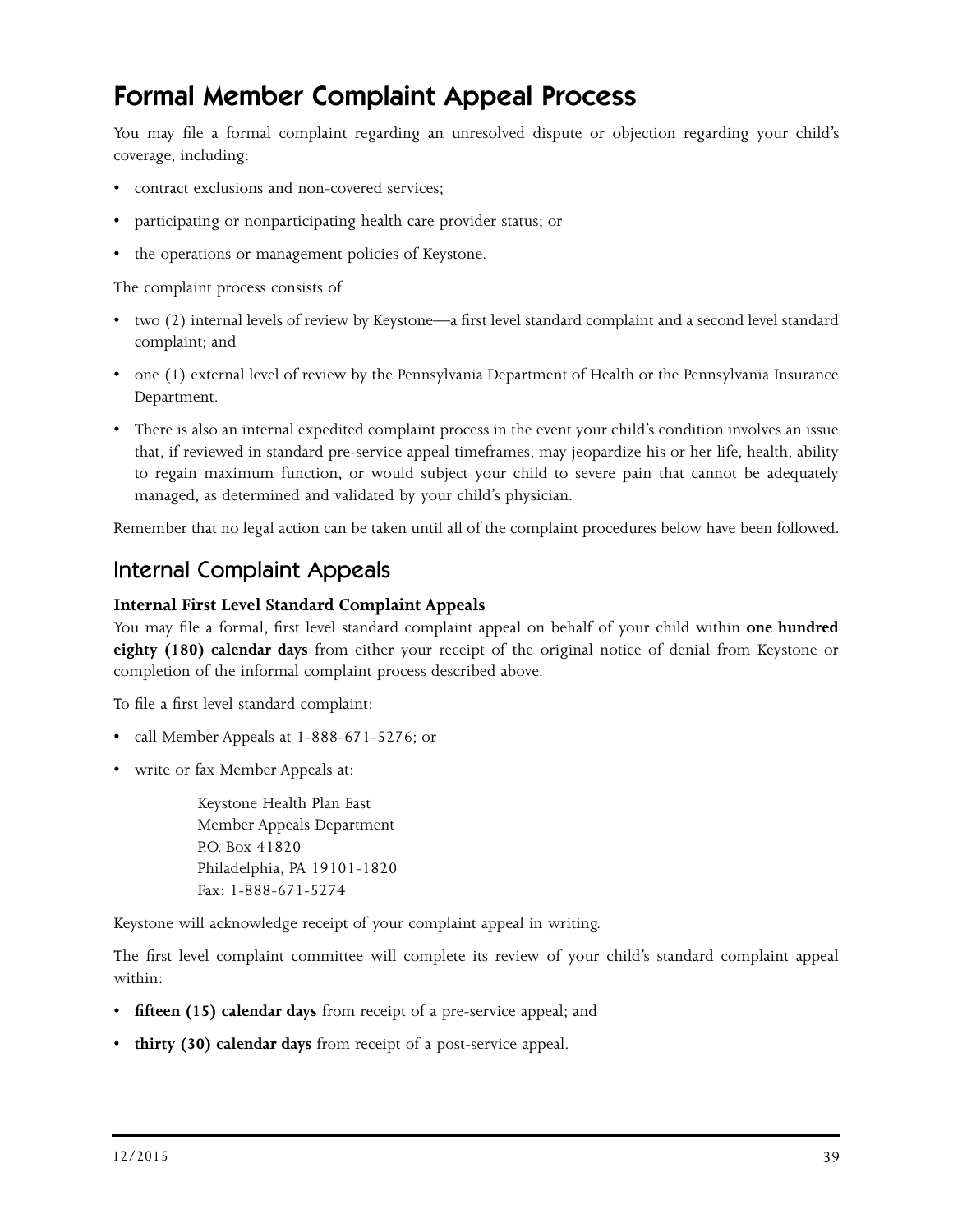A pre-service complaint includes any appeal for benefits for which preapproval is required prior to receiving coverage for medical care. A post-service complaint appeal includes any appeal for benefits for care or services that your child has already received.

The first level complaint committee is composed of one (1) or more of Keystone's employees who have had no previous involvement with your child's case and who are not subordinates of the person who made the original determination. You will be sent their decision in writing within the timeframes noted above.

If your child's complaint appeal is denied, the decision letter states:

- the specific reason for the decision;
- the plan provision on which the decision is made and instructions on how to access the provision; and
- how to appeal to the next level if you are not satisfied with the decision.

#### **Internal Second Level Standard Complaint Appeals**

If you are not satisfied with the decision from your child's first level standard complaint, you may file a second level standard complaint to the second level complaint committee within **sixty (60) calendar day**s from receipt of the first level complaint committee's decision from Keystone. To file a second level standard complaint, call, write or fax the member appeals department at the address and telephone numbers listed above.

You have the right to present your child's complaint appeal to the committee in person or by way of a conference call. Your child's appeal can also be presented by his or her provider or another appeal representative if your authorization is obtained. (See "General Information About Member Appeal Processes" above for information about authorizations.) Keystone will attempt to contact you to schedule the second level complaint committee meeting for your child's standard complaint appeal.

Upon receipt of your child's appeal, you will be notified in writing, when possible, **fifteen (15) calendar**  days in advance of a date and time scheduled for the second level complaint committee's meeting. You may request a change in the meeting schedule. Keystone will do its best to accommodate your request while remaining within the established timeframes. If you do not participate in the meeting, the second level complaint committee will review your child's complaint appeal and make its decision based on all available information.

The second level complaint committee meets and renders a decision on your child's standard complaint appeal within:

- **• fifteen (15) calendar days** from receipt of a pre-service appeal; and
- **• thirty (30) calendar days** from receipt of a post-service appeal.

The second level complaint committee is composed of at least three (3) persons who have had no previous involvement with your child's case and who are not subordinates of the person who made the original determination. The second level complaint committee members will include Keystone staff, with one-third of the committee being members or other persons who are not employed by Keystone. You may submit supporting materials both before and at the appeal meeting. Additionally, you have the right to review all information considered by the committee that is not confidential, proprietary or privileged.

The second level complaint committee meetings are a forum where parents have an opportunity to present their child's issues in an informal setting that is not open to the public. Two (2) other persons may accompany you unless you receive prior approval from Keystone for additional assistance due to special circumstances. Members of the press may participate only in their personal capacity as your child's appeal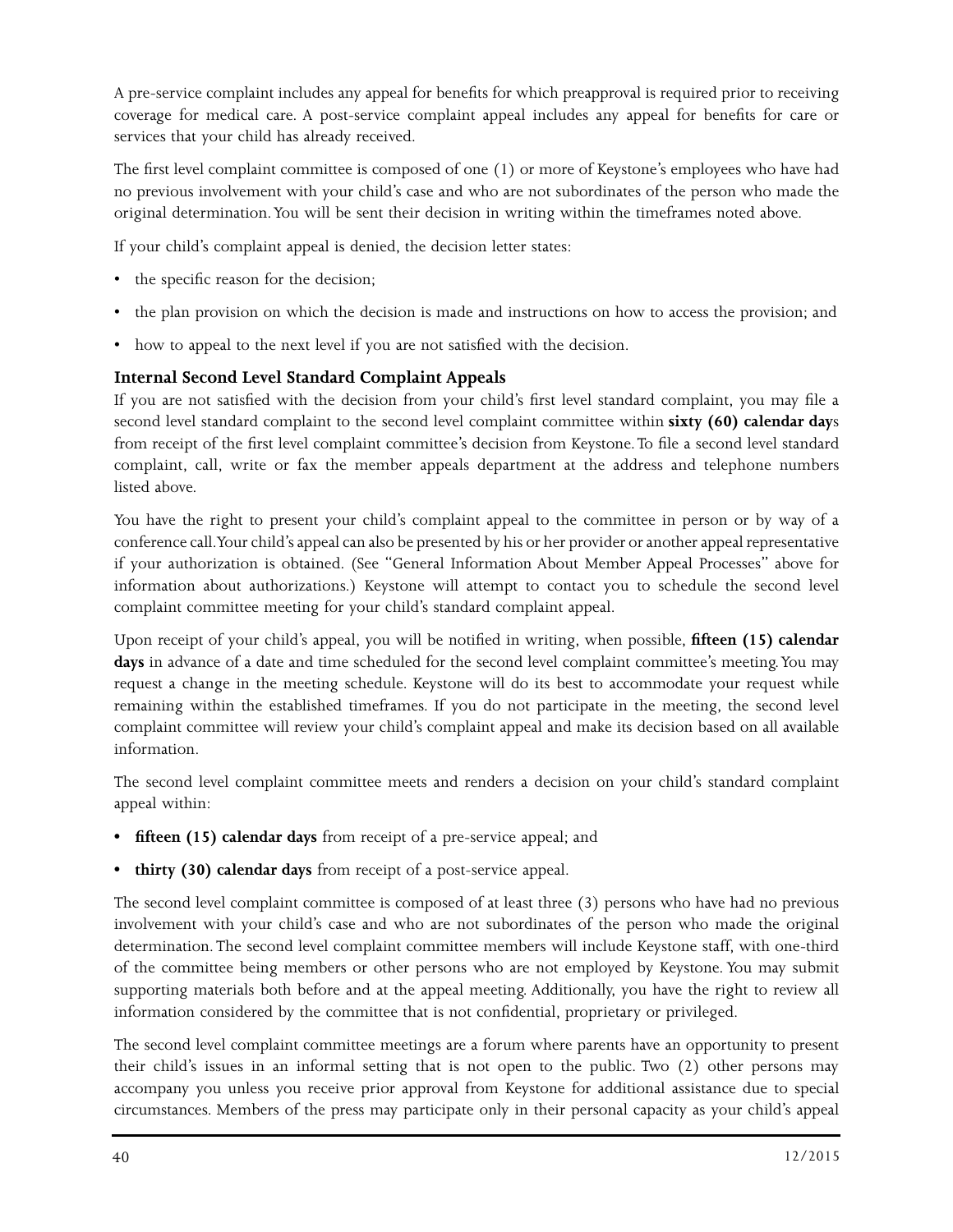representative or to provide general, personal assistance. Parents, appeal representatives and others assisting your child may not audiotape, videotape or transcribe the proceedings.

Keystone will send you the decision letter of the second level complaint committee on your child's standard complaint appeal within the timeframes noted above. The decision is final unless you choose to appeal to the Pennsylvania Insurance Department or Pennsylvania Department of Health as described in the decision letter. (See also, "External Complaint Appeals" below.)

#### **Internal Expedited Complaint Appeals**

If your child's case involves an issue that, if reviewed in standard pre-service appeal timeframes, may jeopardize his/her life, health, ability to regain maximum function, or would subject your child to severe pain that cannot be adequately managed, as determined and validated by his/her physician, then you or your child's physician may ask to have his/her case reviewed in a faster manner, as an internal expedited complaint. There is only one (1) level of appeal review for an expedited complaint appeal.

To request an internal expedited complaint by Keystone, call Customer Service at **1-800-464-5437** or call or fax the member appeals department at the address or telephone numbers listed above. Keystone will promptly inform you whether your child's appeal request qualifies for expedited review or instead will be processed as a standard complaint appeal.

The expedited complaint committee has the same composition as a second level complaint committee for a standard complaint appeal—at least three (3) persons who have had no previous involvement with your child's case and who are not subordinates of the person who made the original determination. The committee members include Keystone staff, with one third of the committee being members or other persons who are not employed by Keystone.

You have the right to present your child's expedited complaint to the committee in person or by way of a conference call. Your child's appeal can also be presented by his/her provider or another appeal representative if your authorization is obtained. (See "General Information About Member Appeal Processes" above for information about authorizations.) If you do not participate in the meeting, the expedited complaint committee will review your child's complaint appeal and make its decision based on all available information.

The expedited complaint committee meeting is a forum where parents have an opportunity to present their child's issues in an informal setting that is not open to the public. Two (2) other persons may accompany you unless you receive prior approval from Keystone for additional assistance due to special circumstances. Members of the press may only participate in their personal capacity as your child's appeal representative or to provide general, personal assistance. Parents, appeal representatives and others assisting your child may not audiotape, videotape or transcribe the committee proceedings.

The expedited complaint appeal review is completed within **forty-eight (48) hours** after Keystone receives your request for an expedited complaint appeal for your child. During this time you will be notified by telephone of the decision and a decision letter will be sent to you. The decision is final unless you choose to appeal to the Pennsylvania Insurance Department or the Pennsylvania Department of Health as described in the decision letter. (See also, "External Complaint Appeals" below.)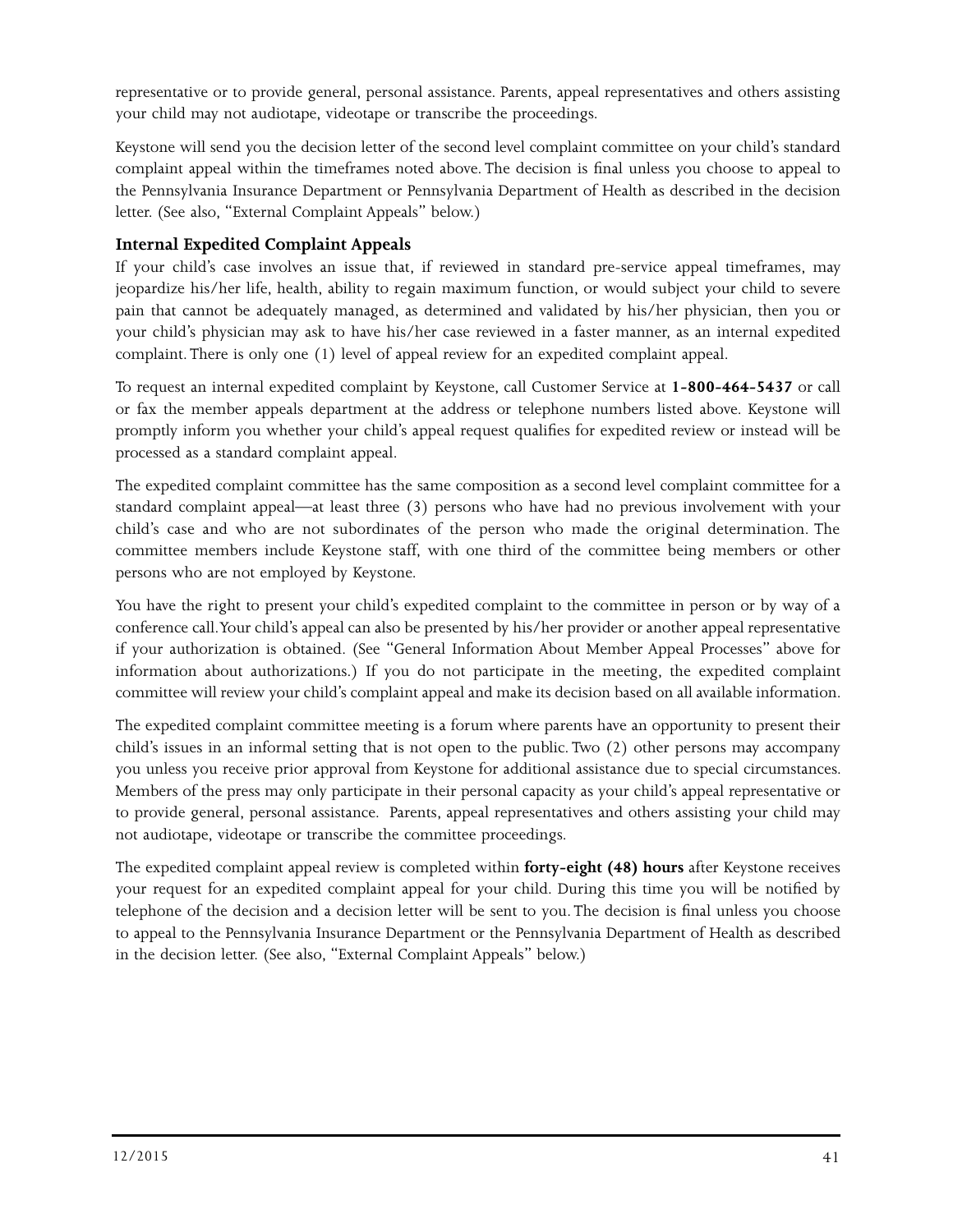### External Complaint Appeals

#### **External Standard and Expedited Complaint Appeals**

If you are not satisfied with the decision of the second level complaint committee or expedited complaint committee, your child has the right to an external appeal. Your child's external complaint appeal is to be filed within **fifteen (15) calendar days** of your receipt of the decision letter for a second level standard complaint appeal and within **two (2) business days** of your receipt of the decision letter for your child's expedited complaint appeal.

Your request for an external complaint appeal review for your child is to be filed in writing to the Pennsylvania Insurance Department or Pennsylvania Department of Health at the addresses noted below:

| Pennsylvania Insurance Department | Pennsylvania Department of Health    |
|-----------------------------------|--------------------------------------|
| Bureau of Consumer Services       | Bureau of Managed Care               |
| 1209 Strawberry Square            | Attn: Complaint Appeals              |
| Harrisburg, PA 17120              | Room 912 Health and Welfare Building |
| Toll-free: 1-877-881-6388         | 625 Forster Street                   |
| 1-717-787-2317                    | Harrisburg, PA 17120-0701            |
| Fax: 1-717-787-8585               | Toll-free: 1-888-466-2787            |
| TTY/TDD: 1-717-783-3898           | 1-717-787-5193                       |
|                                   | Fax: 1-717-705-0947                  |

Your request for external review of your child's standard or expedited complaint appeal should include your name, your child's name, address, daytime telephone number, the name of Keystone Health Plan East as your child's managed care plan, your child's Keystone ID number, and a brief description of the issue being appealed. Also include a copy of your original request for an internal second level standard or expedited complaint appeal review to Keystone and copies of any correspondence and decision letters from Keystone.

When an external standard or expedited complaint appeal request is submitted to the Insurance Department or Department of Health, the original submission date of the request is considered the date of receipt. The regulatory agency that receives the request will review it and transfer it to the other agency if this is found to be appropriate. The regulatory agency that handles your external complaint appeal will provide you and Keystone with a copy of the final determination of its decision.

## Member Grievance Appeal Process

### Formal Member Grievance Appeal Process for Decisions Based on Medical Necessity

Parents of a CHIP member may file a formal grievance appeal of:

- a decision made by Keystone regarding a covered services that was denied or limited based primarily on medical necessity;
- the cosmetic or experimental/investigative exclusions; or
- other grounds that rely on a medical or clinical judgement.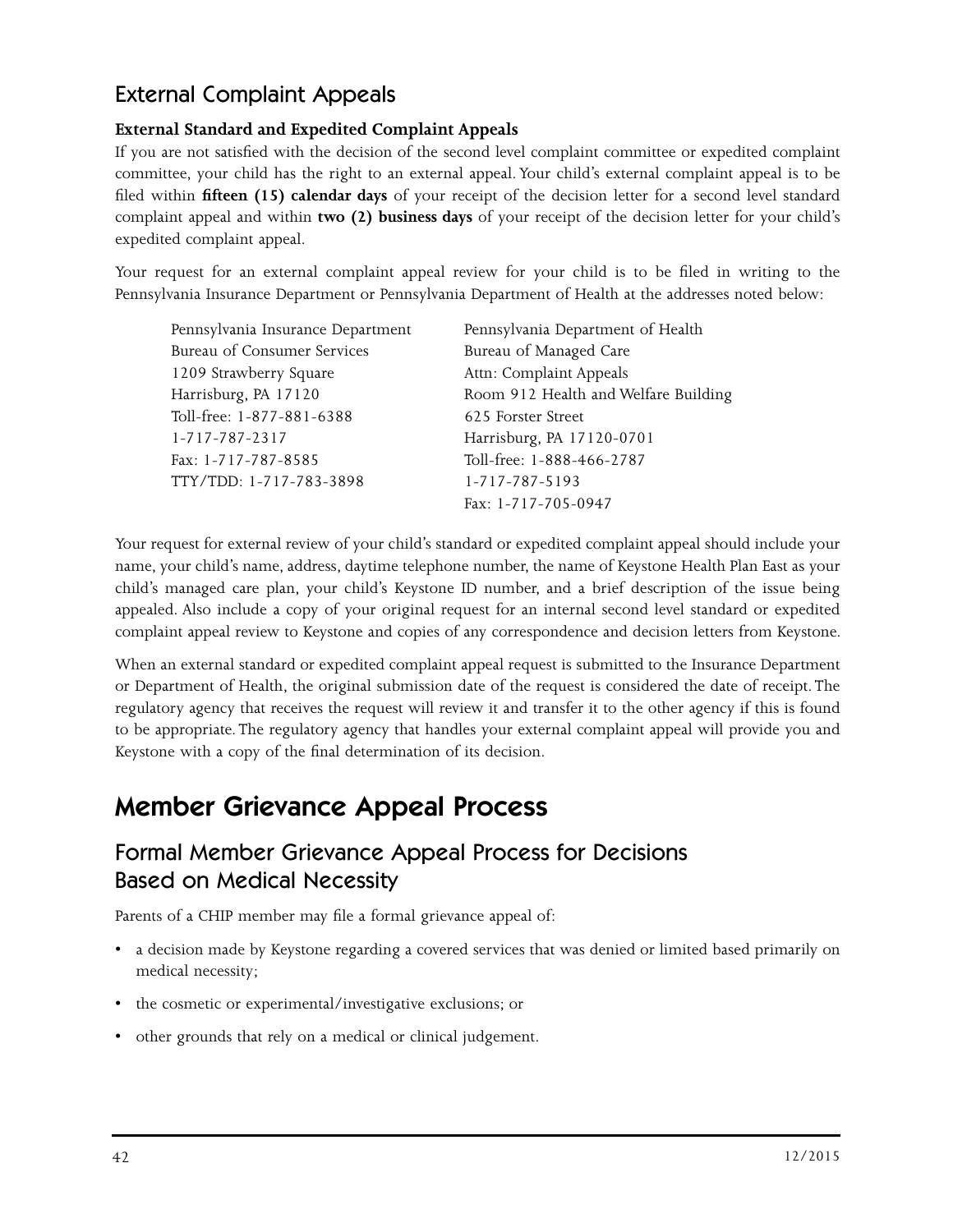The grievance appeal process consists of:

- two (2) internal grievance reviews by Keystone—a first level standard grievance and a second level standard grievance; and
- an external review through an external certified review entity or utilization review agency assigned by the Pennsylvania Department of Health.

There is also an internal and external expedited grievance appeal process in the event your child's condition involves an issue that, if reviewed in standard pre-service appeal timeframes, may jeopardize his or her life, health, ability to regain maximum function, or would subject your child to severe pain that cannot be adequately managed, as determined and validated by his or her physician.

Remember, no legal action can usually be taken until all of the grievance appeal procedures have been followed.

### Internal Grievance Appeals

#### **Internal First Level Standard Grievance Appeals**

You may file a first level standard grievance on behalf of your child within **one hundred eighty (180) calendar days** from the date of receipt of the original denial by Keystone, by:

- calling Member Appeals at 1-888-671-5276; or
- writing or faxing:

Keystone Health Plan East Member Appeals Department P.O. Box 41820 Philadelphia, PA 19101-1820 Toll-free: 1-888-671-5276 Fax: 1-888-671-5274

Keystone will acknowledge receipt of your grievance appeal in writing.

Your child's first-level standard grievance appeal is decided by a licensed psychologist or a physician who holds an active unrestricted license to practice medicine. This individual has had no previous involvement with the case, is not a subordinate of anyone previously involved with the case, and is or consults with a physician that is the same profession and/or similar specialty that typically manages the care under review.

The first level grievance committee completes its review of your child's standard grievance appeal within:

- **• fifteen (15) calendar days** from the date of receipt of a pre-service appeal; and
- **• thirty (30) calendar days** from receipt of a post-service appeal.

A pre-service grievance appeal includes any appeal for benefits for which preapproval is required prior to receiving medical care. A post-service grievance appeal is any appeal for benefits for care or services that your child may have already received.

You will be sent the committee's decision on your child's first level standard grievance appeal in writing within the timeframes noted above. If your child's grievance appeal is denied, the decision letter states:

• the specific reason for the denial;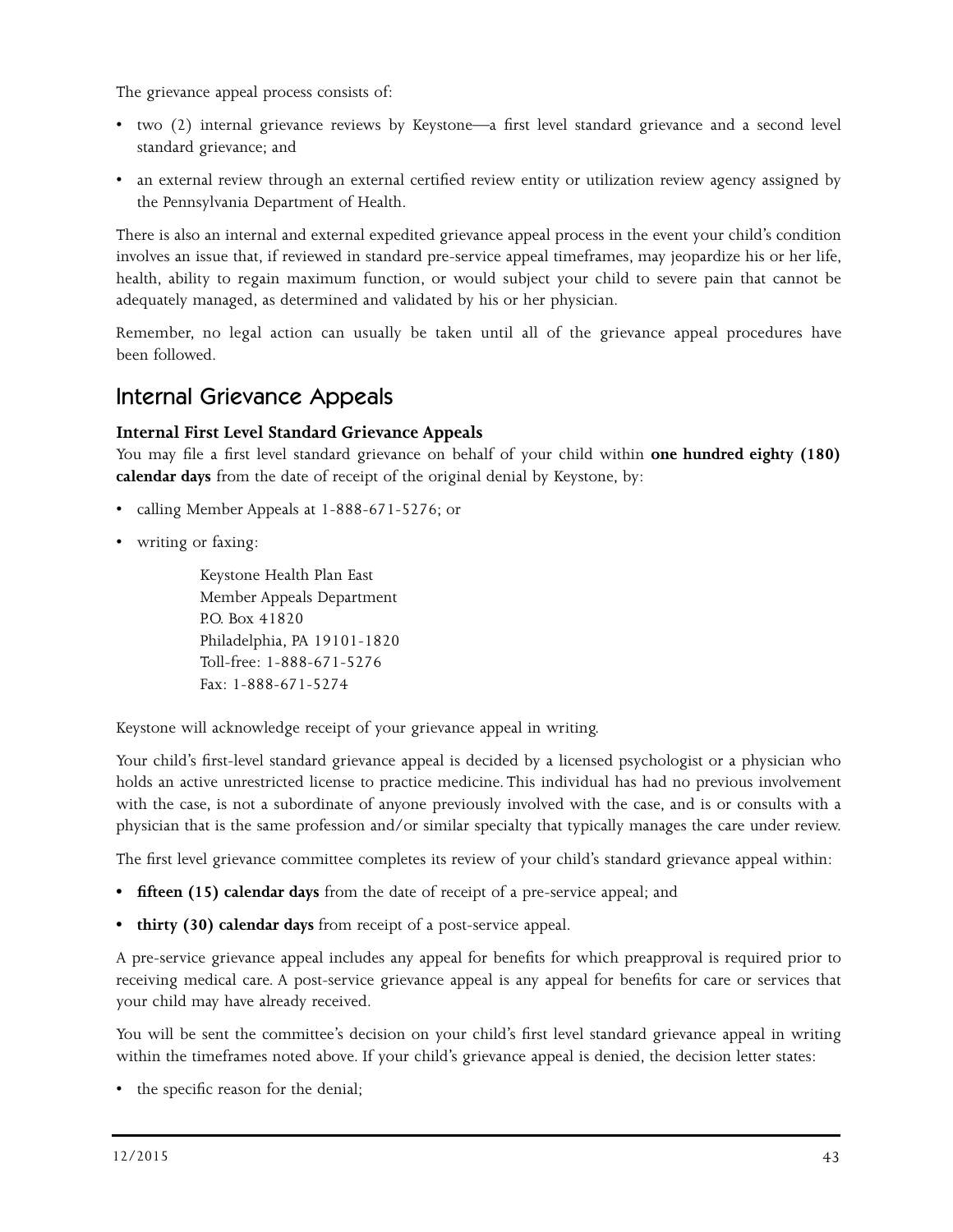- the plan provision on which the decision is made and instructions on how to access the provision; and
- how to appeal to the next level if you are not satisfied with the decision.

#### **Internal Second Level Standard Grievance Appeals**

If you are not satisfied with the decision from your child's first level standard grievance, you may file a second level standard grievance within **sixty (60) calendar days** of your receipt of the first level standard grievance decision from Keystone. To file a second level standard grievance, call, write or fax the member appeals department at the address and numbers listed above.

You have the right to present your child's grievance appeal to the committee in person or by way of a conference call. Your appeal can also be presented by your child's provider or another appeal representative if your authorization is obtained. (See "General Information About Member Appeal Processes" above for information about authorizations.)

The second level grievance committee for a standard grievance appeal is composed of at least three (3) persons who have had no previous involvement with your child's case and who are not subordinate to the original reviewer. The second level grievance committee members include Keystone employees familiar with managed care operations and benefits. At least one (1) of these employees is a Keystone medical director who holds an active, unrestricted license to practice medicine. Additionally, one-third of the committee consists of other persons not employed by Keystone.

Upon receipt of your child's appeal, you will be notified in writing, when possible, **fifteen (15) calendar**  days in advance of a date and time scheduled for the second level grievance committee's meeting. You may request a change in the meeting schedule. Keystone will try to accommodate your request while remaining within the established timeframes. If you do not participate in the meeting, the second level grievance committee will review your child's grievance appeal and make its decision based on the information available in your child's file at the time of the meeting.

The second level grievance committee, will meet and render a decision on your child's standard grievance appeal within:

- **• fifteen (15) calendar days** from receipt of a pre-service appeal; and
- **• thirty (30) calendar days** from receipt of a post-service appeal.

The committee's review will include the matched specialist report prepared for the first level grievance committee. Upon written request you will be provided with a copy of this report, when possible, within at least **seven (7) calendar days** prior to the review by the second level grievance committee. The matched specialist's report includes the relevant board certifications and/or the specialty of the licensed physician or psychologist. You may submit supporting materials both before and at the time of the appeal meeting. Additionally, you have the right to review all information considered by the committee that is not confidential, proprietary or privileged.

The second level grievance committee meetings are a forum where parents have the opportunity to present their child's issues in an informal setting that is not open to the public. Two (2) other persons may accompany you unless you receive prior approval from Keystone for additional assistance due to special circumstances. Members of the press may only attend in their personal capacity as your child's appeal representative or to provide general, personal assistance. Parents, appeal representatives and others assisting your child may not audiotape, videotape or transcribe the proceedings.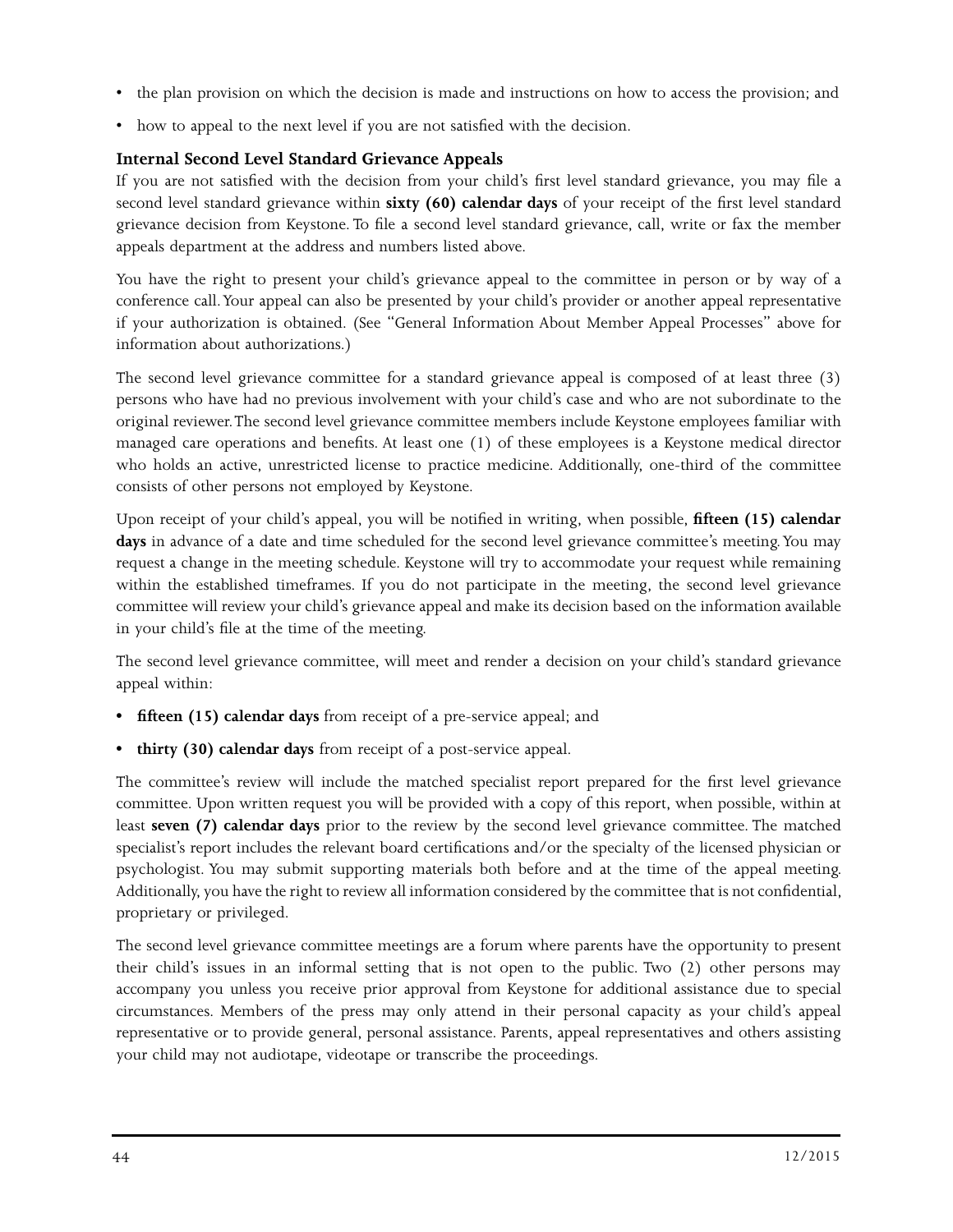You will be sent the decision of the second level grievance committee in writing within the timeframes noted above. The decision is final unless you choose to file an external standard grievance within **fifteen (15) calendar days** of your receipt of the decision notice from Keystone.

#### **Internal Expedited Grievance Appeals**

If your child's case involves a serious medical condition which you believe, if reviewed in standard preservice appeal timeframes, may jeopardize his/her life, health, ability to regain maximum function, or would subject your child to severe pain that cannot be adequately managed, as determined and validated by his/ her physician, then you or your child's physician may ask to have his/her case reviewed in a faster manner, as an internal expedited grievance. There is only one (1) internal level of appeal review for an expedited grievance appeal.

To request an internal expedited grievance by Keystone, call Customer Service at **1-800-464-5437** or call or fax the member appeals department at the address or telephone numbers listed above. Keystone will promptly inform you whether your child's appeal request qualifies for expedited review or instead will be processed as a standard grievance appeal.

The expedited grievance committee has the same composition as a second level grievance committee for a standard grievance appeal, which includes Keystone employees familiar with managed care operations and benefits. At least one (1) of these employees is a Keystone medical director who holds an active, unrestricted license to practice medicine. Additionally, one-third of the committee consists of other persons not employed by Keystone. The committee members include Keystone staff.

You have the right to present your child's expedited grievance to the committee in person or by way of a conference call. Your child's appeal can also be presented by his/her provider or another appeal representative if your authorization is obtained. (See "General Information About Member Appeal Processes" above for information about authorizations.) If you do not participate in the meeting, the expedited grievance committee will review your child's grievance appeal and make its decision based on the information available in your child's file at the time of the meeting.

The expedited grievance committee meeting is a forum where parents have an opportunity to present their child's issues in an informal setting that is not open to the public. Two (2) other persons may accompany you unless you receive prior approval from Keystone for additional assistance due to special circumstances. Members of the press may only participate in their personal capacity as your child's appeal representative or to provide general, personal assistance. Parents, appeal representatives and others assisting your child may not audiotape, videotape or transcribe the committee proceedings.

The expedited grievance review is completed promptly based on your child's health condition. Within **fortyeight (48) hours** of receipt of your internal expedited grievance, Keystone will notify you by telephone, as well as in writing of the decision. If not satisfied with the decision from Keystone, you may file an external grievance appeal as described below.

### External Grievance Appeals

The two types of external grievance appeals—standard and expedited—are described below. The parent of a CHIP member is not required to pay any of the costs associated with the external standard or expedited grievance appeal review.

An independent Certified Review Entity (CRE) assigned by the Pennsylvania Department of Health reviews an external grievance appeal. For standard and expedited grievance appeals, Keystone authorizes the service(s) or pays claims, if the CRE decides that the requested care or service(s) are covered services that are medically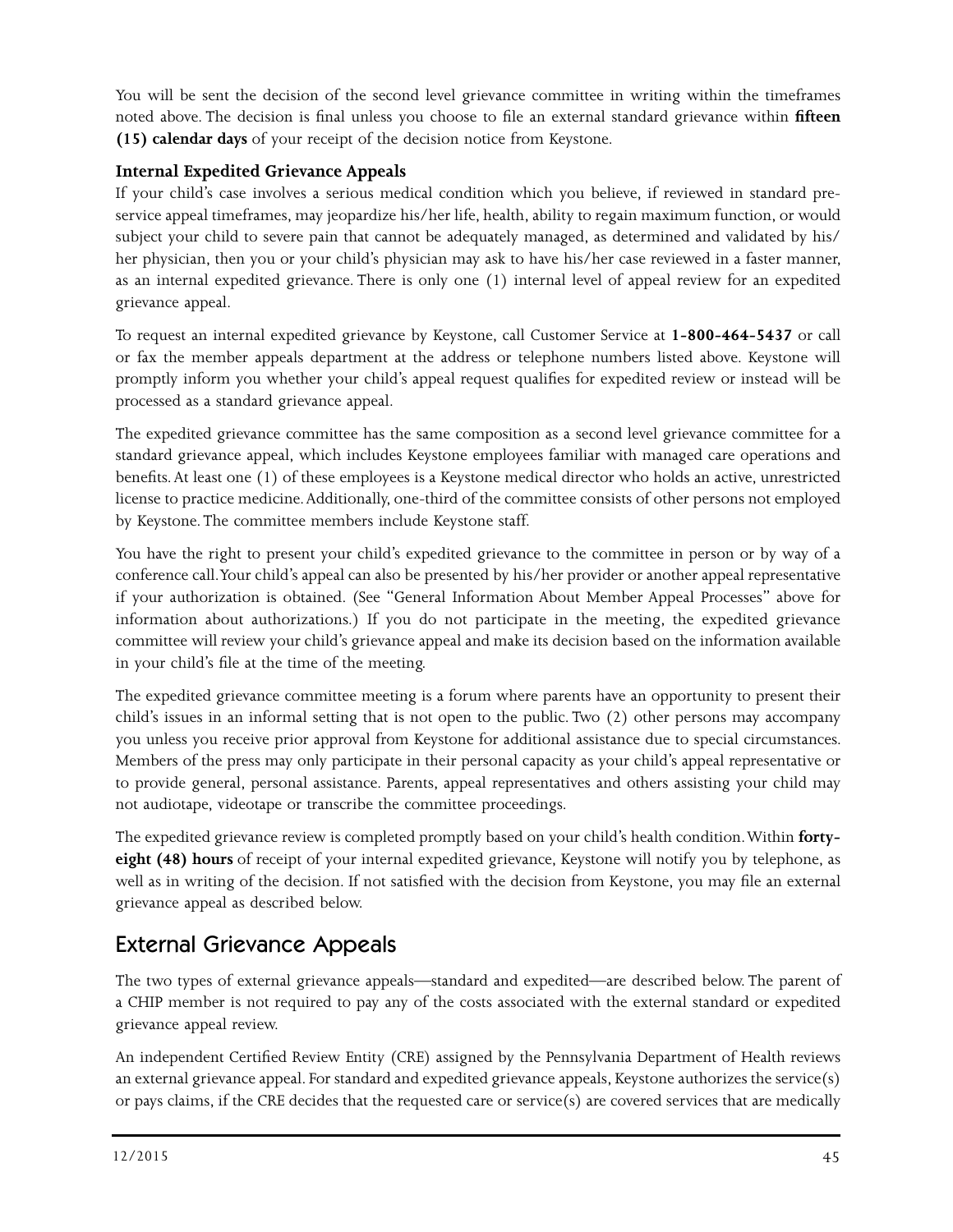necessary. You are notified in writing of the time and procedure for claim payment or approval of the service(s) in the event that the CRE overturns the prior appeal decision. The CRE's decision may be appealed to a court of competent jurisdiction within **sixty (60) calendar days**.

#### **External Standard Grievance Appeals**

You have **fifteen (15) calendar days** from receipt of the decision letter for your child's second level standard grievance to request an external standard grievance appeal review. To file a request for an external standard grievance review by a Department of Health-assigned CRE, contact the member appeals department as directed in the second level grievance appeal decision letter or as follows:

> Keystone Health Plan East Member Appeals Department P.O. Box 41820 Philadelphia, PA 19101-1820 Toll-free: 1-888-671-5276 Fax: 1-888-671-5274

You will be sent written acknowledgement that Keystone has received your child's external standard grievance request within **five (5) business days** of its receipt. Keystone notifies you of the name, address and telephone number of the CRE assigned by the Department of Health to your child's grievance within **two (2) business days** of Keystone's receipt of the assignment from the Department of Health. You and Keystone have **seven (7) business days** to notify the Department of Health, if there is an objection to the assignment of the CRE on the basis of conflict of interest.

To submit additional information, you or your child's appeal representative should send it to Keystone at the address appearing above and to the CRE within **fifteen (15) calendar days** of its receipt of your external standard grievance review appeal.

The CRE will send you or your child's appeal representative a written decision within **sixty (60) calendar days** of the date when you filed your child's request for an external review. The CRE issues its decision and follow-up occurs as described above in the introduction to this section.

#### **External Expedited Grievance Appeals**

You have **two (2) business days** from your receipt of the internal expedited grievance appeal decision to contact Keystone at the telephone number and address listed above to request an external expedited grievance appeal. Keystone forwards your request to the Department of Health within **twenty-four (24) hours**, which assigns a CRE within **twenty-four (24) hours**. Keystone forwards a copy of the internal grievance appeal case file to the CRE on the next business day and the CRE issues a decision within **two (2) business days** of receipt. The CRE issues its decision and follow-up occurs as described above in the introduction to this section.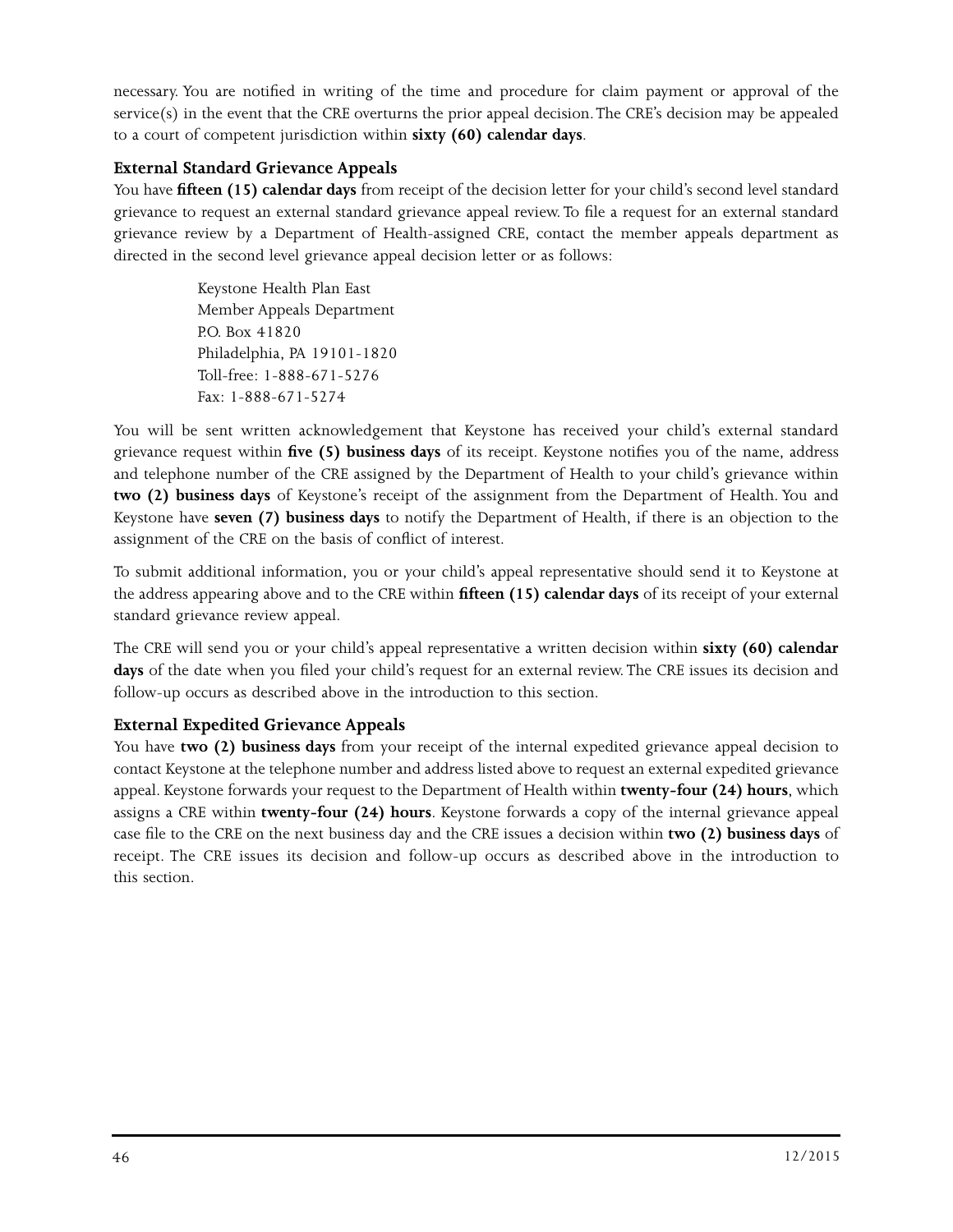## You Can Accept or Refuse Treatment for Your Child

- When your child joins the Keystone CHIP program, you agree that your child will receive care according to the recommendation of his or her primary care physician.
- You have the right to give your informed consent before the start of any procedure or treatment for your child.
- You have the right to refuse any drugs, treatment or other procedures offered to your child by Keystone providers and to be informed by the physician of the medical consequences to your child of your refusal of any drugs, treatment or procedure.
- Keystone and your child's primary care physician will make every effort to arrange a professionally acceptable alternative treatment for your child.
- However, if you still refuse the recommended plan of treatment for your child, Keystone will not be responsible for the costs of further treatment for your child's condition and you will be so notified.
- You may use the grievance procedure to have your child's case reviewed, if you so desire.

## Confidentiality and Disclosure of Medical Information

Keystone's privacy practices, as they apply to members enrolled in the Keystone CHIP program, as well as a description of members' rights to access their personal health information which may be maintained by Keystone, are set forth in Keystone's HIPAA Notice of Privacy Practices (the "Notice"). The Notice is sent to each new member upon initial enrollment in the CHIP program, and subsequently, to all Keystone members if and when the Notice is revised.

By enrolling your child in CHIP, you give consent to Keystone to receive, use, maintain, and/or release your child's medical records, claims-related information, health and related information for the purposes identified in the Notice to the extent permitted by applicable law. However, in certain circumstances, which are more fully described in the Notice, a specific member authorization may be required prior to Keystone's use or disclosure of your child's personal health information. You should consult the Notice for detailed information regarding your child's privacy rights.

## Member Liability

Except when certain limitations are specified in this Benefits Handbook, you are not responsible for any charges for covered services when these services have been provided or referred by your child's primary care physician and your child is eligible for such benefits on the date of service.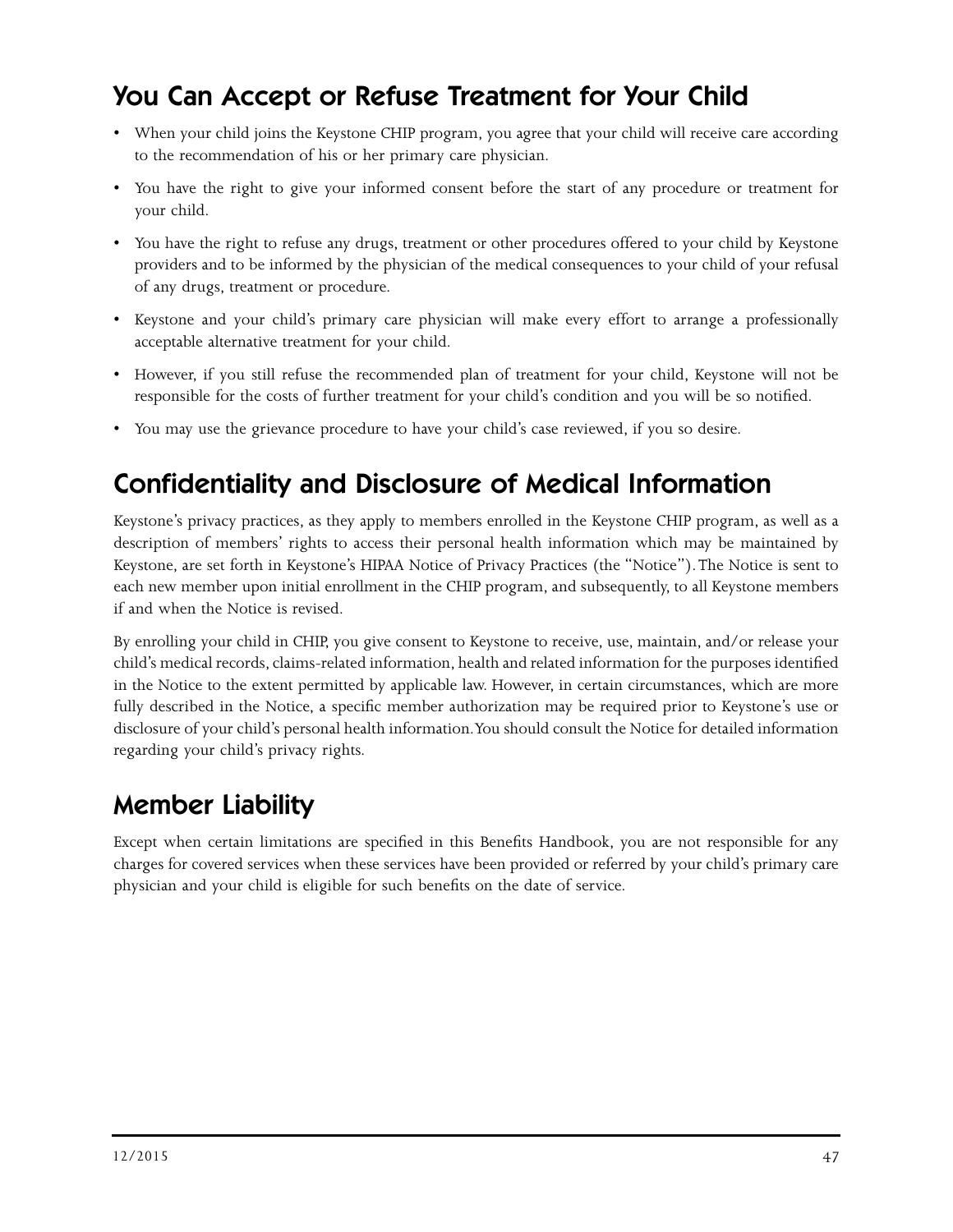# Section 6

### **Responsibilities**

## Membership Responsibilities

In support of your child's rights as a member and to help your child participate fully in the health plan, it is your responsibility to:

- Know about your child's benefits and the proper procedures to follow to obtain those benefits. Look through this Benefits Handbook. Keep it where you can refer to it.
- Call Customer Service at **1-800-464-5437** if you have trouble understanding anything in this handbook.
- Make premium payments, if required, on time.
- Identify your child as a Keystone member before obtaining covered medical services.
- Call Customer Service at **1-800-464-5437** and tell us when there are any changes in your child's status. For example, please notify us if:
	- you change your address;
	- your child begins to receive other health insurance benefits;
	- your child becomes eligible for Medicare or Medicaid;
	- there are errors on your child's Keystone medical ID Card; or
	- you lose your child's Keystone medical ID Card.
- Call United Concordia at **1-800-332-0366** if:
	- there are errors on your child's dental ID Card; or
	- you lose your child's dental ID Card.
- Communicate, to the extent possible, information participating providers need in order to care for your child.
- Follow the plans and instructions for your child's care that you have agreed on with his or her practitioner. This responsibility includes consideration of the possible consequences of failure to comply with recommended treatment.
- Understand your child's health problems and participate in developing mutually agreed upon treatment goals to the degree possible.
- Ask questions to assure understanding of the explanations and instructions given.
- Keep scheduled appointments or give adequate notice of delay or cancellation.
- Treat others with the same respect and courtesy expected for yourself.
- Understand that you may be financially responsible for the cost of any service or supply, received after the date your child's coverage is terminated under the CHIP program.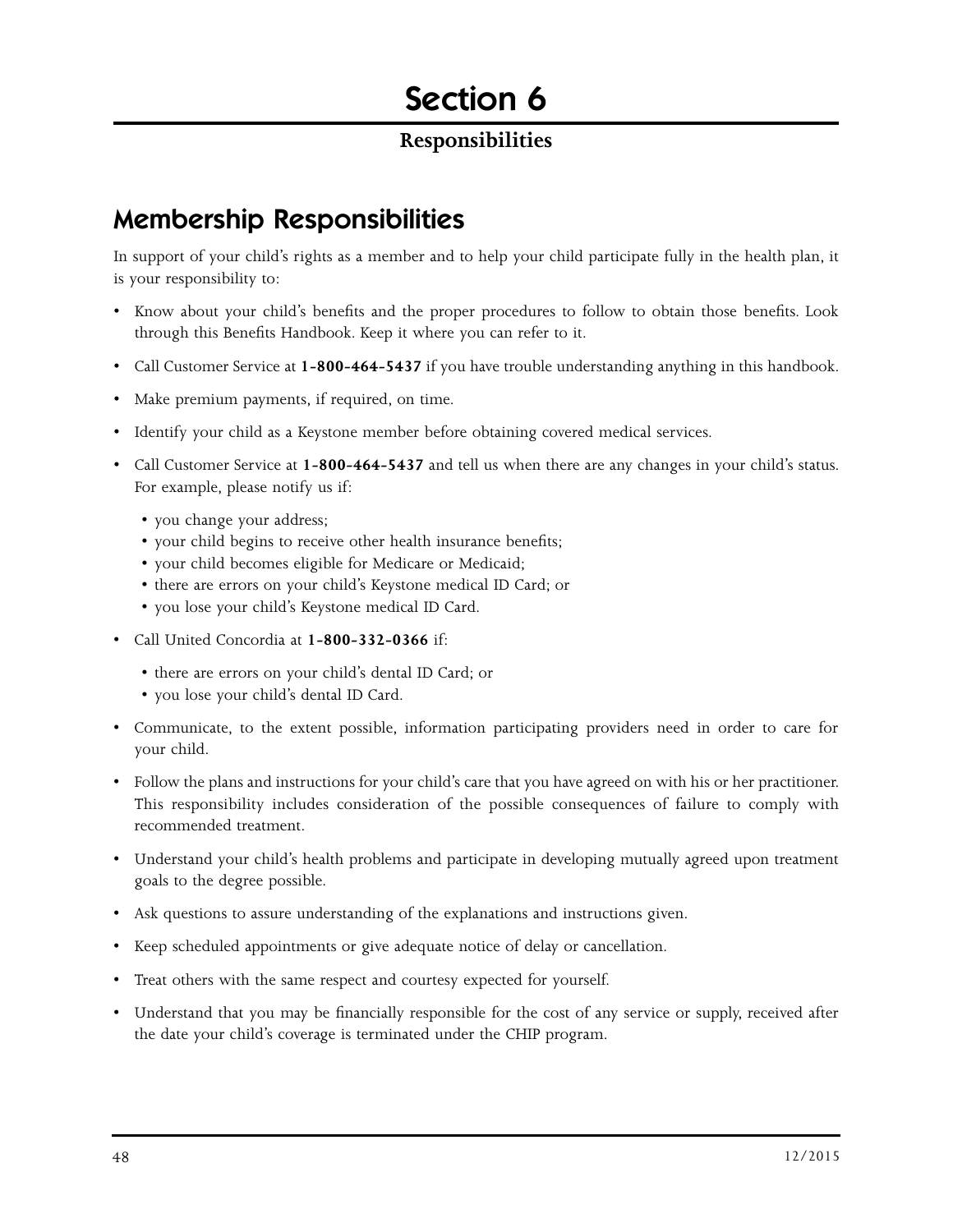## Subrogation and Reimbursement Rights

By accepting benefits for covered services, you agree that Keystone has the right to enforce subrogation and reimbursement rights in accordance with applicable state and federal law. The term Responsible Third Party refers to any person or entity, including any insurance company, health benefits plan or other third party, that has an obligation (whether by contract, common law or otherwise) to pay damages, pay compensation, provide benefits or make any type of payment to you for an injury or illness.

### Subrogation Rights

Subrogation rights arise when Keystone pays benefits on behalf of a member and the member has a right to receive damages, compensation, benefits or payments of any kind (whether by a court judgment, settlement or otherwise) from a Responsible Third Party. Keystone is subrogated to the member's right to recover from the Responsible Third Party. This means that Keystone "stands in your shoes" – and assumes your right to pursue and receive the damages, compensation, benefits or payments from the Responsible Third Party to the full extent that Keystone has reimbursed you for medical expenses or paid medical expenses on your behalf. The right to pursue a subrogation claim is not contingent upon whether or not you pursue the Responsible Third Party for any recovery.

### Reimbursement Rights

If a member obtains any recovery — regardless of how it's described or structured — from a Responsible Third Party, the member must fully reimburse Keystone for all medical expenses that were paid to the member or on the member's behalf out of the amounts recovered from the Responsible Third Party. Keystone has a right to full reimbursement. By accepting benefits for covered services from Keystone, you agree to a first priority equitable lien by agreement on any payment, reimbursement, settlement or judgment received by you, or anyone acting on your behalf, from any Responsible Third Party.

- These subrogation and reimbursement rights apply regardless of whether money is received through a court decision, settlement, or any other type of resolution.
- These subrogation and reimbursement rights apply even if the recovery is designated or described as covering damages other than medical expenses (such as property damage or pain and suffering).
- These subrogation and reimbursement rights apply with respect to any recoveries made by the member, including amounts recovered under an uninsured or underinsured motorist policy.
- Keystone is entitled to recover the full amount of the benefits paid to the member or on the member's behalf out of amounts recovered from a Responsible Third Party without regard to whether the member has been made whole or received full compensation for other damages (including property damage or pain and suffering). The recovery rights of Keystone will not be reduced by the "made whole" doctrine or "double recovery" doctrine.
- Keystone will not pay, offset any recovery, or in any way be responsible for attorneys' fees or costs associated with pursuing a claim against a Responsible Third Party unless Keystone agrees to do so in writing. The recovery rights of Keystone will not be reduced by the "common fund" doctrine.
- In addition to any Coordination of Benefits rules described in this contract, the benefits paid by Keystone will be secondary to any no-fault auto insurance benefits and to any worker's compensation benefits (no matter how any settlement or award is characterized) to the fullest extent permitted by law.
- These subrogation and reimbursement rights apply and will not be decreased, restricted, or eliminated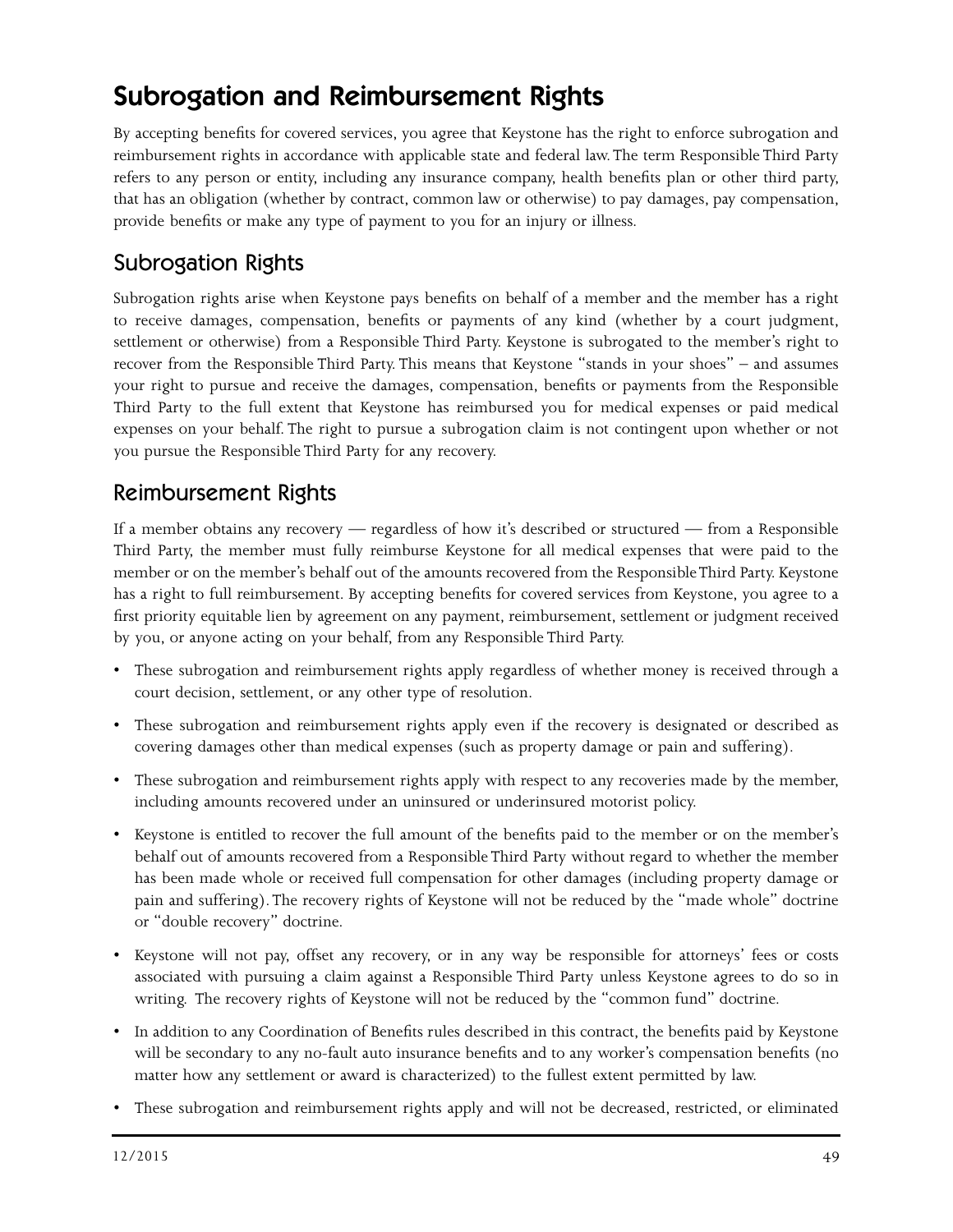in any way if the member receives or has the right to recover no-fault insurance benefits. All rights under this section are enforceable against the heirs, estate, legal guardians or legal representatives of the member.

• Keystone is entitled to recover the full amount of the medical benefits paid without regard to any claim of fault on your part.

### Obligations of the Parent of a Member

- Immediately notify Keystone or its designee in writing if you assert a claim against a Responsible Third Party, whether informally or through judicial or administrative proceedings.
- Immediately notify Keystone or its designee in writing whenever a Responsible Third Party contacts you or your representative - or you or your representative contact a Responsible Third Party - to discuss a potential settlement or resolution.
- Refuse any offer to settle, adjust or resolve a claim for damages, benefits or compensation that involves an injury, illness or medical expenses in any way, unless and until you receive written authorization from Keystone or its delegated representative.
- Fully cooperate with Keystone and its designated representative, as needed, to allow for the enforcement of these subrogation and reimbursement rights and promptly supply information/documentation when requested and promptly execute any and all forms/documents that may be needed.
- Avoid taking any action that may prejudice or harm Keystone's ability to enforce these subrogation and reimbursement rights to the fullest extent possible.
- Fully reimburse Keystone or its designated representative immediately out of amounts received from a Responsible Third Party (whether the funds are received by court judgment, settlement or otherwise).
- Serve as trustee for any and all monies paid to (or payable to) you or for your benefit by any Responsible Third Party to the full extent Keystone paid benefits for an injury or illness.
- All of these obligations apply to the heirs, estate, legal guardians or legal representatives of the member.

## Claim Procedures

Most claims are filed by providers in Keystone's network. The following applies if a claim must be submitted by the parent or the personal representative of the child.

**Notice of claim –** Keystone will not be liable for any claims under this contract unless proper notice is furnished to Keystone that covered services in the contract have been rendered to your child. Written notice of a claim must be given to Keystone within **twenty (20) days**, or as soon as reasonably possible after covered services have been rendered to your child. Notice given by or on behalf of your child to Keystone that includes information sufficient to identify your child who received covered services shall constitute sufficient notice of a claim to Keystone. You can give notice to Keystone by calling Customer Service at **1-800-464-5437**. A charge shall be considered incurred on the date your child receives the covered service for which the charge is made.

*Proof of loss –* Claims cannot be paid until a written proof of loss is submitted to Keystone. Written proof of loss must be provided to Keystone within **ninety (90) days** after the charge for covered services is incurred. Proof of loss must include all data necessary for Keystone to determine benefits. Failure to submit a proof of loss to Keystone within the time specified will not invalidate or reduce any claim if it is shown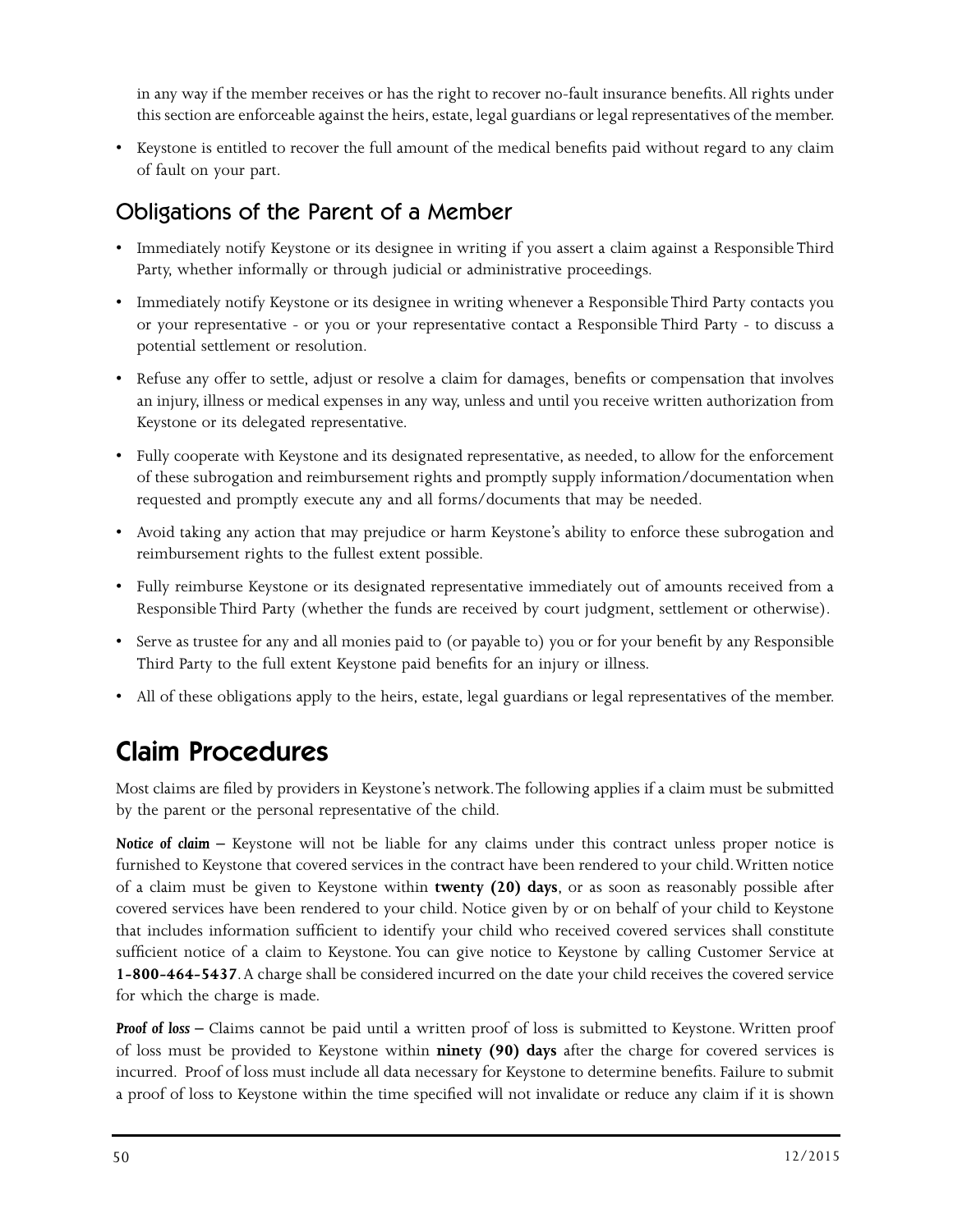that the proof of loss was submitted as soon as reasonably possible, but in no event, except in the absence of legal capacity, will Keystone be required to accept a proof of loss later than **twelve (12) months** after the charge for covered services is incurred.

*Claim forms* – If you (or if you are deceased, your child's personal representative) are required to submit a proof of loss for benefits under this contract, it must be submitted to Keystone on the appropriate claim form. Keystone, upon receipt of a notice of claim will, within **fifteen (15) days** following the date notice of claim is received, furnish to you (or your child's personal representative) claim forms for filing proofs of loss. If claim forms are not furnished within **fifteen (15) days** after the giving of such notice, you (or your child's personal representative) shall be deemed to have complied with the requirements of this subsection as to filing a proof of loss upon submitting, within the time fixed in this subsection for filing proofs of loss, itemized bills for covered services as described below. Itemized bills may be submitted to Keystone. Call Customer Service at **1-800-464-5637** to request a claim form. Itemized bills cannot be returned.

*Submission of claim forms –* For claims submitted for a child, the completed claim form, with all itemized bills attached, must be forwarded to Keystone at the address appearing on the claim form in order to satisfy the requirement of submitting a written proof of loss and to receive payment for benefits provided under this contract.

To avoid delay in handling member-submitted claims, answers to all questions on the claim form must be complete and correct. Each claim form must be accompanied by itemized bills showing all of the following information:

- Person or organization providing the service or supply;
- Type of service or supply;
- Date of service or supply;
- Amount charged; and
- Name of patient.

A request for payment of a claim will not be reviewed and no payment will be made unless all the information and evidence of payment required on the claim form has been submitted in the manner described above. Keystone reserves the right to require additional information and documents as needed to support a claim that a covered service has been rendered.

*Timely payment of claims –* Claims payment for benefits payable under this contract will be processed immediately upon receipt of proper proof of loss.

*Physical Examinations and Autopsy –* Keystone at its own expense shall have the right and opportunity to examine the member when and so often as it may reasonably require during the pendency of claim under the contract; and Keystone shall also have the right and opportunity to make an autopsy in case of death, where it is not prohibited by law.

**Payment of Claims** – If any indemnity of the contract shall be payable to the estate of the member, or to a member or beneficiary who is a minor or otherwise not competent to give a valid release, Keystone may pay such indemnity, up to an amount not exceeding \$1,000, to any relative by blood or connection by marriage of the member or beneficiary who is deemed by Keystone to be equitably entitled thereto. Any payment made by Keystone in good faith pursuant to this provision shall fully discharge Keystone to the extent of such payment.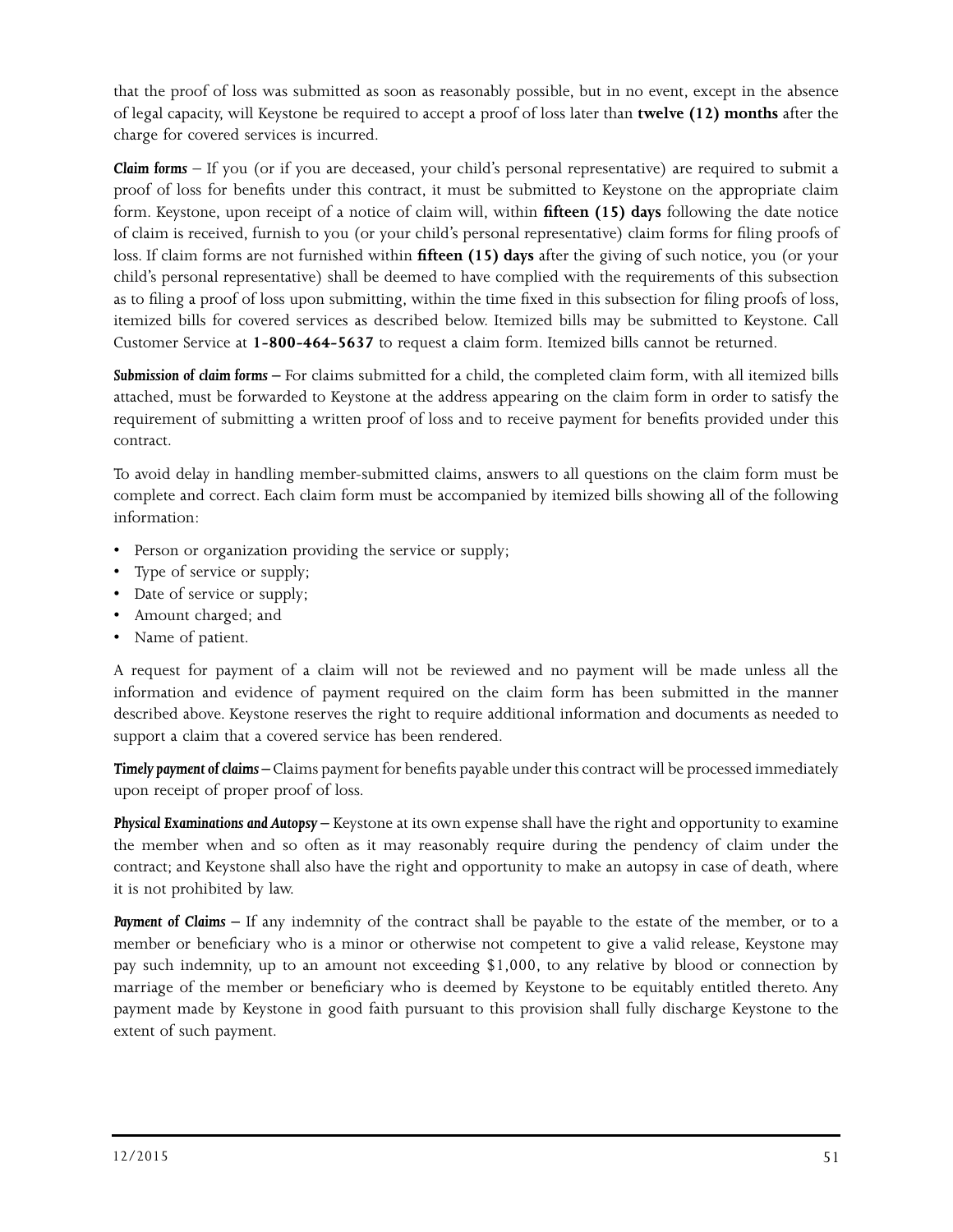*Time Limit on Certain Defenses* – After **three (3) year**s from the date of issue of the contract, no misstatements, except fraudulent misstatements made by the applicant in the application for such contract, shall be used to void said contract or to deny benefits for a claim incurred commencing after the expiration of such **three (3) year** period.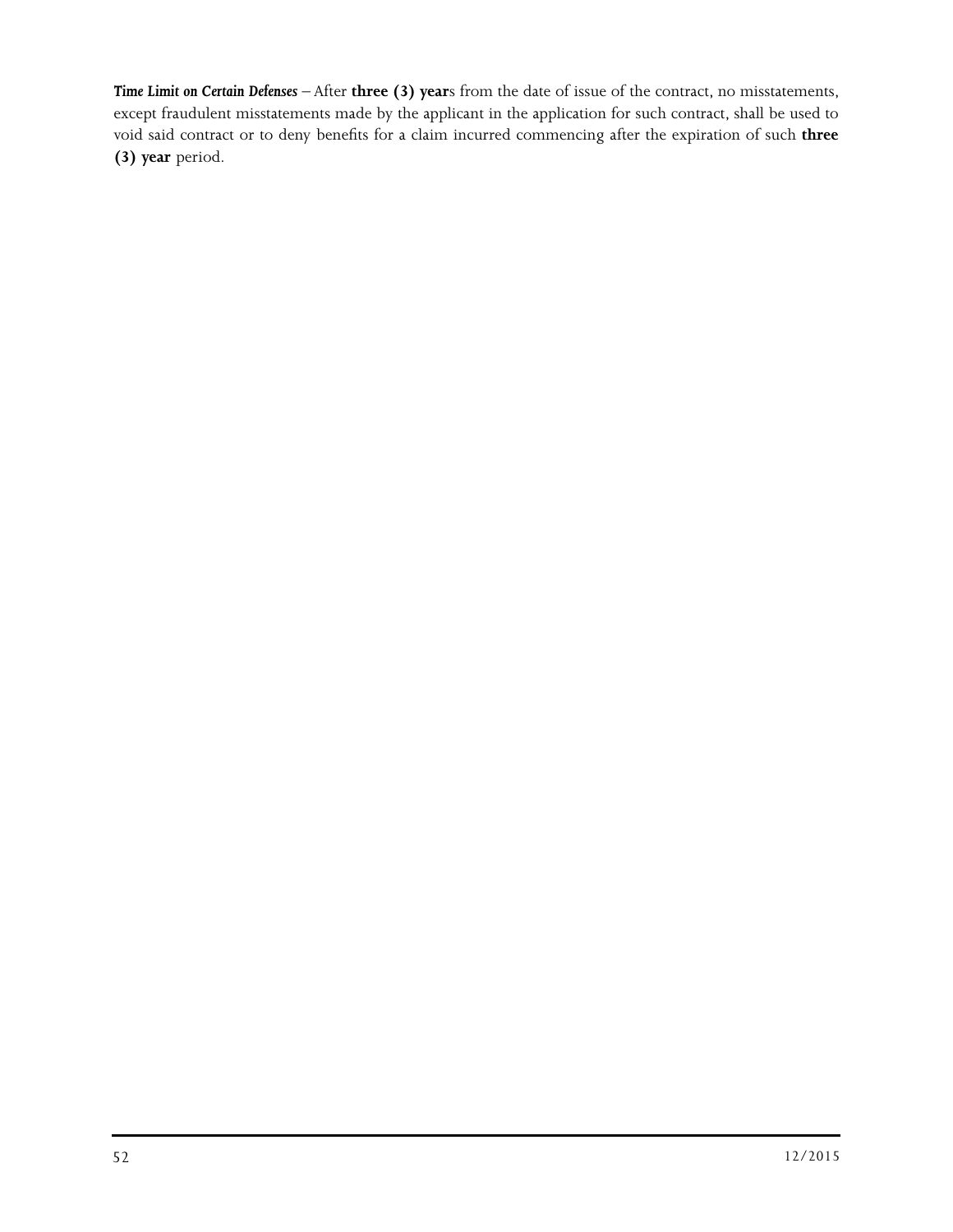#### **Primary and Preventive Health Care**

## Keeping Your Child Healthy

Regular check-ups and immunizations are a key part of preventive care because they help to keep your child from getting sick in the first place. Keystone wants your child to grow up healthy. One of the ways we help your child to do this is to provide health care coverage, not just when your child is sick, but also when your child is well.

Keystone periodically reviews the Primary and Preventive Care Covered Services based on recommendations from organizations such as The American Academy of Pediatrics; The American College of Physicians; the U.S. Preventive Services Task Force (USPSTF), all items or services with a rate of A or B in the current recommendations; The American Cancer Society; and the Health Resources and Services Administration (HRSA). Examples of covered "USPSTF A" recommendations are folic acid supplementation, chlamydial infection screening for non-pregnant women, and tobacco use counseling and interventions. Examples of covered "USPSTF B" recommendations are dental cavities prevention for preschool children, healthy diet counseling, oral fluoride supplementation/rinses and vitamins, BRCA risk assessment and genetic counseling and testing, prescribed Vitamin D, prescribed iron supplementation, mineral supplements, chlamydial infection screening for pregnant women, and sexually transmitted infections counseling. Examples of covered HRSA required benefits include all Food and Drug Administration approved contraceptive methods, sterilization procedures, breast feeding equipment, and patient education and counseling for all women with reproductive capacity. All services required by HRSA are covered. Accordingly, the Preventive Services are provided at no cost to the member. Keystone reserves the right to modify coverage for these covered services at any time after written notice of the change has been given to you.

## Your Child's Primary Care Physician

Prior to enrolling in CHIP, you should have selected a primary care physician in the Keystone network for your child. Always call your child's primary care physician, which is listed on his or her Keystone ID card, before you go for medical care (except for conditions requiring emergency services as described on page 28). Your child's primary care physician will provide the services or refer your child to an appropriate specialist when medically necessary.

## Pediatric Preventive Care

Pediatric Preventive Care includes the following, with no cost-sharing or copayments:

- Physical Examination, Routine History, Routine Diagnostic Tests.
- Oral Health Risk Assessment, Fluoride varnish for children ages 5 months -5 years old (as a U.S. Preventative Task Force recommendation).
- Well baby care, which generally includes a medical history, height and weight measurement, physical examination and counseling.
- Blood Lead Screening and Lead Testing. This blood test detects elevated lead levels in the blood.
- Hemoglobin/Hematocrit. This blood test measures the size, shape, number and content of red blood cells.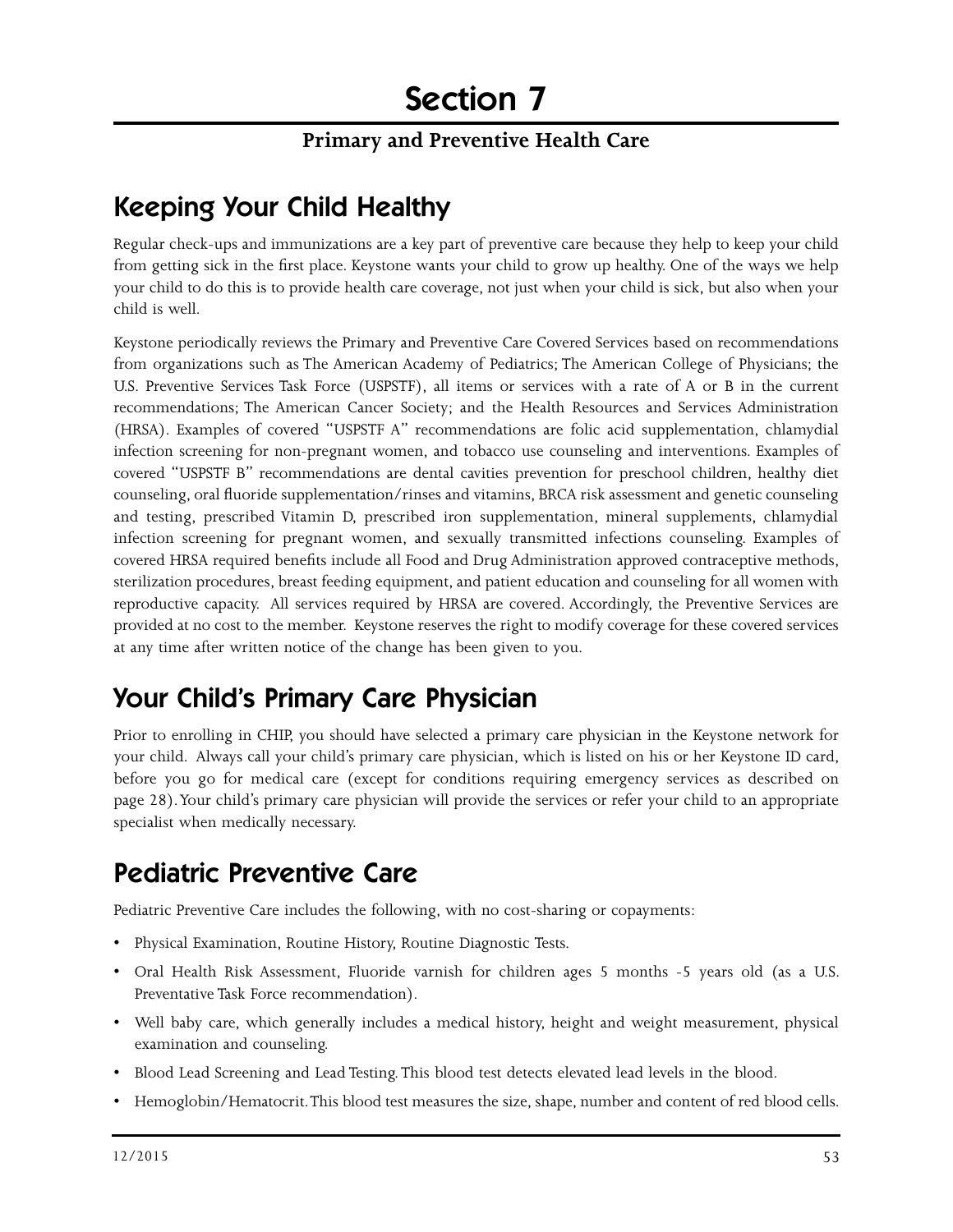• Immunizations, except those required for travel or work, including the immunizing agents, which conform to the standards of the Advisory Committee on Immunization Practices (ACIP) of the Centers for Disease Control and Prevention, U.S. Department of Health and Human Services. Pediatric and adult immunization schedules may be found by accessing the following link: **http://www.cdc.gov/vaccines/ recs/schedules/default.htm.**

Influenza vaccines can be administered by a participating pharmacy for members starting at the age of nine (9) years old, with parental consent, according to PA Act 8 of 2015.

## Well Woman Preventive Care

There is no cost-sharing for preventative services under the services of family planning, women's health, and contraceptives.

Well Woman Preventive Care includes services and supplies as described under the Women's Preventive Services provision of the Affordable Care Act. Covered services and supplies include, but are not limited to, the following:

- **Routine Gynecological Exam, Pap Smear:** Female members are covered for one (1) routine gynecological exam each calendar year. This includes a pelvic exam and clinical breast exam; and routine Pap smear in accordance with the recommendations of the American College of Obstetricians and Gynecologists. Female members have "direct access" to care by an obstetrician or gynecologist. This means that no referral is needed from her primary care physician.
- **• Mammograms:** Coverage will be provided for screening and diagnostic mammograms. Benefits for mammography are payable only if performed by a qualified mammography service provider who is properly certified by the appropriate state or federal agency in accordance with the Mammography Quality Assurance Act of 1992. Copayments, if any, do not apply to this benefit.
- **Breastfeeding:** Comprehensive support and counseling from trained providers; access to breastfeeding supplies, including coverage for rental of hospital-grade breastfeeding pumps under Durable Medical Equipment with medical necessity review; and coverage for lactation support and counseling provided during postpartum hospitalization, Mother's Option visits, and obstetrician or pediatrician visits for pregnant and nursing women at no cost-sharing to the member.
- **Contraception:** Food and Drug Administration-approved contraceptive methods, including contraceptive devices, injectable contraceptives, IUDs and implants; voluntary sterilization procedures, and patient education and counseling, not including abortifacient drugs, at no cost-sharing to the member when provided by a participating provider. Contraception drugs and devices are covered under the Prescription Drug benefit issued with this contract.

**Please refer to the "Make Your Child's Health a Priority" document for further information on regular check-ups, health, and wellness.**

### Osteoporosis Screening (Bone Mineral Density Testing or BMDT)

Coverage is provided for Bone Mineral Density Testing using a U.S. Food and Drug Administration approved method. This test determines the amount of mineral in a specific area of the bone. It is used to measure bone strength which is the aggregate of bone density and bone quality. Bone quality refers to architecture, turnover and mineralization of bone. The BMDT must be prescribed by a professional provider legally authorized to prescribe such items under law.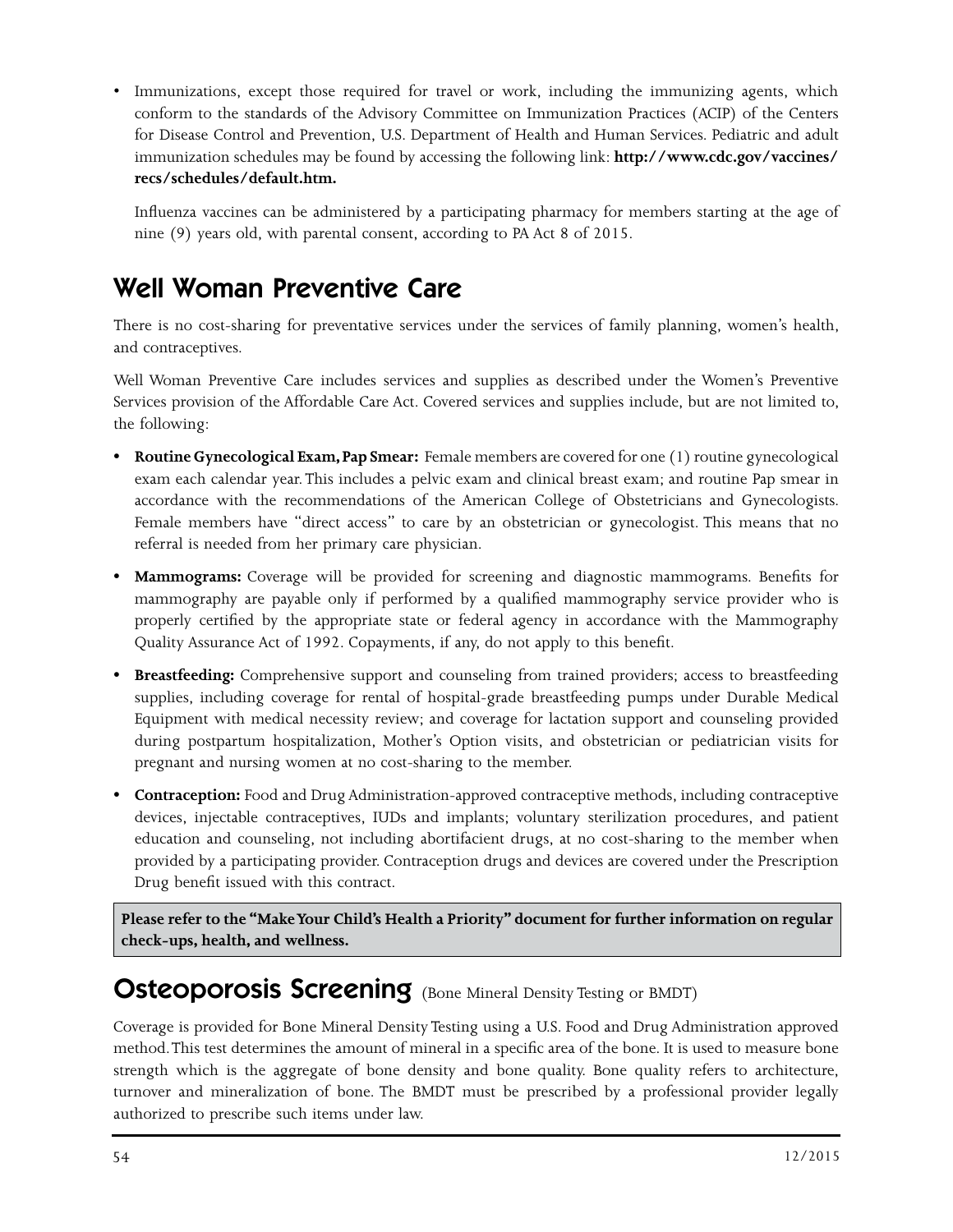#### **Outpatient Services**

#### *Please refer to the "Benefits at a Glance" document for copayment information.*

Unless otherwise specified in this Benefits Handbook, the following benefits are provided on an outpatient basis when:

- medically necessary;
- provided or referred by your primary care physician; and
- preapproved by Keystone, where specified.

#### Ambulance Services

Benefits are provided for ambulance services that are medically necessary, as determined by Keystone, for transportation in a specially designed and equipped vehicle used only to transport sick or injured people, but only when:

- the vehicle is licensed as an ambulance where required by applicable law;
- the ambulance transport is appropriate for your child's clinical condition; and
- the use of any other method of transport, such as taxi, private car, wheelchair van, or other type of private or public vehicle transport would be contraindicated (i.e., would endanger your child's medical condition); and the ambulance transport satisfies the destination and other requirements stated below.

Benefits are payable for air or sea transportation only if the child's condition, and the distance to the nearest facility able to treat your child's condition, justify the use of an alternative to land transport.

*For emergency ambulance transport*, the ambulance must be transporting the child from the child's home or the scene of an accident or medical emergency to the nearest hospital, or other facility that provides emergency care, that can provide the medically necessary covered services for the child's condition.

*All non-emergency ambulance transports* must be preapproved by Keystone to determine medical necessity, which includes specific origin and destination requirements specified in Keystone's policies.

Non-emergency air or ground transport may be covered to return the child to a participating facility provider within the Keystone service area for required continuing care (when a covered service), when such care immediately follows an inpatient emergency admission and the child is not able to return to the service area by any other means. Non-emergency transportation back to the Keystone service area is provided when the child's medical condition requires uninterrupted care and attendance by qualified medical staff during transport by either ground ambulance, or by air transport when transfer cannot be safely provided by land ambulance. Transportation back to the service area will not be covered for family members or companions.

Also, non-emergency ambulance transports are not provided for the convenience of the child, the family, or the provider treating the child.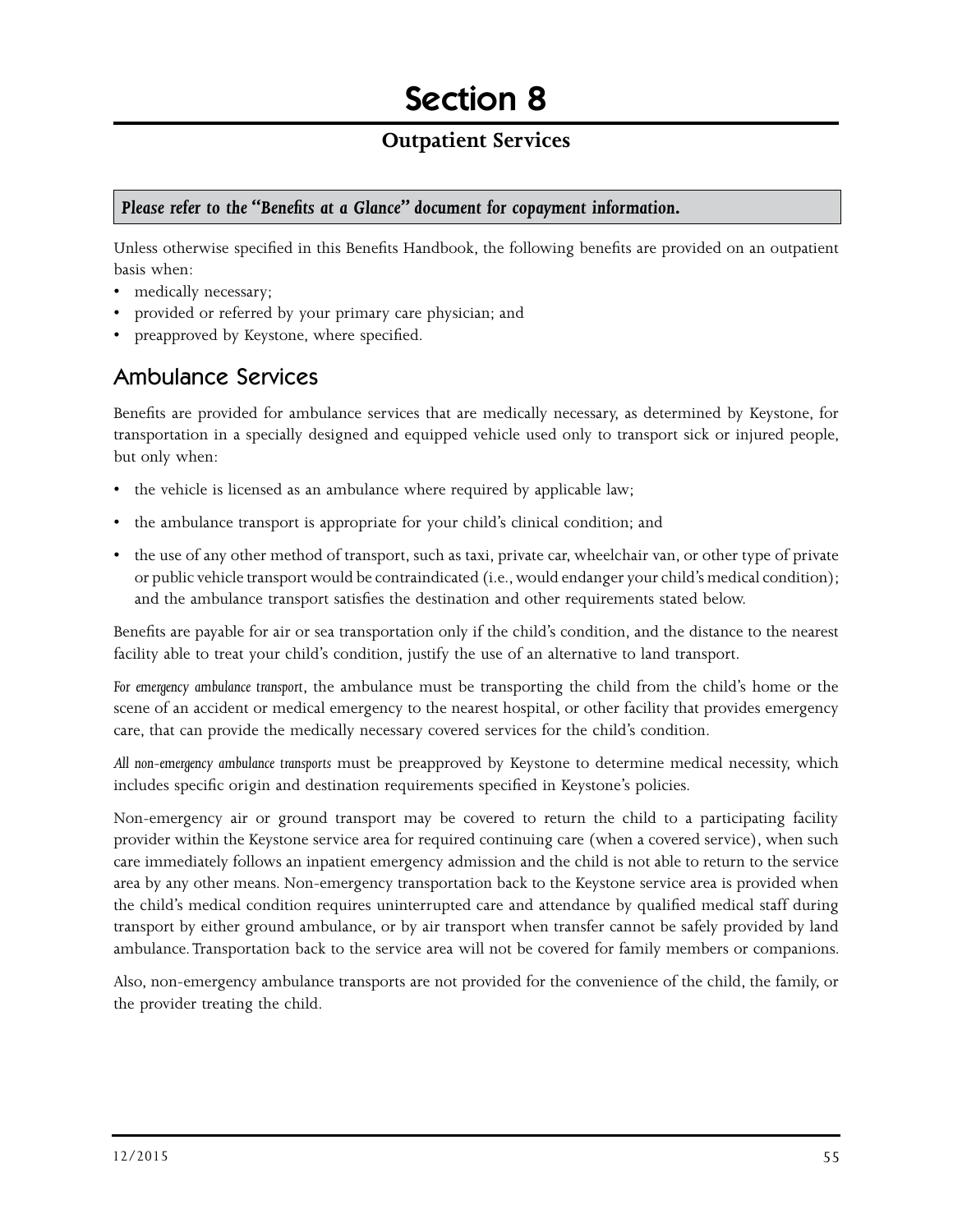### Autism Spectrum Disorders (ASD)

Keystone will provide coverage for the diagnostic assessment and treatment of Autism Spectrum Disorders (ASD) for CHIP members when provided or referred by your child's primary care physician for the development of an ASD Treatment Plan. Treatment of Autism Spectrum Disorders must be:

- Prescribed, ordered or provided by a participating professional provider, including your child's primary care physician, referred specialist, licensed physician assistant, licensed psychologist, licensed clinical social worker or certified registered nurse practitioner;
- Provided by an autism service provider, including a behavior specialist; or
- Provided by a person, entity or group that works under the direction of an autism service provider.

Treatment of Autism Spectrum Disorders is defined as any of the following medically necessary services that are listed in an ASD Treatment Plan developed by a licensed physician or licensed psychologist who is a participating professional provider:

- **Applied Behavioral Analysis ("ABA") –** The design, implementation and evaluation of environmental modifications, using behavioral stimuli and consequences, to produce socially significant improvement in human behavior or to prevent loss of attained skill or function, including the use of direct observation, measurement and functional analysis of the relations between environment and behavior.
- **Pharmacy Care** means the following when prescribed and/or ordered by a licensed physician, licensed physician assistant or certified registered nurse practitioner who is a participating professional provider:
	- Medications; and
	- Any assessment, evaluation or test to determine the need or effectiveness of such medications. The ASD medications may be purchased at a pharmacy, subject to the cost-sharing arrangement applicable under the Prescription Drug benefit.
- **Psychiatric Care –** Direct or consultative services provided by a physician specializing in psychiatry who is a participating professional provider.
- **Psychological Care** Direct or consultative services provided by a psychologist who is a participating professional provider.
- **Rehabilitative Care –** Professional services and treatment programs, including applied behavioral analysis, provided by an autism service provider to produce socially significant improvements in human behavior or to prevent loss of attained skill or function.
- **• Therapeutic Care –** Services provided by a speech language pathologist, occupational therapist or physical therapist who is a participating professional provider.

An ASD Treatment Plan shall be developed by a licensed physician or licensed psychologist who is a participating professional provider pursuant to a comprehensive evaluation or reevaluation performed in a manner consistent with the most recent clinical report or recommendations of the American Academy of Pediatrics. The ASD Treatment Plan may be reviewed by Keystone once every six months. A more or less frequent review can be agreed upon by Keystone and the licensed physician or licensed psychologist developing the ASD Treatment Plan.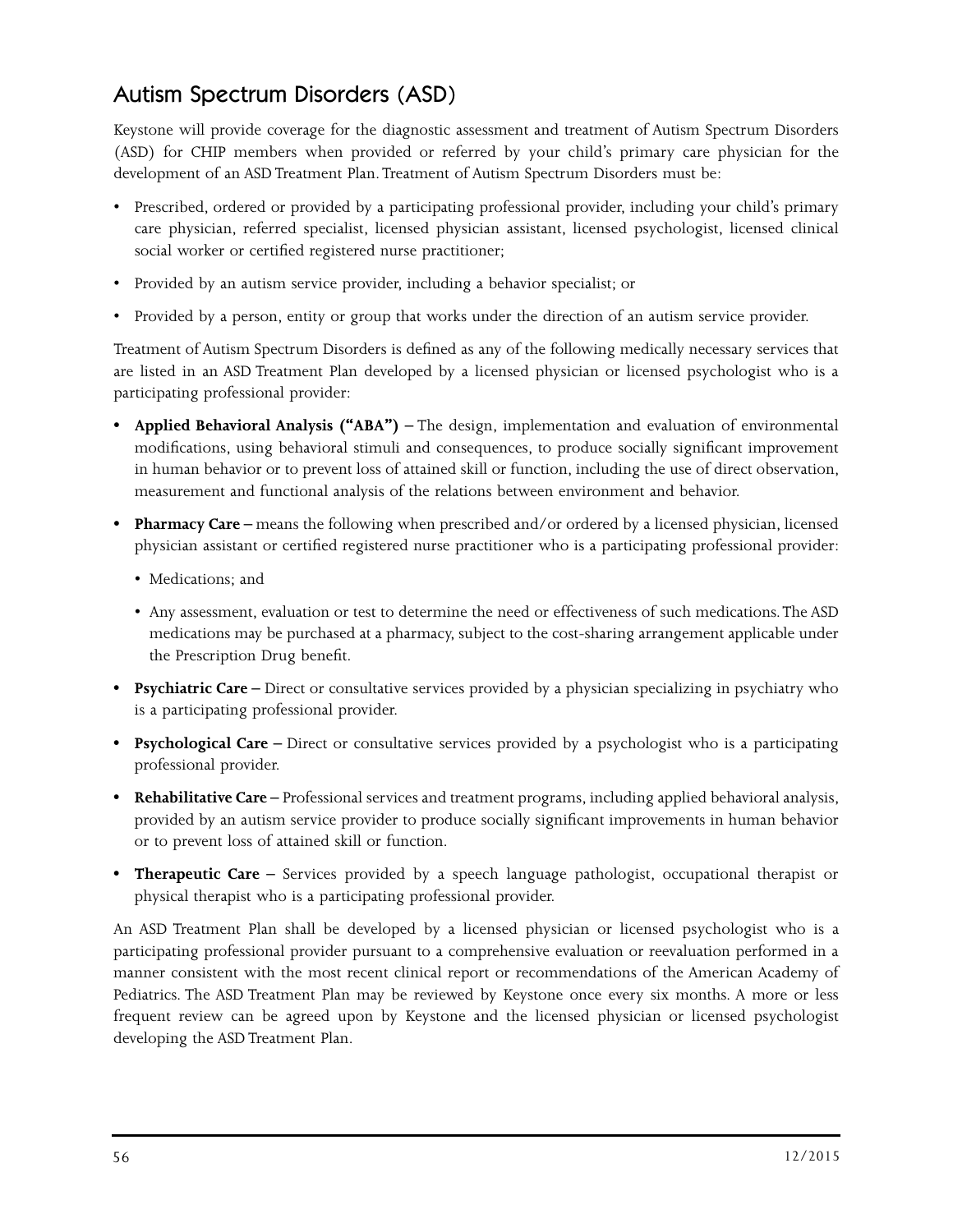A diagnostic assessment is defined as medically necessary assessments, evaluations or tests performed by a participating professional provider to diagnose whether an individual has an Autism Spectrum Disorder. Results of the diagnostic assessment shall be valid for a period of not less than **twelve (12) months**, unless a licensed physician or licensed psychologist determines an earlier assessment is necessary.

### Autologous Blood Drawing/Storage/Transfusion

Covered services include the administration of blood and blood processing from donors. In addition, autologous blood drawing, storage or transfusion, i.e., an individual having his own blood drawn and stored for personal use, such as self-donation in advance of planned surgery, are covered services.

Covered services also include whole blood, blood plasma and blood derivatives, which are not classified as prescription drugs in the official formularies and which have not been replaced by a donor.

#### Dental Benefits (See page 84)

### Dental Services as a Result of Accidental Injury

Covered services are only provided for:

- The initial treatment of accidental injury or trauma (i.e. fractured facial bones and fractured jaws) in order to restore proper function. Restoration of proper function includes the dental services required for the initial restoration or replacement of sound natural teeth, consisting of the first caps, crowns, bridges and dentures required for the initial treatment for the accidental injury or trauma.
- The preparation of the jaws and gums required for initial replacement of sound natural teeth.

### Diabetic Education Program

Benefits are provided for diabetes outpatient self-management training and education, including medical nutrition, for the treatment of insulin-dependent diabetes, insulin-using diabetes, gestational diabetes and non-insulin-using diabetes when prescribed by a participating professional provider legally authorized to prescribe such items under law. A referral from your child's primary care physician is not required to obtain services for the Diabetic Education Program benefits.

The attending physician must certify that your child requires diabetic education on an outpatient basis under the following circumstances:

- Upon the initial diagnosis of diabetes;
- A significant change in the patient's symptoms or condition; or
- The introduction of new medication or a therapeutic process in the treatment or management of the patient's symptoms or condition.

Outpatient diabetic education services are covered services when provided by a participating provider. The Diabetic Education Program must be conducted under the supervision of a licensed health care professional with expertise in diabetes, and subject to the requirements of Keystone. These requirements are based on the certification programs for outpatient diabetic education developed by the American Diabetes Association and the Pennsylvania Department of Health.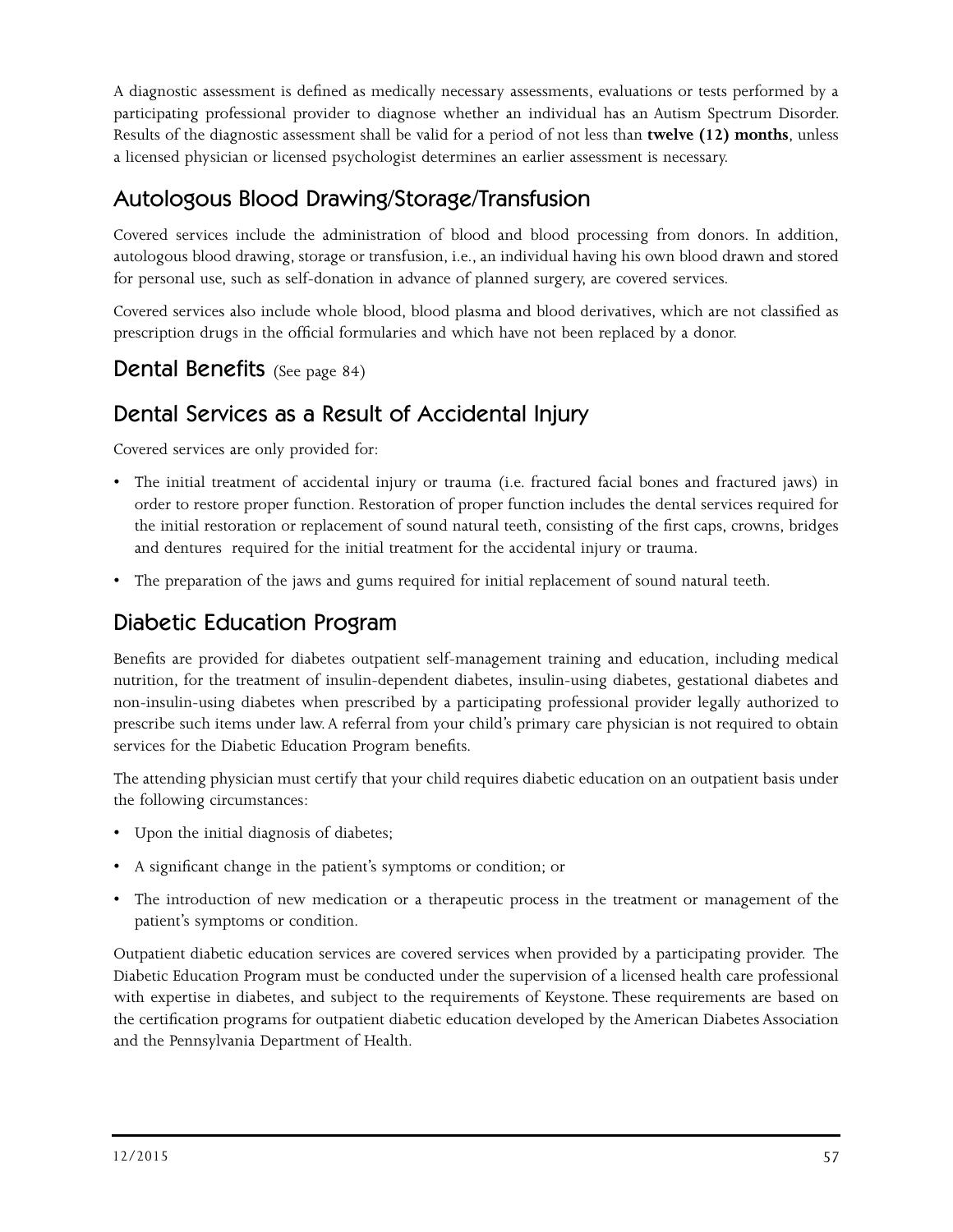Covered services include outpatient sessions that include, but may not be limited to, the following information:

- Initial assessment of your child's needs;
- Family involvement and/or social support;
- Psychological adjustment for the patient;
- General facts/overview on diabetes;
- Nutrition, including its impact on blood glucose levels;
- Exercise and activity;
- Medications;
- Monitoring and use of the monitoring results;
- Prevention and treatment of complications for chronic diabetes, (i.e., foot, skin and eye care);
- Use of community resources; and
- Pregnancy and gestational diabetes, if applicable.

### Diabetic Equipment and Supplies

Benefits shall be provided for diabetic equipment and supplies purchased from a Durable Medical Equipment provider, subject to any precertification requirements applicable to Durable Medical Equipment benefits. Certain diabetic equipment and supplies, including insulin and oral agents, must be purchased at a pharmacy, subject to any cost-sharing arrangements applicable to the Prescription Drug benefit. Certain diabetic equipment and supplies are not available at a pharmacy. In these instances, the diabetic equipment and supplies will be provided under the Durable Medical Equipment benefit.

#### **Diabetic Equipment**

- Blood glucose monitors;
- Insulin pumps;
- Insulin infusion devices; and
- Orthotics and podiatric appliances for the prevention of complications associated with diabetes.

#### **Diabetic Supplies**

- Blood testing strips;
- Visual reading and urine test strips;
- Insulin and insulin analogs;
- Injection aids;
- Insulin syringes;
- Lancets and lancet devices;
- Monitor supplies;
- Pharmacological agents for controlling blood sugar levels; and
- Glucagon emergency kits.

### Diagnostic Services

The following diagnostic services when ordered by a participating professional provider and billed by a referred specialist, and/or a facility provider:

- Routine diagnostic services, including routine radiology (consisting of x-rays, ultrasound and nuclear medicine), routine medical procedures (consisting of Electrocardiogram (ECG), Electroencephalogram (EEG), Nuclear Cardiology Imaging, and other diagnostic medical procedures approved by Keystone) and allergy testing (consisting of percutaneous, intracutaneous and patch tests);
- Non-routine diagnostic services, including operative and diagnostic endoscopies, Magnetic Resonance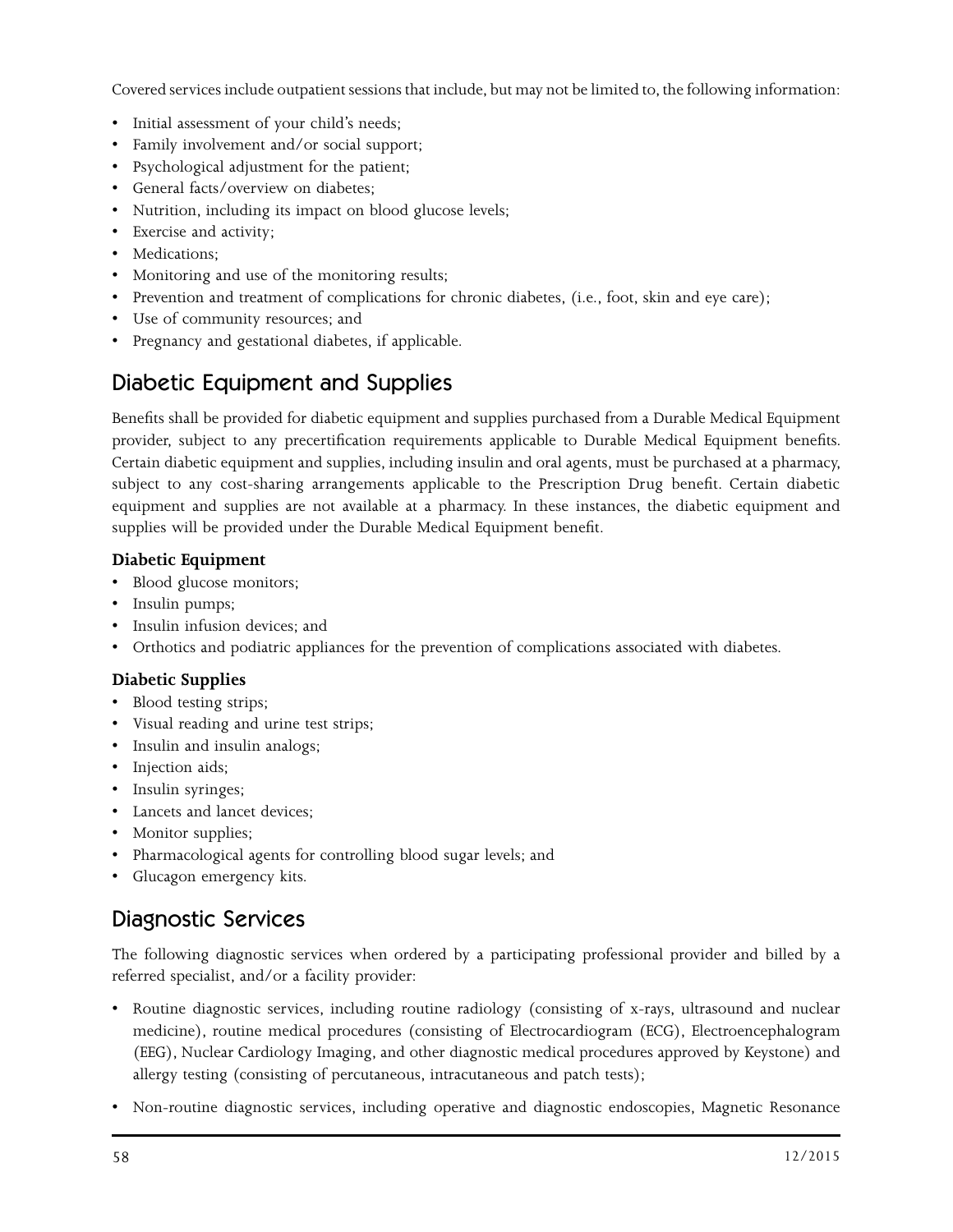Imaging/Magnetic Resonance Angiography (MRI/MRA), Positron Emission Tomography (PET Scan), sleep studies, and Computed Tomography (CT Scan); and

• Genetic testing and counseling, including those services provided to a child at risk for a specific disease due to family history or because of exposure to environmental factors that are known to cause physical or mental disorders. When clinical usefulness of specific genetic tests has been established by Keystone, these services are covered for the purpose of diagnosis, screening, predicting the course of a disease, judging the response to a therapy, examining risk for a disease, or reproductive decision-making.

### Durable Medical Equipment

Benefits are provided for the rental (but not to exceed the total allowance of purchase) or, at the discretion of Keystone, the purchase of standard Durable Medical Equipment (DME) when:

- it is used in the patient's home; and
- it is obtained through a participating DME provider.

**Replacement and repair:** Benefits are provided for the repair and replacement of DME when the equipment does not function properly and is no longer useful for its intended purpose when:

- there is a change in your child's condition that requires a repair or replacement of the DME; or
- the DME is broken due to significant damage, defect, or wear, Keystone will provide repair or replacement only if the DME's warranty has expired and it has exceeded its reasonable useful life as determined by Keystone.

If the DME breaks while it is under warranty, replacement and repair is subject to the terms of the warranty. Contacts with the manufacturer or other responsible party to obtain replacement or repairs based on the warranty are:

- Keystone's responsibility in the case of rented equipment; and,
- Your responsibility in the case of purchased equipment.

Keystone is not responsible if the DME breaks during its reasonable useful lifetime for any reason not covered by warranty. For example, no benefits are provided for repairs and replacements needed because the equipment was abused or misplaced.

Benefits are provided to repair DME when the cost to repair is less than the cost to replace it. For purposes of replacement or repair of DME, replacement means the removal and substitution of DME or one of its components necessary for proper functioning. A repair is a restoration of the DME or one of its components to correct problems due to wear or damage or defect.

### Habilitative Services

Health care services that help a person keep, learn, or improve skills and functioning for daily living. Examples include therapy for a child who isn't walking or talking at the expected age. These services may include physical and occupational therapy, speech-language pathology and other services for people with disabilities in a variety of outpatient settings. Covered services are limited to 30 visits per calendar year for physical therapy; 30 visits per calendar year for occupational therapy; and 30 visits per calendar year for speech therapy, for a combined visit limit of 90 days per calendar year. Visit limits under this benefit are combined with visit limits described under Outpatient Rehabilitation Therapy or Therapy Services.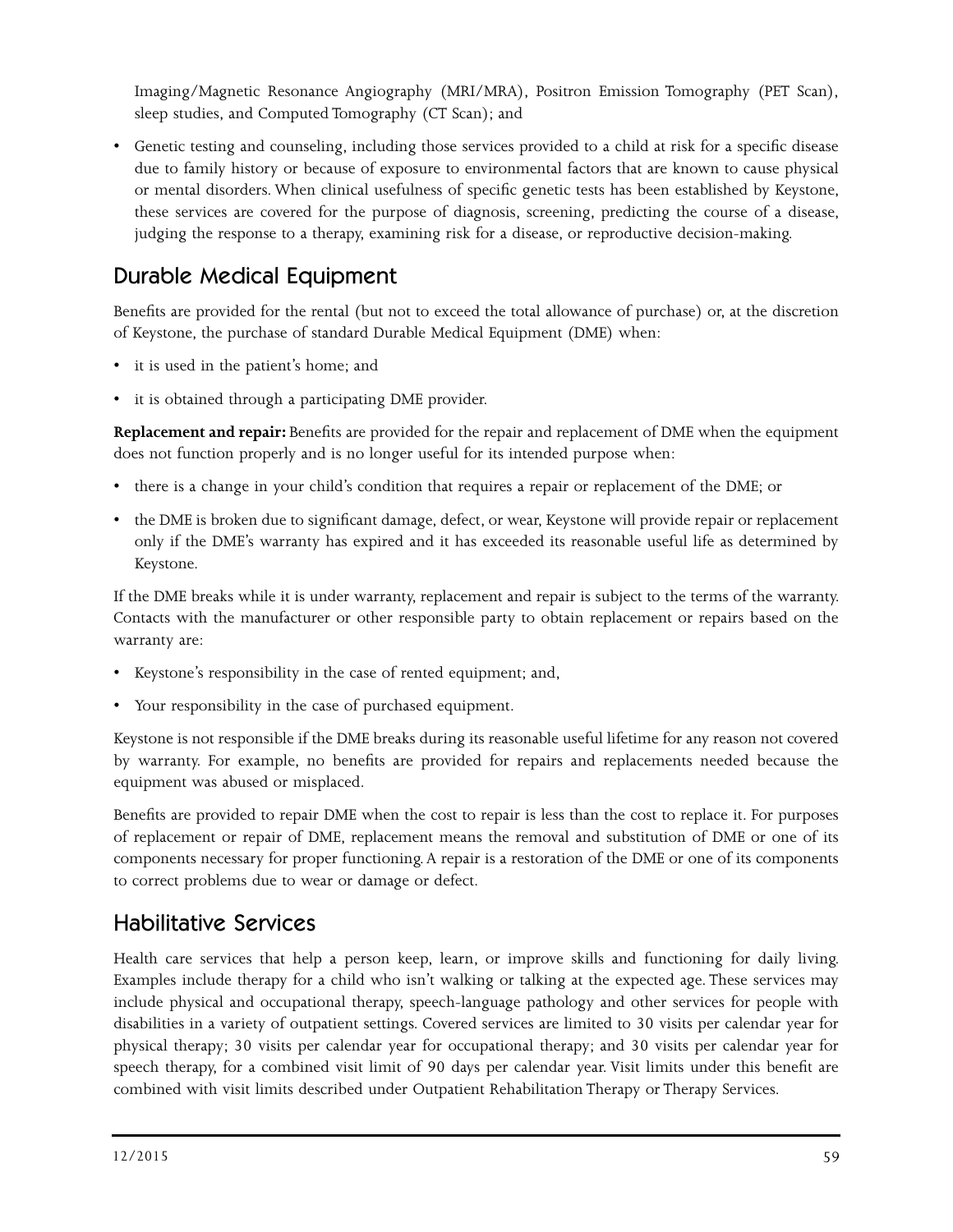### Hearing Care Services

Hearing aids and devices and the fitting and adjustment of such devices are covered when determined to be medically necessary.

One (1) routine hearing examination and one (1) audiometric examination are covered per calendar year. Benefits are provided for 100% reimbursement for one (1) hearing aid or device, per ear, every two (2) calendar years. A reimbursement form may be obtained by calling Customer Service at **1-800-464-5437**. Batteries for hearing aids and devices are not covered.

### Home Health Care

Benefits will be provided for the following services when performed by a licensed home health care agency:

- A. Professional services of appropriately licensed and certified individuals;
- B. Intermittent skilled nursing care;
- C. Physical therapy;
- D. Speech therapy;
- E. Well-mother/well-baby care following release from an inpatient maternity stay; and
- F. Care within **forty-eight (48) hours** following release from an inpatient admission when the discharge occurs within **forty-eight (48) hours** following a mastectomy.

Home health care does not include special care. With respect to Item E above, home health care services will be provided within **forty-eight (48) hours** if discharge occurs earlier than **forty-eight (48) hours** of a vaginal delivery or **ninety-six (96) hours** of a cesarean delivery. No copayment, if any, shall apply to these benefits when they are provided after an early discharge from the inpatient maternity stay.

Benefits are also provided for certain other medical services and supplies when provided along with a primary service. Such other services and supplies include occupational therapy, medical social services, home health aides in conjunction with skilled services and other services which may be approved by Keystone.

Home health care benefits will be provided only when prescribed in a written plan of treatment and approved by Keystone.

There is no requirement that your child be previously confined in a hospital or skilled nursing facility prior to receiving home health care.

With the exception of home health care provided to your child immediately following an inpatient release for maternity care, your child must be homebound in order to be eligible to receive home health care benefits by a home health care provider. This benefit is offered with no copayments and no limitations.

### Hospice Care

Covered services include palliative and supportive services provided to a terminally ill child through a hospice program by a participating hospice provider. This also includes respite care. Two conditions apply for hospice benefit eligibility: (1) your child's primary care physician or a participating specialist must certify for Keystone that your child has a terminal illness; and (2) you must elect to have your child receive care primarily to relieve pain. Hospice care is primarily comfort care, including pain relief, physical care, counseling and other services that will help your child cope with a terminal illness rather than cure it.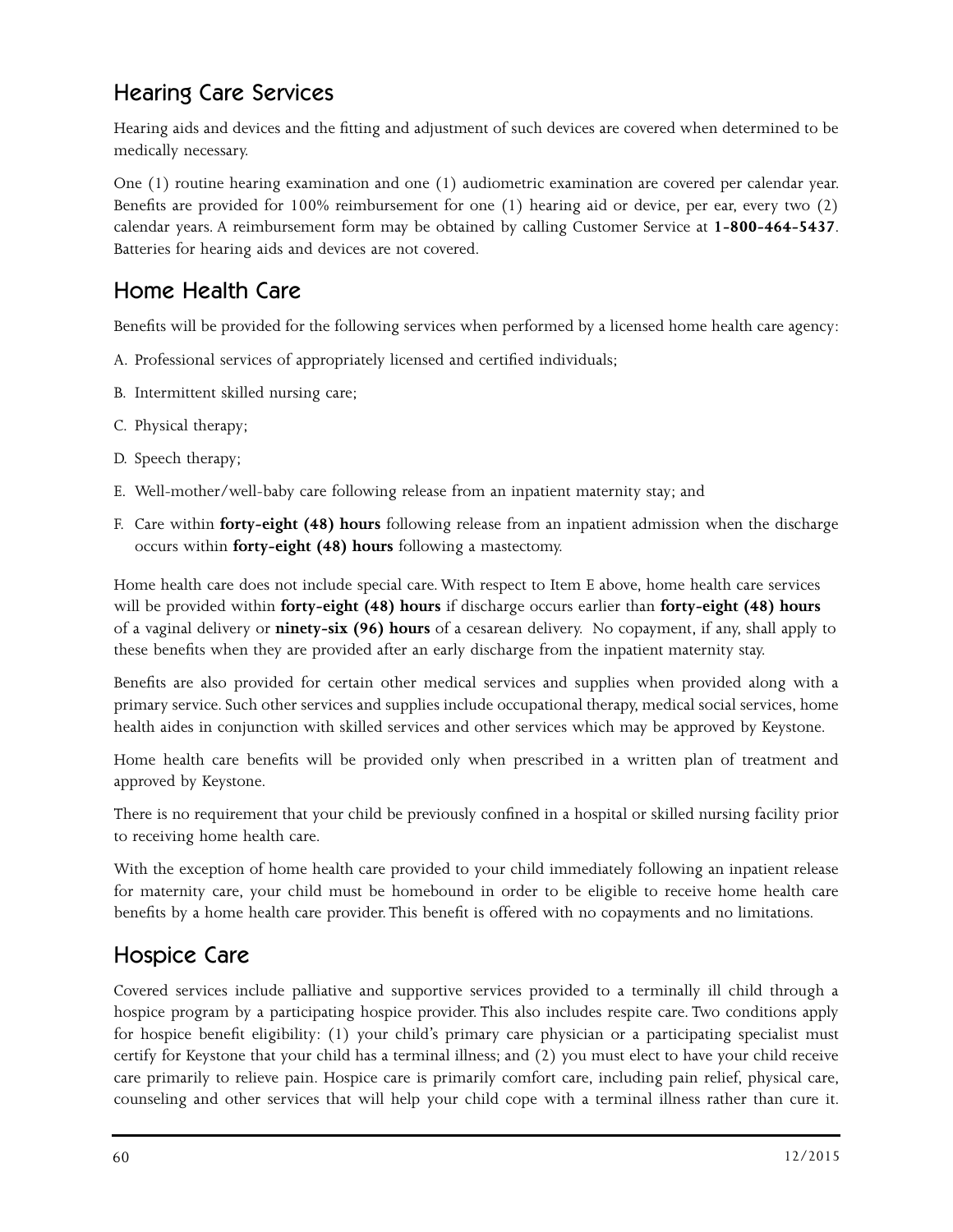Hospice care provides services to make your child as comfortable and pain-free as possible. When you elect to have your child receive hospice care, benefits for treatment provided to cure the terminal illness are no longer provided. However, you may elect to revoke the election of hospice care at any time.

**Respite Care:** When hospice care is provided primarily in the home, such care on a short-term inpatient basis in a Medicare-certified skilled nursing facility, will also be covered when the hospice considers such care necessary to relieve primary caregivers in the patient's home.

Benefits for covered hospice services are provided until the earlier date of your child's death or discharge from hospice care.

### Injectable Medications

Benefits will be provided for injectable medications required in the treatment of an injury or illness administered by a participating professional provider.

**Specialty Drug -** Refers to a medication that meets certain criteria including, but is not limited to, the drug is used in the treatment of a rare, complex, or chronic disease; a high level of involvement is required by a healthcare provider to administer the drug; complex storage and/or shipping requirements are necessary to maintain the drug's stability; the drug requires comprehensive patient monitoring and education by a healthcare provider regarding safety, side effects, and compliance; and access to the drug may be limited.

Preapproval is required for those specialty drugs noted in the preapproval list, which is available online at **ibx.com/chip**, or by calling Customer Service at **1-800-464-5437**.

**Standard Injectable Drug -** Refers to a medication that is either injectable or infusible but is not defined by the company to be a self-administered prescription drug or a specialty drug. Standard injectable drugs include, but are not limited to: allergy injections and extractions and injectable medications such as antibiotics and steroid injections that are administered by a participating professional provider.

**Self-Administered Prescription Drugs -** Are generally not covered except as covered under a Prescription Drug benefit. For more information on self-administered prescription drugs please refer to the Medical Exclusions – What Is Not Covered section of this Benefits Handbook.

### Laboratory and Pathology Tests

Benefits are provided for medically necessary laboratory and pathology services. Your child is required to have these services performed by his or her primary care physician's designated provider.

### Mastectomy and Breast Reconstruction

Benefits are provided for a mastectomy performed on an outpatient basis, and for the following:

- Surgery to reestablish symmetry or alleviate functional impairment, including, but not limited to augmentation, mammoplasty, reduction mammoplasty and mastopexy, surgery and reconstruction of the other breast to produce a symmetrical appearance.
- Coverage for initial and subsequent prosthetic devices to replace the removed breast or portions thereof, due to a mastectomy; and
- Physical complications of all stages of mastectomy, including lymphedemas.

Coverage is also provided for one home health care visit, as determined by the child's physician, received within **forty-eight (48) hours** after discharge.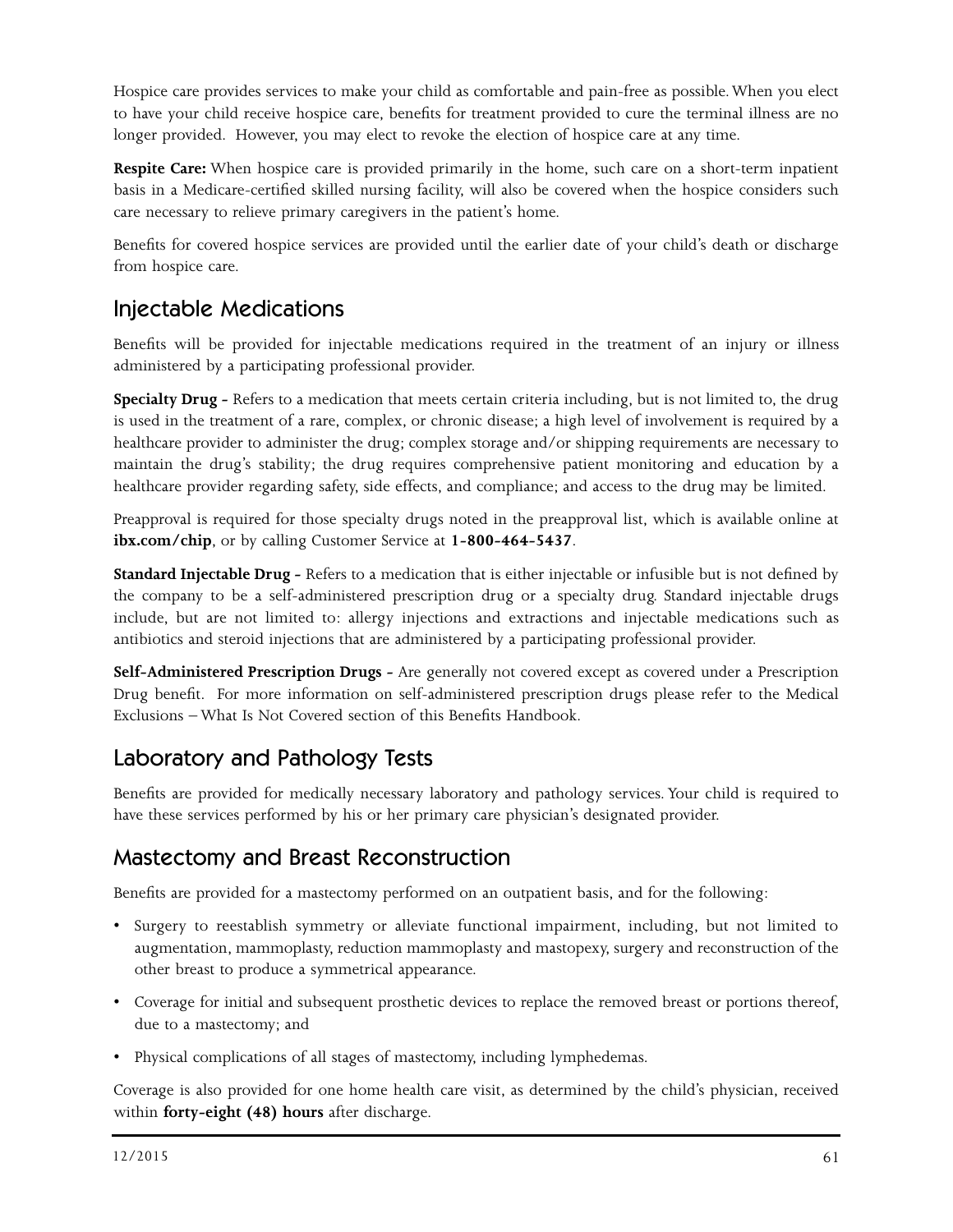### Maternity and Obstetrical Care Services

A female member may select a participating provider for maternity and gynecological services without a referral or prior authorization. Hospital and physician care services relating to antepartum, intrapartum, and postpartum care, including complications resulting from the member's pregnancy or delivery, are covered.

Under federal law, health plans and health insurance issuers generally may not restrict benefits for any hospital length of stay in connection with childbirth for the mother or newborn child to less than **fortyeight (48) hours** following a vaginal delivery, or less than **ninety-six (96) hours** following a delivery by cesarean section. However, the plan or issuer may pay for a shorter stay if the attending provider (e.g., physician, nurse midwife, or physician assistant), after consultation with the mother, discharges the mother or newborn earlier.

Coverage is also provided for at least one (1) home health care visit following an inpatient release for maternity care when the CHIP member is released prior to **forty-eight (48) hours** for a normal delivery and **ninety-six (96) hours** for a caesarean delivery in consultation with the mother and provider, or in the case of a newborn, in consultation with the mother or the newborn's authorized representative. Home health care visits include, but are not limited to: parent education, assistance and training in breast and bottle feeding, infant screening and clinical tests, and the performance of any necessary maternal and neonatal physical assessments. A licensed health care provider whose scope of practice includes postpartum care must make such home health care visits. At the mother's sole discretion, the home health care visit may occur at the facility of the provider. Home health care visits following an inpatient stay for maternity services are not subject to copayments.

#### **Maternity/Obstetrical Care**

Services rendered in the care and management of your child's pregnancy are covered services under this contract. Your child's participating obstetrician or gynecologist will notify Keystone of your child's maternity care within one (1) month of the first prenatal visit to that provider. Covered services include: (1) facility services provided by a participating facility provider that is a hospital or birth center; and (2) professional services performed by a participating obstetrician or gynecologist that is a physician or a certified nurse midwife. Benefits are also payable for certain services provided by a participating obstetrician or gynecologist for elective home births.

Benefits payable for a delivery shall include pre- and post-natal care.

In the event of early post-partum discharge from an inpatient stay, benefits are provided for home health care as described in the Home Health Care item listed earlier in this section.

#### **Abortion Services**

Covered services include services provided in a participating facility provider that is a hospital or birth center and services performed by a participating obstetrician or gynecologist for the termination of your child's pregnancy to prevent the death of the woman, or to terminate a pregnancy caused by rape or incest, are covered services under this contract. Services are also provided to treat a child who has complications from an abortion performed elsewhere.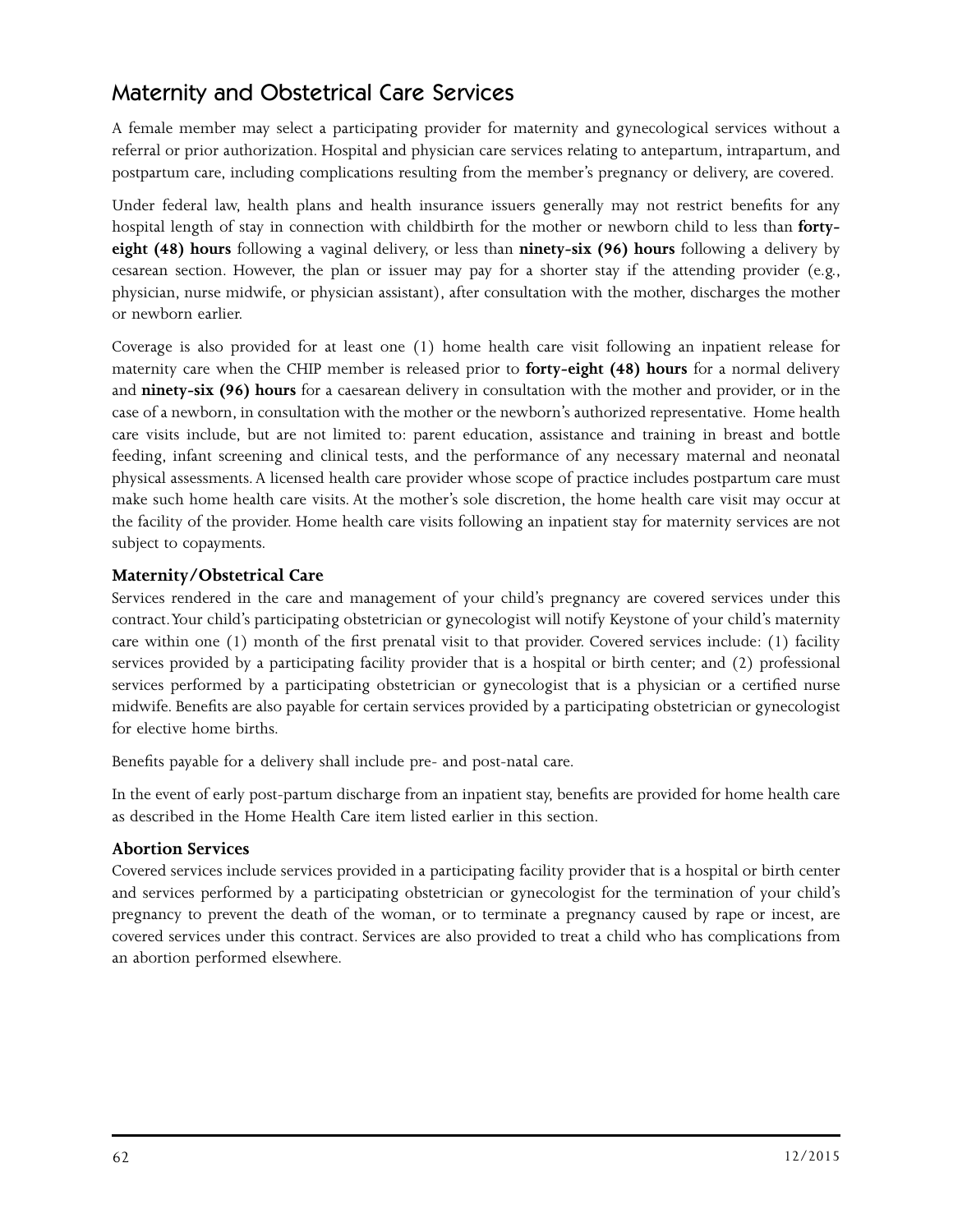#### **Newborn Care**

The newborn child of a member shall be entitled to benefits provided by this contract from the date of birth up to a maximum of **thirty-one (31) days**. Such coverage within the **thirty-one (31) days** shall include care which is necessary for the treatment of medically diagnosed congenital defects, birth abnormalities, prematurity and routine nursery care. Coverage for a newborn may be continued beyond **thirty-one (31)**  days under conditions specified in the Eligibility section of this Benefits Handbook. It is the member's responsibility to call Independence, to assure newborn coverage, and determine future coverage, as soon as the child is born.

#### Medical Care

Medical care rendered by a participating professional provider, including a physician or surgeon, who provides services to your child while an outpatient in a participating facility provider for services related to surgery or other ambulatory patient services.

### Medical Foods and Nutritional Formulas

Benefits shall be payable for medical foods when provided for the therapeutic treatment of phenylketonuria, branched-chain ketonuria, galactosemia and homocystinuria. Coverage is provided when administered on an outpatient basis either orally or through a tube.

Benefits are also payable for nutritional formulas when:

- The nutritional formula is given by way of a tube into the alimentary tract; or
- The nutritional formula is the sole source of nutrition (more than 75% of estimated basal caloric requirement) for an infant or child suffering from Severe Systemic Protein Allergy, refractory to treatment with standard milk or soy protein formulas and casein hydrolyzed formulas.

Benefits are payable for medical foods and nutritional formulas when provided through a participating durable medical supplier or in connection with infusion therapy as provided for in this contract.

#### Mental Health Care (See page 89)

#### Nutritional Counseling

Benefits are provided for up to six (6) outpatient nutritional counseling visits per year for the purpose of weight management when performed by a participating physician, including your child's primary care physician, or registered dietitian.

This benefit is in addition to any other nutrition counseling covered services described in this contract. A referral from your child's primary care physician is not required to obtain services for nutritional counseling for weight management.

If nutritional counseling visits are provided in addition to other covered services, a copayment may apply for Low-Cost CHIP and Full-Cost CHIP members.

### Office Visits

Medical care visits for the exam, diagnosis and treatment of an illness or injury by your child's primary care physician. This also includes physical exams and routine child care, including well-baby visits.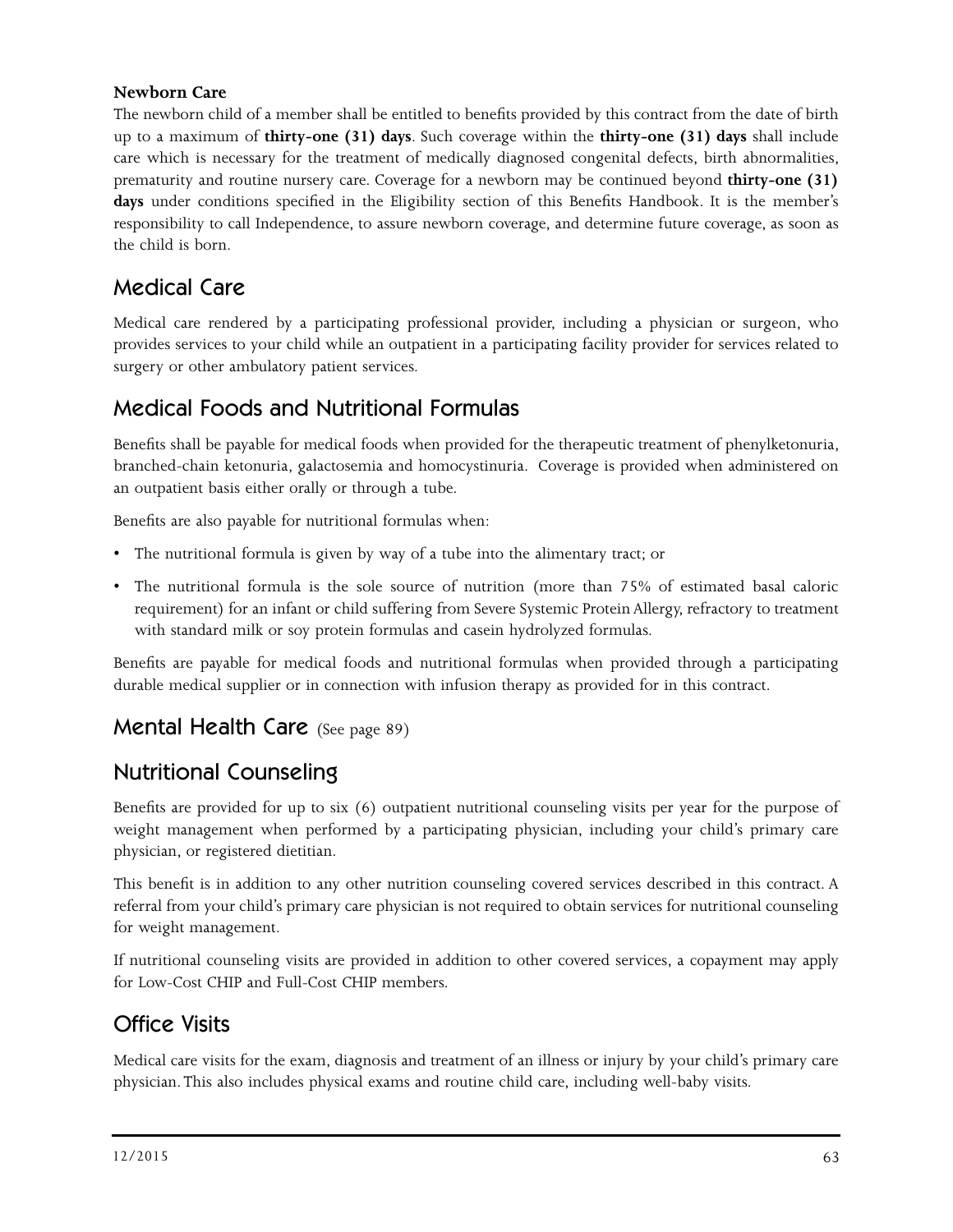For the purpose of this benefit, office visits include medical care visits to your child's primary care physician's office, during and after regular office hours, emergency visits and medical care visits by the provider to your child's residence, if within the service area.

In addition to office visits, your child may receive medical care at a Retail Health Clinic. Retail Health Clinics are staffed by certified family nurse practitioners who are trained to diagnose, treat, and write prescriptions when clinically appropriate. Nurse practitioners are supported by a local physician who is on-call during clinic hours to provide guidance and direction when necessary. Examples of treatment and services that are provided at a Retail Health Clinic include, but are not limited to: sore throat; ear, eye, or sinus infection; allergies; minor burns; skin infections or rashes and pregnancy testing.

### **Orthotics**

Benefits are provided for:

- the initial purchase and fitting (per medical episode) of orthotic devices, except foot orthotics, unless the covered child requires foot orthotics as a result of diabetes; or
- the replacement of covered orthotics for a covered child when required due to natural growth.

### Podiatric Care

Covered services include: capsular or surgical treatment of bunions; ingrown toenail surgery; and other non-routine medically necessary foot care. In addition, for patients with peripheral vascular and/or peripheral neuropathic diseases, including but not limited to diabetes, routine foot care services are covered.

#### Prescription Drugs (See page 79)

### Private Duty Nursing

Benefits will be provided for outpatient private duty nursing performed by a licensed registered nurse (RN) or a licensed practical nurse (PN) when ordered by your child's primary care physician or a referred specialist as part of a home health care treatment plan and that are medically necessary.

### Prosthetic Devices

Benefits will be provided for prosthetic devices required as a result of illness or injury. Benefits include, but are not limited to:

- the purchase and fitting, and the necessary adjustments and repairs, of prosthetic devices and supplies (except dental prosthesis);
- supplies and replacement of parts necessary for the proper functioning of the prosthetic device; or
- with respect to visual prosthetics when medically necessary and prescribed for one of the following conditions:
	- initial contact lenses prescribed for the treatment of infantile glaucoma;
	- initial pinhole glasses prescribed for use after surgery for detached retina;
	- initial corneal or scleral lenses prescribed in connection with the treatment of keratoconus or to reduce a corneal irregularity (other than astigmatism);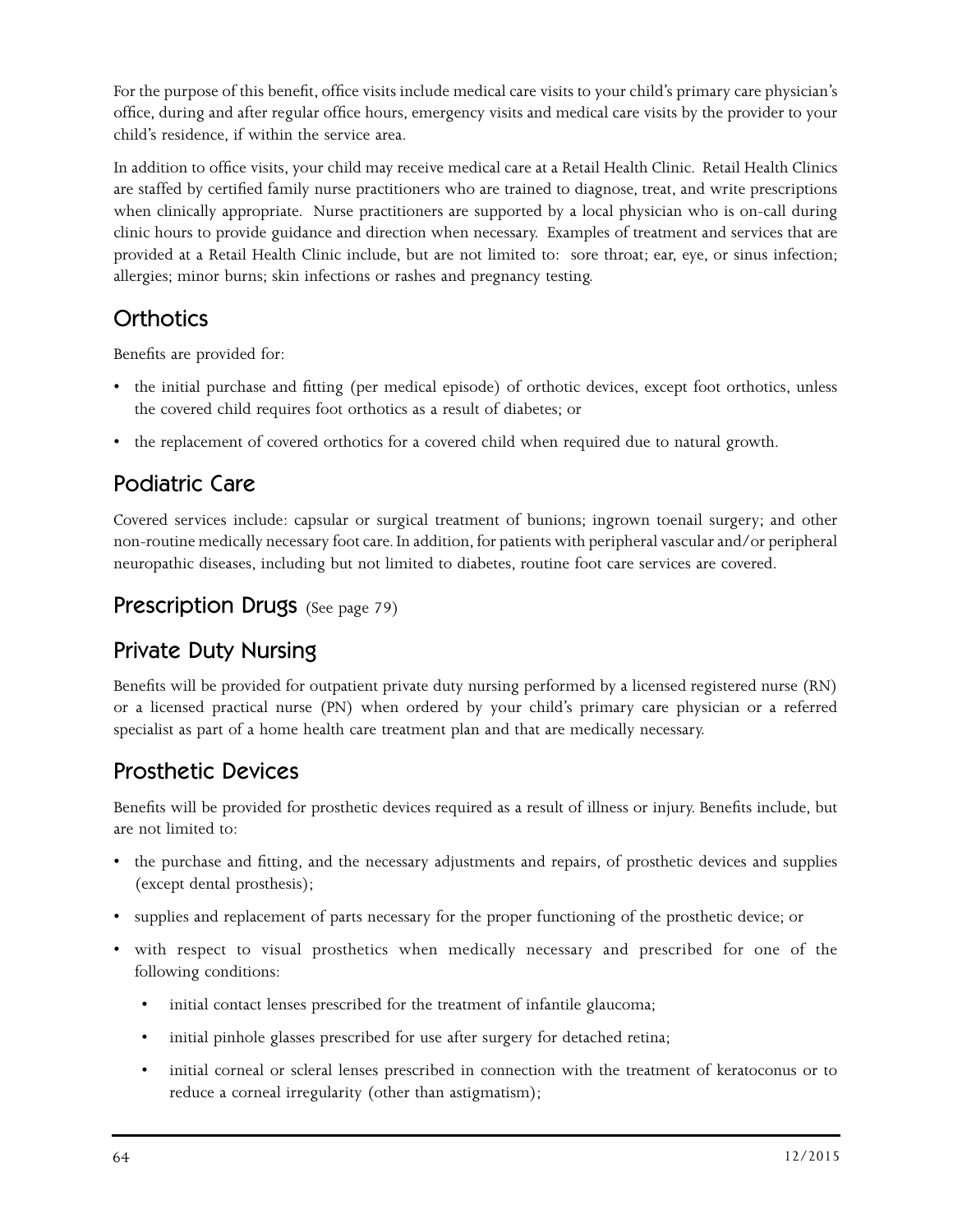- initial scleral lenses prescribed to retain moisture in cases where normal tearing is not present or adequate; and
- an initial pair of basic eyeglasses when prescribed to perform the function of a human lens lost (aphakia) as a result of:
	- accidental injury;
	- trauma; or
	- ocular surgery

The "Repair and Replacement" paragraphs set forth below do not apply to this provision for visual prosthetics.

Benefits are provided for the replacement of a previously approved prosthetic device with an equivalent prosthetic device when:

- there is significant change in your child's condition that requires a replacement;
- the prosthetic device breaks because it is defective;
- the prosthetic device breaks because it has exceeded its life duration as determined by the manufacturer; or
- the prosthetic device needs to be replaced for your child due to the normal growth process when medically necessary.

Benefits will be provided for the repair of a prosthetic device when the cost to repair is less than the cost to replace it. Repair means the restoration of the prosthetic device or one of its components to correct problems due to wear or damage. Replacement means the removal and substitution of the prosthetic device or one of its components necessary for proper functioning.

If an item breaks and is under warranty, it is a parent's responsibility to work with the manufacturer to replace or repair it.

We will neither replace nor repair the prosthetic device due to abuse or loss of the item.

#### Rehabilitation Services

Benefits are provided for the following forms of therapy:

**• Occupational Therapy** (limit of 60 visits per year)

Coverage will also include services rendered by a registered, licensed occupational therapist. Your child is required to have these services performed by his or her primary care physician's designated provider.

• **Physical Therapy** (limit of 60 visits per year)

Includes treatment by physical means, heat, hydrotherapy or similar modalities, physical agents, biomechanical and neuro-physiological principles, and devices to relieve pain, restore maximum function, and prevent disability following disease, injury, or loss of body part. Your child is required to have these services performed by his or her primary care physician's designated provider.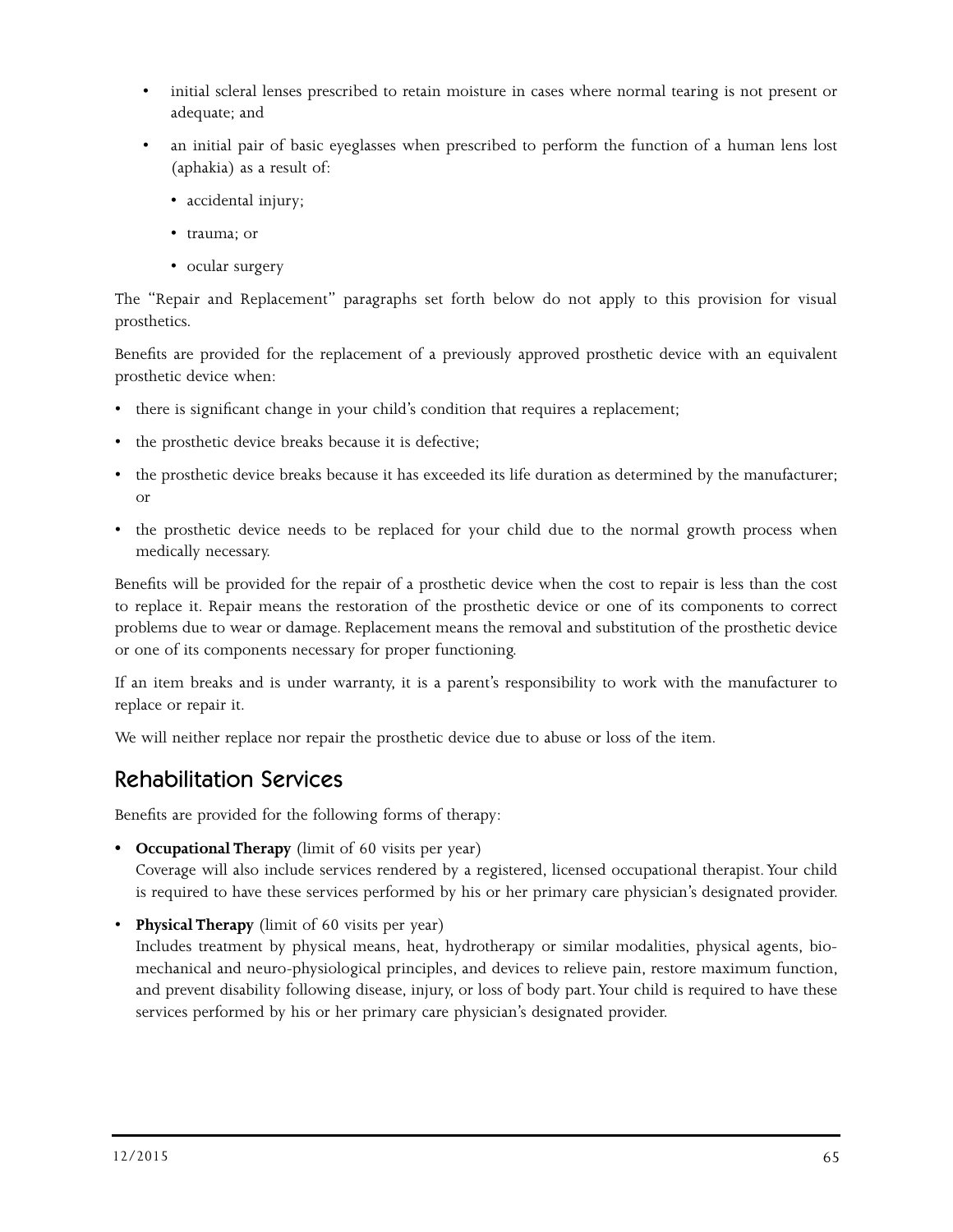### Routine Patient Costs Associated With Qualifying Clinical Trials

Benefits are provided for routine patient costs associated with participation in a Qualifying Clinical Trial (see Important Definitions section). To ensure coverage and appropriate claims processing, Keystone must be notified in advance of the member's participation in a Qualifying Clinical Trial.

Benefits are payable if the Qualifying Clinical Trial is conducted by a participating professional provider, and conducted in a participating facility provider. If there is no comparable Qualifying Clinical Trial being performed by a participating professional provider, and in a participating facility provider, then Keystone will consider the services by a nonparticipating provider, participating in the clinical trial, as covered if the clinical trial is deemed a Qualifying Clinical Trial by Keystone.

### Specialist Services

Benefits will be provided for specialist services medical care provided in the office by a participating specialist. For the purpose of this benefit, "in the office" includes medical care visits to the provider's office, medical care visits by the provider to your child's residence, or medical care consultations by the provider on an outpatient basis.

#### Spinal Manipulation / Chiropractic Services

Benefits are provided for spinal manipulations for the detection and correction by manual or mechanical means of structural imbalance or subluxation resulting from or related to distortion, misalignment, or subluxation of or in the vertebral column. This benefit also includes the consultation, x-rays, and other necessary tests for proper chiropractic care. A limit of 20 visits per year applies.

#### Substance Abuse Treatment (See page 91)

### Surgical Services

Covered services for surgery include services provided by a participating provider, professional or facility, for the treatment of disease or injury. Separate payment will not be made for inpatient preoperative care or all postoperative care normally provided by the surgeon as part of the surgical procedure. Covered services also include:

#### **• Congenital Cleft Palate**

The orthodontic treatment of congenital cleft palates involving the maxillary arch, performed in conjunction with bone graft surgery to correct the bony deficits associated with extremely wide clefts affecting the alveolus.

#### **• Mastectomy Care**

Coverage for the following when performed subsequent to mastectomy:

- All stages of reconstruction of the breast on which the mastectomy has been performed;
- Surgery and reconstruction of the other breast to produce a symmetrical appearance;
- Prostheses and physical complications at all stages of mastectomy, including lymphedemas; and
- Surgery to reestablish symmetry or alleviate functional impairment, including, but not limited to augmentation, mammoplasty, reduction mammoplasty and mastopexy.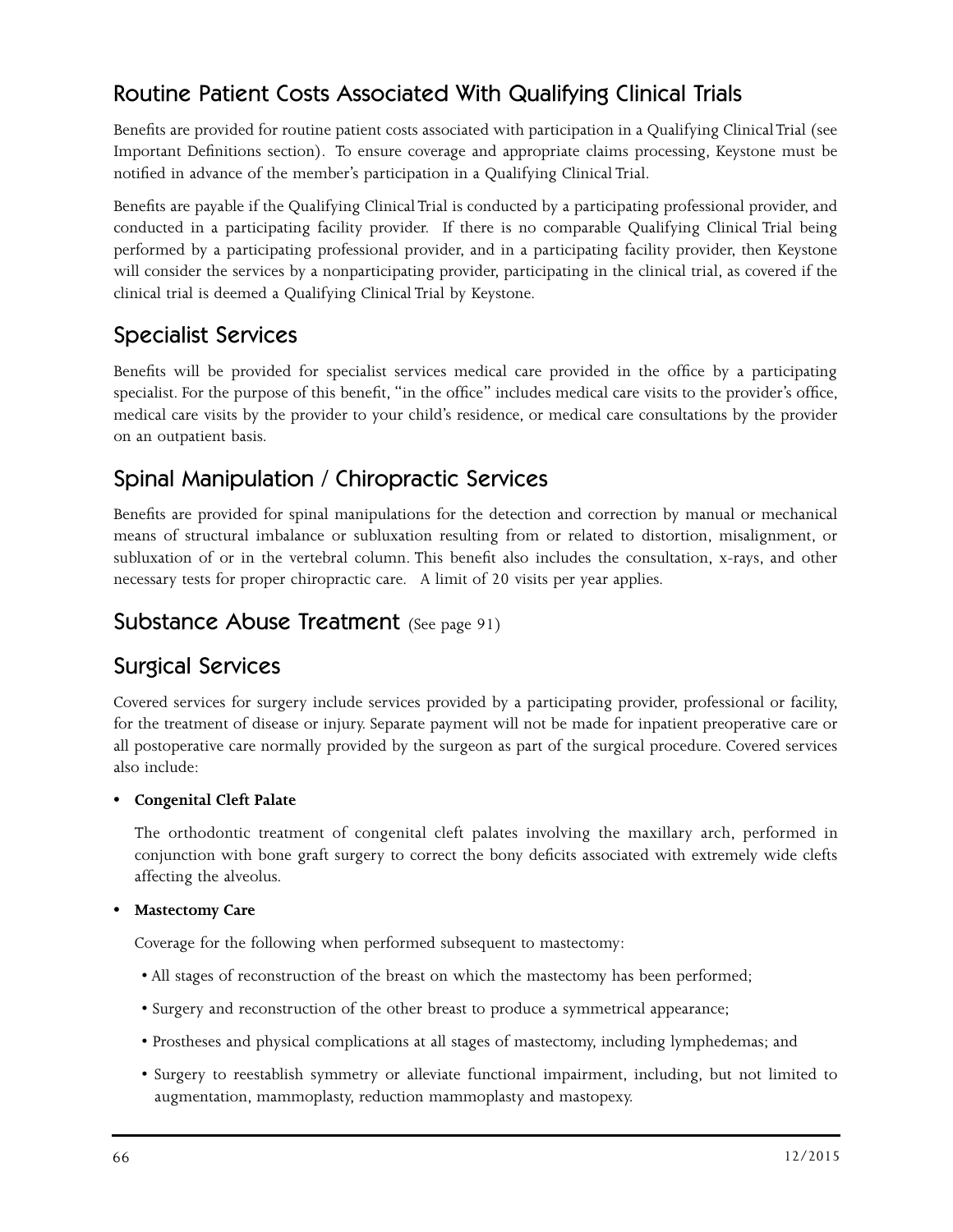Coverage is also provided for:

- The surgical procedure performed in connection with the initial and subsequent insertion or removal of prosthetic devices to replace the removed breast or portions thereof; and
- The treatment of physical complications at all stages of the mastectomy, including lymphedemas.
- **• Routine neonatal circumcisions and any voluntary surgical procedure for sterilization.**

#### **• Oral Surgery**

Oral surgery is subject to special conditions as described below:

- Orthognathic surgery surgery on the bones of the jaw (maxilla or mandible) to correct their position and/or structure for the following clinical indications only:
	- The initial treatment of accidental injury or trauma (i.e. fractured facial bones and fractured jaws), in order to restore proper function.
	- In cases where it is documented that a severe congenital defect (i.e., cleft palate) results in speech difficulties that have not responded to non-surgical interventions.
	- In cases where it is documented (using objective measurements) that chewing or breathing function is materially compromised (defined as greater than two standard deviations from normal) where such compromise is not amenable to non-surgical treatments, and where it is shown that orthognathic surgery will decrease airway resistance, improve breathing, or restore swallowing.
- Other oral surgery defined as surgery on or involving the teeth, mouth, tongue, lips, gums, and contiguous structures. Covered service will only be provided for:
	- Surgical removal of impacted teeth which are partially or completely covered by bone;
	- Surgical treatment of cysts, infections, and tumors performed on the structures of the mouth; and
	- Surgical removal of teeth prior to cardiac surgery, radiation therapy or organ transplantation.

#### **• Assistant at Surgery**

Benefits are provided for an assistant surgeon's services if:

- The assistant surgeon actively assists the operating surgeon in the performance of covered surgery;
- An intern, resident, or house staff member is not available; and
- Your child's condition or the type of surgery must require the active assistance of an assistant surgeon as determined by Keystone.

#### **• Anesthesia**

Administration of anesthesia in connection with the performance of covered services when rendered by or under the direct supervision of a participating specialist other than the surgeon, assistant surgeon or attending participating specialist.

General anesthesia, along with hospitalization and all related medical expenses normally incurred as a result of the administration of general anesthesia, when rendered in conjunction with dental care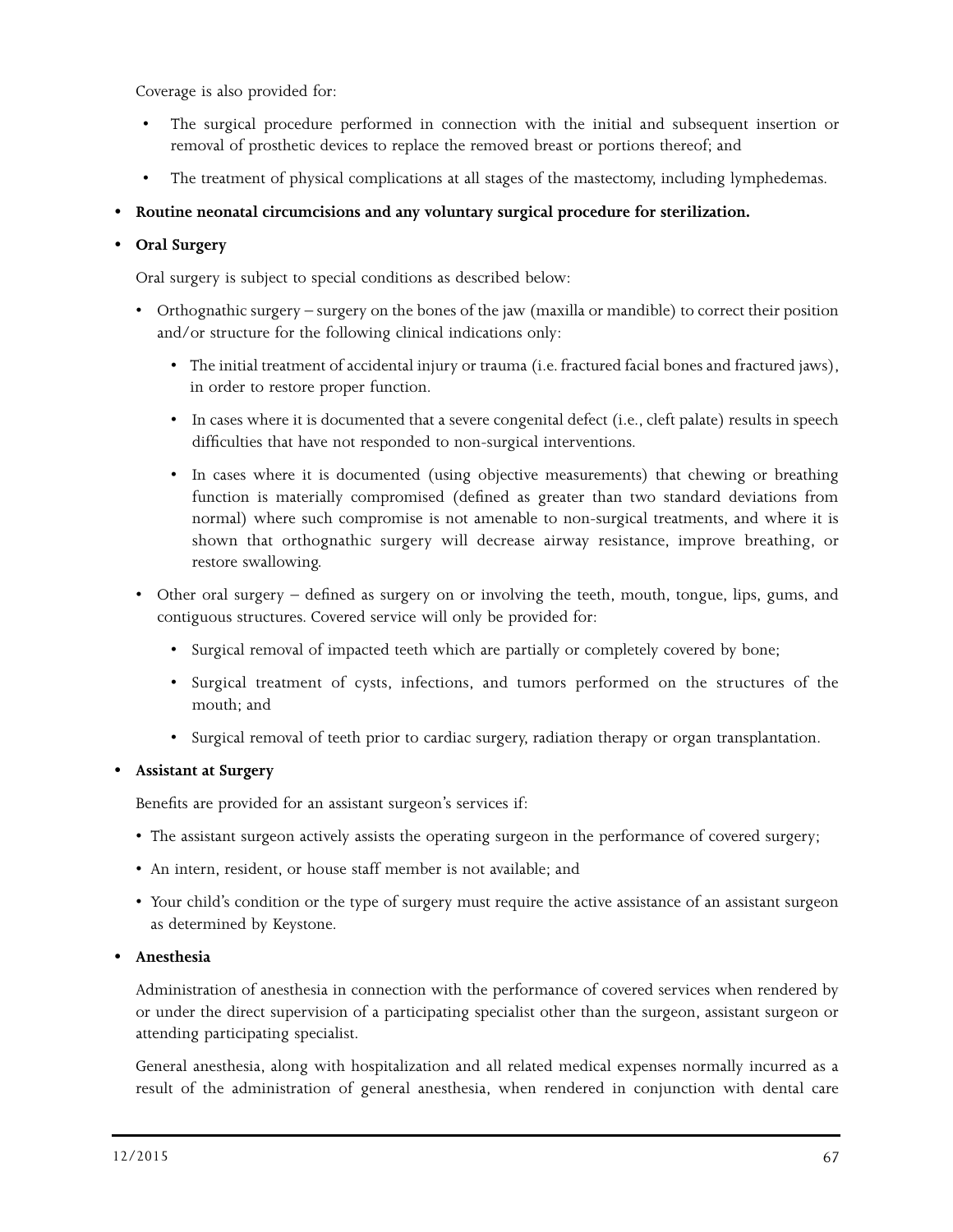provided to children age seven (7) or under and for developmentally disabled children when determined by Keystone to be medically necessary and when a successful result cannot be expected for treatment under local anesthesia, or when a superior result can be expected from treatment under general anesthesia.

#### **• Second Surgical Opinion (Voluntary)**

Consultations for surgery to determine the medical necessity of an elective surgical procedure. "Elective Surgery" is that surgery which is not of an emergency or life-threatening nature.

Such covered services must be performed and billed by a participating specialist other than the one who initially recommended performing the surgery.

### Therapy Services

Benefits are provided for the following forms of therapy:

#### **• Cardiac Rehabilitation Therapy**

Refers to a medically supervised rehabilitation program designed to improve a patient's tolerance for physical activity or exercise.

#### **• Chemotherapy**

Chemotherapeutic agents, if administered intravenously or intramuscularly (through intra-arterial injection, infusion, perfusion or subcutaneous, intracavitary and oral routes) will be covered. The cost of prescription drugs, approved by the Federal Food and Drug Administration (FDA) and only for those uses for which such drugs have been specifically approved by the FDA as antineoplastic agents is covered, provided they are administered as described in this paragraph.

**• Dialysis**

Benefits are provided for dialysis treatment when provided in the outpatient facility of a hospital, a free standing renal dialysis facility or in the home. In the case of home dialysis, covered services will include equipment, training, and medical supplies. The decision to provide covered services for the purchase or rental of necessary equipment for home dialysis will be made by Keystone. The covered services performed in a participating facility provider or by a participating professional provider for dialysis are available without a referral.

#### **• Infusion Therapy**

The infusion of drug, hydration, or nutrition (parenteral or enteral) into the body by a healthcare provider. Infusion therapy includes all professional services, supplies, and equipment that are required to safely and effectively administer the therapy. Infusion may be provided in a variety of settings (e.g., home, office, outpatient) depending on the level of skill required to prepare the drug, administer the infusion, and monitor the child. The type of healthcare provider who can administer the infusion depends on whether the drug is considered to be a specialty drug infusion or a standard injectable drug infusion, as determined by Keystone.

**•• Orthoptic/Pleoptic Therapy** (limit of 8 visits per lifetime)

Medically prescribed treatment for the correction of oculomotor dysfunction resulting in the lack of vision depth perception. Such dysfunction results from: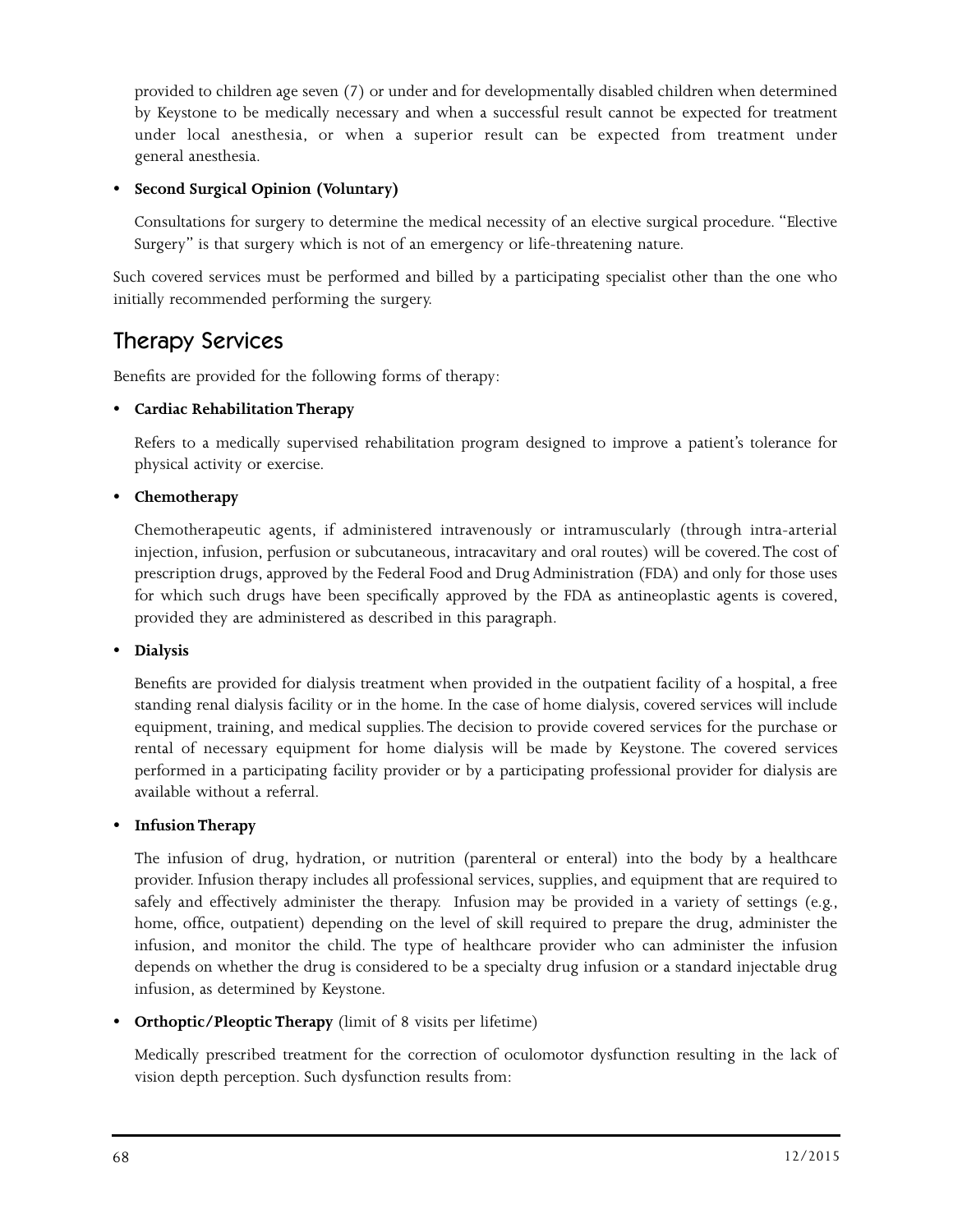- vision disorder;
- eye surgery; or
- injury.

Treatment involves a program which includes evaluation and training sessions.

#### **• Pulmonary Rehabilitation Therapy**

Includes treatment through a multidisciplinary program which combines physical therapy with an educational process directed towards the stabilization of pulmonary diseases and the improvement of functional status. Benefits are limited to treatment received within a sixty (60) consecutive day period.

#### **• Radiation Therapy**

Benefits are provided for the treatment of disease by x-ray, radium, radioactive isotopes, or other radioactive substances regardless of the method of delivery, including the cost of radioactive materials supplied and billed by the provider.

#### **• Respiratory Therapy**

Includes the introduction of dry or moist gases into the lungs for treatment purposes. Coverage will also include services by a respiratory therapist.

**• Speech Therapy** (limit of 60 visits per year)

Includes treatment for the correction of a speech impairment resulting from disease, surgery, injury, congenital anomalies, or previous therapeutic processes. Coverage will also include services by a speech therapist.

#### Transplant Services

When your child is the recipient of transplanted human organs, marrow, or tissues, benefits are provided for all covered services. Covered services for outpatient care related to the transplant include procedures which are generally accepted as not experimental/investigative services by medical organizations of national reputation. These organizations are recognized by Keystone as having special expertise in the area of medical practice involving transplant procedures. Benefits are also provided for those services which are directly and specifically related to your covered transplant. This includes services for the examination of such transplanted organs, marrow, or tissue and the processing of blood provided to you.

The determination of medical necessity for transplants will take into account the proposed procedure's suitability for the potential recipient and the availability of an appropriate facility for performing the procedure.

Eligibility for covered services related to human organ, bone and tissue transplant are as follows. If a human organ or tissue transplant is provided from a donor to a human transplant recipient:

- When both the recipient and the donor are members, each is entitled to the benefits of this plan.
- When only the recipient is a member, both the donor and the recipient are entitled to the benefits of this contract. However, donor benefits are limited to only those not provided or available to the donor from any other source. This includes, but is not limited to, other insurance coverage or any government program.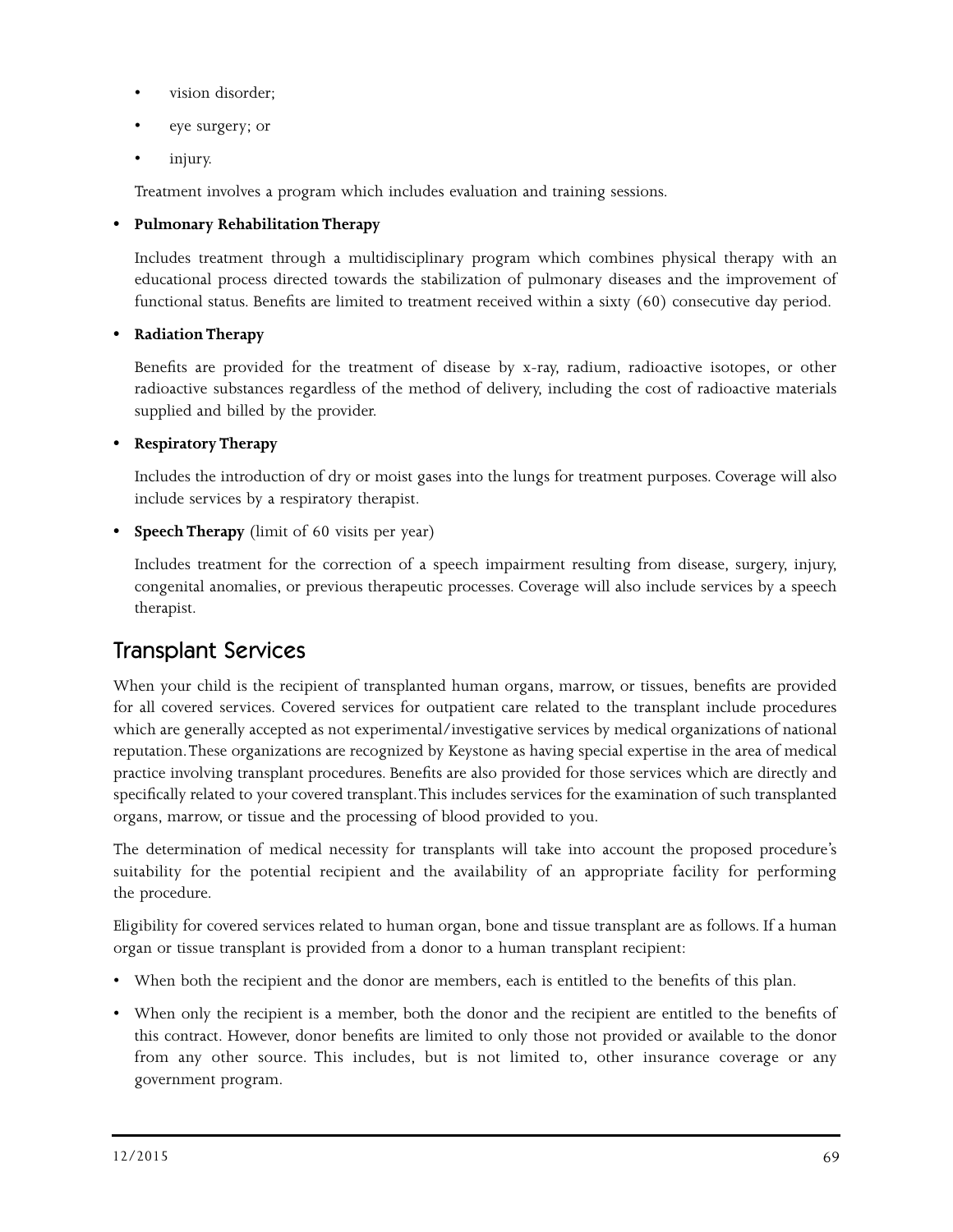- When only the donor is a member, the donor is entitled to the benefits of this contract, subject to the following additional limitations:
	- The benefits are limited to only those not provided or available to the donor from any other source in accordance with the terms of this contract; and
	- No benefits will be provided to the non-member transplant recipient.
- If any organ or tissue is sold rather than donated to the member recipient, no benefits will be payable for the purchase price of such organ or tissue; however, other costs related to evaluation and procurement are covered. Benefits for a covered transplant procedure shall include coverage for the medical expenses of a live donor to the extent that those medical expenses are not covered by another program.

Covered services of a donor include:

- Removal of the organ;
- Preparatory pathologic and medical examinations; and
- Post-surgical care.

### Urgent Care Center

Benefits are provided for Urgent Care Centers, when medically necessary as determined by Keystone. Urgent Care Centers are designed to offer immediate evaluation and treatment for acute health conditions that require medical attention in a non-emergency situation that cannot wait to be addressed by your child's primary care physician or Retail Health Clinic.

**Vision Care** (See page 95)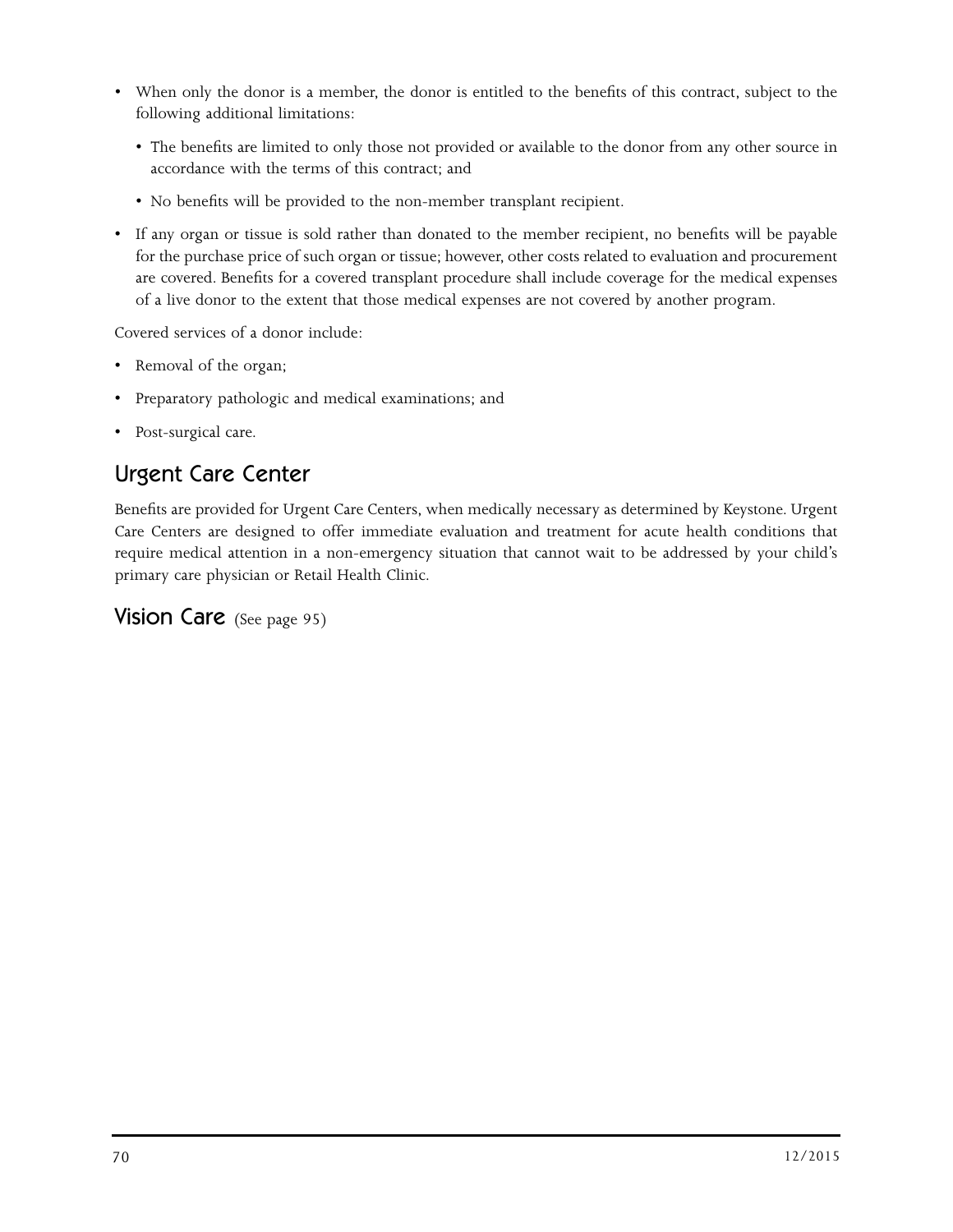# Section 9

### **Inpatient Services**

Unless otherwise specified in this Benefits Handbook, the following benefits are provided on an inpatient basis when:

- medically necessary;
- provided or referred by your primary care physician; and
- preapproved by Keystone, where specified.

**Note: All inpatient stays must be preapproved by Keystone at least five (5) working days before admission, except for an emergency admission.**

#### Autologous Blood Drawing/Storage/Transfusion

Covered services include the administration of blood and blood processing from donors. In addition, autologous blood drawing, storage or transfusion, i.e., an individual having his own blood drawn and stored for personal use, such as self-donation in advance of planned surgery, are covered services.

Covered services also include whole blood, blood plasma and blood derivatives, which are not classified as Prescription Drugs in the official formularies and which have not been replaced by a donor.

#### Habilitative Services

Health care services that help a person keep, learn, or improve skills and functioning for daily living. Examples include therapy for a child who isn't walking or talking at the expected age. These services may include physical and occupational therapy, speech-language pathology and other services for people with disabilities in a variety of inpatient settings.

### Hospice Care

Covered services include palliative and supportive services provided to a terminally ill child through a hospice program by a participating hospice provider. This also includes Respite Care. Two conditions apply for hospice benefit eligibility: (1) your child's primary care physician or a participating specialist must certify for Keystone that your child has a terminal illness; and (2) you must elect to have your child receive care primarily to relieve pain. Hospice care is primarily comfort care, including pain relief, physical care, counseling and other services that will help your child cope with a terminal illness rather than cure it. Hospice care provides services to make your child as comfortable and pain-free as possible. When you elect to have your child receive hospice care, benefits for treatment provided to cure the terminal illness are no longer provided. However, you may elect to revoke the election of hospice care at any time.

**Respite Care:** When hospice care is provided primarily in the home, such care on a short-term inpatient basis in a Medicare-certified skilled nursing facility, will also be covered when the hospice considers such care necessary to relieve primary caregivers in the patient's home.

Benefits for covered hospice services are provided until the earlier date of your child's death or discharge from hospice care.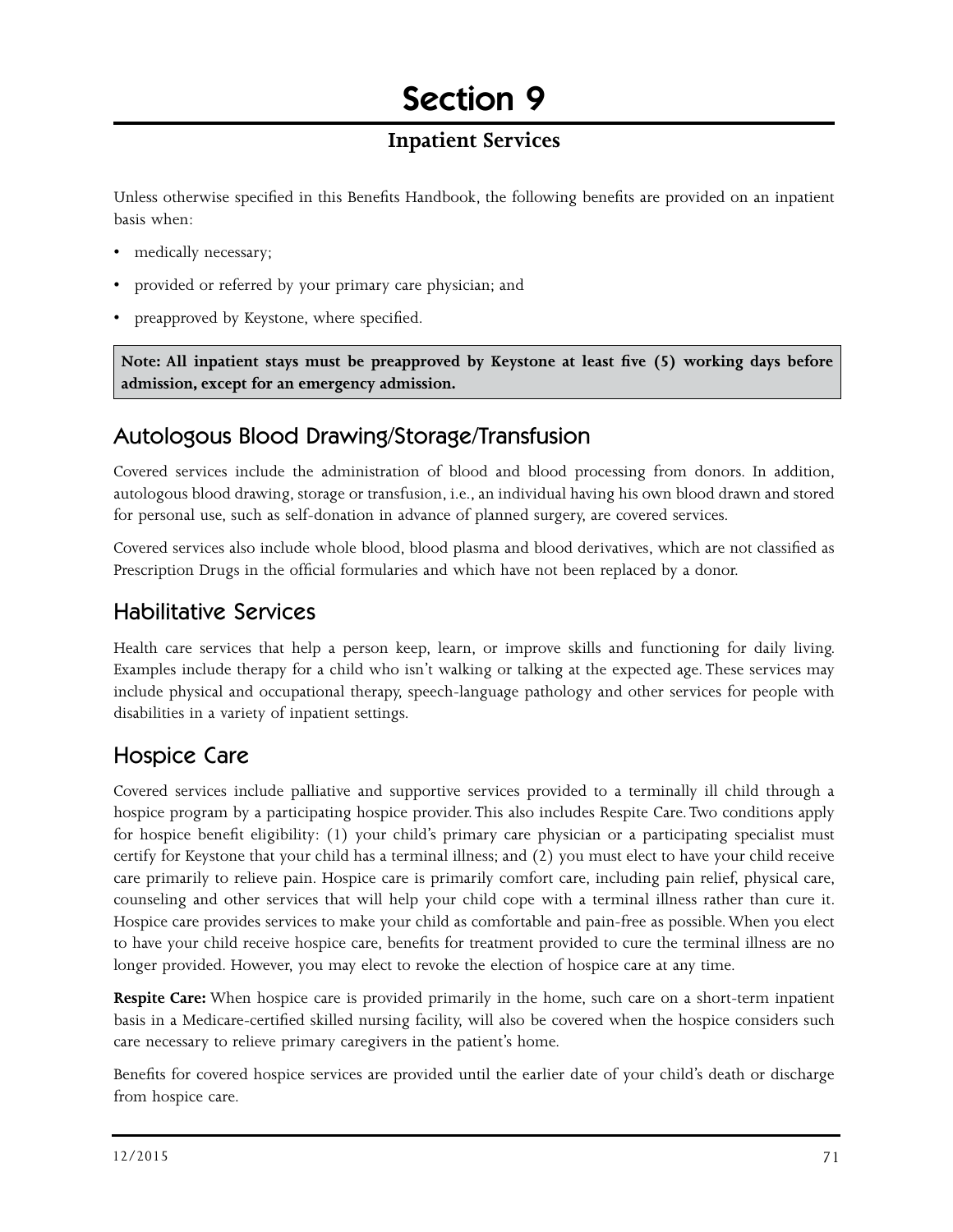### Hospital Services

#### **• Ancillary Services**

Benefits are payable for all ancillary services usually provided and billed for by hospitals (except for personal convenience items) including, but not limited to, the following:

- Meals, including special meals or dietary services as required by your child's condition;
- Use of operating, delivery, recovery, or other specialty service rooms and any equipment or supplies therein;
- Casts, surgical dressings, and supplies, devices or appliances surgically inserted within the body;
- Oxygen and oxygen therapy;
- Anesthesia when administered by a hospital employee, and the supplies and use of anesthetic equipment;
- Therapy services when administered by a person who is appropriately licensed and authorized to perform such services. Covered services include inpatient therapy up to 45 visits per calendar year for treatment of CVA (Cerebral Vascular Accidents), head injury, spinal cord injury or as required as a result of post-operative brain surgery ;
- All prescription drugs and medications (including intravenous injections and solutions) for use while in the hospital and which are released for general use and are commercially available to hospitals. (Keystone reserves the right to apply quantity level limits as conveyed by the FDA or Keystone's Pharmacy and Therapeutics Committee for certain prescription drugs);
- Use of special care units, including, but not limited to, intensive or coronary care and related services; and
- Pre-admission testing.

#### **• Room and Board**

Benefits are payable for general nursing care and such other services as are covered by the hospital's regular charges for accommodations in the following:

- An average semi-private room, as designated by the hospital; or a private room, when designated by Keystone as semi-private for the purposes of this contract in hospitals having primarily private rooms;
- A private room, when medically necessary;
- A special care unit, such as intensive or coronary care, when such a designated unit with concentrated facilities, equipment and supportive services is required to provide an intensive level of care for a critically ill patient;
- A bed in a general ward; and
- Nursery facilities.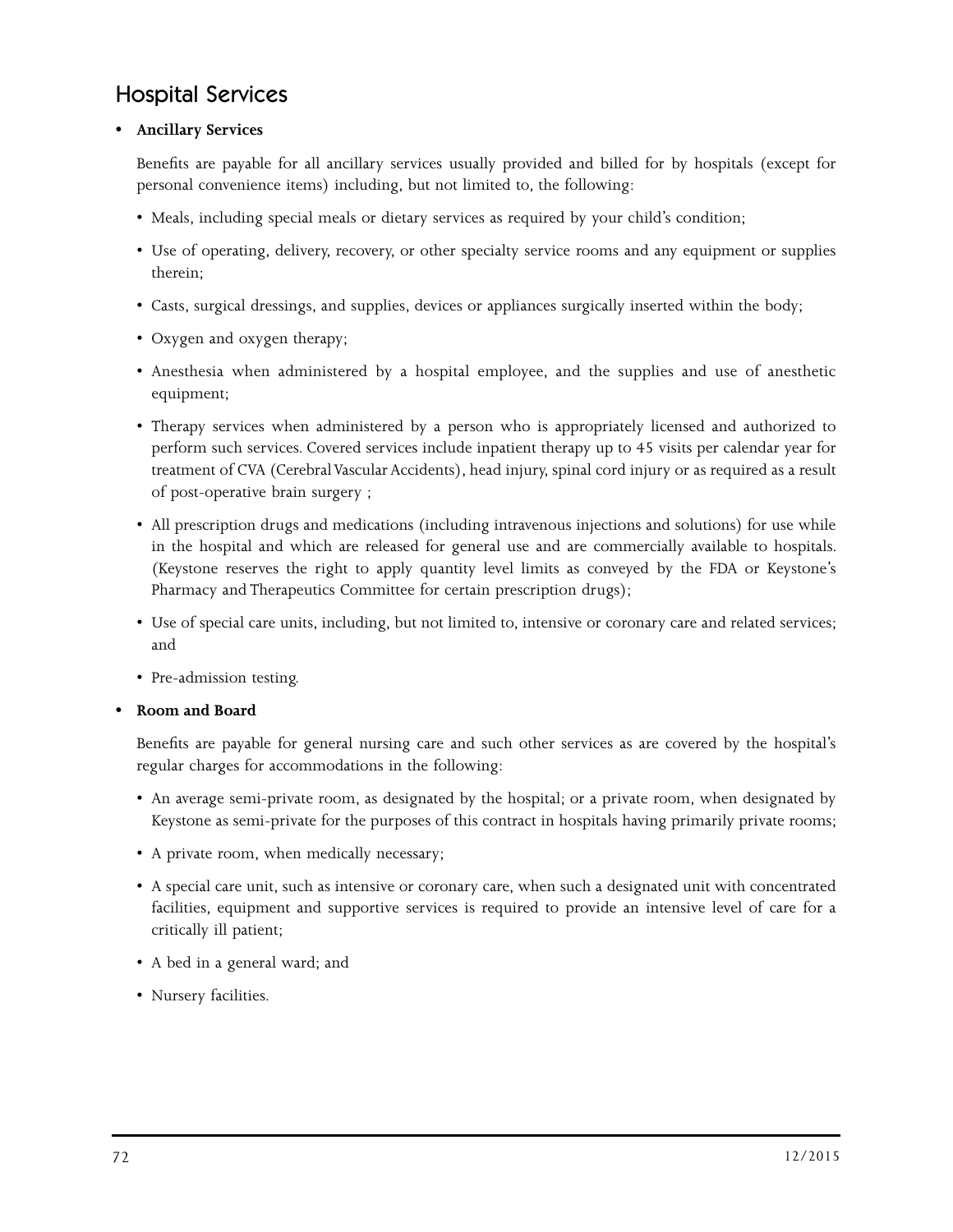## Mastectomy Care and Breast Reconstruction

Benefits are provided for a mastectomy performed on an inpatient basis, and for the following:

- Surgery to reestablish symmetry or alleviate functional impairment, including, but not limited to augmentation, mammoplasty, reduction mammoplasty and mastopexy, surgery and reconstruction of the other breast to produce a symmetrical appearance;
- Coverage for initial and subsequent prosthetic devices to replace the removed breast or portions thereof, due to a mastectomy; and
- Physical complications of all stages of mastectomy, including lymphedemas.

Coverage is also provided for one home health care visit, as determined by the child's physician, received within **forty-eight (48) hours** after discharge.

### Maternity and Obstetrical Care Services

A female member may select a participating provider for maternity and gynecological services without a referral or prior authorization. Hospital and physician care services relating to antepartum, intrapartum, and postpartum care, including complications resulting from the member's pregnancy or delivery, are covered.

Under federal law, health plans and health insurance issuers generally may not restrict benefits for any hospital length of stay in connection with childbirth for the mother or newborn child to less than **fortyeight (48) hours** following a vaginal delivery, or less than **ninety-six (96) hours** following a delivery by cesarean section. However, the plan or issuer may pay for a shorter stay if the attending provider (e.g., physician, nurse midwife, or physician assistant), after consultation with the mother, discharges the mother or newborn earlier.

Coverage is also provided for at least one (1) home health care visit following an inpatient release for maternity care when the CHIP member is released prior to **forty-eight (48) hours** for a normal delivery and **ninety-six (96) hours** for a caesarean delivery in consultation with the mother and provider, or in the case of a newborn, in consultation with the mother or the newborn's authorized representative. Home health care visits include, but are not limited to: parent education, assistance and training in breast and bottle feeding, infant screening and clinical tests, and the performance of any necessary maternal and neonatal physical assessments. A licensed health care Provider whose scope of practice includes postpartum care must make such home health care visits. At the mother's sole discretion, the home health care visit may occur at the facility of the provider. Home health care visits following an inpatient stay for maternity services are not subject to copayments.

#### **Maternity/Obstetrical Care**

Services rendered in the care and management of your child's pregnancy are covered services under this contract. Your child's participating obstetrician or gynecologist will notify Keystone of your child's maternity care within one (1) month of the first prenatal visit to that provider. Covered services include: (1) facility services provided by a participating facility provider that is a hospital or birth center; and (2) professional services performed by a participating obstetrician or gynecologist that is a physician or a certified nurse midwife. Benefits are also payable for certain services provided by a participating obstetrician or gynecologist for elective home births.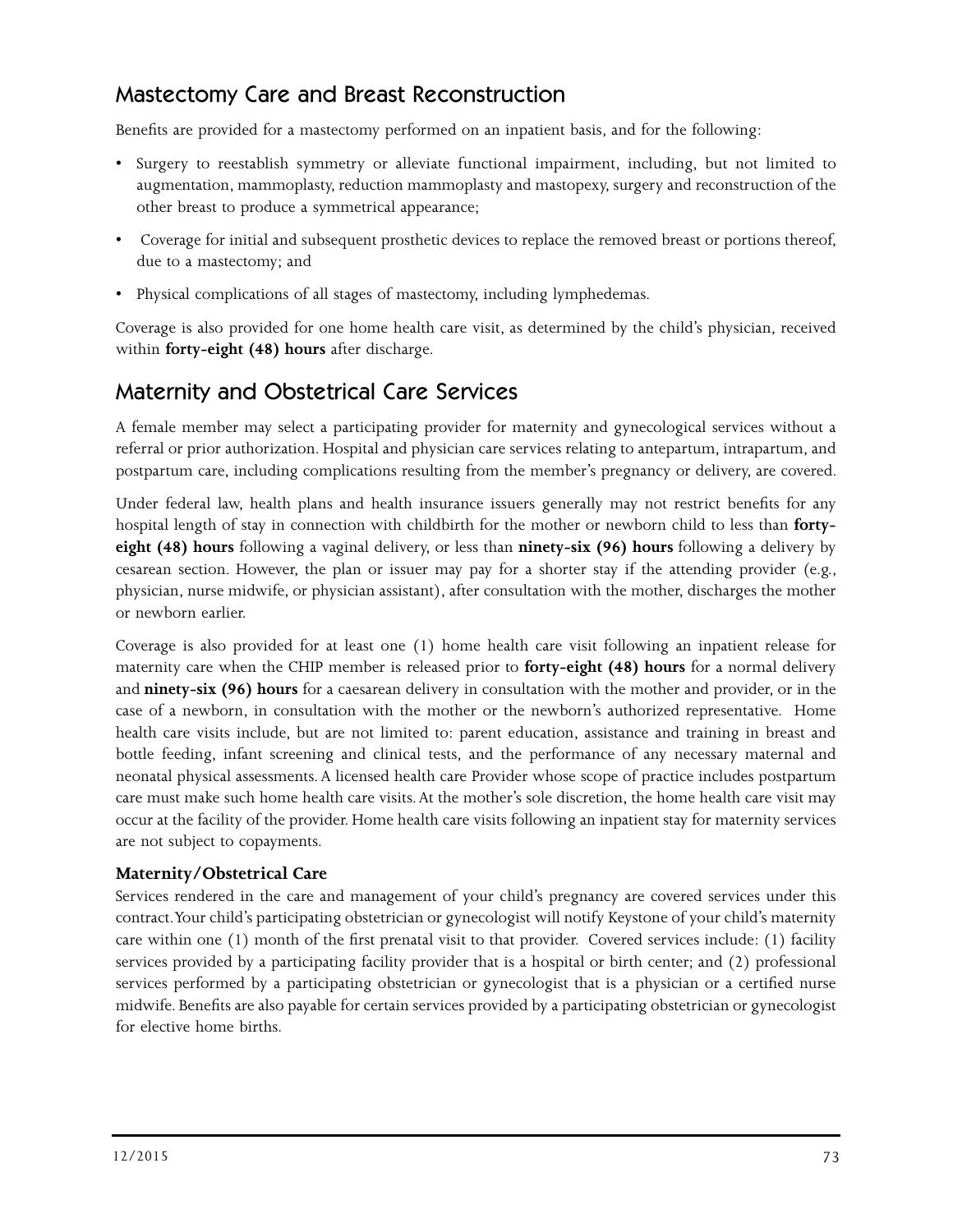Benefits payable for a delivery shall include pre- and post-natal care. Maternity care inpatient benefits will be provided for **forty-eight (48) hours** for vaginal deliveries and **ninety-six (96) hours** for cesarean deliveries.

In the event of early post-partum discharge from an inpatient stay, benefits are provided for home health care as described in the Home Health Care item under the Outpatient Services section of this Benefits Handbook.

#### **Abortion Services**

Covered services include services provided in a participating facility provider that is a hospital or birth center and services performed by a participating obstetrician or gynecologist for the termination of your child's pregnancy to prevent the death of the woman, or to terminate a pregnancy caused by rape or incest are covered services under this contract. Care is also provided if a member needs services as a result of an abortion performed elsewhere.

#### **Newborn Care**

The newborn child of a member shall be entitled to benefits provided by this contract from the date of birth up to a maximum of **thirty-one (31) days**. Such coverage within the **thirty-one (31) days** shall include care which is necessary for the treatment of medically diagnosed congenital defects, birth abnormalities, prematurity and routine nursery care. Coverage for a newborn may be continued beyond **thirty-one (31) days** under conditions specified in the Eligibility section of this Benefits Handbook.

#### Medical Care

Medical care rendered by a participating professional provider in charge of your child's case while an inpatient in a participating facility provider that is a hospital, rehabilitation hospital or skilled nursing facility for a condition not related to surgery, pregnancy, mental illness or except as specifically provided. Such care includes inpatient intensive medical care rendered to your child while his or her condition requires a referred specialist's constant attendance and treatment for a prolonged period of time.

#### **Concurrent Care**

Services rendered to your child while an inpatient in a participating facility provider that is a hospital, rehabilitation hospital or skilled nursing facility by a referred specialist who is not in charge of the case but whose particular skills are required for the treatment of complicated conditions. This does not include observation or reassurance of your child, standby services, routine preoperative physical exams or medical care routinely performed in the pre- or post-operative or pre- or post-natal periods or medical care required by the participating facility provider's rules and regulations.

#### **Consultations**

Consultation services when rendered to your child during an inpatient stay in a participating facility provider that is a hospital, rehabilitation hospital or skilled nursing facility by a referred specialist at the request of the attending professional provider. Consultations do not include staff consultations which are required by the participating facility provider's rules and regulations.

### Medical Foods

Benefits are provided for nutritional products which are specifically formulated for the therapeutic treatment of: phenylketonuria, branch-chain ketonuria, galactosemia, and homocystinuria. These foods may be taken by mouth and may not be a person's sole source of nutrition. This treatment must be administered by your child's primary care physician or referred specialist.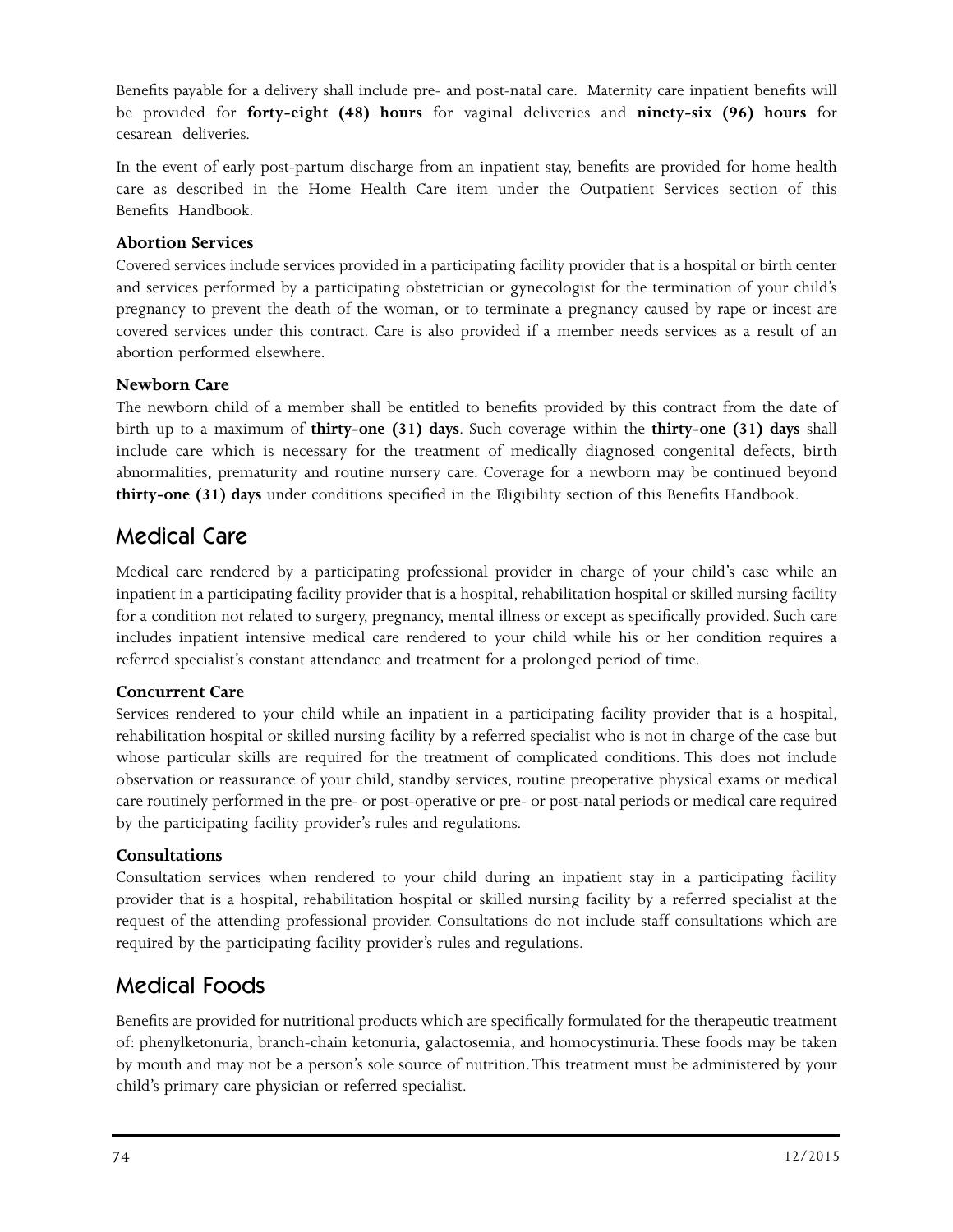#### Mental Health Care (See page 89)

### Private Duty Nursing

Benefits will be provided for inpatient private duty nursing performed by a licensed registered nurse (RN) or a licensed practical nurse (PN) when ordered by your child's primary care physician.

### Reconstructive Surgery

Reconstructive surgery will only be covered when required to restore function following accidental injury, result of a birth defect, infection, or malignant disease in order to achieve reasonable physical or bodily function; in connection with congenital disease or anomaly through the age of 18; or in connection with the treatment of malignant tumors or other destructive pathology which causes functional impairment; or breast reconstruction following a mastectomy.

### Routine Patient Costs Associated With Qualifying Clinical Trials

Benefits are provided for routine patient costs associated with participation in a Qualifying Clinical Trial. To ensure coverage and appropriate claims processing, Keystone must be notified in advance of the member's participation in a Qualifying Clinical Trial.

Benefits are payable if the Qualifying Clinical Trial is conducted by a participating professional provider, and conducted in a participating facility provider. If there is no comparable Qualifying Clinical Trial being performed by a participating professional provider, and in a participating facility provider, then Keystone will consider the services by a nonparticipating provider, participating in the clinical trial, as covered if the clinical trial is deemed a Qualifying Clinical Trial by Keystone.

## Skilled Nursing Facility Services

Benefits are provided for a participating skilled nursing care facility, when medically necessary as determined by Keystone.

Your child must require treatment by skilled nursing personnel which can be provided only on an inpatient basis in a skilled nursing care facility.

During your child's admission, members of Keystone's Care Management and Coordination team are monitoring your child's stay to assure that a plan for his or her discharge is in place. This is to make sure that your child has a smooth transition from the facility to home or other setting. A Keystone case manager will work closely with your child's primary care physician or the participating specialist to help with your child's discharge and if necessary, arrange for other medical services.

Should your child's primary care physician or participating specialist agree with Keystone that continued stay in a skilled nursing facility is no longer required, you will be notified in writing of this decision. Should you decide to have your child remain in the facility after its notification, the facility has the right to bill you after the date of the notification. You may appeal this decision through the Grievance Appeal Process.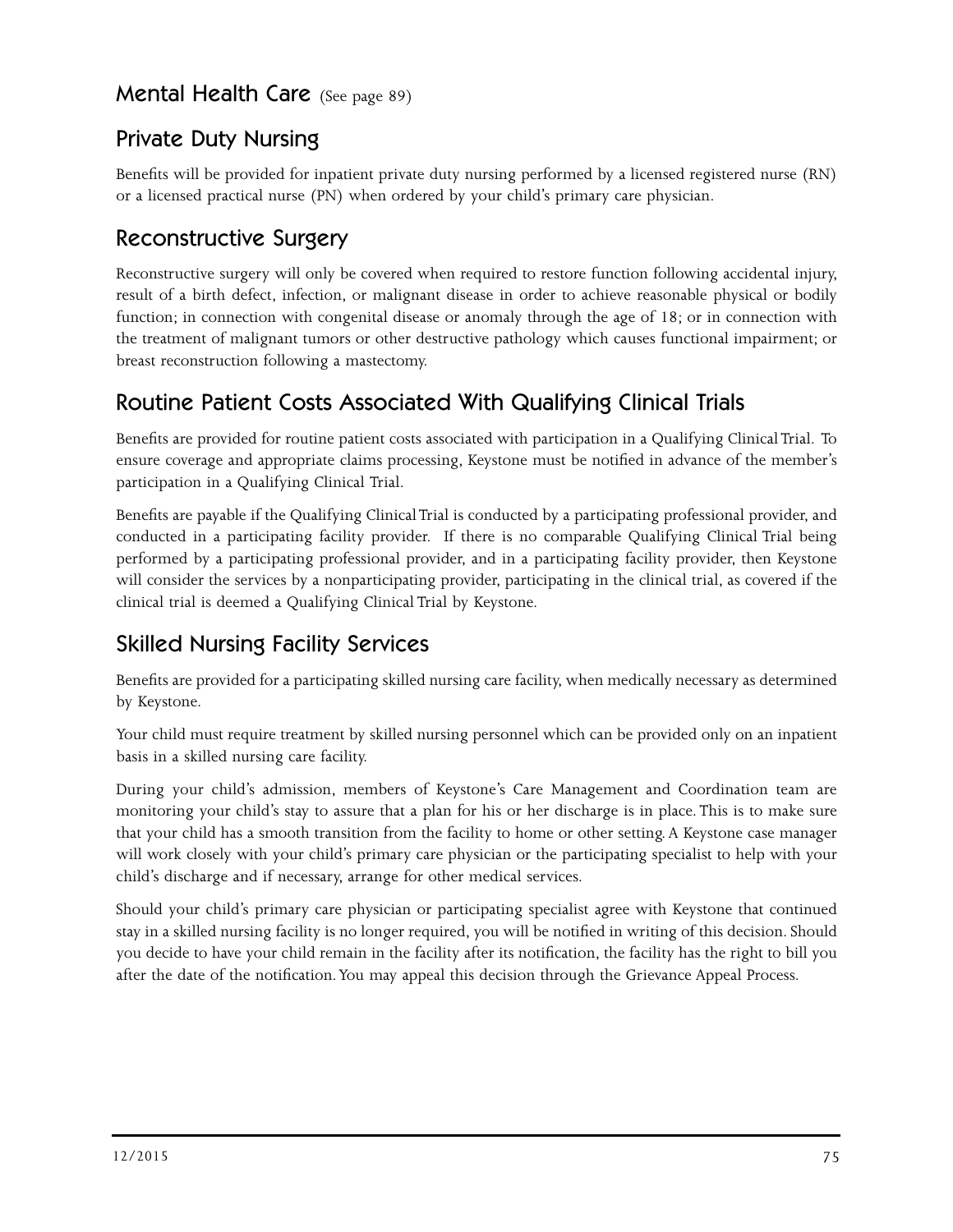#### Substance Abuse Treatment (See page 91)

### Surgical Services

Covered services for surgery include services provided by a participating provider, professional or facility, for the treatment of disease or injury. Separate payment will not be made for inpatient preoperative care or all postoperative care normally provided by the surgeon as part of the surgical procedure. Covered services also include:

#### **• Congenital Cleft Palate**

The orthodontic treatment of congenital cleft palates involving the maxillary arch, performed in conjunction with bone graft surgery to correct the bony deficits associated with extremely wide clefts affecting the alveolus.

#### **• Mastectomy Care**

Coverage for the following when performed subsequent to mastectomy:

- All stages of reconstruction of the breast on which the mastectomy has been performed;
- Surgery and reconstruction of the other breast to produce a symmetrical appearance;
- Prostheses and physical complications at all stages of mastectomy, including lymphedemas; and
- Surgery to reestablish symmetry or alleviate functional impairment, including, but not limited to augmentation, mammoplasty, reduction mammoplasty and mastopexy.

Coverage is also provided for:

- The surgical procedure performed in connection with the initial and subsequent, insertion or removal of prosthetic devices to replace the removed breast or portions thereof; and
- The treatment of physical complications at all stages of the mastectomy, including lymphedemas.
- **• Routine neonatal circumcisions and any voluntary surgical procedure for sterilization.**

#### **• Hospital Admission for Dental Procedures or Dental Surgery**

Benefits will be payable for a hospital admission in connection with dental procedures or surgery only when your child has an existing non-dental physical disorder or condition and hospitalization is medically necessary to ensure your child's health. Dental procedures or surgery performed during such a confinement will only be covered for the services described in the Oral Surgery and Assistant at Surgery provisions.

#### **• Oral Surgery**

Oral surgery is subject to special conditions as described below:

- Orthognathic surgery surgery on the bones of the jaw (maxilla or mandible) to correct their position and/or structure for the following clinical indications only:
	- The initial treatment of accidental injury or trauma (i.e. fractured facial bones and fractured jaws), in order to restore proper function.
	- In cases where it is documented that a severe congenital defect (i.e., cleft palate) results in speech difficulties that have not responded to non-surgical interventions.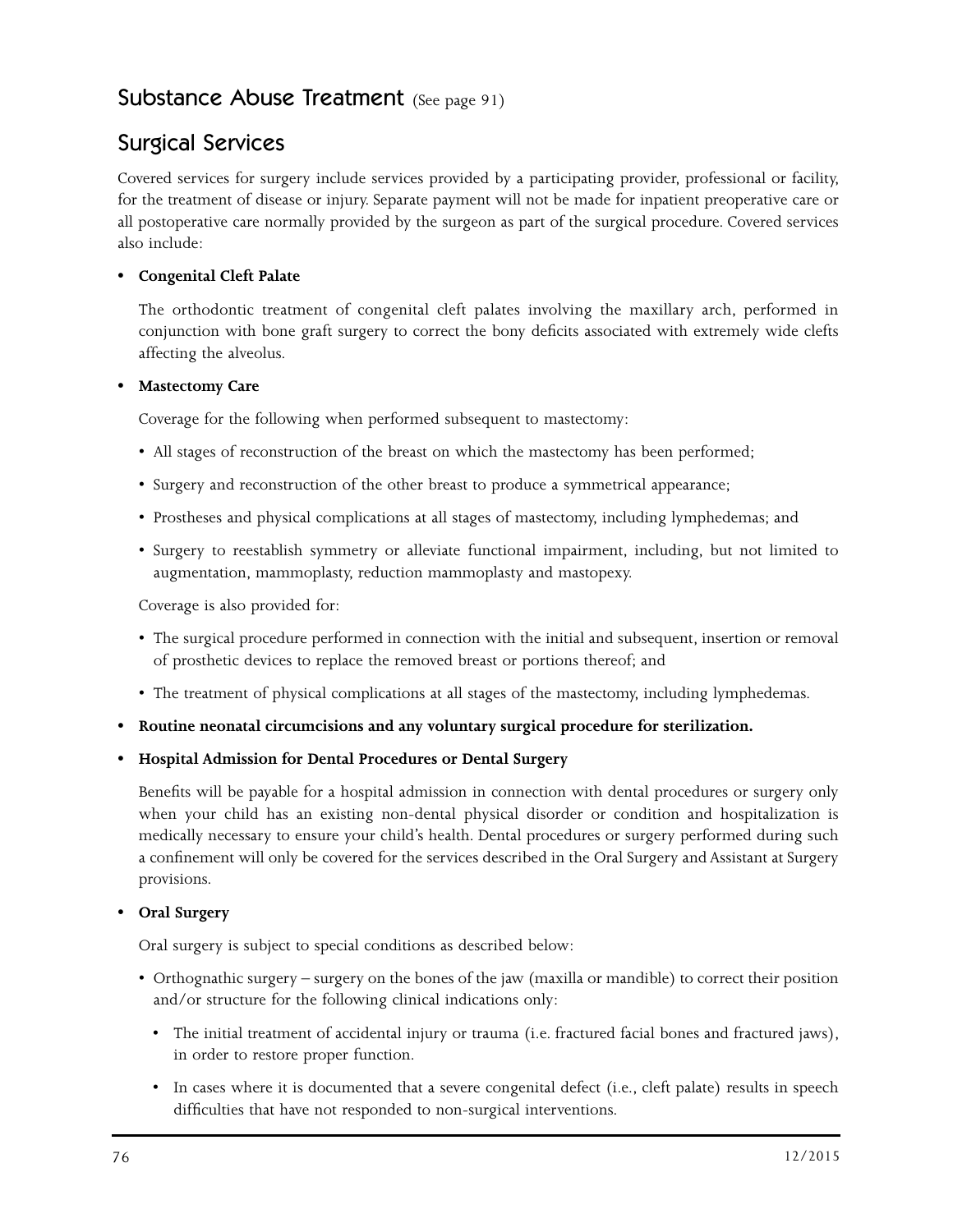- In cases where it is documented (using objective measurements) that chewing or breathing function is materially compromised (defined as greater than two standard deviations from normal) where such compromise is not amenable to non-surgical treatments, and where it is shown that orthognathic surgery will decrease airway resistance, improve breathing, or restore swallowing.
	- Other oral surgery defined as surgery on or involving the teeth, mouth, tongue, lips, gums, and contiguous structures. Covered service will only be provided for:
		- Surgical removal of impacted teeth which are partially or completely covered by bone;
		- Surgical treatment of cysts, infections, and tumors performed on the structures of the mouth; and
		- Surgical removal of teeth prior to cardiac surgery, radiation therapy or organ transplantation.

#### **• Assistant at Surgery**

Benefits are provided for an assistant surgeon's services if:

- The assistant surgeon actively assists the operating surgeon in the performance of covered surgery;
- An intern, resident, or house staff member is not available; and
- Your child's condition or the type of surgery must require the active assistance of an assistant surgeon as determined by Keystone.

#### **• Anesthesia**

Administration of anesthesia in connection with the performance of covered services when rendered by or under the direct supervision of a participating specialist other than the surgeon, assistant surgeon or attending participating specialist.

General anesthesia, along with hospitalization and all related medical expenses normally incurred as a result of the administration of general anesthesia, when rendered in conjunction with dental care provided to children age seven (7) or under and for developmentally disabled children when determined by Keystone to be medically necessary and when a successful result cannot be expected for treatment under local anesthesia, or when a superior result can be expected from treatment under general anesthesia.

#### **• Second Surgical Opinion (Voluntary)**

Consultations for surgery to determine the medical necessity of an elective surgical procedure. "Elective Surgery" is that surgery which is not of an emergency or life-threatening nature.

Such covered services must be performed and billed by a participating specialist other than the one who initially recommended performing the surgery.

#### Transplant Services

When your child is the recipient of transplanted human organs, marrow, or tissues, benefits are provided for all covered services. Covered services for inpatient care related to the transplant include procedures which are generally accepted as not experimental/investigative services by medical organizations of national reputation. These organizations are recognized by Keystone as having special expertise in the area of medical practice involving transplant procedures. Benefits are also provided for those services which are directly and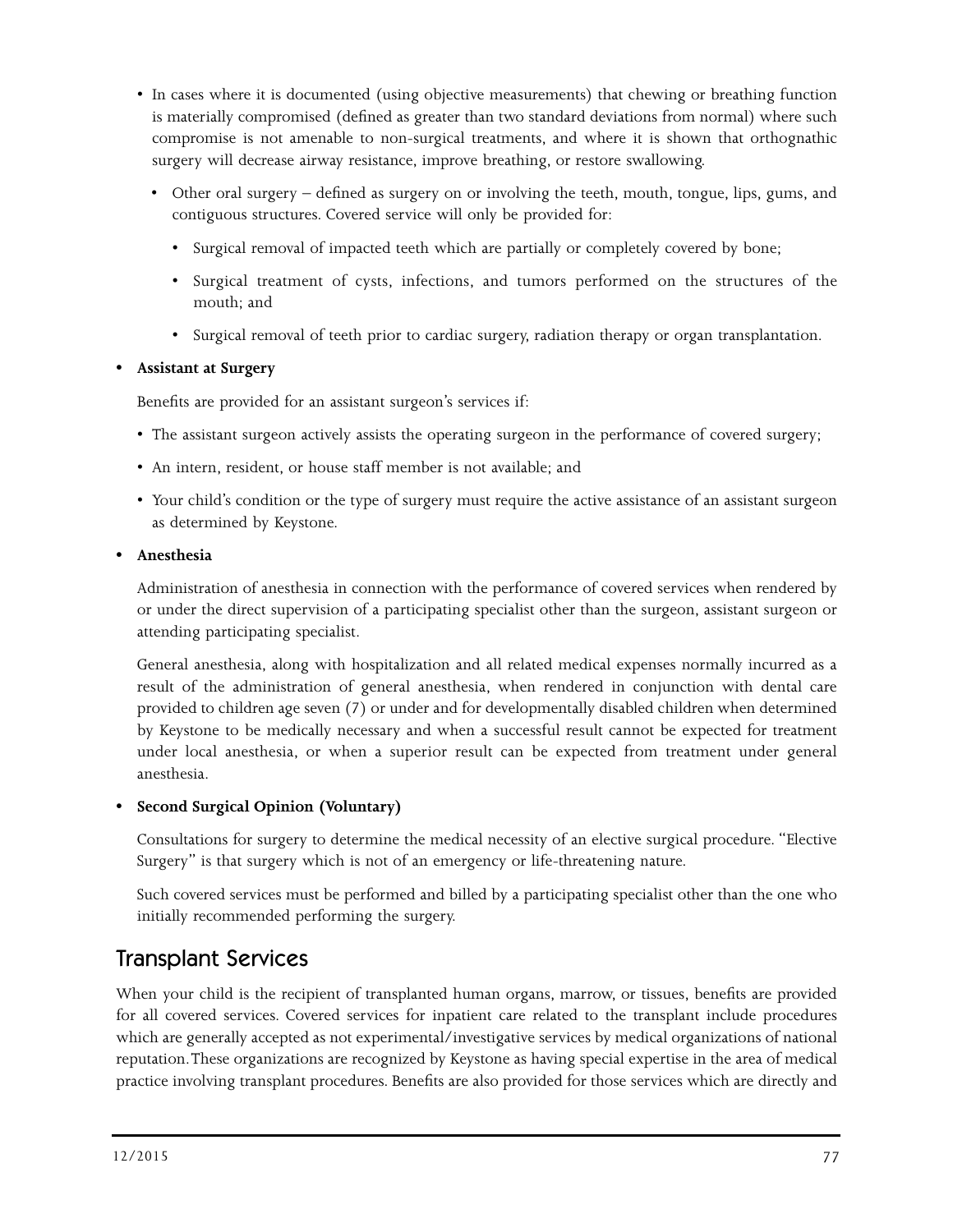specifically related to your covered transplant. This includes services for the examination of such transplanted organs, marrow, or tissue and the processing of blood provided to your child.

The determination of medical necessity for transplants will take into account the proposed procedure's suitability for the potential recipient and the availability of an appropriate facility for performing the procedure.

Eligibility for covered services related to human organ, bone and tissue transplant are as follows. If a human organ or tissue transplant is provided from a donor to a human transplant recipient:

- When both the recipient and the donor are members, each is entitled to the benefits of this plan.
- When only the recipient is a member, both the donor and the recipient are entitled to the benefits of this contract. However, donor benefits are limited to only those not provided or available to the donor from any other source. This includes, but is not limited to, other insurance coverage or any government program.
- When only the donor is a member, the donor is entitled to the benefits of this contract, subject to the following additional limitations:
	- The benefits are limited to only those not provided or available to the donor from any other source in accordance with the terms of this contract; and
	- No benefits will be provided to the non-member transplant recipient.
- If any organ or tissue is sold rather than donated to the member recipient, no benefits will be payable for the purchase price of such organ or tissue; however, other costs related to evaluation and procurement are covered. Benefits for a covered transplant procedure shall include coverage for the medical expenses of a live donor to the extent that those medical expenses are not covered by another program.

Covered services of a donor include:

- Removal of the organ;
- Preparatory pathologic and medical examinations; and
- Post-surgical care.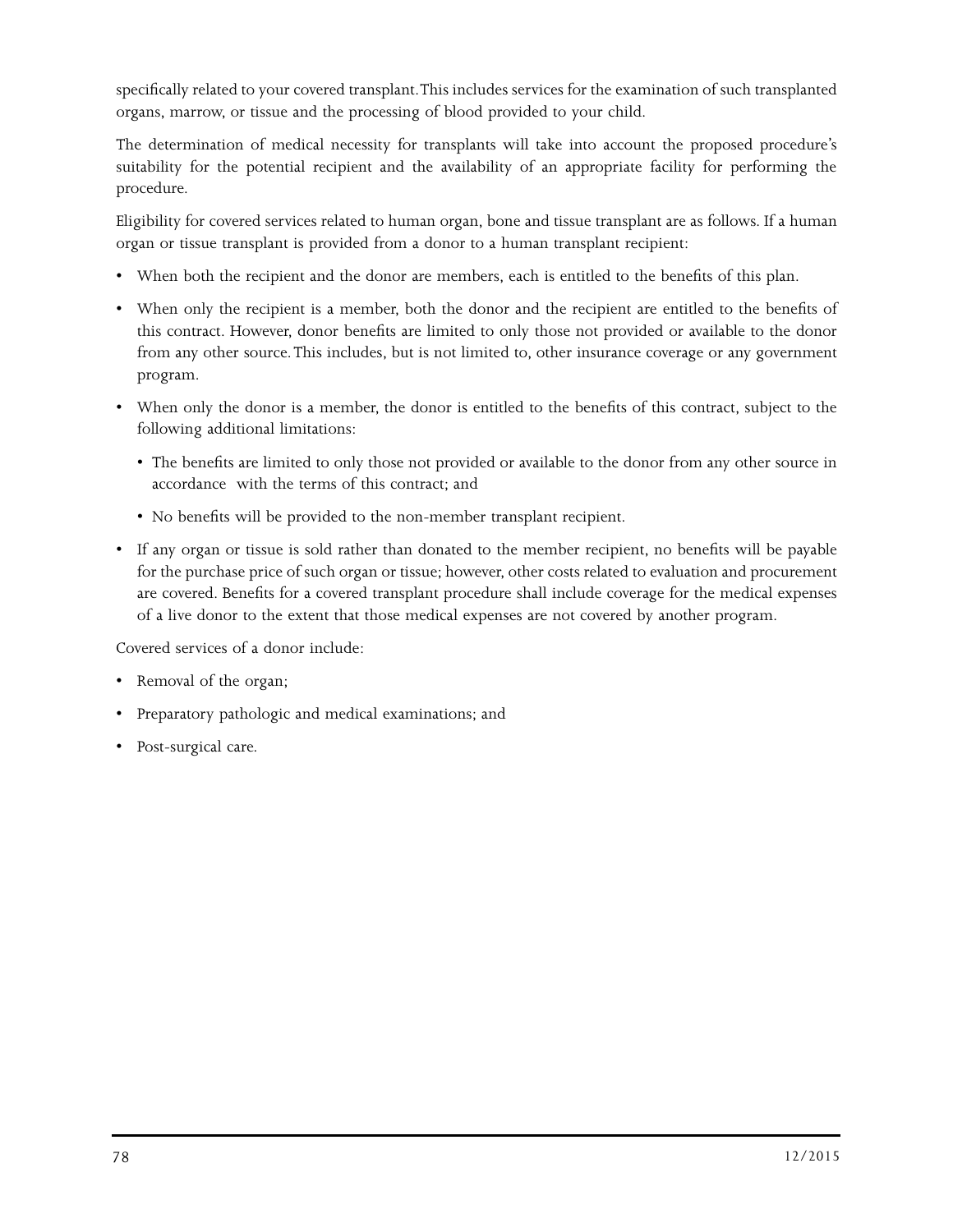#### **Prescription Drug Benefits**

#### *Please refer to the "Benefits at a Glance" document for copayment information.*

Prescription drug benefits provided under this program are available for covered drugs and supplies dispensed because of a prescription order for the out-of-hospital use by the member.

## Prescription Drug Benefits – What is Covered

A description of benefits for your child's covered drugs or supplies is described below:

- **Prescribing Physician –** Prescription drugs and maintenance prescription drugs prescribed by your child's primary care physician or referred specialist and furnished by a participating pharmacy. Generically equivalent pharmaceuticals will be dispensed whenever applicable. Prescription drugs contained in the drug formulary will be prescribed and dispensed whenever appropriate, pursuant to the professional judgment of the primary care physician, referred specialist and/or the pharmacist. Covered drugs or supplies not listed in the drug formulary shall be subject to the non-formulary drug copay. Members will be given a copy of the formulary and the coverage may exclude, or require, the member to pay higher cost share for certain prescription drugs. To obtain a copy of the formulary, the member should call Customer Service at **1-800-464-5437**.
- **Drugs From a Participating Pharmacy –** Covered drugs or supplies will be furnished by a participating pharmacy subject to the prescription drug cost share, if any, for each prescription drug order or refill. Cost sharing and limitations are listed in the "Benefits at a Glance" document.
- **Drugs From a Nonparticipating Pharmacy** Covered drugs or supplies furnished by a nonparticipating pharmacy when you submit acceptable proof of payment with a direct reimbursement form. Your cost share amount for prescription drugs purchased from a nonparticipating pharmacy is listed in the "Benefits at a Glance" document. However, for emergency or urgent care, the member will pay the same prescription drug cost share level as for a participating pharmacy. The member must submit to Keystone acceptable proof of payment with a direct reimbursement form.

All claims for payment must be received by Keystone or an agent of Keystone within **ninety (90) days** of the date of purchase. Direct reimbursement forms may be obtained by contacting Customer Service at **1-800-464-5437**.

- **Participating Mail Service Pharmacy –** Covered drugs or supplies will be furnished by a participating mail service pharmacy subject to the prescription drug cost share, if any, for each prescription drug order or refill.
- **Drugs from Retail Participating Pharmacy Same Cost Share as Participating Mail Service Pharmacy**  Benefits shall also be provided for covered prescription drugs prescribed by a physician for covered maintenance prescription drugs or supplies and dispensed by an Act 207 retail participating pharmacy. The cost sharing indicated in the "Benefits at a Glance" document will apply. Benefits are available for up to a 90-day supply. To verify that a retail pharmacy is a participating Act 207 pharmacy, access **ibx.com**.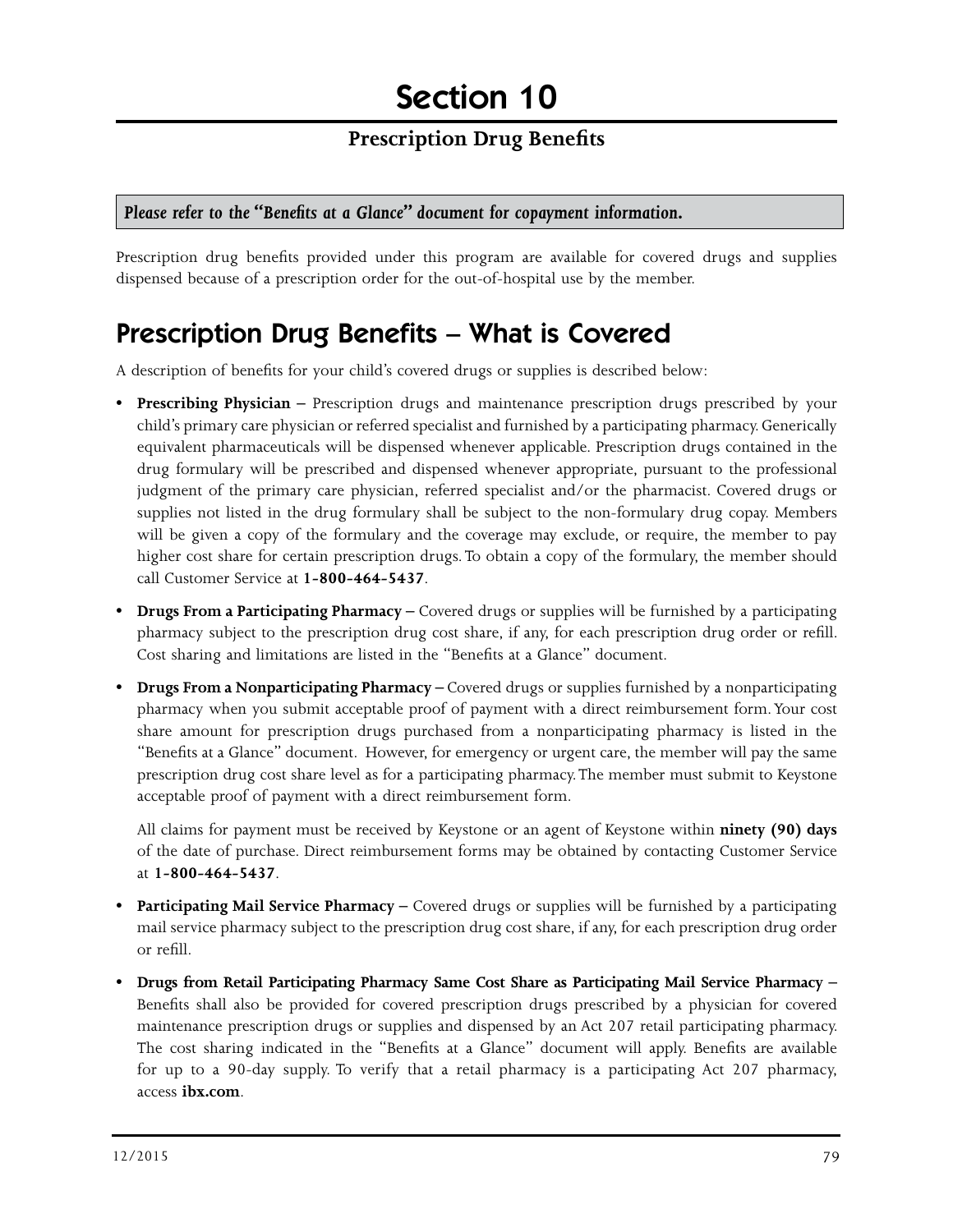- **• Vitamins** that require a prescription drug order or refill.
- **• Self-Injectable Medications –** Benefits are provided for self-injectable covered drugs or supplies.
- **Insulin,** only by prescription drug order or refill. Coverage includes oral agents, insulin, disposable insulin needles and syringes, diabetic blood testing strips, lancets and glucometers. There is no prescription drug cost share requirement for lancets and glucometers obtained through a participating pharmacy or a participating mail service pharmacy.
- **• Dermatological Drugs –** Compounded dermatological preparations containing at least one Federal Legend or State Restricted Drug.
- **• Specialty Drugs** Keystone will only provide benefits for covered specialty drugs, except insulin, through the pharmacy benefits manager's (PBM's) Specialty Pharmacy Program for the appropriate cost sharing indicated in the "Benefits at a Glance" document. Benefits are available for up to a thirty (30) day supply. If the member's doctor wants the member to start the drug immediately, an initial supply may be obtained at a retail participating pharmacy. However, all subsequent fills must be purchased through the PBM's Specialty Pharmacy Program. No benefits shall be provided for prescription drugs obtained from a Specialty Pharmacy Program other than the PBM's Specialty Pharmacy Program. It is the member's responsibility to initiate the Specialty Pharmacy process.

Select specialty drugs will be subject to 'split fill', whereby the initial prescription will be dispensed in two separate amounts. The first amount is dispensed without delay. The second amount may be dispensed subsequently, allowing time for any necessary clinical intervention due to medication side effects that may require dose modification or therapy discontinuation. Any cost share is prorated for each amount of the split fill.

- **Prescription drug benefits** are subject to dispensing level limits as conveyed by the Food and Drug Administration ("FDA") or Keystone's Pharmacy and Therapeutics Committee.
- **Keystone requires preapproval** by the member's physician for certain drugs to ensure that the prescribed drug is medically appropriate. Where preapproval or dispensing level limits are imposed, the member's physician may request an exception for coverage by providing documentation of medical necessity. The member may obtain information about how to request an exception by calling Customer Service at **1-800-464-5437**.

The member, or his or her physician acting on their behalf, may appeal any denial of benefits through the Member Complaint Appeal and Grievance Appeal Process described in this Benefits Handbook.

- **Contraceptive Drugs and Devices** Coverage includes benefits for contraceptive drugs and devices as mandated by the Women's Preventive Services provision of the Affordable Care Act for generic products approved by the Federal Food and Drug Administration and for certain brand products (when a generic alternative or equivalent to the brand product does not exist) approved by the Federal Food and Drug Administration are covered at no cost-share to the member when obtained from a participating pharmacy or participating mail service pharmacy. Coverage includes oral and injectable contraceptives, diaphragms, IUDs and implants, cervical caps, rings, transdermal patches, emergency contraceptives and certain overthe-counter contraceptive methods. This does not include abortifacient drugs. The noted brand name cost-sharing in the "Prescription Drugs" section of the "Benefits at a Glance" document applies for all other brand products.
- **Select medications** such as contraceptives, iron supplements, sodium fluoride, folic acid supplements, vitamins, aspirin, smoking deterrents, vitamin D supplements, tamoxifen, and raloxifene are considered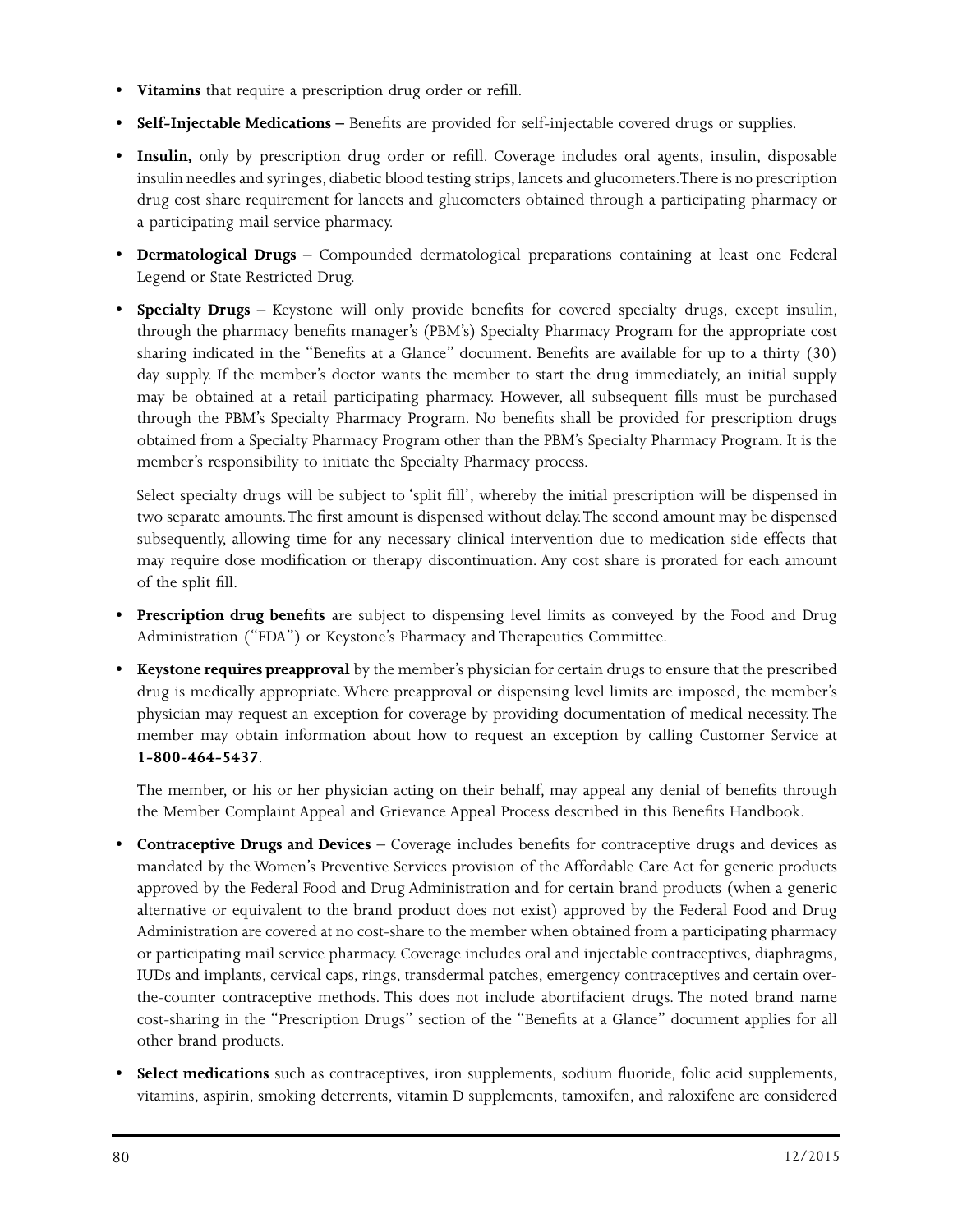preventive medications and covered at no cost to the member when filled at a participating pharmacy with a valid prescription. If you have questions about whether a preventive medication is covered, call Customer Service at **1-800-464-5437**.

**• Select over-the-counter products** may be covered if mandated by the Affordable Care Act. If the member has a prescription for the over-the-counter medication; the medication is listed in the formulary, if one applies; and the member has been diagnosed with certain medical conditions, the medication may be covered. If you have questions about whether an over-the-counter medication is covered, call Customer Service at **1-800-464-543**7.

## Prescription Drug Limitations

A description of limitations for your child's covered drugs or supplies is described below:

- A pharmacy need not dispense a prescription order which, in the pharmacist's professional judgment, should not be filled, without first consulting with the prescribing physician.
- The quantity of a prescription drug dispensed from a pharmacy is limited to a **thirty-four (34) day**  supply or 120 dosage units, whichever is less. Up to a **ninety (90) day** supply of a maintenance prescription drug may be obtained through the mail service pharmacy. For information on the mail service pharmacy, call Customer Service at **1-800-464-5437**.
- Prescription refills will not be provided beyond six (6) months from the most recent dispensing date.
- Prescription refills will be dispensed only if 75% of the previously dispensed quantity has been consumed based on the dosage prescribed.
- Members must present their Identification Card, and the existence of prescription drug coverage must be indicated on the card.
- A member shall pay to a participating pharmacy:
	- One hundred percent (100%) of the cost for a prescription drug dispensed when the member fails to show his or her Identification Card. A claim for reimbursement for covered drugs or supplies may be submitted to Keystone;
	- One hundred percent (100%) of a non-covered drug or supply;
	- The applicable prescription drug cost sharing; or
	- When a prescription drug is available as a generic, Keystone will only provide benefits for that prescription drug at the generic drug level. If the prescribing physician indicates that the brand name drug is medically necessary and should be dispensed, the member shall be responsible for paying the dispensing pharmacy the generic drug copayment, if applicable. To address any questions regarding the member's pharmacy benefit, call Customer Service at **1-800-464-5437**.
- In certain cases, Keystone may determine that the use of certain covered prescription drugs for a member's medical condition requires preapproval for medical necessity.
- Keystone reserves the right to apply dispensing limits for certain covered drugs or supplies as conveyed by the FDA or Keystone's Pharmacy and Therapeutics Committee.
- In certain cases where Keystone determines there may be prescription drug usage by a member that exceeds what is generally considered appropriate under the circumstances, Keystone shall have the right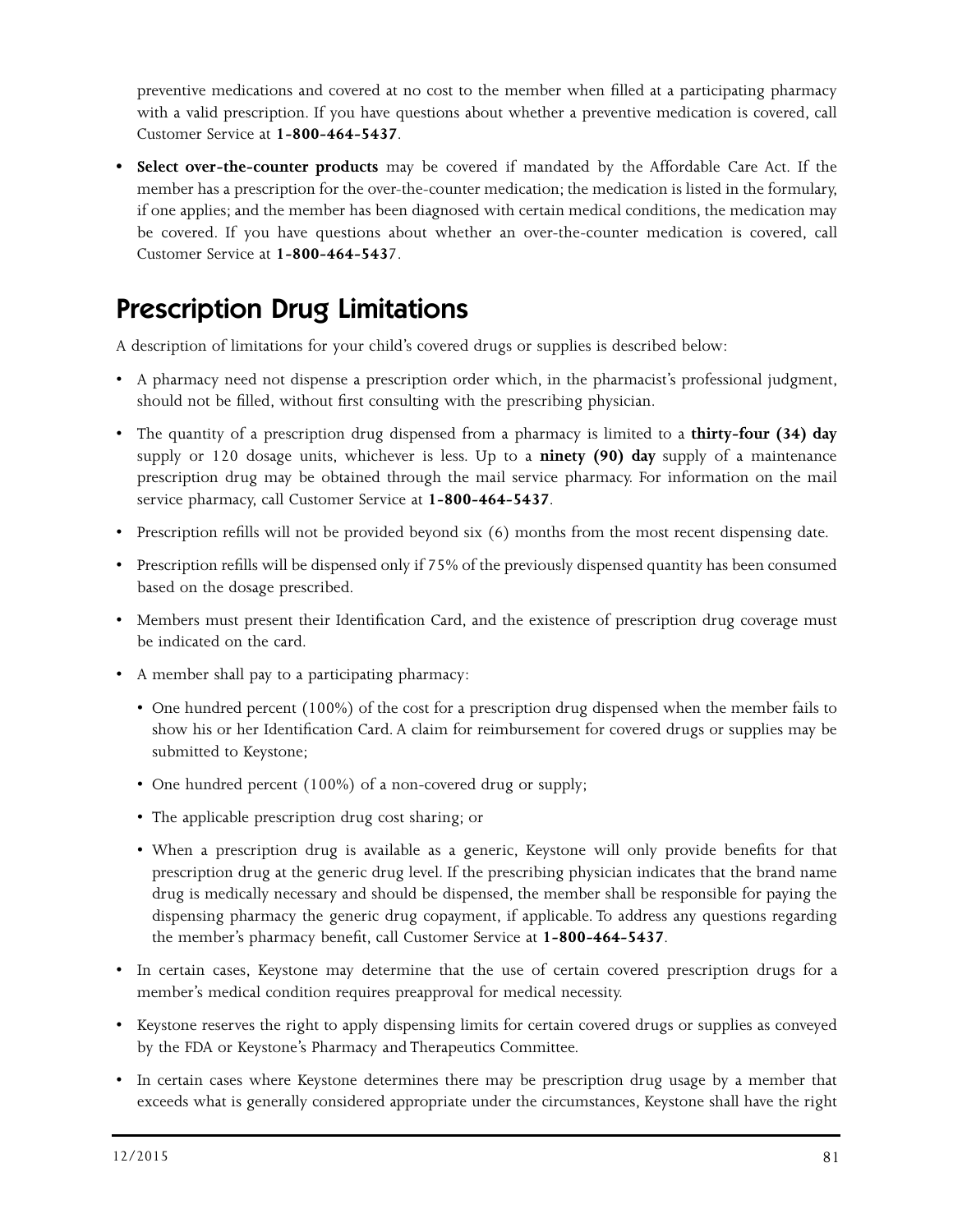to direct that member to one pharmacy for all future covered prescription drugs.

• When clinically appropriate drugs are requested by the member, but are not covered by Keystone, the member shall call Customer Service at **1-800-464-5437** to obtain information for the process required to obtain the prescription drugs.

## 96-Hour Temporary Supply Program

The 96-Hour Temporary Supply Program applies to the following covered medications:

- most medications that require prior authorization;
- medications that are subject to age limits (preapproval required for ages outside of recommended ranges); and
- migraine medications with quantity level limits (preapproval of quantity override required for amounts over the quantity level limits).

Under the 96-Hour Temporary Supply Program, if a child's doctor writes a prescription for a drug that requires prior authorization, has an age/gender limit or exceeds the quantity limit for a medication and prior authorization/preapproval has not been obtained by the doctor, the following steps will occur:

- The participating retail pharmacy will be instructed to release a 96-hour supply of the drug for your child.
- By the next business day, Keystone's Pharmacy Services department will contact your child's doctor to request that they submit the necessary documentation of medical necessity or medical appropriateness for review.
- Once the completed medical documentation is received by Pharmacy Services, Keystone's review will be completed and the medication will be approved or denied.
- If approved, the remainder of the prescription order will be filled.
- If denied, notification will be sent to you and your child's doctor.

This program is available to CHIP children for a one-time supply of medication in emergent situations only. Obtaining a 96-hour urgent temporary supply does not guarantee that the prior authorization/ preapproval request will be approved. Some medications are not eligible for the 96-hour temporary supply program due to packaging or other limitations (tube, 2-week or monthly supply). Additionally, certain drugs to treat hemophilia (antihemophilic factors) are not usually obtained at the pharmacy and must be specially ordered; therefore, they are not eligible for the 96-hour temporary supply.

## Prescription Drug Exclusions – What is Not Covered

The following are not covered under the prescription drug benefits of this program:

• Devices of any type, even though such devices may require a prescription order. This includes, but is not limited to, therapeutic devices or appliances, hypodermic needles, syringes or similar devices, support garments or other devices, regardless of their intended use, except as specified as a benefit in this contract. This exclusion does not apply to (a) devices used for the treatment or maintenance of diabetic conditions, such as glucometers and syringes used for the injection of insulin; and (b) devices known as spacers for metered dose inhalers that are used to enhance the effectiveness of inhaled medicines; or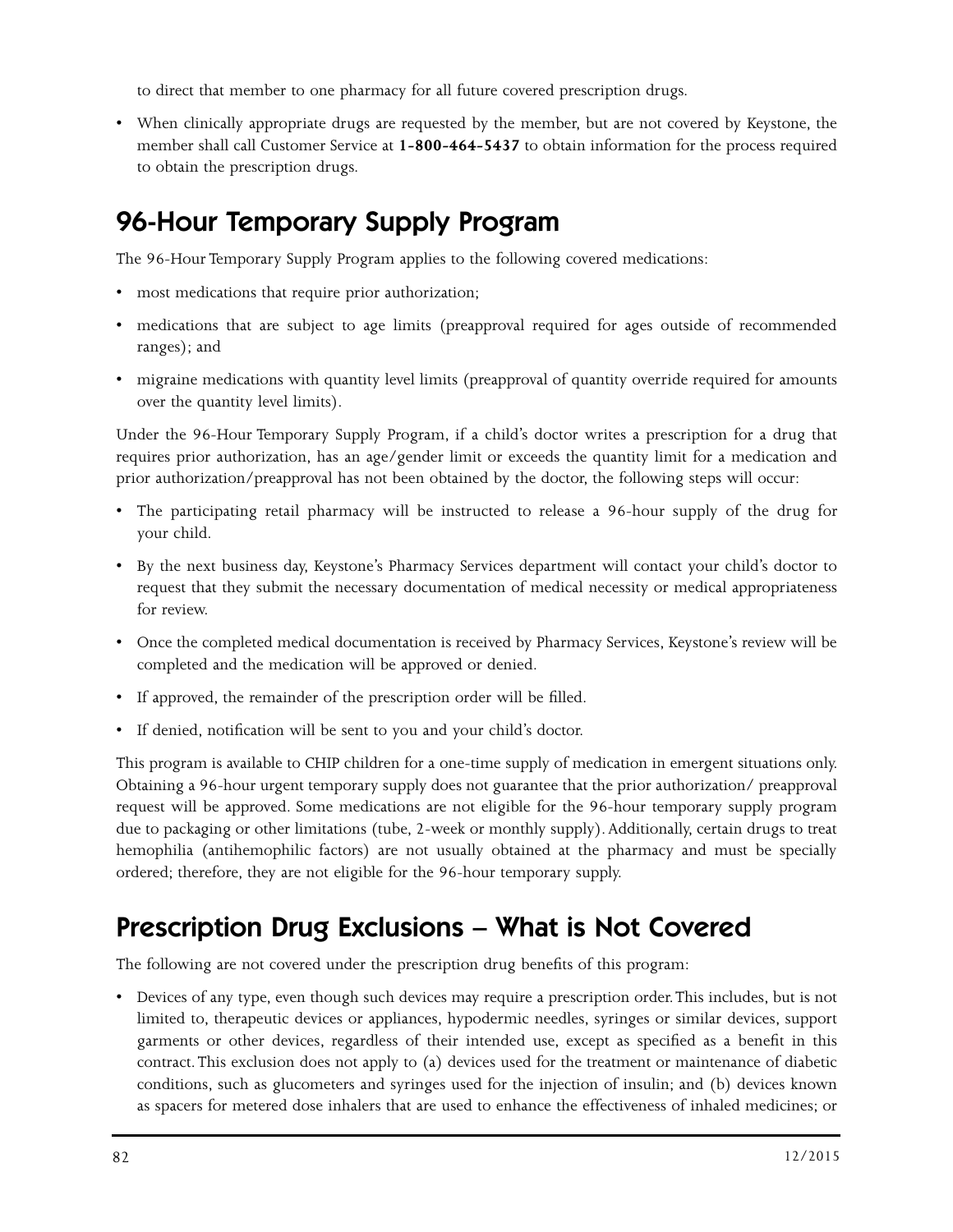(c) contraceptive devices as mandated by the Women's Preventive Services provision of the Affordable Care Act;

- Drugs that do not by federal or state law require a prescription order (i.e., over-the-counter) or drugs that require a prescription order but have an over-the counter equivalent, except insulin and drugs specifically designated by Keystone, whether or not prescribed by a physician (This exclusion does not include over-the-counter drugs that are required to be covered under the Affordable Care Act.);
- Any drugs covered under another provision of this contract;
- Prescription drugs covered without charge under federal, state or local programs including Worker's Compensation and Occupational Disease laws;
- Prescription refills resulting from loss or theft, or any unauthorized refills;
- Experimental drugs or investigational drugs or drugs prescribed for experimental (non-FDA approved) indications;
- Drugs used for cosmetic purposes, including, but not limited to, anabolic steroids, minoxidil lotion, or Retin A (tretinoin) when used for non-acne related conditions. However, this exclusion does not include drugs prescribed to treat medically diagnosed congenital defects and birth abnormalities;
- Pharmacological therapy for weight reduction or diet agents unless preapproved by Keystone (This exclusion does not include pharmacological therapy for weight reduction or diet agents that are required to be covered under the Affordable Care Act.);
- Injectable drugs, including injectable drugs used for the primary purpose of treating infertility or injectable drugs for fertilization. This exclusion does not include injectable contraceptive drugs;
- Drugs prescribed and administered in the physician's office;
- Medication for a member confined to a rest home, skilled nursing facility, sanitarium, extended care facility, hospital or similar entity;
- Medication furnished by any other medical service for which no charge is made to the member;
- Any covered drug which is administered at the time and place of the prescription order;
- Any charges for the administration of prescription legend drugs or injectable insulin;
- Prescription drugs provided by nonparticipating pharmacies, except as specified in "Prescription Drug Benefits – What is Covered" provision above.
- Immunization agents, biological sera, blood or plasma, or allergy serum;
- Prescription drugs not approved by Keystone or prescribed drug amounts exceeding the quantity level limits as conveyed by the FDA or Keystone's Pharmacy and Therapeutics Committee;
- Specialty drugs that are not purchased through the pharmacy benefits manager's (PBM's) Specialty Pharmacy Program. This exclusion does not apply to insulin; and
- Any charge where the usual and customary charge is less than the member's applicable cost-sharing amount.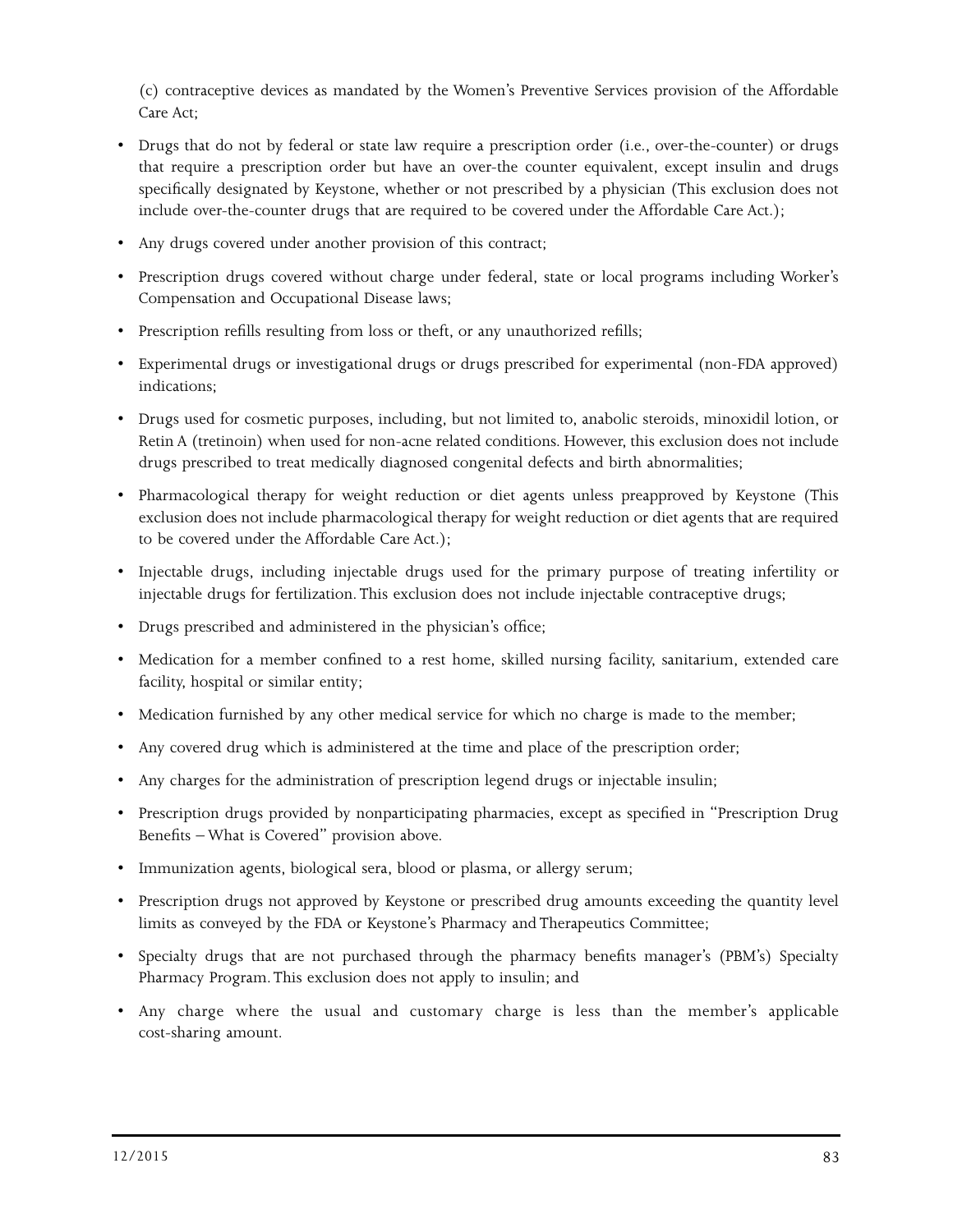#### **Dental Benefits**

CHIP covers dental services necessary to prevent disease and promote oral health, restore oral structures to health and function, and treat emergency conditions. There are no copayments for dental services, and no referrals are needed from your child's primary care physician to make an appointment, so making sure your child gets high-quality dental care couldn't be easier. Your child's CHIP dental benefits are administered by United Concordia Companies, Inc., which is a separate company.

Tooth decay is the most common chronic childhood disease. Help prevent your child from suffering the effects of tooth decay by encouraging them to practice good oral hygiene daily and taking them to see the dentist for regularly scheduled checkups even if their teeth appear to be healthy.

## Whom can my child see for dental care?

You may make an appointment with any participating United Concordia dentist. You'll find a list of United Concordia providers on the United Concordia website at **ucci.com/pachip** or by calling United Concordia Customer Service at **1-800-332-0366**.

If you need help finding a dental provider or getting an appointment, please call United Concordia Customer Service at **1-800-332-0366** and someone will assist you.

## Can my child receive services from a nonparticipating dental provider?

Yes, except for orthodontic treatment. Orthodontic treatment must be provided by a participating United Concordia orthodontist. If you take your child to a nonparticipating dentist for services other than orthodontic treatment, you will be responsible for paying the difference between the nonparticipating dentist's charge and the allowance for covered services.

## How much does dental care cost?

Except in the case of an emergency, in order for the dental benefit to be completely covered by CHIP, dental care must be provided by a dentist who is a participating United Concordia provider. Covered dental benefits provided by a participating provider and approved as required by United Concordia will result in no outof-pocket costs.

Some nonparticipating dental providers will expect payment in full for services at the time of the visit. In this case, it will be your responsibility to pay the bill, and then submit the bill to United Concordia and request reimbursement. You will be sent a check for the allowed amount of the covered services your child received. This check may be for less than the amount you paid the nonparticipating dentist.

In a case involving a covered service in which the member or the member's parent selects a more expensive course of treatment than is customarily provided for the dental condition, payment under this benefit will be based on the charge allowance for the lesser procedure. In this case, the dentist may choose to balance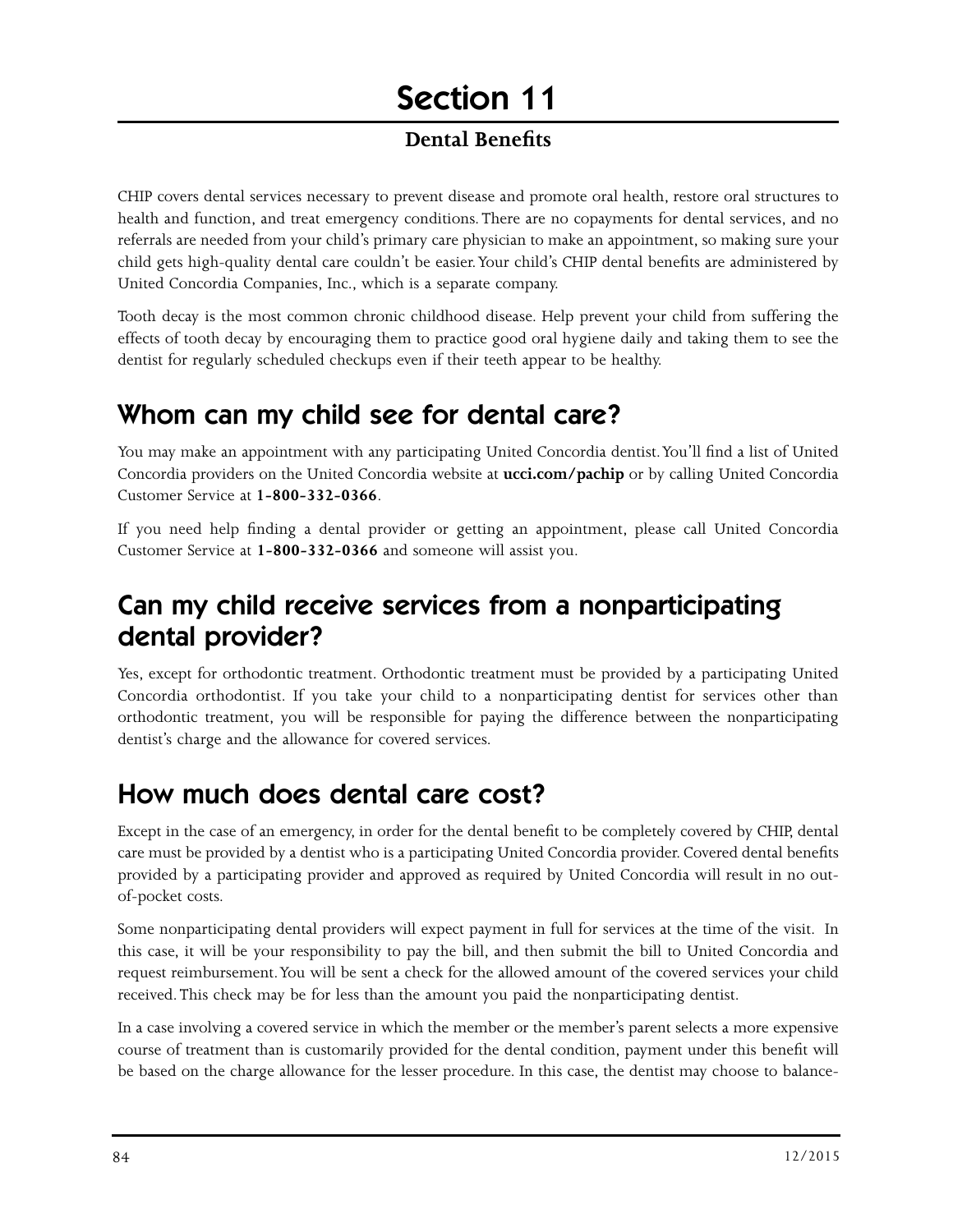bill you for the difference between the charge of the actual service rendered and the amount received from United Concordia.

## What dental services are not covered by CHIP?

- Dental services performed for cosmetic purposes rather than medical necessity; and
- Additional treatment that is needed due to noncompliance with prescribed dental care.

Please refer to Dental Specific Exclusions below for additional information.

## What dental services are covered by CHIP?

As long as services are provided within the dental benefits limits, your child is eligible to have a routine examination and cleaning once per six months completely free of charge when provided by a participating dentist.

Your child is eligible for a number of other dental benefits as well. Some dental benefits are restricted to certain age groups, may be limited by how often your child may receive them, may be restricted to a particular facility setting, or may require prior authorization to determine whether the service is medically necessary for your child. You should contact United Concordia Customer Service at **1-800 332-0366** for detailed information regarding specific benefits limitations that may apply to non-routine services.

Dental-related services that your child may be eligible to receive are listed below. Certain services require prior authorization and may be available only if they are determined to be medically necessary and ageappropriate for your child.

#### Diagnostic services

- Routine examinations once per six months, including consultations
- X-rays, including full mouth  $x$ -rays  $-1$  in any 3 consecutive years
- Bitewing  $x$ -rays  $-1$  set per six months
- Intraoral /periapical x-rays

#### Preventive services

- Routine cleanings once per six months, with the exception of a member under care for a pregnancy for whom 1 additional cleaning is available in the calendar year
- Topical application of fluoride (under age  $19$ ) 3 per calendar year with the exception of a member under care for a pregnancy or who is considered high risk by the American Dental Association (ADA) caries risk assessment for whom 1 additional fluoride is available in the benefit period
- Topical fluoride varnish (under age 19) 3 applications per calendar year; high-risk members may receive 4 applications per calendar year
- Sealants (under age 19)– limited to permanent molars free from caries and/or restorations; 1 treatment per tooth every 3 years except when visible evidence of clinical failure is evident
- Fixed space maintainers
- Recementation of space maintainers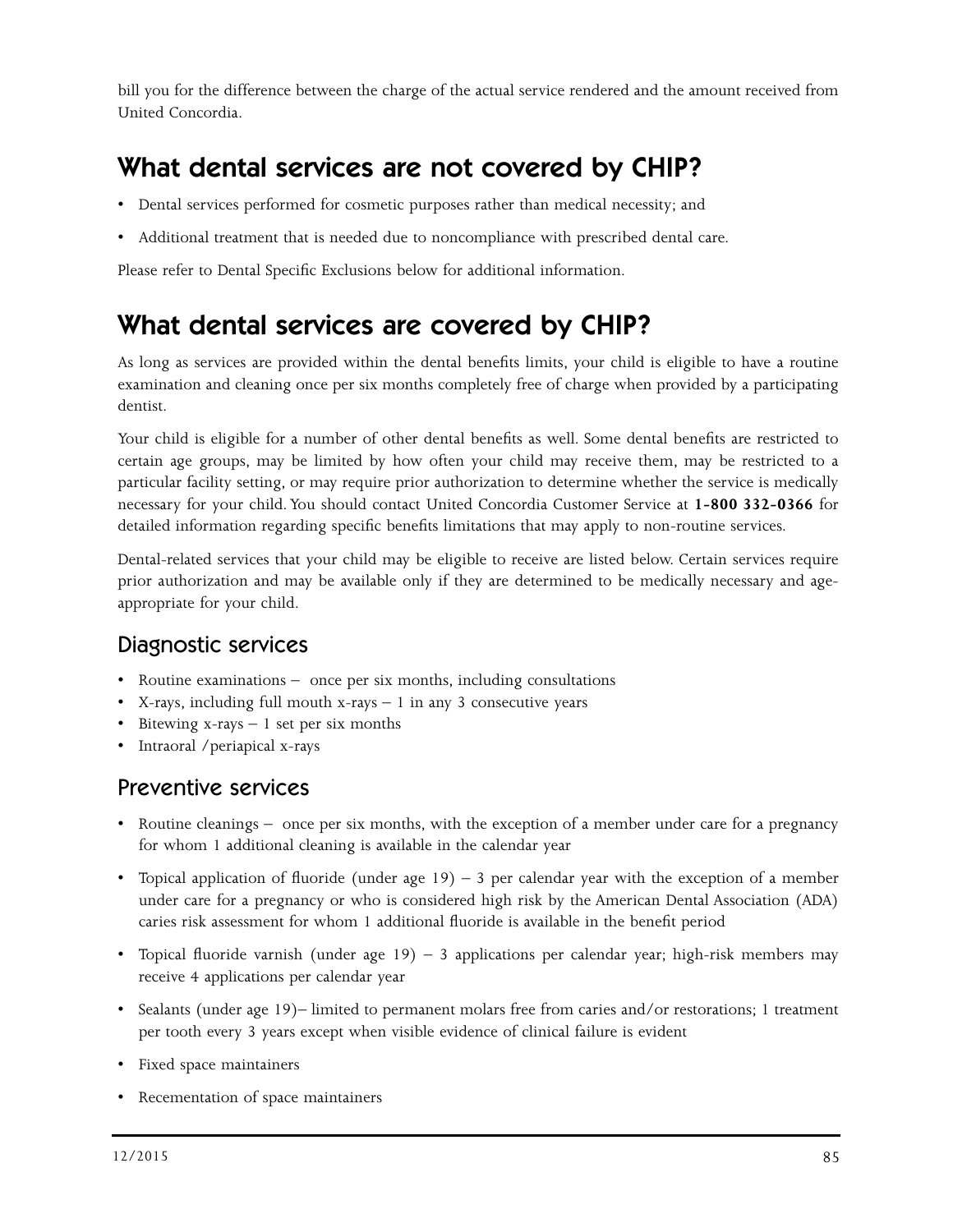#### Restorative Care

- Amalgam (silver) restorations all permanent and deciduous teeth
- Resin-based (white) composite restorations permanent and deciduous anterior teeth only; other restorations are not covered unless there is special need

#### **Endodontic Services** (prior authorization mandatory, except where indicated)

- Pulpotomies deciduous teeth only prior authorization not required
- Pulpal Therapy (incisors up to age 6 and cuspids and molars up to age  $11$ ) 1 per tooth per 2 years; prior authorization not required
- Root canals (permanent teeth only)
- Apicoectomy

### Periodontal Services

- Periodontal surgery and soft tissue grafts 1 per 3 years
- Periodontal scaling and root planing 1 per quadrant per 24 months
- Periodontal maintenance 4 per 12 months combined with adult prophylaxis after the completion of active periodontal therapy
- Gingivectomy or gingivoplasty 1 service per quadrant or site limit every 36 months
- Full mouth debridement 1 per lifetime

#### **Prosthodontic** (prior authorization mandatory)

- Full and partial removable dentures (limited)  $-1$  every 5 years
- Fixed partials (covered only in cases where medically necessary as a result of an accident or injury) – limited
- Repairs/relines/adjustments
- Crowns (resin, porcelain, and full cast) Permanent teeth only if the tooth cannot be restored with another material (i.e., amalgam); porcelain to predominantly base metal on anterior teeth only  $-1$  in 5 years; preoperative x-ray required
- Crowns (stainless steel)  $-1$  per tooth every 5 years
- Crown lengthening or repairs
- Implantology and related services 1 per tooth in 5 years
- Occlusal guards 1 per year for a child 13 years old or older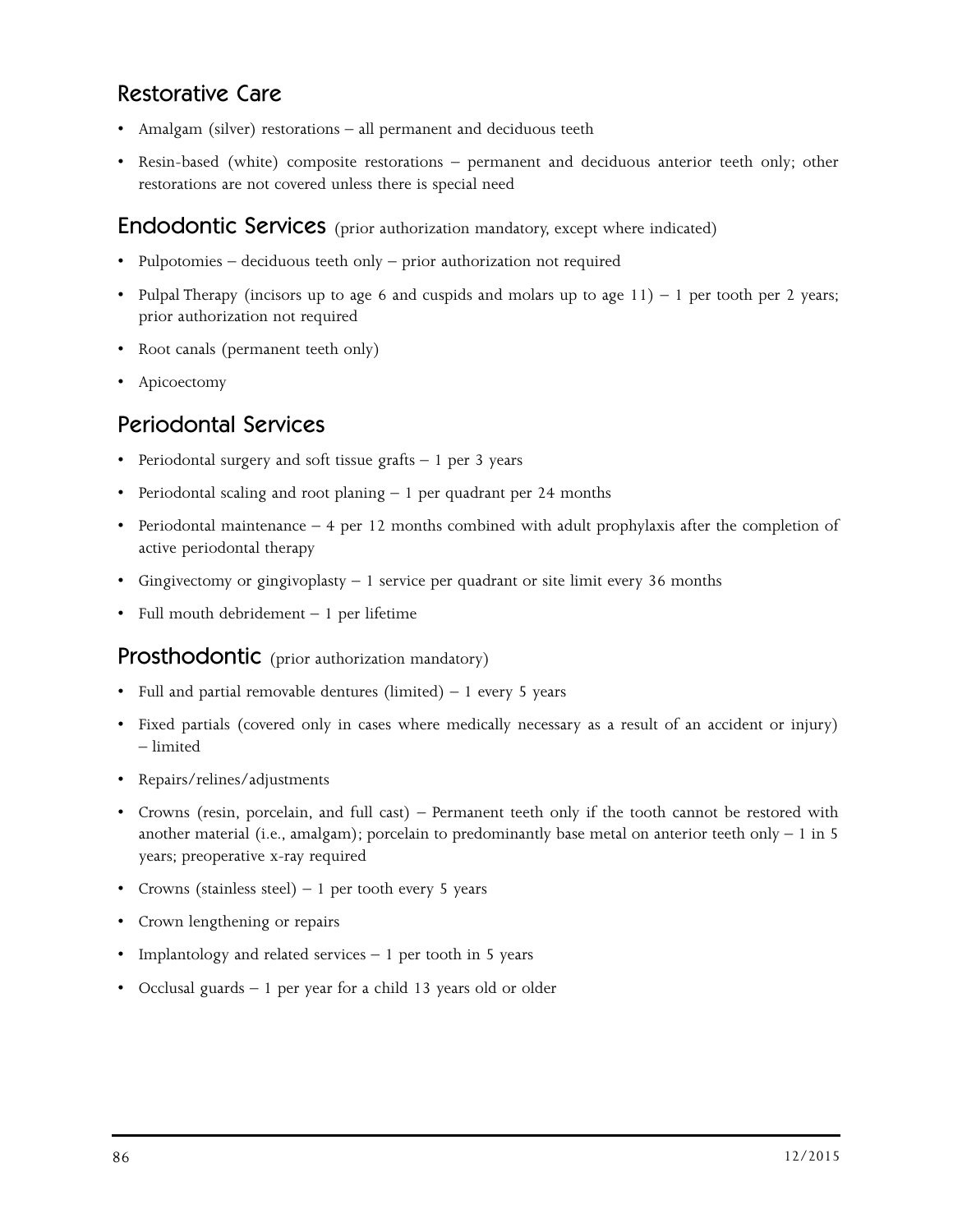### Oral Surgery

- Simple extractions
- Surgical extractions

#### Oral and Maxillofacial Surgery (prior authorization mandatory)

Surgical extractions not covered by the member's medical oral surgery benefit including those involving wisdom teeth

- Soft tissue wisdom teeth
- Brush biopsies
- Alveoloplasties
- Removal of tooth-related/non-tooth-related cysts
- Incision and drainage of abscesses
- Oroantral fistula closure
- Surgical exposure and placement of device for eruption facilitation
- Tooth reimplantation and/or stabilization of an accidentally evulsed tooth
- Frenulectomy/Frenotomy
- Removal of exostosis; mandibular or palatal tori; reduction of osseous tuberosities
- Osseous surgery 1 every 36 months

Orthodontic Services (prior authorization mandatory and must be provided by a

participating orthodontist)

- Evaluation for braces limited to once per benefit period
- Comprehensive orthodontic treatment limited to once per lifetime
- Orthodontic retention
- Covered only if your child is diagnosed with a significant handicapping malocclusion or other severe condition (such as cleft palate) and orthodontic treatment is determined to be the only method capable of restoring your child's oral structure to health and function
- Members must have a fully erupted set of permanent teeth to be eligible for comprehensive orthodontic services

## Adjunctive General Services

- General anesthesia in conjunction with a covered service
- Intravenous conscious sedation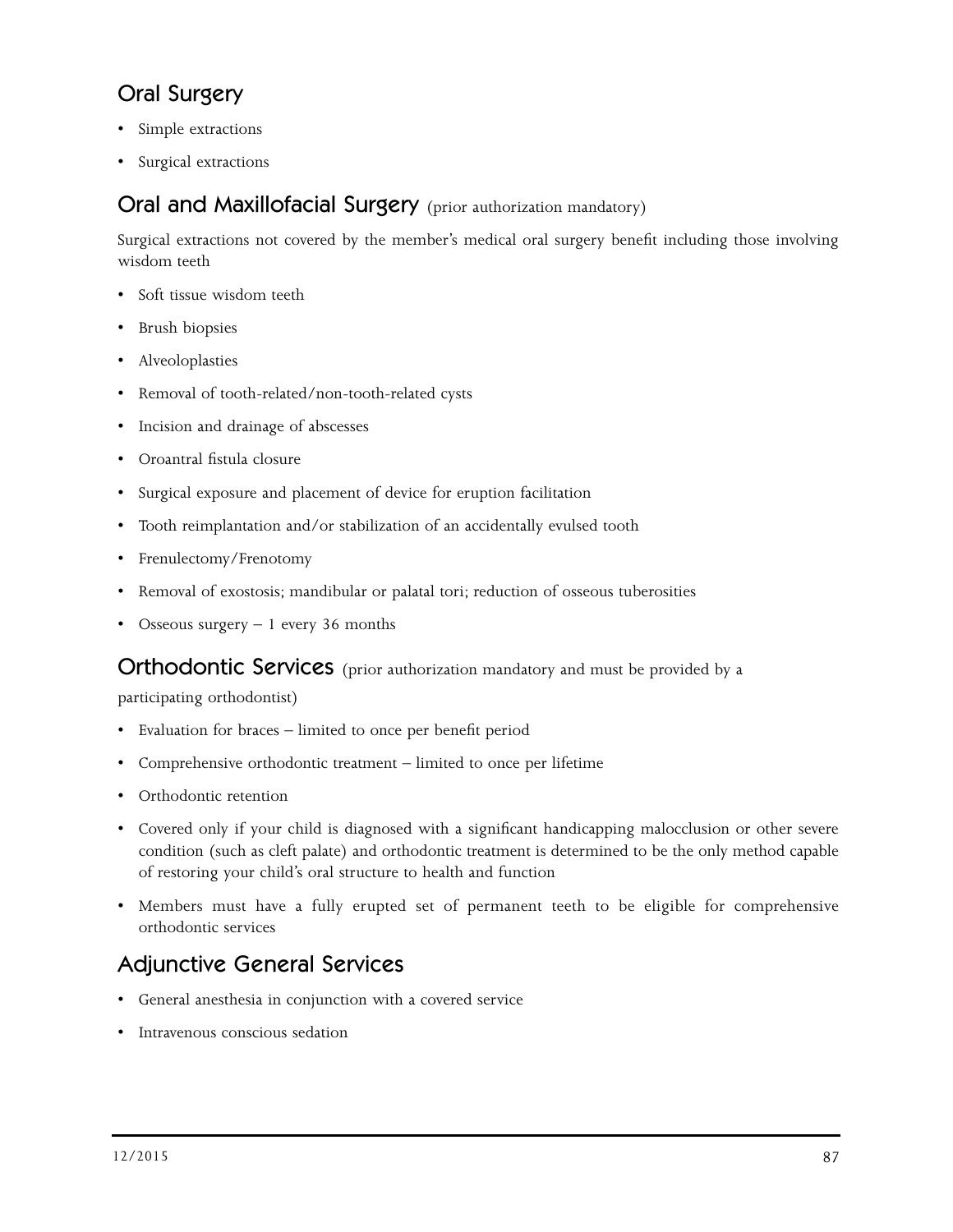### Emergency Services

- Temporary crown for treatment of a fractured tooth
- Apicoectomy/periradicular surgery
- Palliative treatment of dental pain

## Dental Specific Exclusions

- Claims involving covered services in which the dentist and the member select a more expensive course of treatment than is customarily provided by the dental profession and consistent with sound professional standards of dental practice for the dental condition concerned
- Dentures and other prosthodontics, unless medically necessary as a result of surgery for trauma or a disease process, that renders the dental condition untreatable by a less intensive restorative proceduree
- Duplicate and temporary devices, appliances, and services
- Gold foil restorations and restorations or prosthodontics using high noble or noble metals unless the use of such materials is determined to be medically necessary
- Labial veneers
- Laminates done for cosmetic purposes
- Local anesthesia when billed for separately by a dentist
- Oral surgery that is covered under the medical portion of the benefits
- Plaque-control programs, oral hygiene education, and dietary instruction
- Retainer replacement
- Periodontics not otherwise listed
- Orthodontics (braces) which do not meet the criteria required. Braces are not covered for cosmetic purposes.
- Procedures to alter vertical dimension and/or restore or maintain the occlusion, attrition, and restoration for malalignment of teeth
- Any treatment that is necessitated by lack of cooperation by the member or the eligible member's family with the dentist or noncompliance with prescribed dental care
- A contract between the member or member's family and dentist prior to the effective date of coverage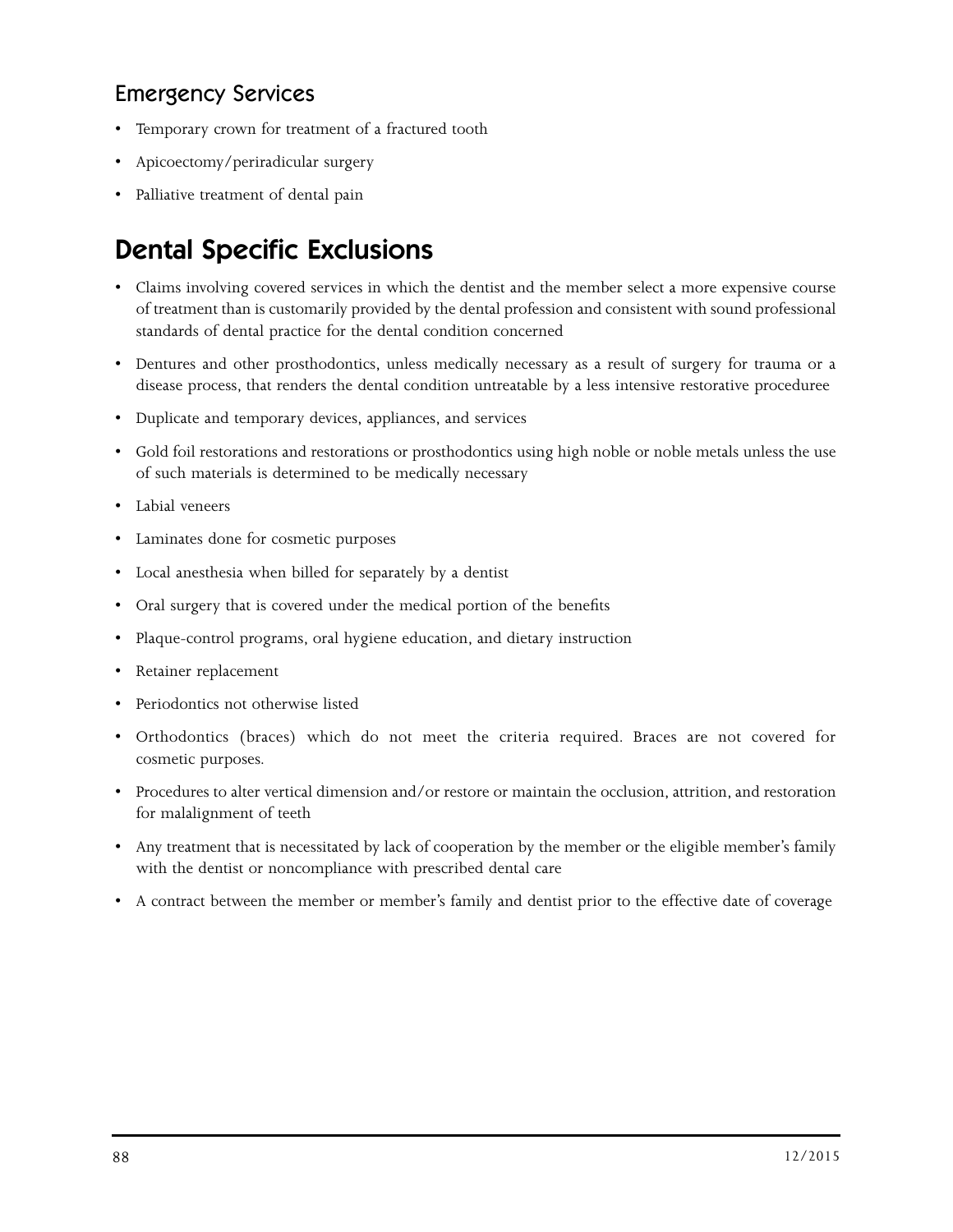#### **Mental Health and Substance Abuse Benefits**

Your child is eligible for mental health and substance abuse benefits under CHIP. Benefits are provided in a managed care setting and offered through an arrangement with a behavioral health management company, Magellan Behavioral Health Services (Magellan).\*

All inpatient services and certain outpatient services must be coordinated and authorized through Magellan to determine that medical necessity criteria are met for the services. (See "Utilization Review Process" on page 18.) Once medical necessity criteria are not met any longer, the authorization will be updated to reflect only those days of service that are covered. Unauthorized services rendered at a participating provider are not covered and are not the member's responsibility to pay. For mental health and substance abuse services outside of Magellan's network, see "Preapproval for Nonparticipating Providers" on page 26 for obtaining preapproval for use of a nonparticipating provider.

## How to Access Mental Health and Substance Abuse Benefits

All mental health and substance abuse services are accessed through Magellan's help line:

#### 1-800-294-0800

#### **TTY/TDD Service for hearing and speech impaired: 1-800-409-8640**

Call this number when you need help or information on any of the following:

- to access or receive a list of behavioral health network providers;
- to determine if medical necessity criteria are met for inpatient, Partial Hospitalization Programs ("PHP") and Intensive Outpatient Programs ("IOP") for mental health or substance abuse care, or for Repetitive Transcranial Magnetic Stimulation ("rTMS") for severe major depressive disorders;
- emergency assistance 24 hours a day, every day of the year; or
- general information about Magellan and your child's mental health and substance abuse benefits.

## Your Child's Mental Health Benefits—What is Covered

#### Outpatient Services

Your child is eligible for benefits for covered services during a mental health outpatient visit/session for the treatment of a mental illness, when provided by a participating behavioral health/substance abuse provider.

The following mental health benefits are provided in an outpatient setting:

- Psychiatric visits
- Psychiatric consultations

*\*Magellan Healthcare, Inc., an independent company, manages mental health and substance abuse benefits for most Independence members.*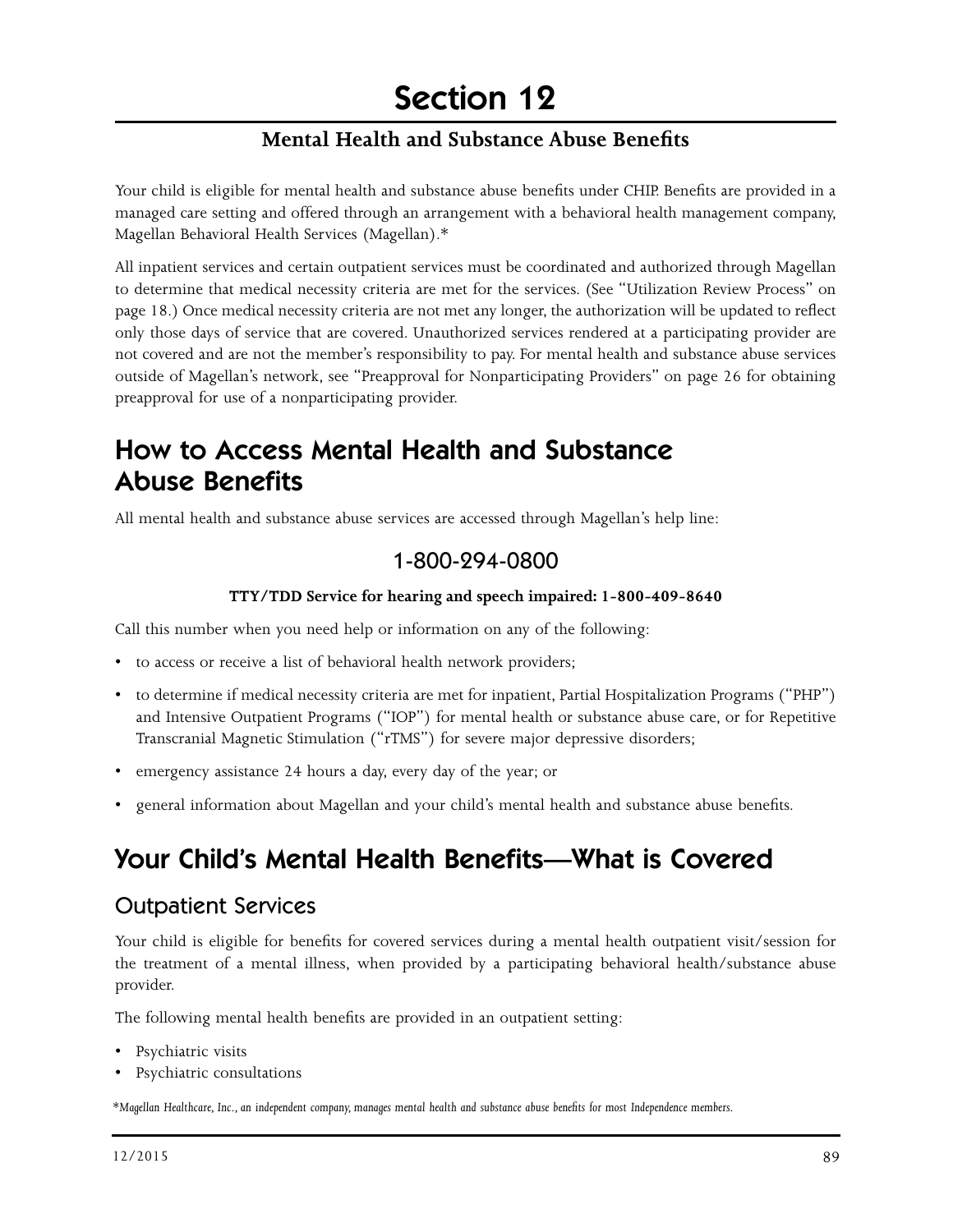- Individual counseling
- Family counseling
- Group counseling
- Medication management
- Electroconvulsive therapy
- Repetitive Transcranial Magnetic Stimulation
- Participating licensed clinical social worker visits
- Masters prepared therapist visits
- Psychological testing

## Emergency Care

If your child is in a crisis or emergency situation, call the toll-free hotline number, **1-800-294-0800.** A behavioral health professional will help you assess the seriousness of the situation. If it is an emergency, the behavioral health professional will assist you in getting the treatment needed as quickly as possible.

A psychiatric emergency is the sudden onset of a potentially life-threatening condition where you believe, with a prudent layperson's judgement, that your child is at risk of injury to himself/herself or others if immediate medical attention is not given. A child as young as 14 years old can self-refer.

The initial treatment for psychiatric emergencies is covered even when provided by nonparticipating mental health providers or hospitals if the symptoms are severe enough to need immediate attention.

If the condition is not a life-threatening one that requires inpatient admission, Magellan will schedule your child for an urgent care appointment.

When there is need for immediate medical treatment, you need to first seek appropriate medical care. To do this, follow the steps for emergency services on page 28.

### Inpatient Services

Your child is eligible for benefits for covered services during a mental health inpatient admission for the treatment of a mental illness, when provided by a participating behavioral health/substance abuse provider.

During a mental health admission your child will be eligible for:

- Psychiatric visits
- Psychiatric consultations
- Individual counseling
- Group counseling
- Medication management
- Electroconvulsive therapy
- Psychological testing
- Concurrent care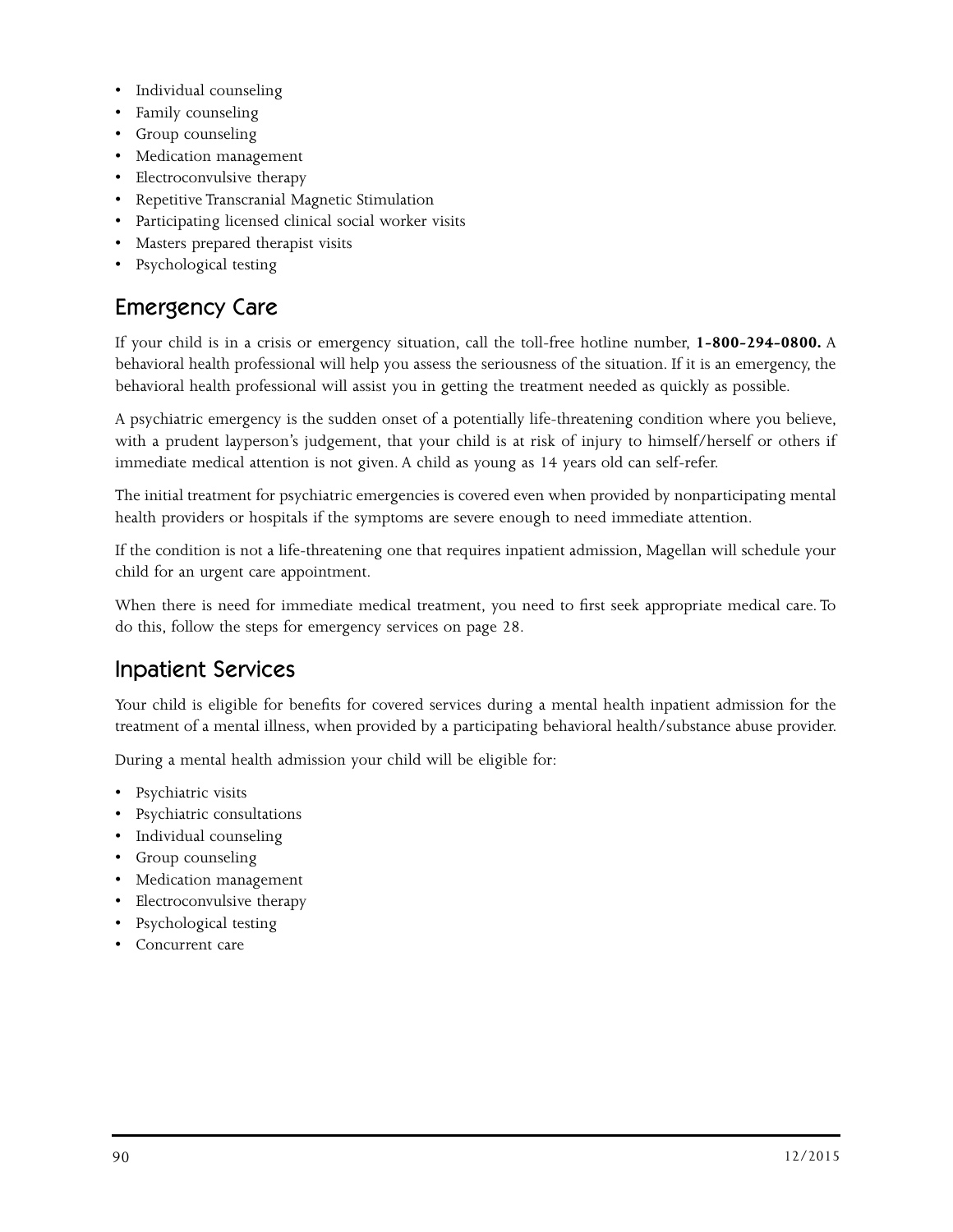## Partial Hospitalization Programs (PHP) and Intensive Outpatient Programs (IOP)

Partial Hospitalization Programs (PHP) and Intensive Outpatient Programs (IOP) is care which is more intensive than outpatient care, but does not require an inpatient hospital stay. It is a day or evening treatment program which is:

- **• a minimum of three (3) visits per week; and**
- **• a maximum of five (5) visits per week lasting three (3) hours each.**

PHP and IOP include medical, nursing, counseling or therapeutic services. These services are provided on a planned and regularly scheduled basis in a network mental health facility or hospital.

All PHP and IOP services must be reviewed to determine that medical necessity criteria are being met. (See "Utilization Review Process" on page 18.) Once medical necessity criteria are not met any longer, the authorization will be updated to reflect only those days of service that are covered. Unauthorized services rendered at a participating provider are not covered and are not the member's responsibility to pay. For mental health and substance abuse services outside of Magellan's network, see "Preapproval for Nonparticipating Providers" on page 26 for obtaining preapproval for use of a nonparticipating provider.

The criteria for medical necessity determinations made by the participating behavioral health/substance abuse provider with respect to mental health care benefits will be made available to the member upon request.

## Your Child's Substance Abuse Benefits – What is Covered

### Outpatient Services

Benefits are provided for covered services during an outpatient substance abuse treatment visit/session for the diagnosis and medical treatment of substance abuse, including detoxification in an acute care hospital or a substance abuse treatment facility that is a behavioral health/substance abuse provider.

Benefits are also provided for covered services for non-medical treatment, such as vocational rehabilitation or employment counseling during an outpatient substance abuse treatment visit/session in a substance abuse treatment facility that is a behavioral health/substance abuse provider.

A referral from your child's primary care physician is **not** required. Call Magellan at **1-800-294-0800**; TTY/TDD Service: 1-800-409-8640. A child as young as the age of 14 can self-refer.

Outpatient substance abuse treatment covered services include:

- Diagnostic services, including psychiatric, psychological and medical laboratory tests;
- Services provided by the behavioral health/substance abuse providers on staff;
- Rehabilitation therapy and counseling;
- Family counseling and intervention; and
- Medication management and use of equipment provided by the substance abuse treatment facility or a residential treatment facility that is a behavioral health/substance abuse provider.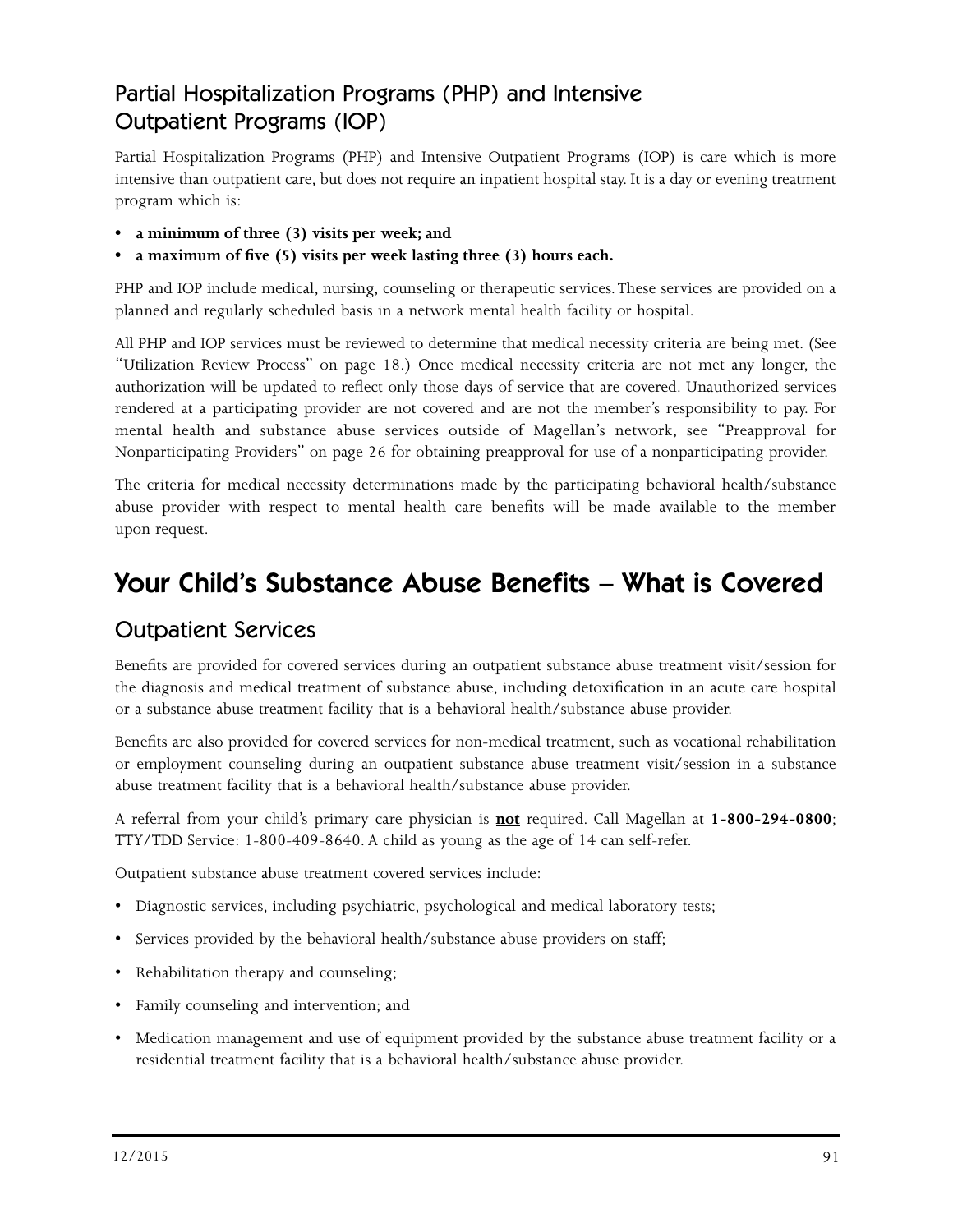### Inpatient Services

Your child is eligible for benefits for covered services during a substance abuse inpatient admission for the diagnosis and medical treatment of substance abuse, including detoxification, when provided at a participating facility provider that is a participating behavioral health/substance abuse provider.

Benefits are also provided for covered services for non-medical treatment, such as vocational rehabilitation or employment counseling, during an inpatient substance abuse treatment admission in a substance abuse treatment facility or a residential treatment facility that is a behavioral health/substance abuse provider.

During a substance abuse admission your child will be eligible for:

- Lodging and dietary services;
- Diagnostic services, including psychiatric, psychological and medical laboratory tests;
- Services provided by a staff physician, psychologist, registered or licensed practical nurse, and/or certified addictions counselor;
- Rehabilitation therapy and counseling;
- Family counseling and intervention; and
- Prescription drugs, medicines, supplies and use of equipment provided by the substance abuse treatment facility or a residential treatment facility that is a behavioral health/substance abuse provider.

## Partial Hospitalization Programs (PHP) and Intensive Outpatient Programs (IOP)

Partial Hospitalization Programs (PHP) and Intensive Outpatient Programs (IOP) is care that is more intensive than outpatient care, but does not require an inpatient stay. PHP and IOP services are a day or evening treatment program that lasts:

- **• a minimum of two (2) hours per session; and**
- **• three (3) to five (5) sessions weekly.**

IOP includes counseling or therapeutic services. These services are provided on a planned and regularly scheduled basis in a network substance abuse health facility or network outpatient provider group. All PHP and IOP services must be reviewed to determine that medical necessity criteria are being met. (See "Utilization Review Process" on page 18.) Once medical necessity criteria are not met any longer, the authorization will be updated to reflect only those days of service that are covered. Unauthorized services rendered at a participating provider are not covered and are not the member's responsibility to pay. For mental health and substance abuse services outside of Magellan's network, see "Preapproval for Nonparticipating Providers" on page 26 for obtaining preapproval for use of a nonparticipating provider.

The criteria for medical necessity determinations made by the participating behavioral health/substance abuse provider with respect to substance abuse disorder benefits will be made available to the member upon request.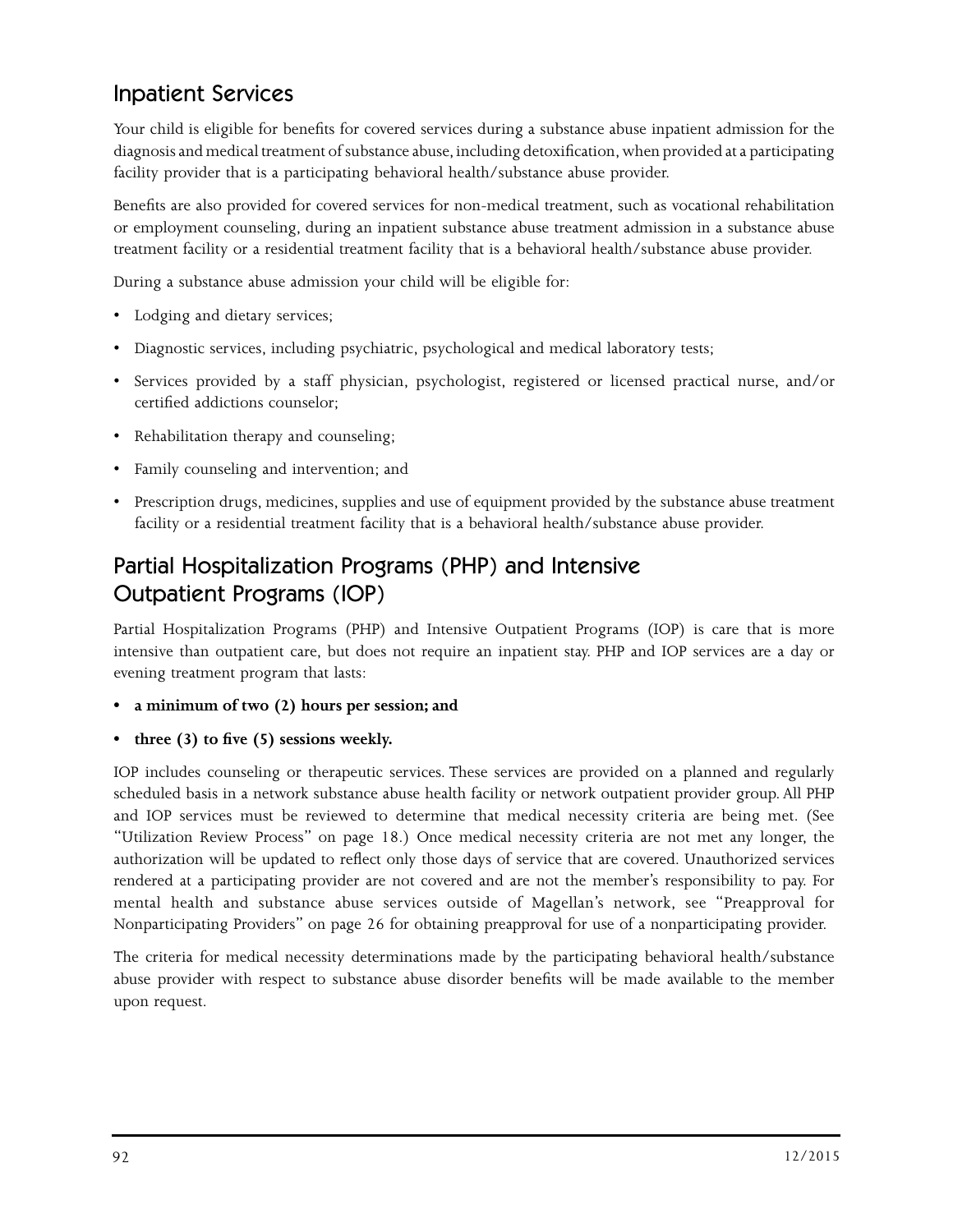Section Intentionally Omitted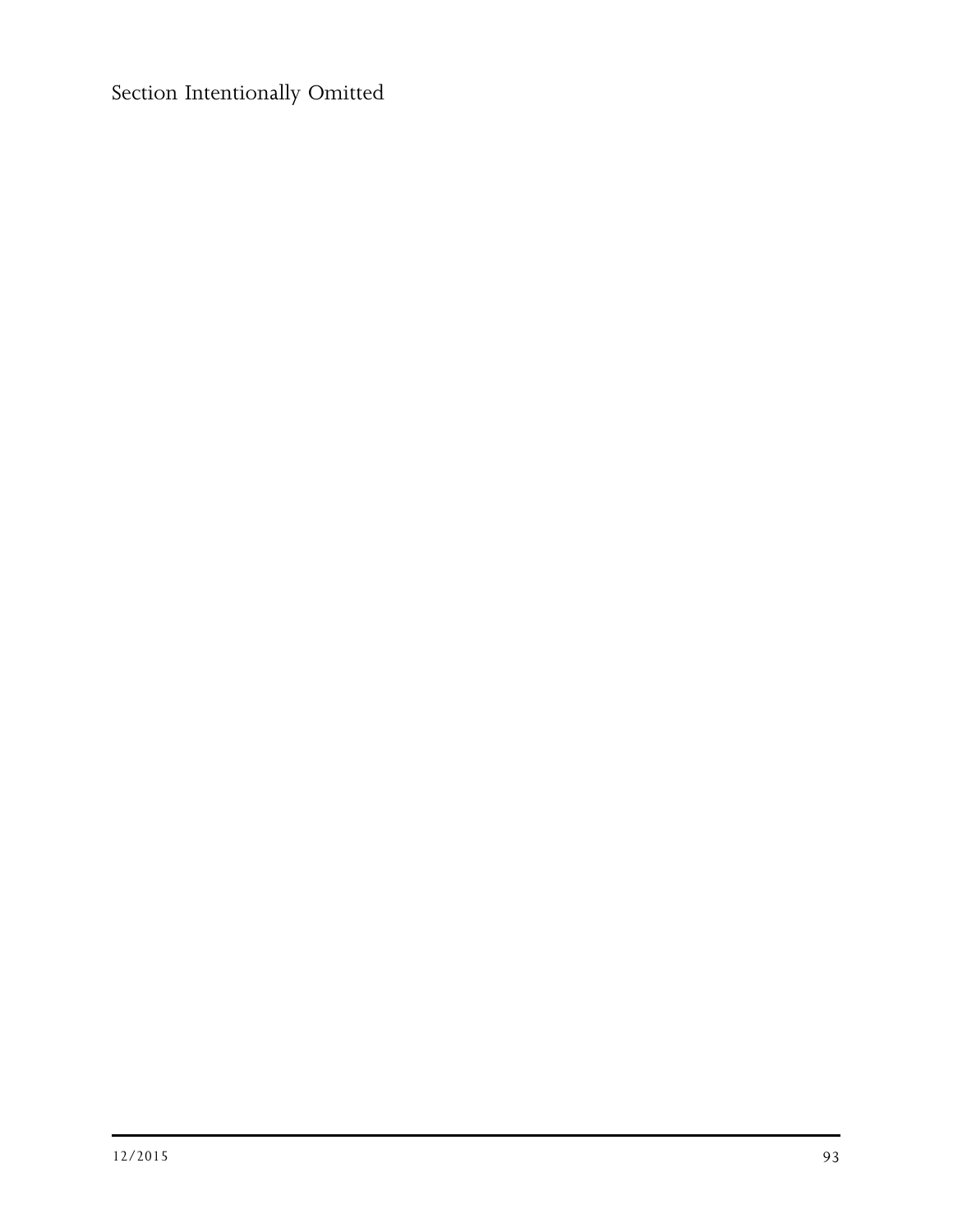## Complaints and Grievances

If you have a concern about your child's mental health or substance abuse services, call Independence at **1-800-464-5437**. If a Customer Service representative is not able to resolve your problem, you may file a formal complaint or grievance with Keystone. See "You Can File a Complaint or Grievance for Your Child" on page 35.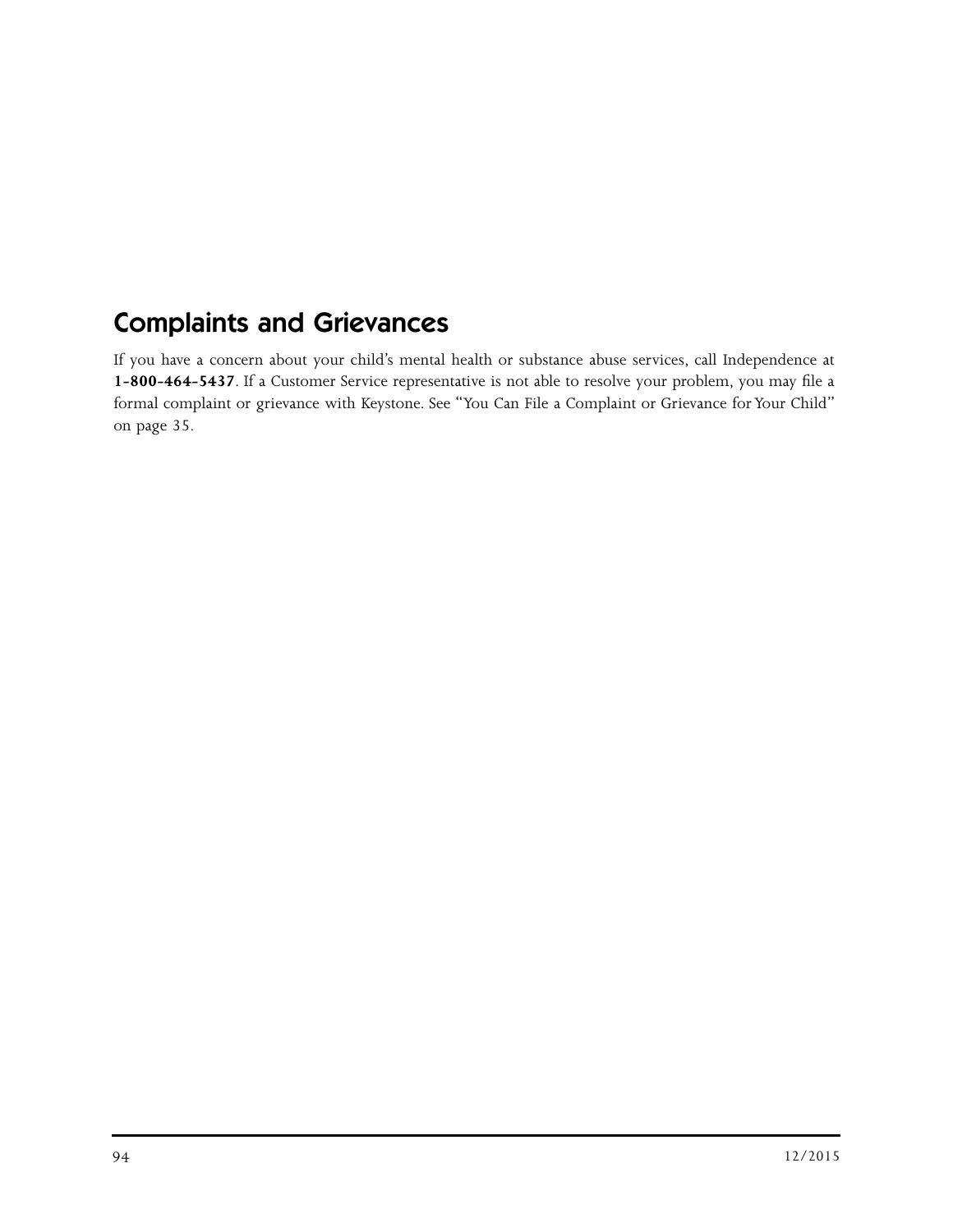#### **Routine Vision Care Benefits**

#### *Please refer to the "Benefits at a Glance" document for copayment information.*

Routine vision care benefits are administered by Davis Vision.† No referrals are necessary to access vision benefits. Only examinations performed by a Davis Vision participating provider are covered.

## How to Access Vision Care Benefits

To locate a Davis Vision participating provider near you, call:

#### 1-888-393-2583

#### **TTY/TDD Service for hearing and speech impaired: 1-800-523-2847**

Call this number when you need to locate a provider for your child. No referral is necessary. Once you select a participating provider, tell the provider's office:

- that your child is enrolled in Keystone Health Plan East; and
- your child's ID number located on his or her Keystone ID Card.

The provider will obtain the necessary authorization for your child.

Your child's frames and lenses will be covered 100%, if:

- purchased through a Davis Vision participating provider; and
- chosen from a large selection of quality frames in the Davis Collection of Frames.

You may purchase contact lenses, in place of eyeglasses, for your child. (Please refer to the information below.)

## Vision Care – What is Covered

#### Eye Examinations

- All routine eye examinations must be performed by a Davis Vision participating provider. There is no coverage when performed by a nonparticipating provider.\*
- A routine eye examination and refraction, including dilation if professionally indicated, is **covered 100%, once (1) every calendar year.**

#### Frames and Lenses

- **One (1) pair of frames every calendar year** at no additional cost, when purchased from a Davis Vision participating provider and selected from the Davis Collection of Frames.
- For frames that are not part of the Davis Collection of Frames, expenses over \$130 are your responsibility.

† *Independence vision benefits are administered by Davis Vision, an independent company.*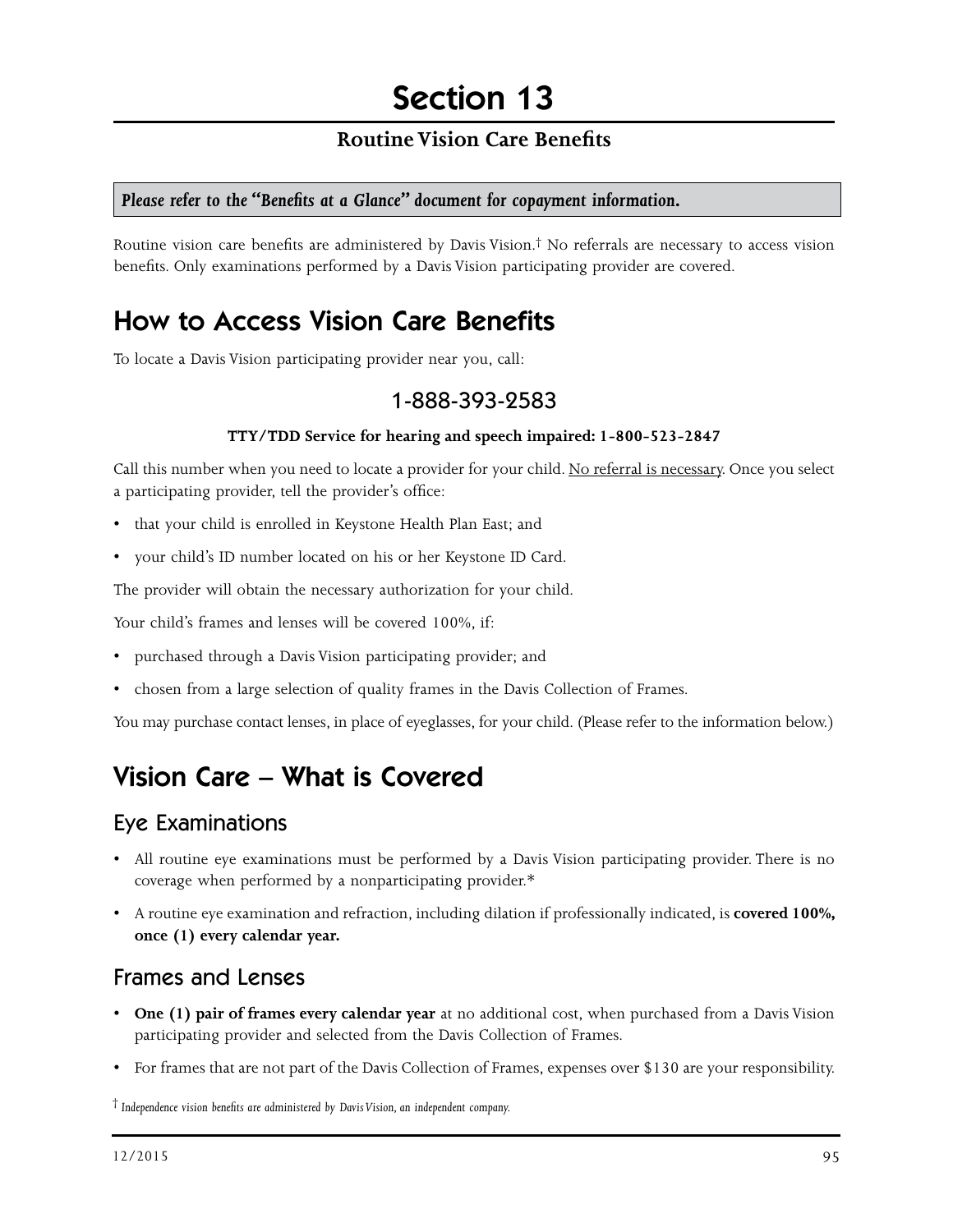Additionally, a 20% discount applies to any amount over \$130.

- **One (1) set of eyeglass lenses every calendar year** that may be plastic or glass\*, single vision, bifocal, trifocal, lenticular and/or oversize lenses, fashion and gradient tinting, oversized glass-grey #3 prescription sunglass lenses, and polycarbonate prescription lenses.
- All lenses include scratch-resistant coating.
- There is no copayment for covered standard eyeglass lenses. However, most optional lens types and treatments have applicable copayments.
- Replacement of lost, stolen, or broken frames and lenses, when deemed medically necessary, once every calendar year.\*

### Contact Lenses

- **One (1) contact lens benefit every calendar year,** in place of eyeglasses or when medically necessary, must be purchased from a Davis Vision participating provider.
- Expenses over \$130, which may be applied toward the cost of evaluation, materials, fitting and follow-up care, are the member's responsibility. Additionally, a 15% discount applies to any amount over \$130.
- In some instances, participating providers charge separately for the evaluation, fitting, or follow-up care related to contact lenses. Should this occur and the value of the contact lenses received is less than the allowance, the remaining balance can be applied to the total \$130 allowance.
- Expenses in excess of \$600 for medically necessary contact lenses, and with preapproval, may be obtained for conditions including:
	- aphakia;
	- pseudophakia;
	- keratoconus;
	- if the patient has had cataract surgery or implant, or corneal transplant surgery; or
	- if visual activity is not correctable to 20/40 in the worse eye by use of eyeglass lenses, but can be improved to 20/40 in the worse eye by use of contact lenses.
- Replacement of lost, stolen, or broken contact lenses, when deemed medically necessary, once every calendar year.\*

### Low Vision Benefits

One (1) comprehensive low vision evaluation every five (5) years, with a maximum charge of \$300; maximum low vision aid allowance of \$600, with a lifetime maximum of \$1,200 for items such as highpower spectacles, magnifiers and telescopes; and follow-up care—four (4) visits in any five (5)-year period, with a maximum charge of \$100 per visit. Providers will obtain the necessary pre-authorization for these services.

**\*A Davis Vision participating provider must be used for these services when in the southeastern Pennsylvania service area.**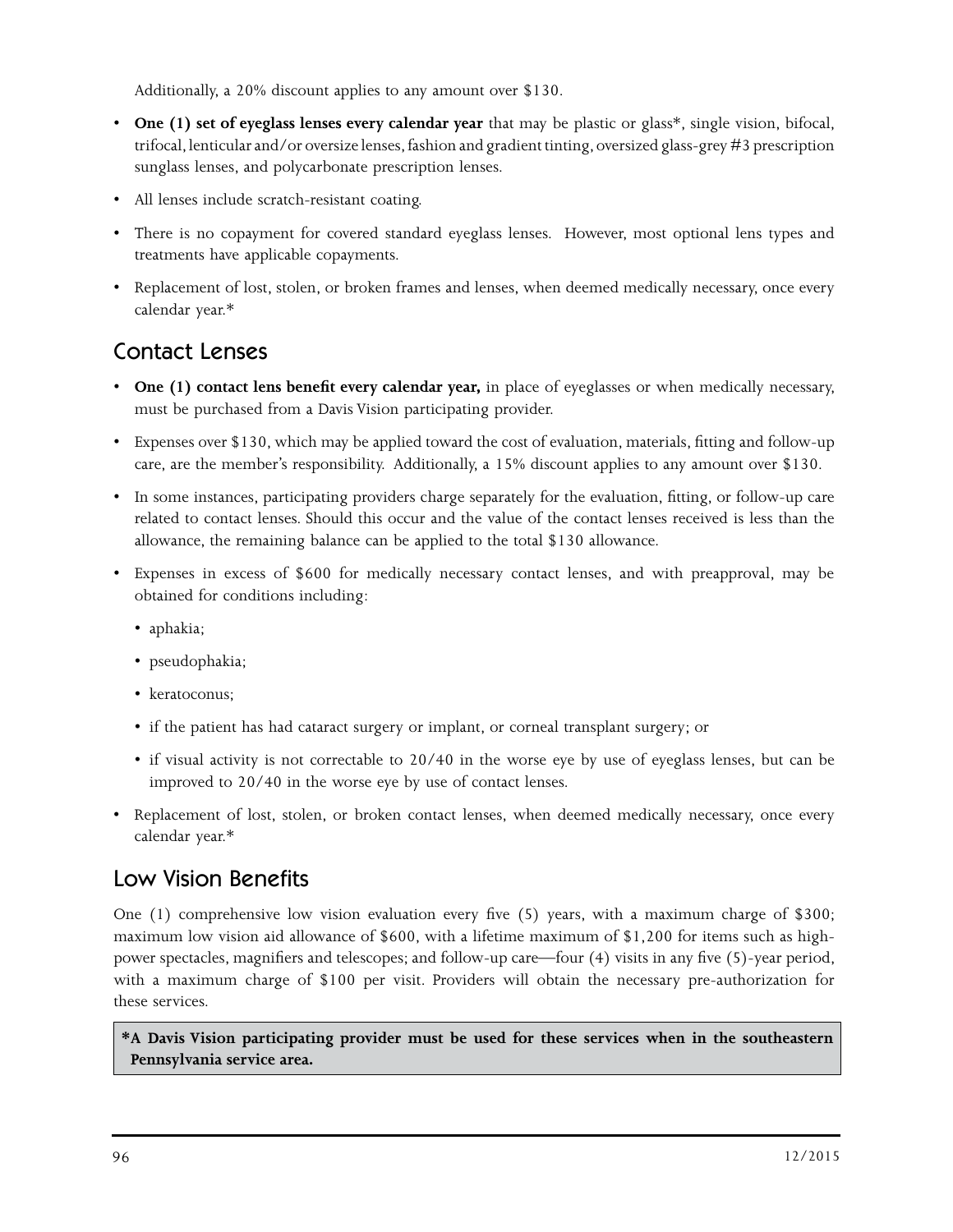### Participating Provider Exclusion for Replacements

If your child is unexpectedly out of the southeastern Pennsylvania service area (for example, on vacation) and he or she needs replacement eyeglasses or contact lenses, you may purchase the eyewear from a nonparticipating provider. However, you will be required to pay the costs. To be reimbursed:

- Call Davis Vision at **1-888-393-2583** for a reimbursement form.
- Submit your receipt of purchase to Davis Vision for a reimbursement up to your child's benefit amount.
- Balances in excess of the benefit amount are your responsibility.

## Vision Care Exclusions – What is Not Covered

- Vision therapy
- Special lens designs or coatings, other than those previously described
- Non-prescription (plano) lenses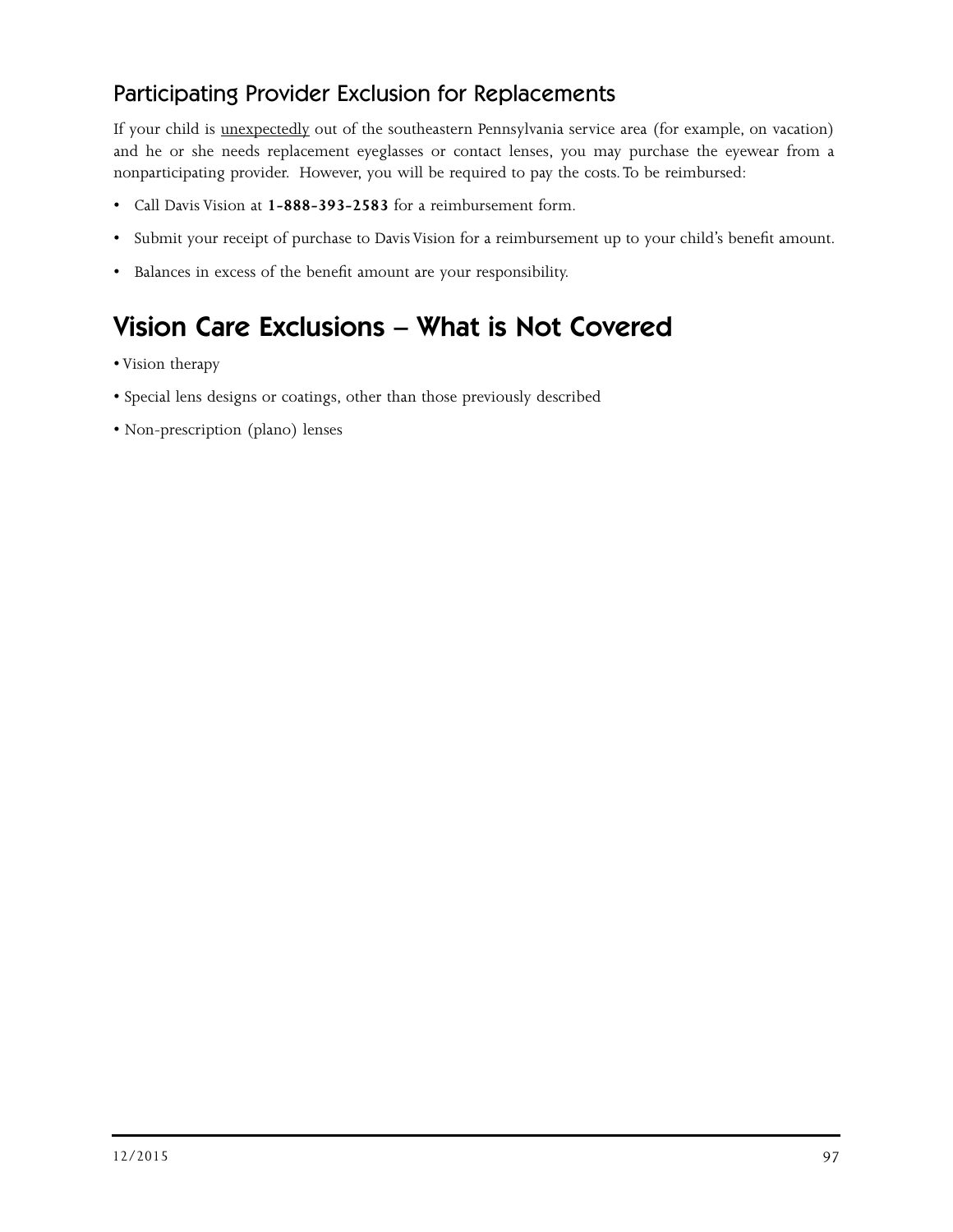# Section 14

#### **Medical Exclusions – What is Not Covered**

The following are excluded from your child's coverage:

- 1. Services or supplies which are:
	- not provided by or referred by your child's primary care physician except in an emergency or as specified elsewhere in this handbook;
	- not medically necessary, as determined by your child's primary care physician or referred specialist or Keystone, for the diagnosis or treatment of illness, injury or restoration of physiological functions. This exclusion does not apply to routine and preventive covered services specifically provided under this contract and described in this handbook; or
	- provided by family members, relatives, and friends.
- 2. Services for any occupational illness or bodily injury which occurs in the course of employment if benefits or compensation are available, in whole or in part, under the provisions of Worker's Compensation Law or any similar Occupational Disease Law or Act. This exclusion applies whether or not the member claims the benefits or compensation.
- 3. Services, charges or supplies for which a member would have no legal obligation to pay, or another party has primary responsibility.
- 4. For any loss sustained or expenses incurred during military service while on active duty as a member of the armed forces of any nation; or as a result of enemy action or act of war, whether declared or undeclared.
- 5. Care related to military service disabilities and conditions which your child is legally entitled to receive at government facilities which are not Keystone providers, and which are reasonably accessible to your child.
- 6. Any charges for services, supplies or treatment while a member is incarcerated in any adult or juvenile penal or correctional facility of institution.
- 7. Care for conditions that federal, state or local law requires to be treated in a public facility.
- 8. Services, supplies or charges paid or payable by Medicare when Medicare is primary. For purposes of this handbook, a service, supply or charge is "payable under Medicare" when the member is eligible to enroll for Medicare benefits, regardless of whether the member actually enrolls for, pays applicable premiums for, maintains, claims or receives Medicare benefits.
- 9. For injuries resulting from the maintenance or use of a motor vehicle if the treatment or service is paid under a plan or policy of motor vehicle insurance, including a certified self-insured plan, or payable in any manner under the Pennsylvania Motor Vehicle Financial Responsibility Law.
- 10. Charges for broken appointments, services for which the cost is later recovered through legal action, compromise, or claim settlement, and charges for additional treatment necessitated by lack of patient cooperation or failure to follow a prescribed plan of treatment.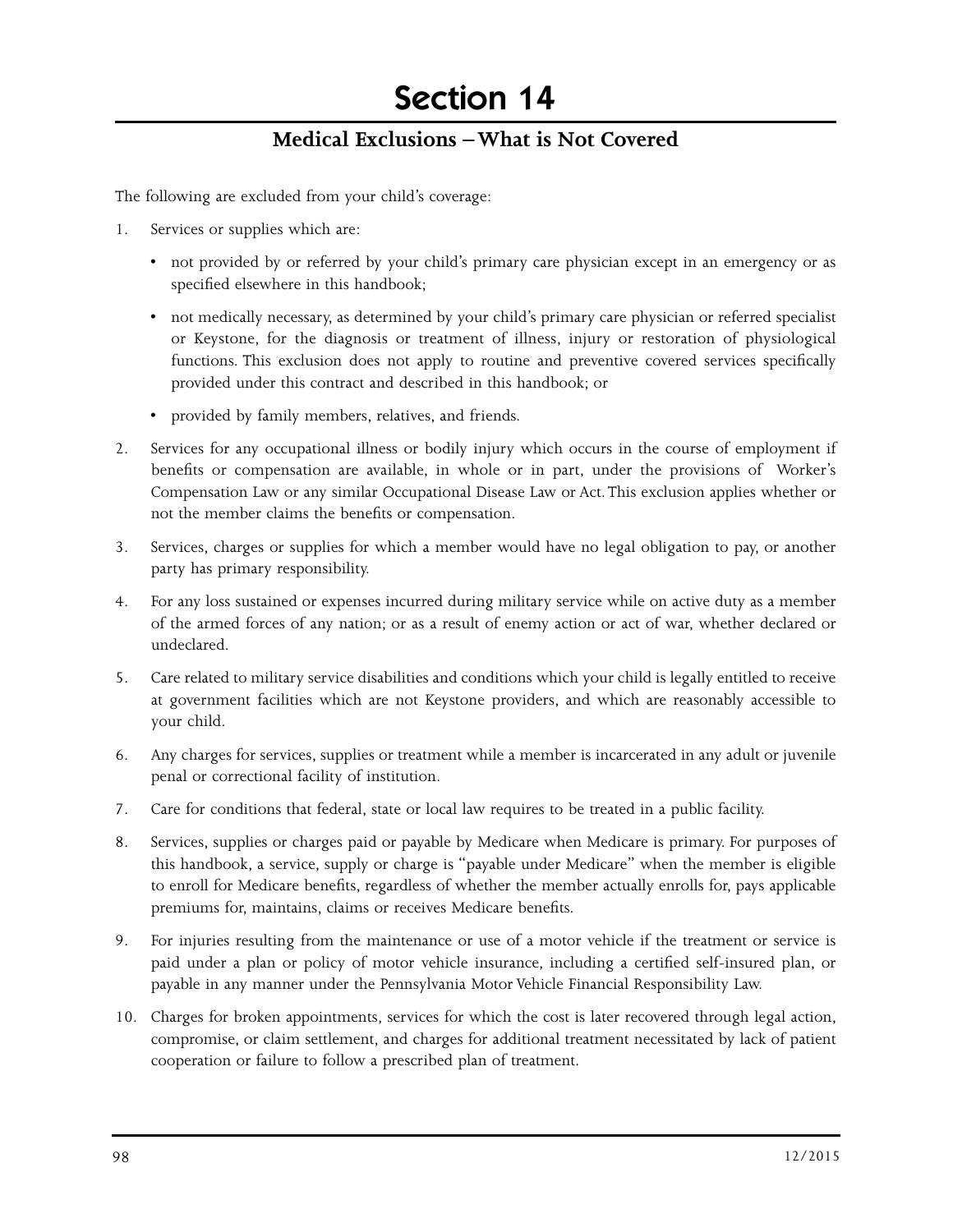11. Services or supplies which are experimental/investigative in nature, except Routine Patient Costs Associated With Qualifying Clinical Trials that meet the definition of a Qualifying Clinical Trial under this handbook, and which have been preapproved by Keystone.

Routine patient costs do not include any of the following:

- the investigational item, device, or service, itself;
- items and services that are provided solely to satisfy data collection and analysis needs and that are not used in the direct clinical management of the patient; or
- a service that is clearly inconsistent with widely accepted and established standards of care for a particular diagnosis.
- 12. Routine physical examinations for non-preventive purposes, such as pre-marital examinations, physicals for camp, college or travel, and examinations for insurance, licensing and employment.
- 13. For care in a nursing home, home for the aged, convalescent home, school, camp, institution for intellectually disabled children, custodial care in a skilled nursing facility.
- 14. Cosmetic surgery, including cosmetic dental surgery. Cosmetic surgery is defined as any surgery done primarily to alter or improve the appearance of any portion of the body, and from which no significant improvement in physiological function could be reasonably expected.

This exclusion includes surgical excision or reformation of any sagging skin on any part of the body, including but not limited to, the eyelids, face, neck, arms, abdomen, legs or buttocks; and services performed in connection with enlargement, reduction, implantation or change in appearance of a portion of the body, including but not limited to the ears, lips, chin, jaw, nose, or breasts (except reconstruction for post-mastectomy patients).

This exclusion does not include those services performed when the patient is a member of Keystone and performed in order to restore bodily function or correct deformity resulting from a disease, recent trauma, or previous therapeutic process.

This exclusion does not apply to otherwise covered services necessary to correct medically diagnosed congenital defects and birth abnormalities for children.

- 15. Any therapy service provided for: ongoing outpatient treatment of chronic medical conditions that are not subject to significant functional improvement; additional therapy beyond the plan's day limits, if any; work hardening; evaluations not associated with therapy; or therapy for back pain in pregnancy without specific medical conditions.
- 16. All surgical procedures performed solely to eliminate the need for or reduce the prescription of corrective vision lenses including, but not limited to, radial keratotomy and refractive keratoplasty.
- 17. Any care that extends beyond traditional medical management for autistic disease of childhood, Pervasive Development Disorders, Attention Deficit Disorder, learning disabilities, behavioral problems, or intellectual disability; or treatment or care to effect environmental or social change; or Autism Spectrum Disorder.
- 18. Immunizations required for employment or travel. This exclusion does not apply to travel immunizations required by the Advisory Committee on Immunization Practices (ACIP).
- 19. Custodial and domiciliary care, residential care, protective and supportive care, including educational services, rest cures and convalescent care.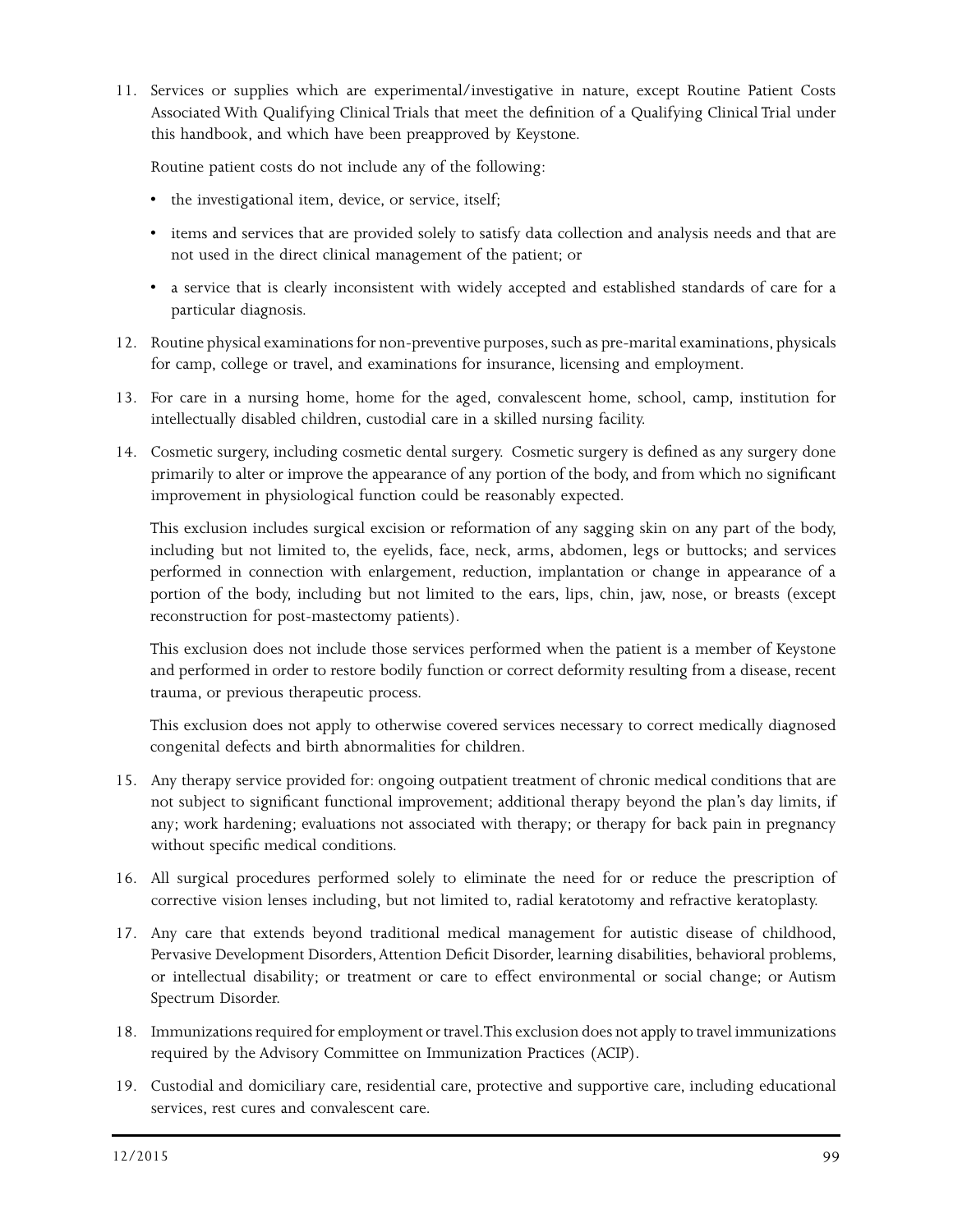- 20. Weight reduction programs, including all diagnostic testing related to weight reduction programs, unless medically necessary. This exclusion does not apply to Keystone's weight reduction program or nutrition counseling visits/sessions as provided by Keystone through its nutrition counseling for weight management benefit. This exclusion does not include weight reduction services that are required to be covered under the Affordable Care Act.
- 21. For appetite suppressants.
- 22. For oral non-elemental nutritional supplements (e.g. Boost®, Ensure®, PediaSure®), casein hydrolyzed formulas (e.g. Nutramigen®, Alimentum®, Pregestimil®), or other nutritional products including, but not limited to, basic milk, milk-based, and soy-based products. Also excluded are orally administered elemental (amino acid) formulas (e.g. Neocate®, Elecare®) when such formulas do not represent the sole source of nutrition (NOTE: sole source of nutrition is defined as the substances accounting for more than 75% of the individual's estimated basal caloric requirement). This exclusion does not include nutritional supplements that are required to be covered under the Affordable Care Act.
- 23. Customized wheelchairs.
- 24. Personal or comfort items such as television, telephone, air conditioning, humidifiers, barber or beauty service, guest service and similar incidental services and supplies which are not medically necessary.
- 25. For any treatment leading to or in connection with transsexual surgery except for sickness or injury resulting from such surgery.
- 26. For treatment of sexual dysfunction not related to organic disease except for sexual dysfunction resulting from an injury.
- 27. For palliative or cosmetic foot care including treatment of bunions (except capsular or bone surgery); toenails (except surgery for ingrown nails); the treatment of subluxations of the foot; care of corns, calluses, fallen arches, flat feet, weak feet, chronic foot strain; and other routine podiatry care, unless associated with the medically necessary treatment of peripheral vascular disease and/or peripheral neuropathic disease, including, but not limited to, diabetes.
- 28. Marriage or religious counseling.
- 29. In vitro fertilization, embryo transplant, ovum retrieval including, but not limited to artificial insemination; in vitro fertilization; embryo transplant; ovum retrieval, including gamete intrafallopian transfer (GIFT), zygote intrafallopian transfer (ZIFT), and any services required in connection with these procedures.
- 30. Services for repairs or replacements of prosthetic devices or Durable Medical Equipment needed because the item was abused, lost or misplaced.
- 31. Reversal of voluntary sterilization and services required in connection with such procedures.
- 32. Wigs and other items intended to replace hair loss due to male/female pattern baldness; or due to illness or injury including, but not limited to, injury due to traumatic or surgical scalp avulsion, burns or chemotherapy.
- 33. Ambulance service, unless medically necessary, and as provided in the subsection entitled "Ambulance Services" specified in Outpatient Services of this handbook.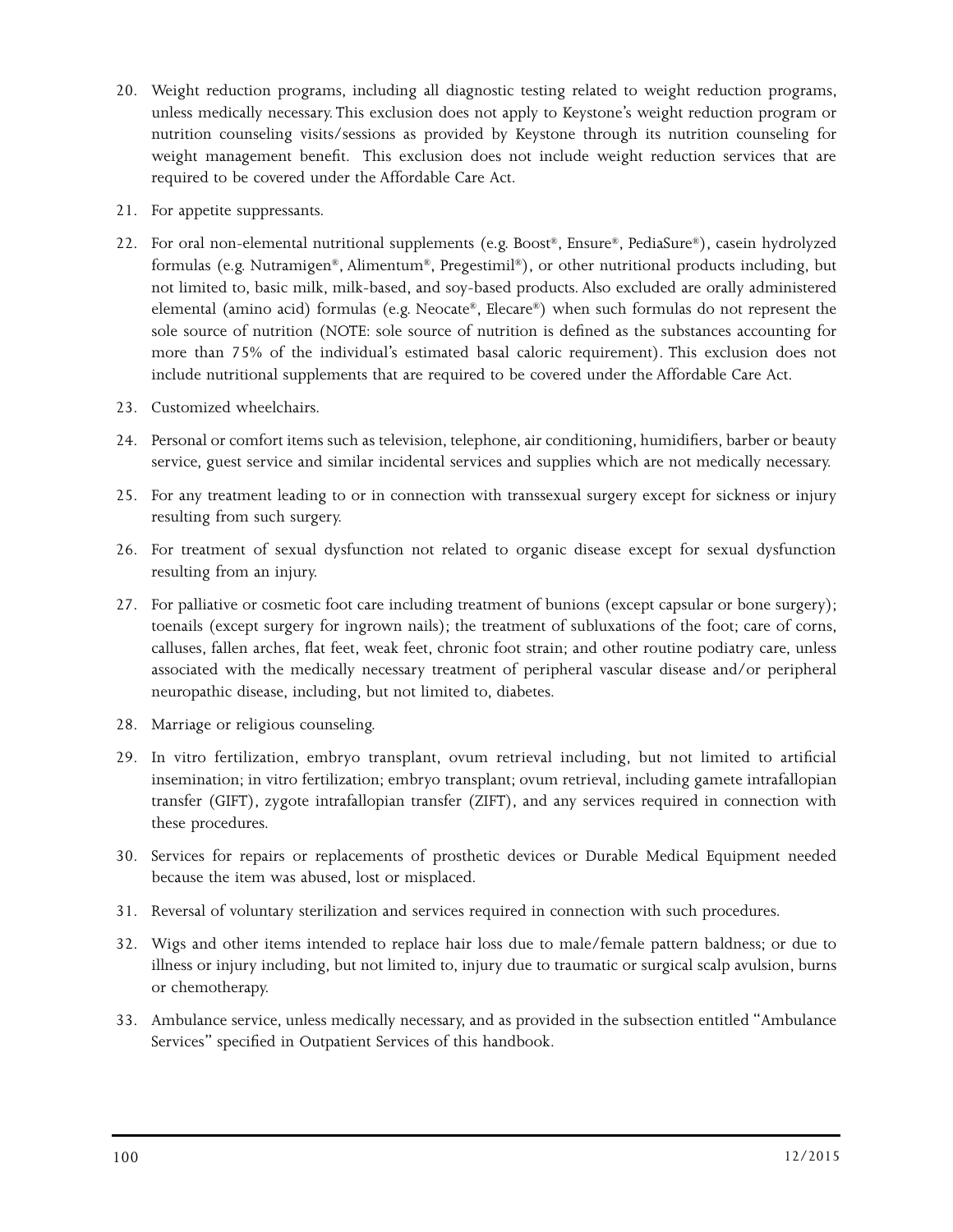- 34. Services required by a member donor related to organ donation. Expenses for donors donating organs to member recipients are covered only as described in this handbook and provided under the contract. No payment will be made for human organs which are sold rather than donated.
- 35. Charges for completion of any insurance form.
- 36. For self-administered prescription drugs under your medical benefits, regardless of whether the drugs are provided or administered by a provider. Drugs are considered self-administered prescription drugs even when initial medical supervision and/or instruction is required prior to patient self-administration. Self-administered drugs will not be covered unless they are:
	- mandated to be covered by law, such as insulin or any drugs required for the treatment of diabetes; or
	- required for treatment of an emergency condition that requires a self-administered prescription drug.
- 37. Foot orthotic devices except as described in this handbook and provided under the contract. This exclusion does not apply to foot orthotic devices used for the treatment of diabetes.
- 38. Any services, supplies or treatments not specifically listed in this handbook or provided under the contract as covered benefits, unless the unlisted benefit, service or supply is a basic health service required by the Pennsylvania Department of Health. Keystone reserves the right to specify providers of, or means of delivery of covered services, supplies or treatments under this plan, and to substitute such providers or sources where medically appropriate.
- 39. For prescription drugs and medications, except as provided under the Prescription Drug Benefit described in this handbook.
- 40. For contraceptives, except as covered under the Prescription Drug Benefit described in this handbook.
- 41. The following outpatient services that are not performed by your child's primary care physician's designated provider, when required under the plan, unless preapproved by Keystone:
	- rehabilitation therapy services (other than speech therapy and services for Autism Spectrum Disorders);
	- diagnostic radiology services for children age five (5) or older; and
	- laboratory and pathology tests.
- 42. For cognitive rehabilitative therapy, except when provided integral to other supportive therapies, such as, but not limited to physical, occupational, and speech therapies in a multidisciplinary, goal-oriented, and integrated treatment program designed to improve management and independence following neurological damage to the central nervous system caused by illness or trauma (e.g. stroke, acute brain insult, encephalopathy).
- 43. Medication furnished by any other medical service for which no charge is made to the member.
- 44. Charges in excess of benefit maximums.
- 45. For over-the-counter drugs, or any other medications that may be dispensed without a doctor's prescription, except for medications administered during an inpatient stay.
- 46. Equipment costs related to services performed on high cost technological equipment unless the acquisition of such equipment was approved through a Certificate of Need process and/or Keystone.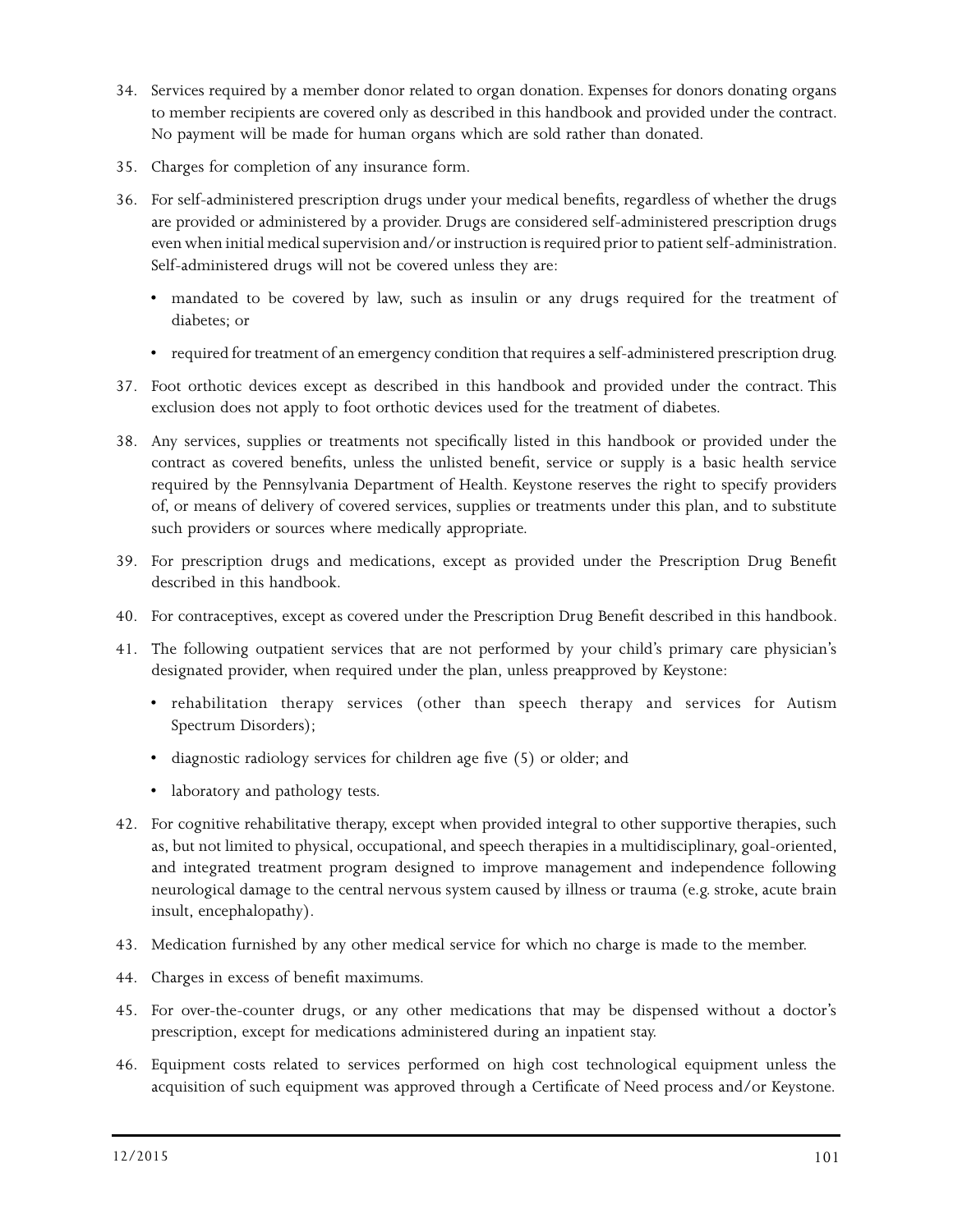- 47. Services incurred prior to the effective date of coverage.
- 48. Services which were or are incurred after the date of termination of the member's coverage, except as provided in this handbook.
- 49. Services received from a dental or medical department maintained by an employer, mutual benefit association, labor union, trust or similar person.
- 50. Counseling with patient's relatives except as may be specifically provided in the subsection entitled "Substance Abuse Treatment" or "Transplant Services" specified in the Inpatient and Outpatient sections of this handbook.
- 51. Equipment for which any of the following statements are true is not DME and will not be covered.

Any item:

- **That is for comfort or convenience.** Items not covered include, but are not limited to: massage devices and equipment; portable whirlpool pumps; telephone alert systems; bed-wetting alarms; and ramps;
- **That is for environmental control.** Items not covered include, but are not limited to: air cleaners; air conditioners; dehumidifiers; portable room heaters; and ambient heating and cooling equipment;
- **That is inappropriate for home use.** This is an item that generally requires professional supervision for proper operation. Items not covered include, but are not limited to: diathermy machines; medcolator; pulse tachometer; traction units; translift chairs; and any devices used in the transmission of data for telemedicine purposes;
- **That is a non-reusable supply** or is not a rental type item, other than a supply that is an integral part of the DME item required for the DME function. This means the equipment (i) is not durable or (ii) is not a component of the DME. Items not covered include, but are not limited to: incontinence pads; lamb's wool pads; ace bandages; antiembolism stockings; catheters (nonurinary); face masks (surgical); disposable gloves, sheets and bags; and irrigating kits;
- **That is not primarily medical in nature.** Equipment which is primarily and customarily used for a non-medical purpose may or may not be considered "medical" equipment. This is true even though the item has some remote medically related use. Items not covered include, but are not limited to: ear plugs; exercise equipment; ice packs; speech teaching machines; strollers; silverware/ utensils; feeding chairs; toileting systems; toilet seats; bathtub lifts; elevators; stair glides; and electronically-controlled heating and cooling units for pain relief;
- **That has features of a medical nature which are not required by the patient's condition, such as a gait trainer.** The therapeutic benefits of the item cannot be clearly disproportionate to its cost, if there exists a medically necessary and realistically feasible alternative item that serves essentially the same purpose;
- **That duplicates or supplements existing equipment for use when traveling or for an additional residence.** For example, a patient who lives in the Northeast for six (6) months of the year, and in the Southeast for the other six (6) would not be eligible for two (2) identical items, or one (1) for each living space;
- **That is not customarily billed for by the provider.** Items not covered include, but are not limited to: delivery; set-up and service activities (such as routine maintenance, service, or cleaning); and installation and labor of rented or purchased equipment;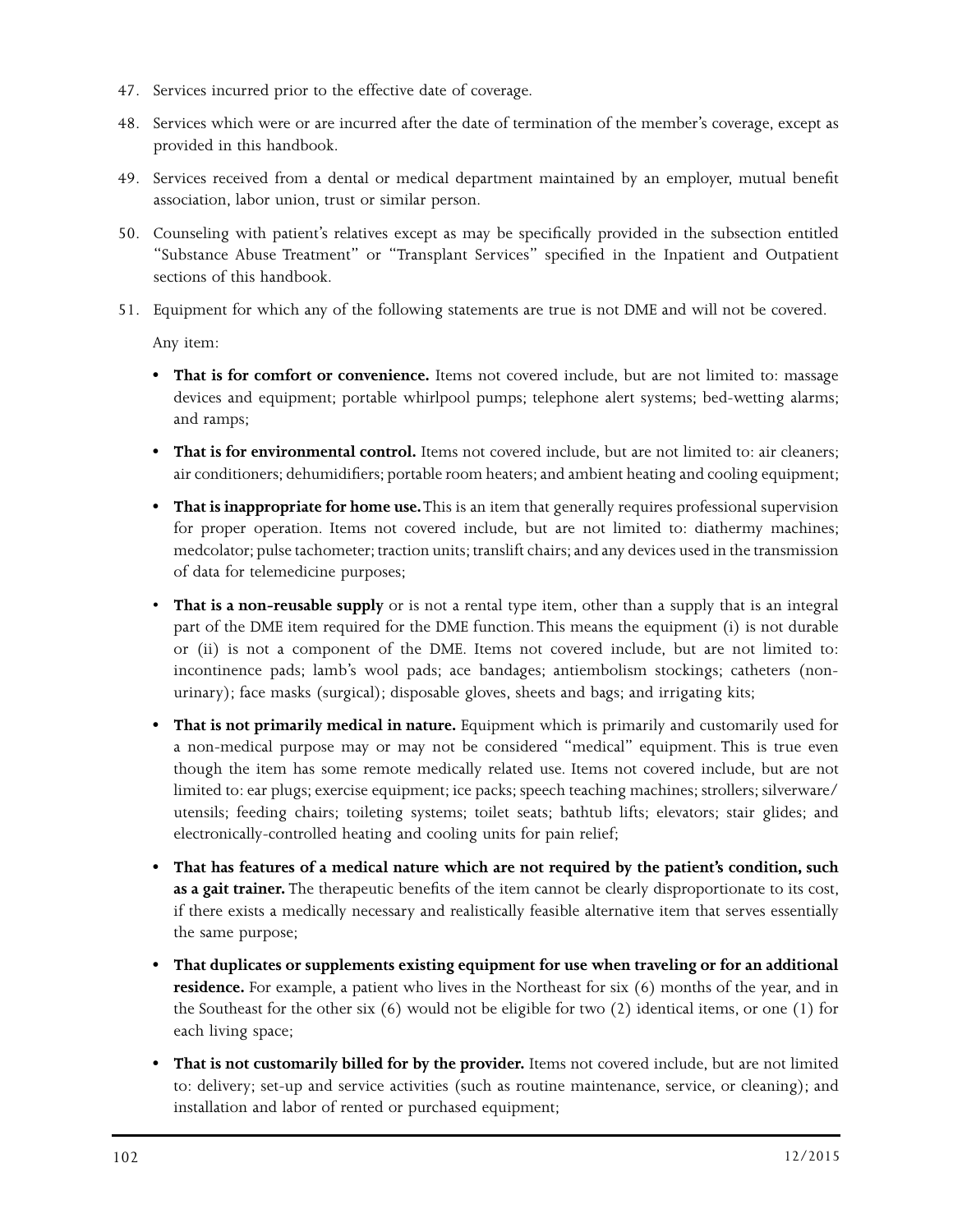- **That modifies vehicles, dwellings, and other structures.** This includes (i) any modifications made to a vehicle, dwelling or other structure to accommodate a person's disability or (ii) any modifications to accommodate a vehicle, dwelling or other structure for the DME item such as a wheelchair; or
- **Equipment for safety.** Items that are not primarily used for the diagnosis, care or treatment of disease or injury but are primarily utilized to prevent injury or provide a safe surrounding. Examples include: restraints, safety straps, safety enclosures, car seats.

We will neither replace nor repair the DME due to abuse or loss of the item.

- 52. For skilled nursing facility benefits:
	- When confinement is intended solely to assist a member with the activities of daily living or to provide an institutional environment for the convenience of a member;
	- For the treatment of substance abuse and mental illness health care; or
	- After the member has reached the maximum level of recovery possible for his or her particular condition and no longer requires definitive treatment other than routine custodial care.
- 53. The cost of home blood pressure machines except for members: a) with pregnancy-induced hypertension; b) with hypertension complicated by pregnancy; or c) with end-stage renal disease receiving home dialysis.
- 54. In regard to hospice care:
	- research studies directed to life-lengthening methods of treatment;
	- expenses incurred in regard to the member's personal, legal and financial affairs (such as preparation and execution of a will or other dispositions of personal and real property); or
	- treatment to cure the member's illness.
- 55. Alternative Therapies/Complementary Medicine, including but not limited to: acupuncture; music therapy; dance therapy; equestrian/hippotherapy; homeopathy; primal therapy; rolfing; psychodrama; vitamin or other dietary supplements and therapy, except as required to be covered under the Affordable Care Act; naturopathy; hypnotherapy; bioenergetic therapy; Qi Gong; ayurvedic therapy; aromatherapy; massage therapy; therapeutic touch; recreational therapy; wilderness therapy; educational therapy; and sleep therapy.
- 56. For health foods, dietary supplements, or pharmacological therapy for weight reduction or diet agents.
- 57. For medical supplies such as but not limited to thermometers, ovulation kits, early pregnancy or home pregnancy testing kits.
- 58. Charges not billed/performed by provider.
- 59. Services performed by a professional provider enrolled in an educational or training program when such services are related to the educational or training program and are provided through a hospital or university.
- 60. Home health care services and supplies in connection with home health services for the following:
	- custodial services, food, housing, homemaker services, home delivered meals and supplementary dietary assistance;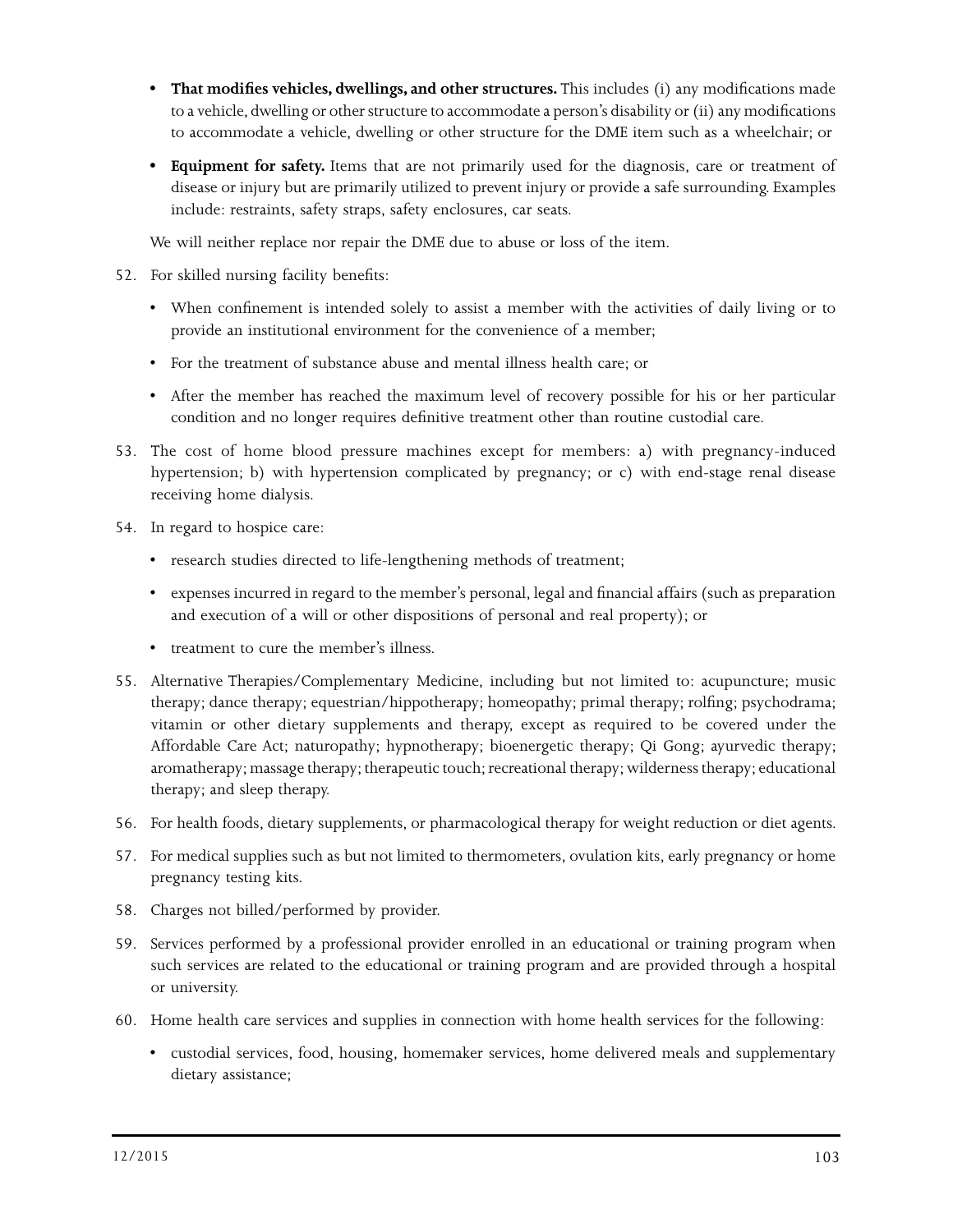- rental or purchase of Durable Medical Equipment;
- rental or purchase of medical appliances (e.g., braces) and prosthetic devices (e.g., artificial limbs); supportive environmental materials and equipment, such as handrails, ramps, telephones, air conditioners and similar services, appliances and devices;
- prescription drugs, except as covered under the Prescription Drug Benefit;
- provided by family members, relatives and friends;
- a member's transportation, including services provided by voluntary ambulance associations for which the member is not obligated to pay;
- emergency or non-emergency ambulance services;
- visiting teachers, friendly visitors, vocational guidance and other counselors, and services related to diversional occupational therapy and/or social services;
- services provided to individuals (other than a member released from an inpatient maternity stay), who are not essentially homebound for medical reasons; and
- visits by any provider personnel solely for the purpose of assessing a member's condition and determining whether or not the member requires and qualifies for home health care services and will or will not be provided services by the provider.
- 61. Treatment of obesity, however, this exclusion does not apply to:
	- surgical procedures specifically intended to result in weight loss (including bariatric surgery) when Keystone:
		- Determines the surgery is medically necessary; and
		- The surgery is limited to one surgical procedure per lifetime, regardless (or even) if:
			- a new or different diagnosis is the indication for the surgery;
			- a new or different type of surgery is intended or performed, or
			- a revision, repeat, or reversal of any previous weight loss Surgery is intended or performed.

The exclusion of coverage for a repeat, reversal or revision of a previous surgery does not apply when the intended procedure is performed to treat technical failure or complications of a prior surgical procedure which, if left untreated, would result in endangering the health of the member. Failure to maintain weight loss or any condition resulting from or associated with obesity does not constitute technical failure.

- this nutrition counseling visits/sessions as described in the "Nutritional Counseling" provision in this handbook or treatment of obesity that is required to be covered under the Affordable Care Act.
- 62. For the maintenance of chronic conditions, illness or injury.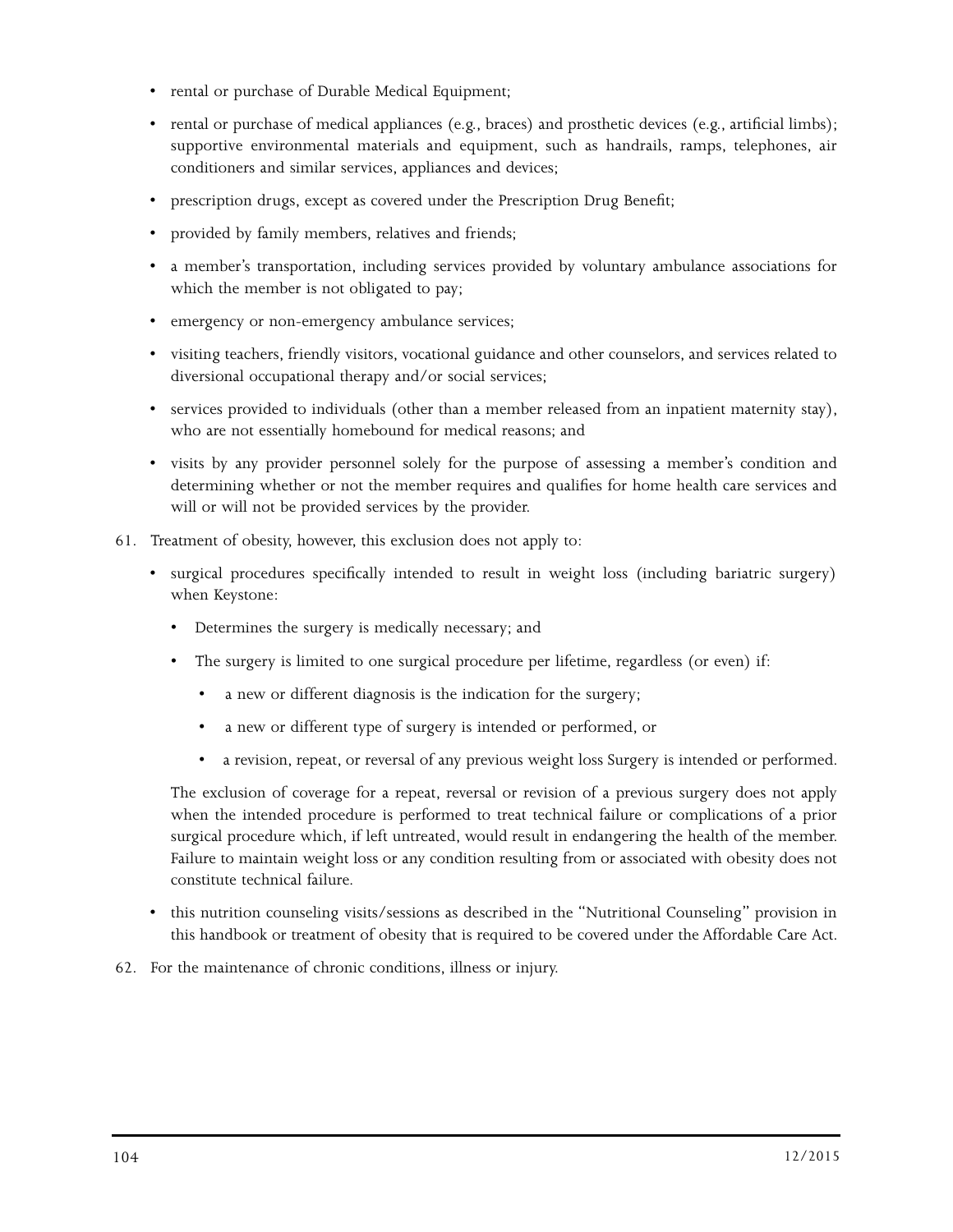- 63. Coverage is not provided for the services or treatment related to an elective abortion, an abortion that is the voluntary termination of pregnancy other than one which is necessary to prevent the death of the woman, or to terminate a pregnancy that was caused by rape or incest.
- 64. For the diagnosis and treatment of Autism Spectrum Disorders that is provided through a school as part of an individualized education program.
- 65. For the diagnosis and treatment of Autism Spectrum Disorders that is not included in the ASD Treatment Plan for Autism Spectrum Disorders.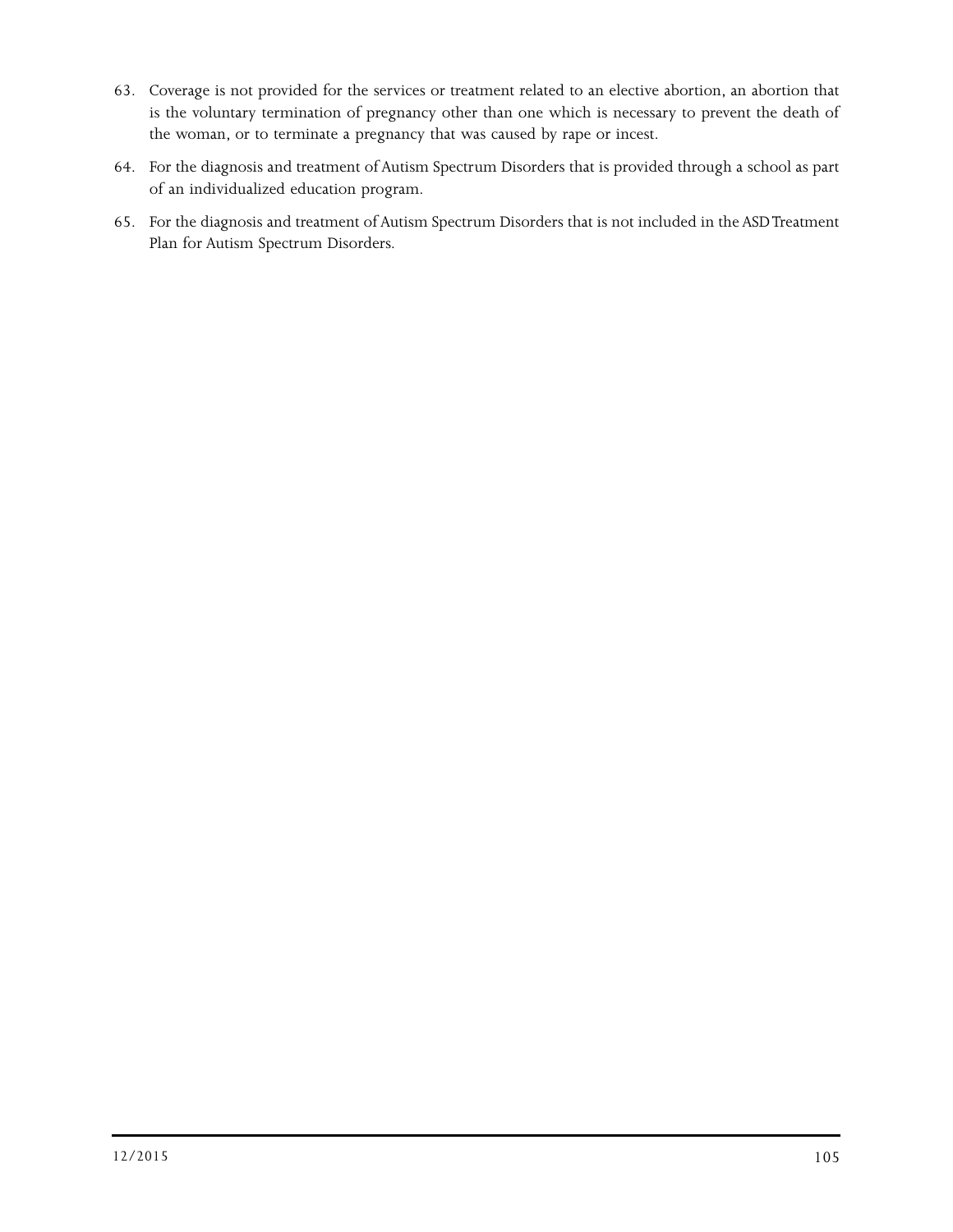#### **Important Definitions**

### For the purposes of this Benefits Handbook, the terms below have the following meanings:

**ACCIDENTAL INJURY —** bodily injury which results from an accident directly and independently of all other causes.

**ALTERNATIVE THERAPIES/COMPLEMENTARY MEDICINE —** Complementary and alternative medicine, as defined by the National Institute of Health's National Center for Complementary and Alternative Medicine (NCCAM). NCCAM is a group of diverse medical and health care systems, practices and products currently not considered to be part of conventional medicine. NCCAM categorizes complementary medicine and alternative therapies into the following five classifications:

- Alternative medical systems (e.g., homeopathy, naturopathy, Ayurveda, traditional Chinese medicine);
- Mind-body interventions (a variety of techniques designed to enhance the mind's capacity to affect bodily function and symptoms (e.g., meditation, prayer, mental healing, and therapies that use creative outlets such as art, music, or dance));
- Biologically based therapies using natural substances, such as herbs, foods, vitamins, or nutritional supplements to prevent and treat illness (e.g., diets, macrobiotics, megavitamin therapy);
- Manipulative and body-based methods (e.g., massage, equestrian/hippotherapy); and
- Energy therapies, involving the use of energy fields. They are of two types:
	- Biofield therapies–intended to affect energy fields that purportedly surround and penetrate the human body. This includes forms of energy therapy that manipulate biofields by applying pressure and/or manipulating the body by placing the hands in, or through, these fields. Examples include Qi Gong, Reiki, and therapeutic touch.
	- Bioelectromagnetic-based therapies involve the unconventional use of electromagnetic fields, such as pulsed fields, magnetic fields, or alternating-current or direct-current fields.

**AUTISM SERVICE PROVIDER —** a person, entity or group that provides treatment of Autism Spectrum Disorders (ASD), using an ASD Treatment Plan, and that is either:

- Licensed or certified in this Commonwealth; or
- Enrolled in the Commonwealth's Medical Assistance program on or before the effective date of the Pennsylvania Autism Spectrum Disorders law.

An Autism Service Provider shall include a Behavioral Specialist.

**AUTISM SPECTRUM DISORDERS (ASD) —** any of the Pervasive Developmental Disorders defined by the most recent edition of the Diagnostic and Statistical Manual of Mental Disorders (DSM) or its successor.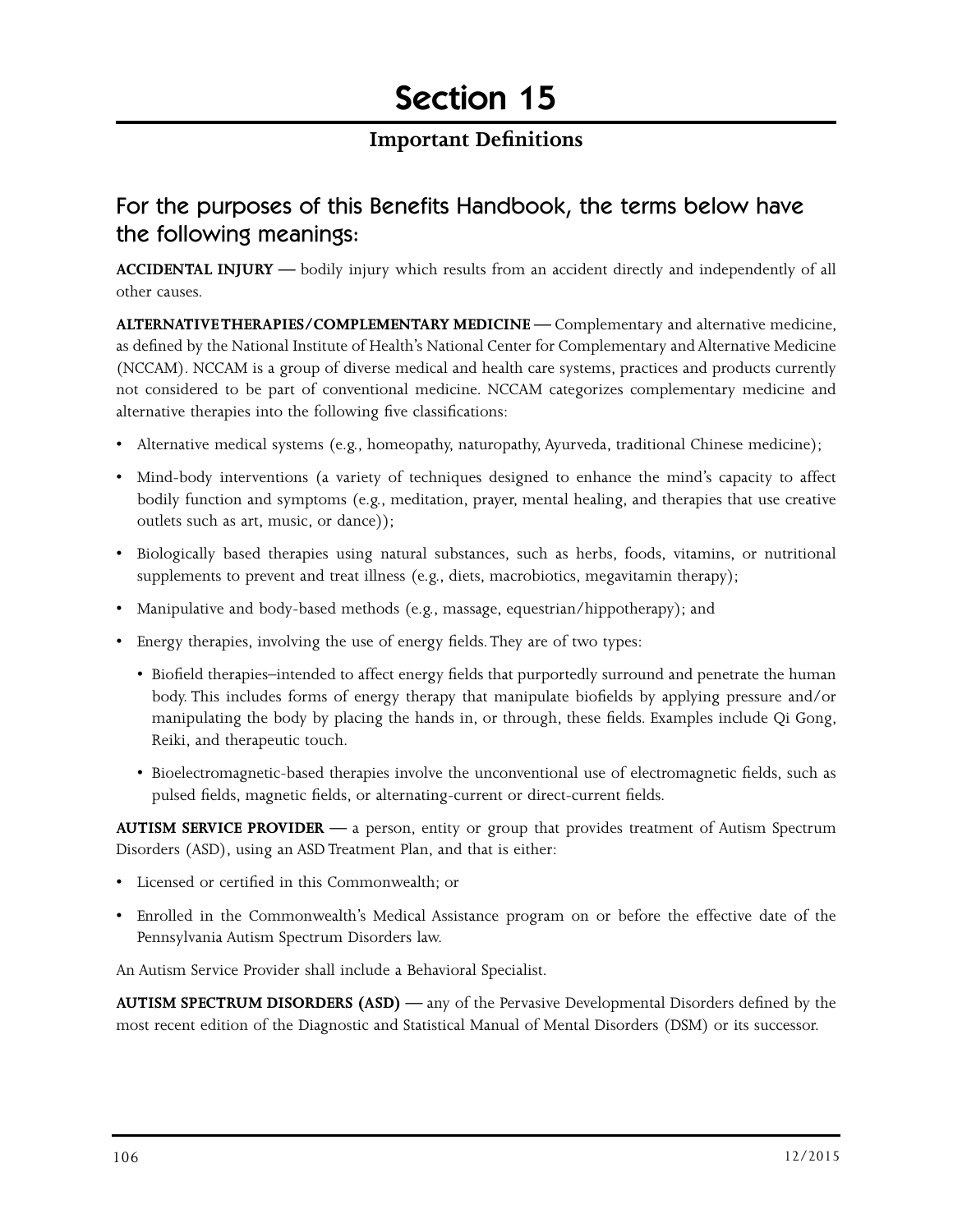**AUTISM SPECTRUM DISORDERS TREATMENT PLAN (ASD TREATMENT PLAN) —** a plan for the treatment of Autism Spectrum Disorders:

- Developed by a licensed physician or licensed psychologist who is a participating professional provider; and
- Based on a comprehensive evaluation or reevaluation, performed in a manner consistent with the most recent clinical report or recommendations of the American Academy of Pediatrics.

**BEHAVIORAL SPECIALIST —** an individual with appropriate certification or licensure by the applicable state, who designs, implements or evaluates a behavior modification intervention component of an ASD (Autism Spectrum Disorder) Treatment Plan, through Applied Behavioral Analysis which includes:

- Skill acquisition and reduction of problematic behavior;
- Improve function and/or behavior significantly; or
- Prevent loss of attained skill or function.

**BENEFITS** — see COVERED SERVICE.

**BLUECARD® PROGRAM** — a program that enables members obtaining health care services while traveling outside Keystone's service area to receive all the same benefits of their plan and access to BlueCard providers and savings. The program links participating health care providers and the independent Blue Cross and Blue Shield licensees across the country and also to some international locations through a single electronic network for claims processing and reimbursement.

**BRAND NAME DRUG —** a single source, FDA-approved drug manufactured by one company for which there is no FDA-approved substitute available. For the purposes of this coverage, the term "Brand Name Drug" shall also mean devices known as spacers for metered dose inhalers that are used to enhance the effectiveness of inhaled medicines.

**CHILDREN'S HEALTH INSURANCE PROGRAM (CHIP) —** the program providing free and low-cost health insurance to low-income, uninsured children in Pennsylvania, established by Act 113 of 1992, and expanded by PA Act 68 of 1998.

**COGNITIVE REHABILITATIVE THERAPY —** medically prescribed therapeutic treatment approach designed to improve cognitive functioning after acquired central nervous system insult (e.g., trauma, stroke, acute brain insult, and encephalopathy). Cognitive rehabilitation is an integrated multidisciplinary approach that consists of tasks designed to reinforce or reestablish previously learned patterns of behavior or to establish new compensatory mechanisms for impaired neurological systems. It consists of a variety of therapy modalities that mitigate or alleviate problems caused by deficits in attention, visual processing, language, memory, reasoning, and problem solving. Cognitive rehabilitation is performed by a physician, neuropsychologist, or psychologist, as well as physical, occupational, or speech therapist using a team approach.

**COMPLAINT —** a dispute or objection regarding coverage, including exclusions and non-covered services under the plan, participating or nonparticipating providers' status or the operations or management policies of Keystone. This definition does not include a grievance (medical necessity appeal). It also does not include disputes or objections that were resolved by Keystone and did not result in the filing of a complaint (written or oral).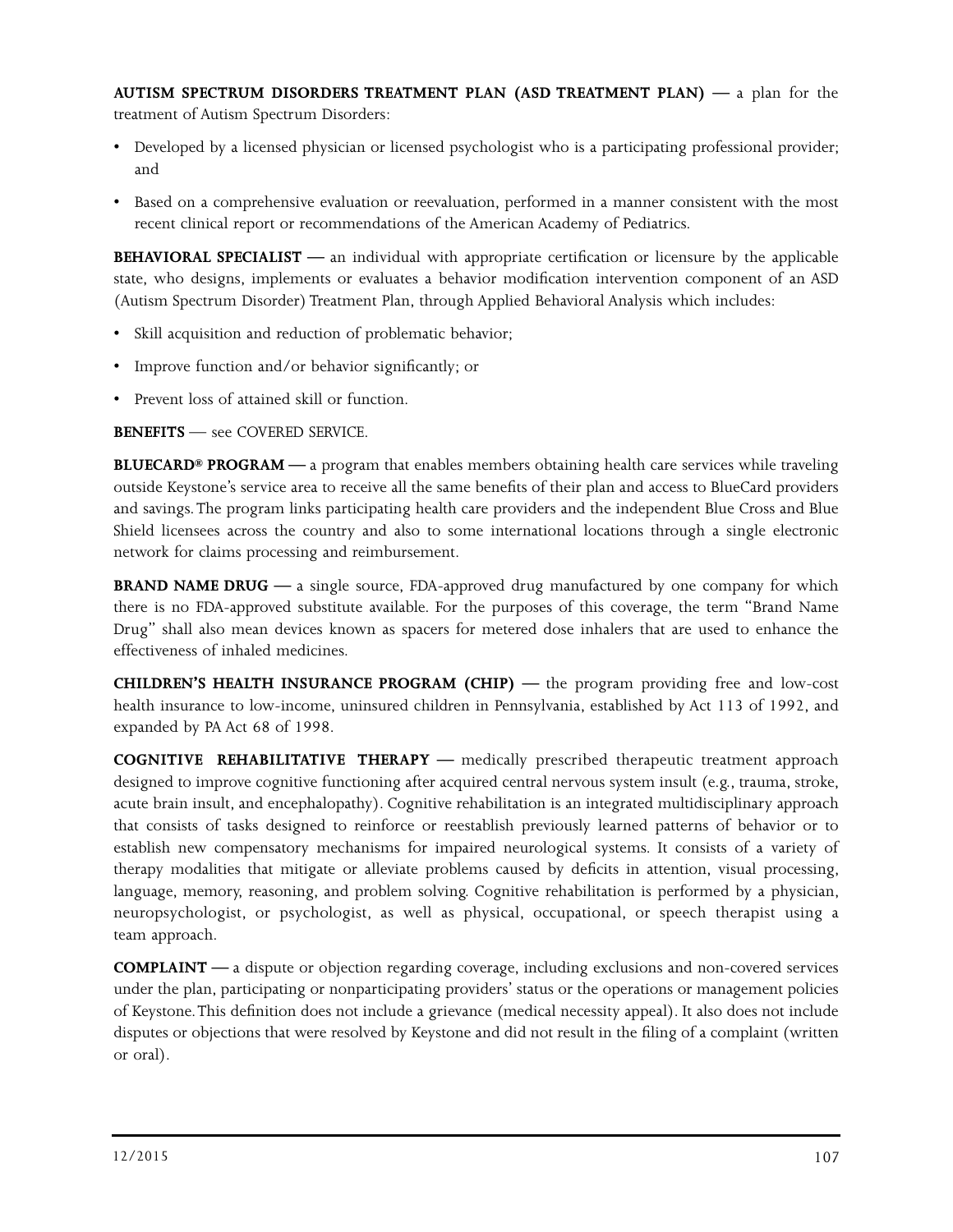**CONDITIONS FOR DEPARTMENTS** (for Qualifying Clinical Trials) — the conditions described in this paragraph, for a study or investigation conducted by the Department of Veteran Affairs, Defense or Energy, are that the study or investigation has been reviewed and approved through a system of peer review that the Government determines:

- To be comparable to the system of peer review of studies and investigations used by the National Institutes of Health (NIH); and
- Assures unbiased review of the highest scientific standards by qualified individuals who have no interest in the outcome of the review.

**CONTRACEPTIVE DRUGS —** FDA approved drugs requiring a prescription order to be dispensed for the use of contraception. These include oral contraceptives, such as birth control pills, as well as injectable contraceptive drugs. This does not include implants.

**CONTROLLED SUBSTANCE —** any medicinal substance as defined by the Drug Enforcement Administration which requires a prescription order in accordance with the Controlled Substance Act—Public Law 91-513.

**COORDINATION OF BENEFITS (COB) —** a provision that is intended to avoid claims payment delays and duplication of benefits when a person is covered by two (2) or more group plans providing benefits or services for medical, dental or other care or treatment. It avoids claims payment delays by establishing an order in which plans pay their claims, and by providing the authority for the orderly transfer of information needed to pay claims promptly. It avoids duplication of benefits by permitting a reduction of the benefits of a plan when, by the rules established by this provision, that plan does not have to pay benefits first. This provision does not apply to student accident or group hospital indemnity plans paying one hundred dollars (\$100) per day or less.

**COPAYMENT —** a specified dollar amount applied to a specific covered service for which the member is responsible per covered service. Copayments, if any, are identified in the "Benefits at a Glance" document.

**COVERED DRUGS OR SUPPLIES —** drugs, including self-administered prescription drugs, or supplies approved under Federal Law by the Food and Drug Administration for general use, and limited to the following:

- Prescription drugs prescribed by a primary care physician or referred specialist subject to the Prescription Drug Exclusions, and other exclusions listed in this contract;
- Compounded prescription drugs containing at least one legend drug or controlled substance in an amount requiring a prescription drug order or refill;
- Insulin (by prescription order only); or
- Spacers for metered dose inhalers (by prescription order only).

**COVERED SERVICE —** a service or supply specified in the contract and detailed in this Benefits Handbook, for which benefits will be provided.

**CUSTODIAL CARE (DOMICILIARY CARE) —** care provided primarily for maintenance of the patient or care which is designed essentially to assist the patient in meeting his/her activities of daily living and which is not primarily provided for its therapeutic value in the treatment of an illness, disease, bodily injury, or condition. Custodial care includes, but is not limited to, help in walking, bathing, dressing, feeding, preparation of special diets and supervision of self-administration of medications which do not require the technical skills or professional training of medical or nursing personnel in order to be performed safely and effectively.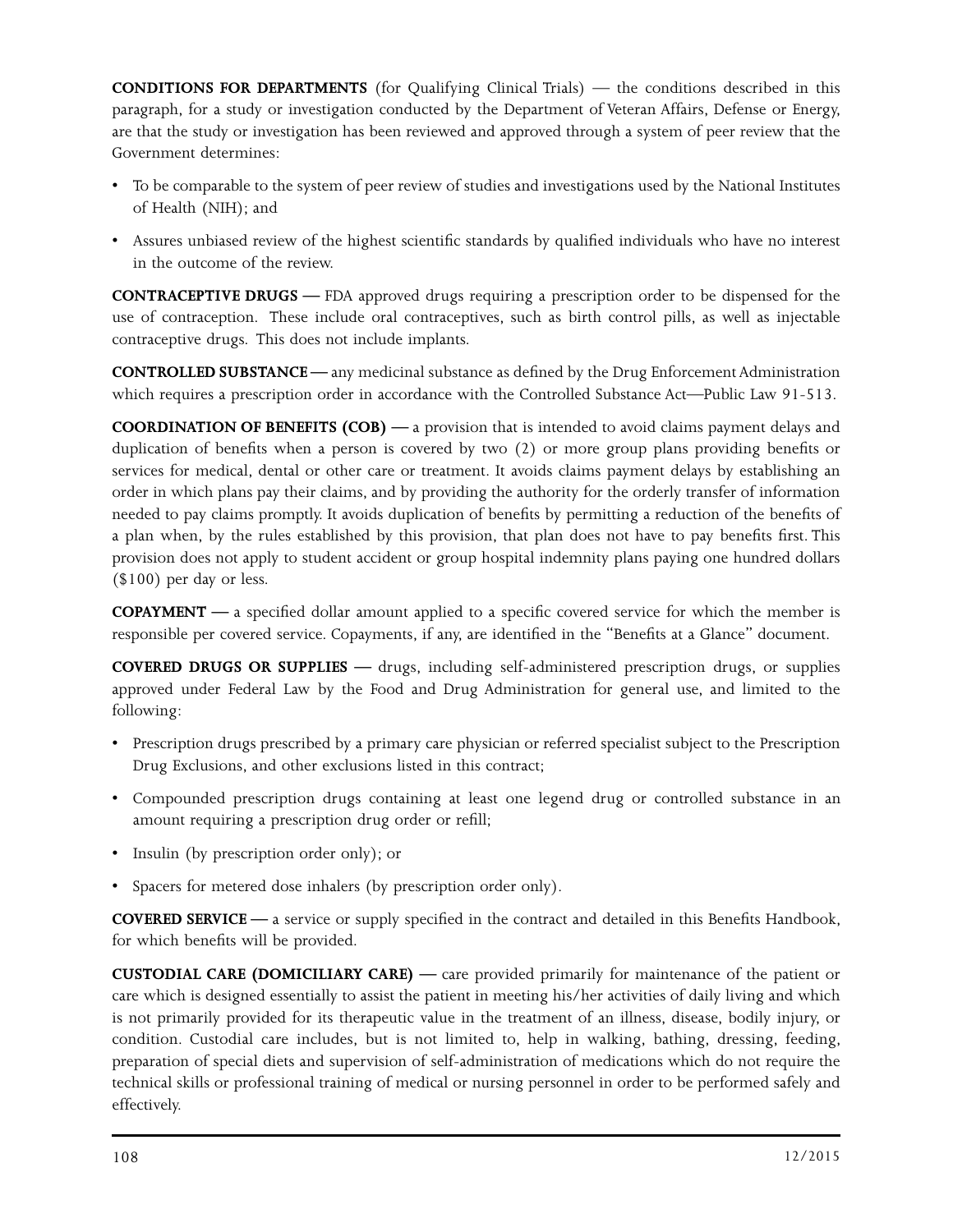**DAY REHABILITATION PROGRAM** — is a level of outpatient care consisting of four (4) to seven (7) hours of daily rehabilitative therapies and other medical services five (5) days per week. Therapies provided may include a combination of therapies, such as physical therapy, occupational therapy, and speech therapy, as otherwise defined in this contract and other medical services such as nursing services, psychological therapy and case management services. Day rehabilitation sessions also include a combination of one-to-one and group therapy. The member returns home each evening and for the entire weekend.

**DECISION SUPPORT —** describes a variety of services that help members make educated decisions about health care and support their ability to follow their primary care physician's and participating specialist's treatment plans. Some examples of decision support services include support for major treatment decisions and information about everyday health concerns.

**DENTALLY NECESSARY —** services or supplies provided by a dentist, except for dental emergency care, that are:

- Appropriate for the symptoms and diagnosis or treatment of the member's condition, illness, disease or injury;
- In accordance with accepted standards of good dental practice;
- Not primarily for the convenience of the patient or the provider; and
- The most appropriate supply or level of service that can be safely provided to the member.

**DENTIST —** a licensed doctor of dental surgery, doctor of dental medicine, doctor of medicine or doctor of osteopathy.

**DESIGNATED PROVIDER —** a participating provider with whom Keystone has contracted the following outpatient services: (a) certain rehabilitation therapy services (other than speech therapy); (b) diagnostic radiology services for members age five (5) or older; and (c) laboratory and pathology tests. The member's primary care physician will provide a referral to the designated provider for these services.

**DETOXIFICATION** — the process whereby an alcohol- or drug-intoxicated, or alcohol- or drug-dependent person is assisted, in a facility licensed by the Department of Health, through the period of time necessary to eliminate, by metabolic or other means, the intoxicating alcohol or drug, alcohol or drug dependency factors, or alcohol in combination with drugs, as determined by a licensed physician, while keeping the physiological risk to the patient at a minimum.

**DIABETIC EDUCATION PROGRAM —** an outpatient diabetic education program provided by a participating facility provider which has been recognized by the Department of Health or the American Diabetes Association as meeting the national standards for Diabetes Patient Education Programs established by the National Diabetes Advisory Board.

**DISEASE MANAGEMENT —** a population-based approach to identify members who have or are at risk for a particular chronic medical condition, intervene with specific programs of care, and measure and improve outcomes. Disease management programs use evidence-based guidelines to educate and support members, primary care physicians and participating specialists, matching interventions to members with greatest opportunity for improved clinical or functional outcomes. Disease management programs may employ education, primary care physicians' and participating specialists' feedback and support statistics, compliance monitoring and reporting, and/or preventive medicine approaches to assist members with chronic disease(s). Disease management interventions are intended to both improve delivery of services in various active stages of the disease process as well as to reduce/prevent relapse or acute exacerbation of the condition.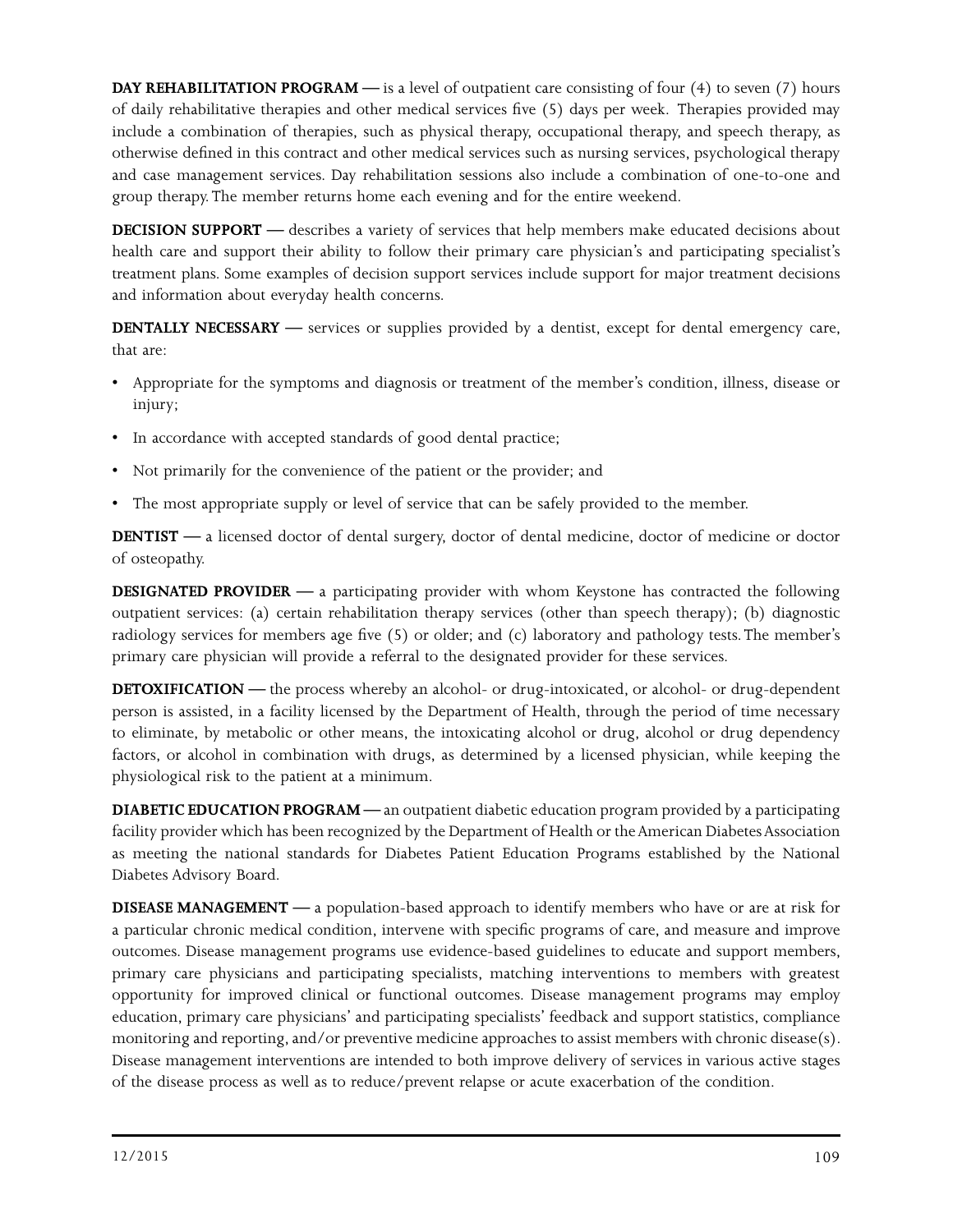**DRUG FORMULARY —** a list of drugs, usually by their generic names, and indications for their use. A formulary is intended to include a sufficient range of medicines to enable physicians, dentists, and, as appropriate, other practitioners to prescribe all medically necessary treatment of a member's condition.

**DURABLE MEDICAL EQUIPMENT (DME) —** is equipment that meets all of these tests:

- It is durable. (This means it can withstand repeated use.);
- It is medical equipment. This is equipment that is primarily and customarily used for medical purposes, and is not generally useful in the absence of illness or injury;
- It is generally not useful to a person without an illness or injury; or
- Is appropriate for use in the home.

Durable Medical Equipment includes, but is not limited to, the following: diabetic supplies; hospital beds, crutches, canes, wheelchairs, walkers, traction equipment, home oxygen equipment and commode chairs.

**EFFECTIVE DATE OF COVERAGE —** the date CHIP coverage begins, as shown on the records of Independence.

**ELECTIVE ABORTION —** a voluntary termination of pregnancy other than a termination that is necessary to avert the death of the woman, or other than the termination of a pregnancy caused by rape or incest.

**ELIGIBLE CHILD —** a child identified by Independence as eligible for the Children's Health Insurance Program (CHIP).

**EMERGENCY CARE (EMERGENCY) —** any health care services provided to a member after the sudden onset of a medical condition. The condition manifests itself by acute symptoms of sufficient severity or severe pain, such that a prudent layperson, who possesses an average knowledge of health and medicine, could reasonably expect the absence of immediate medical attention to result in:

- Placing the health of the member or with respect to a pregnant member, the health of the pregnant member or her unborn child, in serious jeopardy;
- Serious impairment to bodily functions; or
- Serious dysfunction of any bodily organ or part.

Emergency transportation and related emergency service provided by a licensed ambulance service shall constitute an emergency service.

**ESSENTIAL HEALTH BENEFITS** — a set of health care service categories that must be covered by certain plans in accordance with the Affordable Care Act. The Affordable Care Act ensures health plans offered in the individual and small group markets offer a comprehensive package of items and services, known as essential health benefits. Essential health benefits must include items and services within at least the following 10 categories: ambulatory patient services; emergency services; hospitalization; maternity and newborn care; mental health and substance use disorder services, including behavioral health treatment; prescription drugs; rehabilitative and habilitative services and devices; laboratory services; preventive and wellness services and chronic disease management; and pediatric services, including oral and vision care.

**EXPERIMENTAL/INVESTIGATIVE** — a drug, biological product, device, medical treatment or procedure which meets any of the following criteria:

• Is the subject of ongoing Clinical Trials;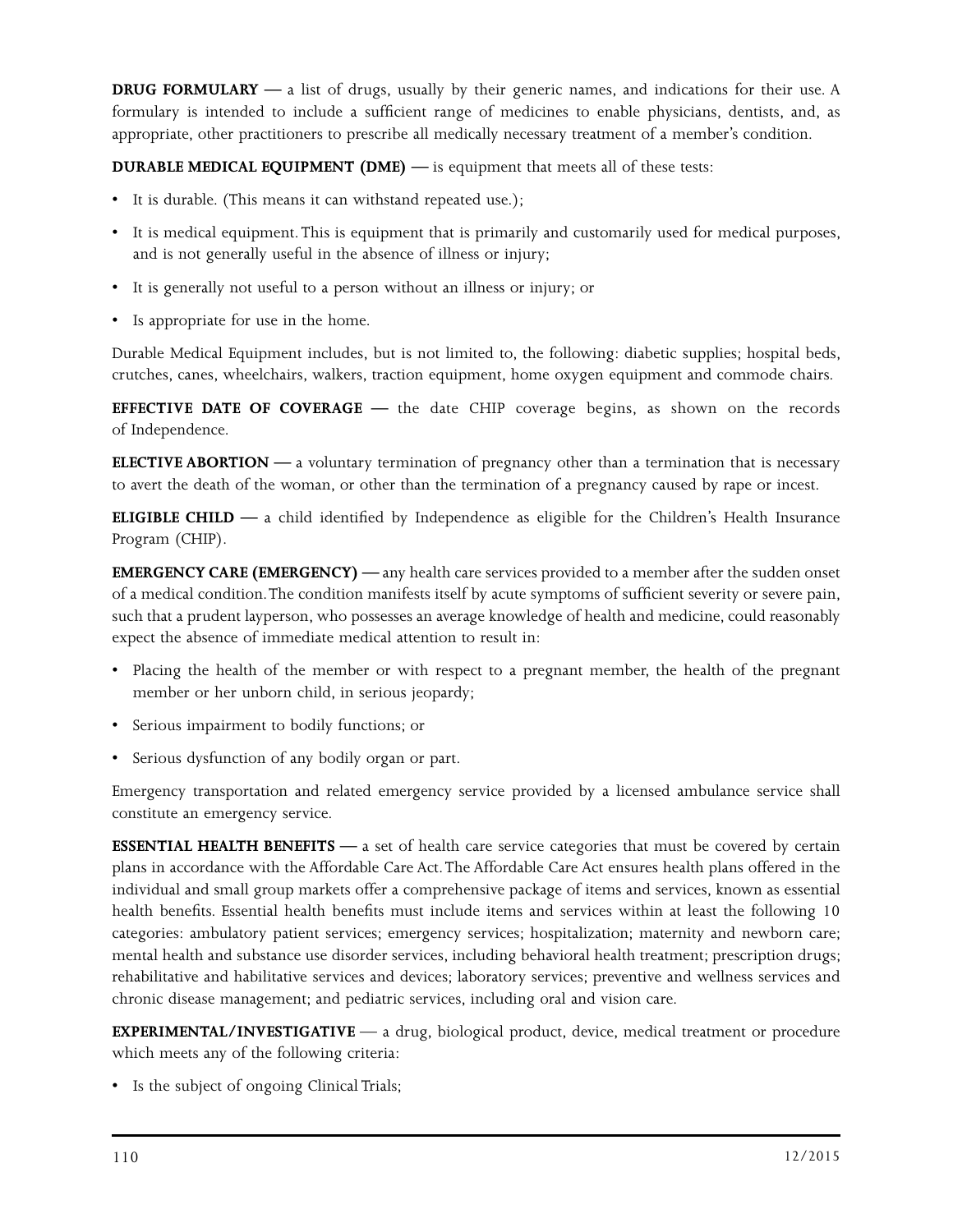- Is the research, experimental, study or investigational arm of an on-going Clinical Trial(s) or is otherwise under a systematic, intensive investigation to determine its maximum tolerated dose, its toxicity, its safety, its efficacy or its efficacy as compared with a standard means of treatment or diagnosis;
- Is not of proven benefit for the particular diagnosis or treatment of the member's particular condition;
- Is not generally recognized by the medical community, as clearly demonstrated by reliable evidence, as effective and appropriate for the diagnosis or treatment of the member's particular condition; or
- Is generally recognized, based on reliable evidence, by the medical community as a diagnostic or treatment intervention for which additional study regarding its safety and efficacy for the diagnosis or treatment of the member's particular condition, is recommended.

A drug will not be considered experimental/investigative if it has received final approval by the U.S. Food and Drug Administration (FDA) to market with a specific indication for the particular diagnosis or condition present. Any other approval granted as an interim step in the FDA regulatory process (e.g., an Investigational New Drug Exemption as defined by the FDA), is not sufficient. Once FDA approval has been granted for a particular diagnosis or condition, use of the drug for another diagnosis or condition shall require that one or more of the established referenced compendia identified in the company's policies recognize the usage as appropriate medical treatment.

Any biological product, device, medical treatment or procedure is not considered experimental/investigative if it meets all of the criteria listed below:

- A. Reliable evidence demonstrates that the biological product, device, medical treatment or procedure has a definite positive effect on health outcomes.
- B. Reliable evidence demonstrates that the biological product, device, medical treatment or procedure leads to measurable improvement in health outcomes; i.e., the beneficial effects outweigh any harmful effects.
- C. Reliable evidence clearly demonstrates that the biological product, device, medical treatment or procedure is at least as effective in improving health outcomes as established technology, or is usable in appropriate clinical contexts in which established technology is not employable.
- D. Reliable evidence clearly demonstrates that improvement in health outcomes, as defined above in paragraph C, is possible in standard conditions of medical practice, outside clinical investigative settings.
- E. Reliable evidence shows that the prevailing opinion among experts regarding the biological product, device, medical treatment or procedure is that studies or clinical trials have determined its maximum tolerated dose, its toxicity, its safety, its efficacy or its efficacy as compared with a standard means of treatment for a particular diagnosis.

FACILITY PROVIDER — an institution or entity licensed, where required, to provide care. Such facilities include:

| A. Ambulatory surgical facility          | F. Hospice                  |
|------------------------------------------|-----------------------------|
| B. Birth center                          | G. Hospital                 |
| C. Freestanding dialysis facility        | H. Rehabilitation hospital  |
| D. Freestanding ambulatory care facility | I. Short procedure unit     |
| E. Home health care agency               | J. Skilled nursing facility |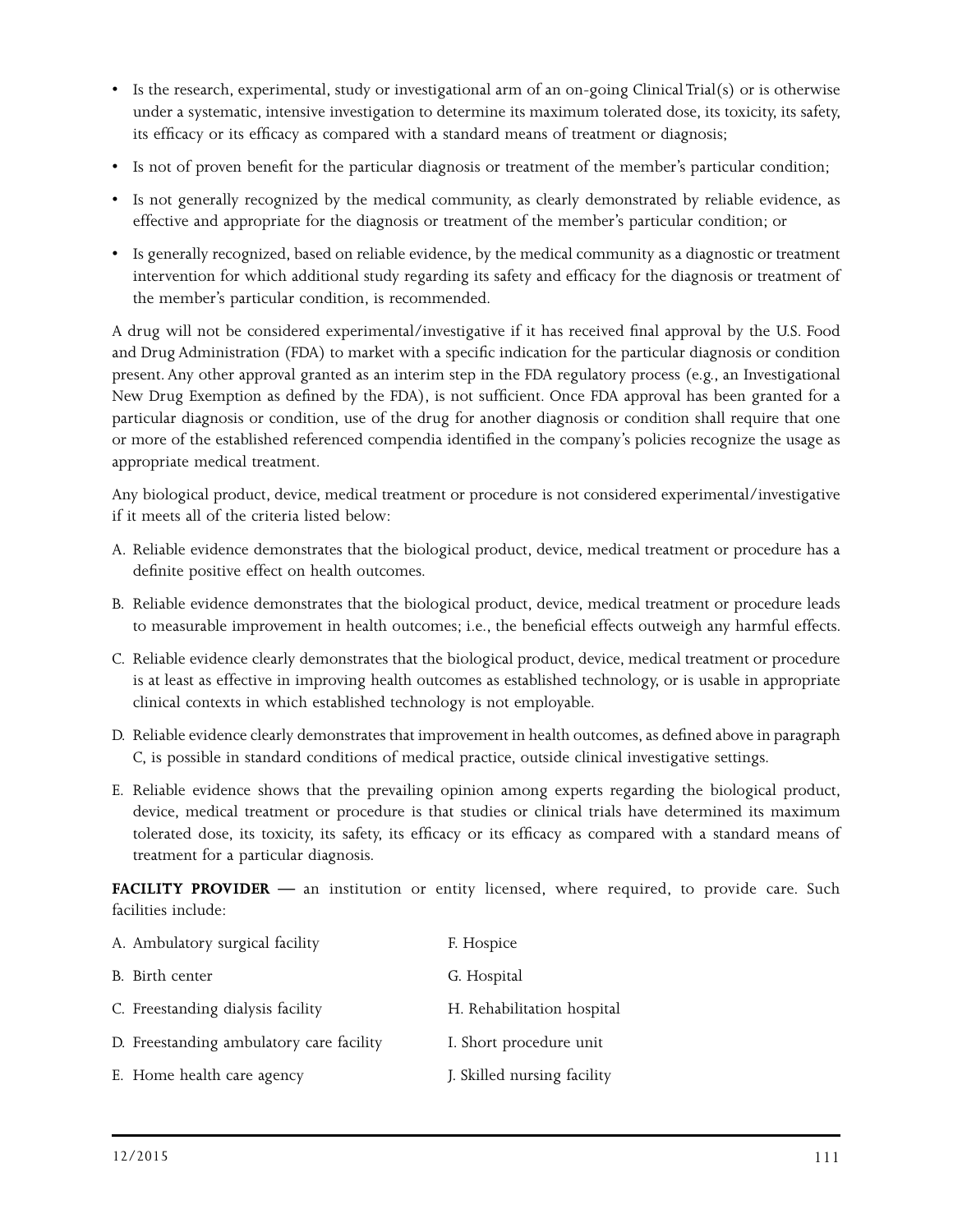**FOLLOW-UP CARE —** care scheduled for medically necessary follow-up visits that occur while the member is away from home. Follow-up care is provided only for urgent ongoing treatment of an illness or injury that originates while the member is still at home. An example is dialysis. Follow-up care must be preapproved by the member's primary care physician prior to traveling. This service is available through the BlueCard Program for temporary absences (less than ninety 90 consecutive days) from Keystone's service area.

**FREESTANDING AMBULATORY CARE FACILITY** — a facility provider, other than a hospital, which provides treatment or services on an outpatient or partial basis and is not, other than incidentally, used as an office or clinic for the private practice of a physician. This facility shall be licensed by the state in which it is located and be accredited by the appropriate regulatory body.

**FREESTANDING DIALYSIS FACILITY** — a facility provider, licensed or approved by the appropriate governmental agency and approved by Keystone, which is primarily engaged in providing dialysis treatment, maintenance or training to patients on an outpatient or home care basis.

**FULL-COST CHIP —** health insurance for eligible children of families with incomes above 300% of the Federal Poverty Guidelines.

**GENERIC DRUG —** pharmacological agents approved by the FDA as a bioequivalent substitute and manufactured by a number of different companies as a result of the expiration of the original patent.

**GRIEVANCE —** a request by a member or a health care provider, with the written consent of the member, to have Keystone reconsider a decision solely concerning the medical necessity or appropriateness of a health care service. This definition does not include a complaint. It also does not include disputes or objections regarding medical necessity that were resolved by Keystone and did not result in the filing of a grievance (written or oral).

**HABILITATION THERAPY (HABILITATIVE SERVICES)** — health care services that help a person keep, learn or improve skills and functioning for daily living. Examples include therapy for a child who isn't walking or talking at the expected age. These services may include physical and occupational therapy, speechlanguage pathology and other services for people with disabilities in a variety of inpatient and/or outpatient settings.

**HEARING AID —** a prosthetic device that amplifies sound through simple acoustic amplification or through transduction of sound waves into mechanical energy that is perceived as sound. A hearing aid is comprised of (a) a microphone to pick up sound, (b) an amplifier to increase the sound, (c) a receiver to transmit the sound, (d) a battery for power. A hearing aid may also have a transducer that changes sound energy into a different form of energy. The separate parts of a hearing aid can be packaged together into a small selfcontained unit, or may remain separate or even require surgical implantation into the ear or part of the ear. Generally, a hearing aid will be categorized into one of the following common styles: (a) behind-the-ear, (b) in-the-ear, (c) in-the-canal, (d) completely in-the-canal, or (e) implanted (can be partial or complete). A hearing aid is not a cochlear implant.

**HOME** — for purposes of the home health care and homebound covered services only, this is the place where the member lives. This may be a private residence/domicile, an assisted living facility, a long-term care facility or a skilled nursing facility at a custodial level of care.

**HOME HEALTH CARE PROVIDER —** a licensed provider that has entered into an agreement with Keystone to provide home health care covered services to members on an intermittent basis in the member's home in accordance with an approved home health care plan of treatment.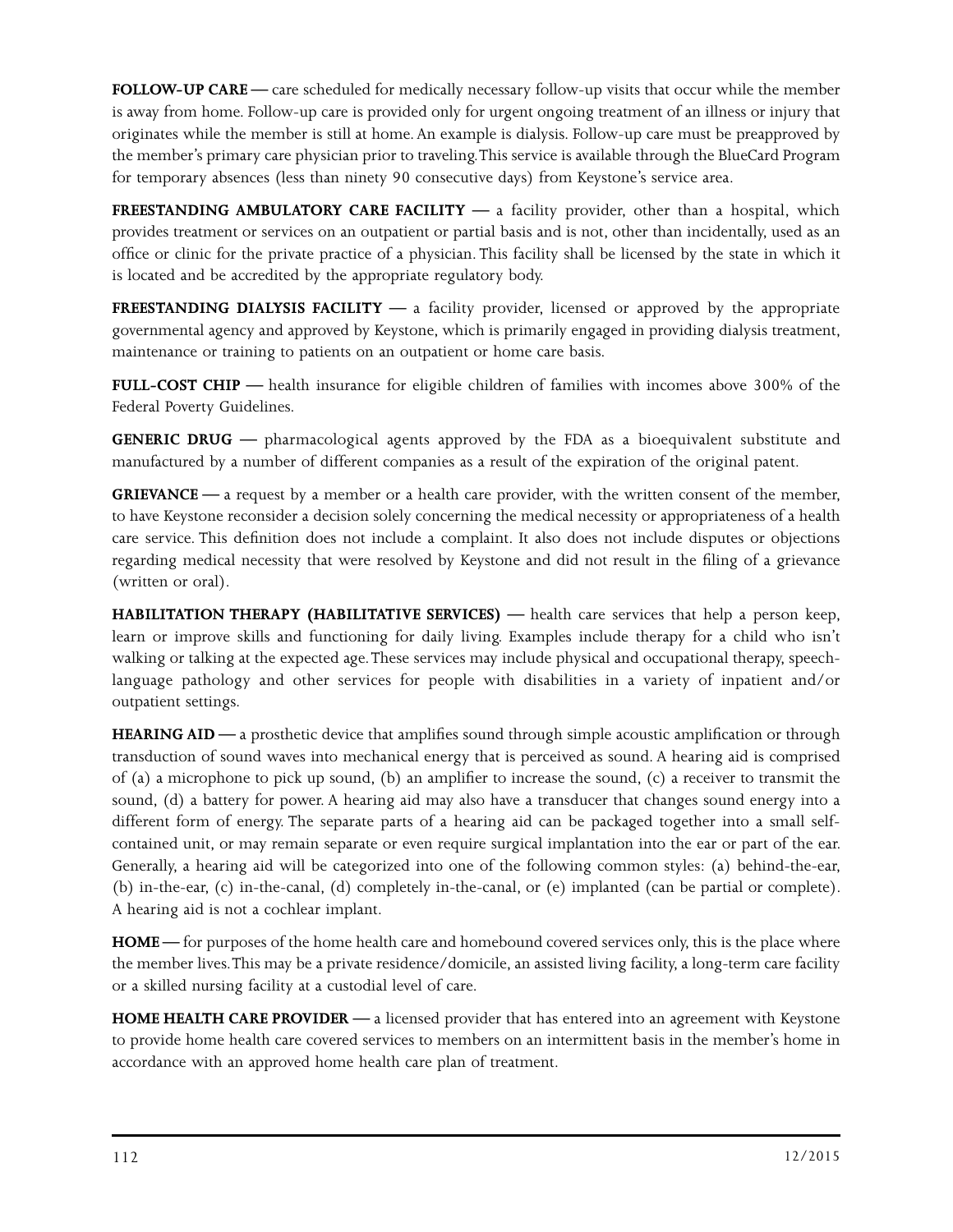**HOMEBOUND —** when there exists a normal inability to leave home due to severe restrictions on the member's mobility and when leaving the home: (a) would involve a considerable and taxing effort by the member; and (b) the member is unable to use transportation without another's assistance. A child, unlicensed driver or an individual who cannot drive will not automatically be considered homebound but must meet both requirements (a) and (b).

**HOSPICE PROVIDER —** a facility provider that is engaged in providing palliative care rather than curative care to terminally ill individuals. The hospice must be (1) certified by Medicare to provide hospice services, or accredited as a hospice by the appropriate regulatory agency; and (2) appropriately licensed in the state where it is located.

**HOSPITAL —** a short term, acute care, general hospital which has been approved by the Joint Commission on Accreditation of Healthcare Organizations and/or by the American Osteopathic Hospital Association or by Keystone and which:

- Is a duly licensed institution;
- Is primarily engaged in providing inpatient diagnostic and therapeutic services for the diagnosis, treatment, and care of injured and sick persons by or under the supervision of physicians;
- Has organized departments of medicine;
- Provides 24-hour nursing service by or under the supervision of registered nurses;
- Is not, other than incidentally, a skilled nursing facility; nursing home; custodial care home; health resort, spa or sanitarium; place for rest; place for aged; place for treatment of mental illness; place for treatment of substance abuse; place for provision of rehabilitation care; place for treatment of pulmonary tuberculosis; place for provision of hospice care.

**HOSPITAL SERVICES —** except as limited or excluded herein, acute-care covered services furnished by a hospital which are referred by your child's primary care physician, and preapproved by Keystone.

**HOSPITAL-BASED PROVIDER —** a physician who provides medically necessary services in a hospital or other participating facility provider supplemental to the primary care being provided in the hospital or participating facility provider, for which the subscriber has limited or no control of the selection of such physician. Hospital-based providers include physicians in the specialties of radiology, anesthesiology and pathology and/or other specialties as determined by Keystone. When these physicians provide services other than in the hospital or other participating facility, they are not considered hospital-based providers.

**IDENTIFICATION CARDS (ID CARDS)** — the currently effective cards issued to an enrolled CHIP child by Keystone Health Plan East and United Concordia which must be presented when a covered service is requested.

**IMMUNIZATIONS** — pediatric and medically necessary adult immunizations (except those required for work or travel). Coverage will be provided for those child immunizations, including the immunizing agents, which, as determined by the Pennsylvania Department of Health, conform with the standards of the Advisory Committee on Immunization Practices of the Centers for Disease Control and Prevention, U.S. Department of Health and Human Services.

**INDEPENDENT CLINICAL LABORATORY —** a laboratory that performs clinical pathology procedure and that is not affiliated or associated with a hospital, physician or facility provider.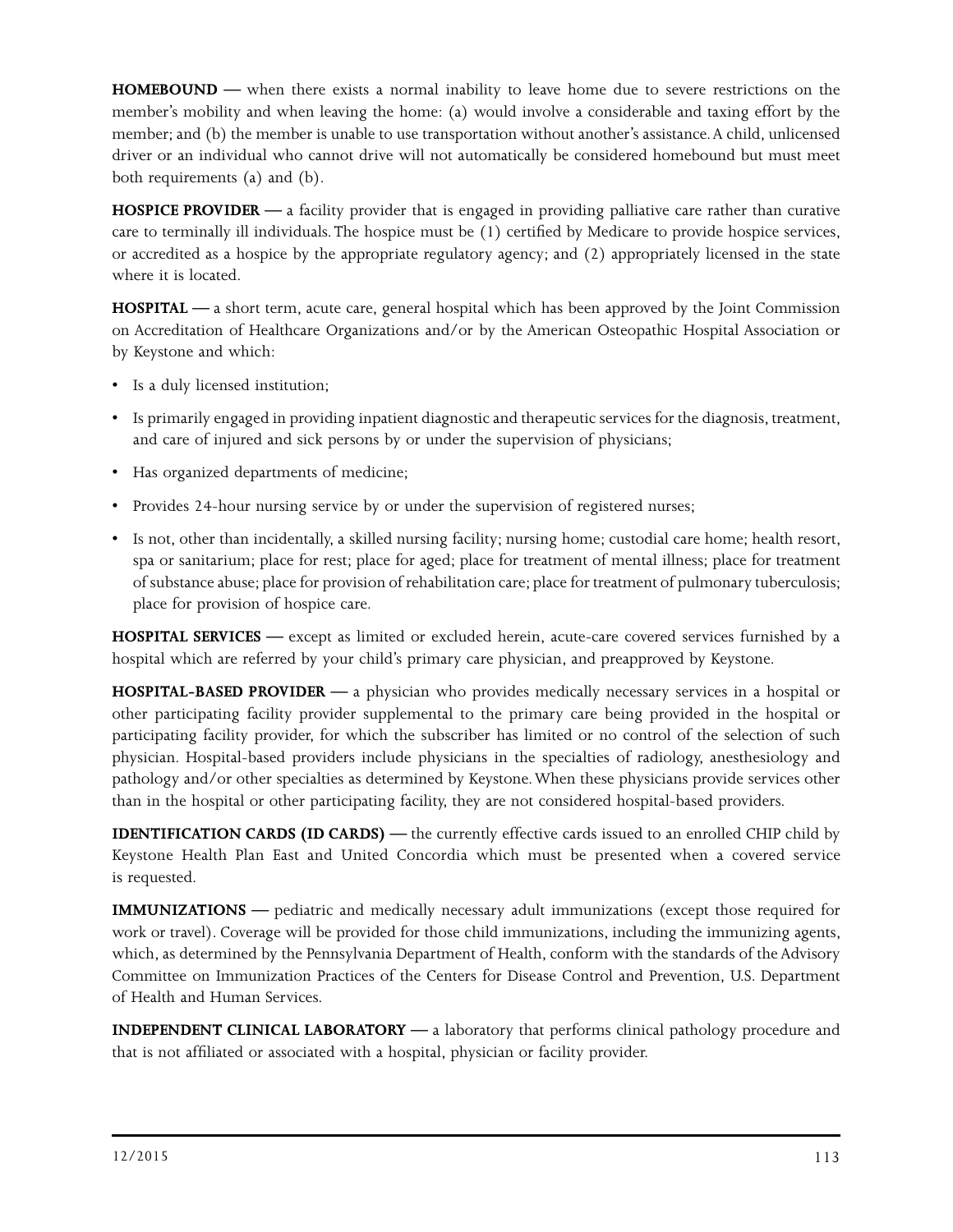**INPATIENT CARE** — treatment received as a bed patient in a hospital, a rehabilitation hospital, a skilled nursing facility or a participating facility provider that is a behavioral health/substance abuse provider.

**INPATIENT STAY (INPATIENT) —** the actual entry into a hospital, extended care facility or facility provider of a member who is to receive inpatient services as a registered bed patient in such hospital, extended care facility or facility provider and for whom a room and board charge is made. The inpatient admission shall continue until such time as the member is actually discharged from the facility.

**INTENSIVE OUTPATIENT PROGRAM** — planned, structured program comprised of coordinated and integrated multidisciplinary services designed to treat a patient, often in crisis, who suffers from mental illness or substance abuse/substance abuse dependency. Intensive outpatient treatment is an alternative to inpatient hospital treatment or partial hospitalization and focuses on alleviation of symptoms and improvement in the level of functioning required to stabilize the patient until he or she is able to transition to less intensive outpatient treatment, as required.

**KEYSTONE HEALTH PLAN EAST, INC. (KEYSTONE) —** a health maintenance organization providing access to comprehensive health care to members.

**LEGEND DRUG —** any medicinal substance that is required by the Federal Food, Drug and Cosmetic Act to be labeled as follows: "Caution: Federal law prohibits dispensing without a prescription".

**LICENSED CLINICAL SOCIAL WORKER —** a social worker who has graduated from an accredited educational institution with a Master's or Doctoral degree and is licensed by the appropriate state authority.

**LICENSED PRACTICAL NURSE (LPN) —** a nurse who had graduated from a practical or nursing education program and is licensed by the appropriate state authority.

**LIFE-THREATENING DISEASE OR CONDITION (for Qualifying Clinical Trials) —** any disease or condition from which the likelihood of death is probable unless the course of the disease or condition is interrupted.

**LIMITATIONS —** the maximum number of covered services, measured in number of visits or days, or the maximum dollar amount of covered services that are eligible for coverage. Limitations may vary depending on the type of program and covered services provided. Limitations, if any, are identified in this handbook.

**LOW-COST CHIP —** health insurance for eligible children of families with incomes between 200% and 300% of the Federal Poverty Guidelines.

**MAINTENANCE** — continuation of care and management of the member when:

- The maximum therapeutic value of a medically necessary treatment plan has been achieved;
- No additional functional improvement is apparent or expected to occur;
- The provision of covered services ceases to be of therapeutic value; and
- It is no longer medically necessary.

This includes maintenance services that seek to prevent disease, promote health and prolong and enhance the quality of life.

**MAINTENANCE PRESCRIPTION DRUG —** a covered drug or supply, as determined by Keystone, used for the treatment of chronic or long term conditions including, but not limited to, cardiac disease, hypertension, diabetes, lung disease and arthritis.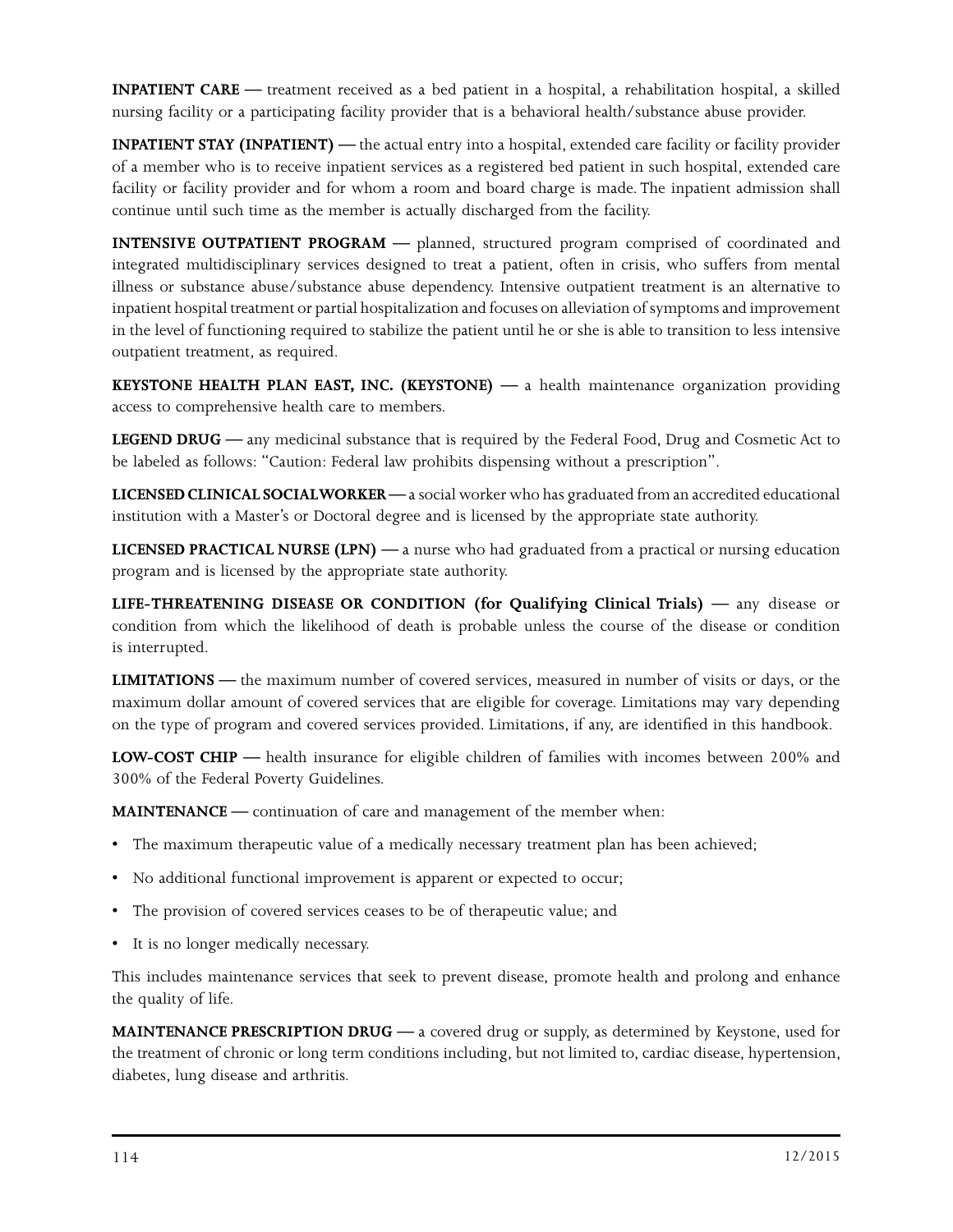**MASTER'S PREPARED THERAPIST —** a therapist who holds a Master's degree in an acceptable human services-related field of study and is licensed as a therapist at an independent practice level by the appropriate state authority to provide therapeutic services for the treatment of mental health care.

**MEDICAID — t**he program of Medical Assistance established by Title XIX of the Social Security Act of 1965, as amended, and Pennsylvania Statue, 62 P.S. Section 441.1 et seq., as amended.

**MEDICAL DIRECTOR —** a physician designated by Keystone to design and implement quality assurance programs and continuing education requirements, and to monitor utilization of health services by members.

**MEDICAL FOODS —** liquid nutritional products which are specifically formulated to treat one of the following genetic diseases: phenylketonuria, branched-chain ketonuria, galactosemia, homocystinuria.

**MEDICAL POLICY (MEDICAL POLICIES) —** a medical policy is used to determine whether covered services are medically necessary. Medical policy is developed based on various sources including, but not limited to, peer-reviewed scientific literature published in journals and textbooks, guidelines promulgated by governmental agencies and respected professional organizations and recommendations of experts in the relevant medical specialty.

**MEDICAL SCREENING EVALUATION —** an examination and evaluation within the capability of the hospital's emergency department, including ancillary services routinely available to the emergency department, performed by qualified personnel.

**MEDICAL TECHNOLOGY ASSESSMENT —** Technology assessment is the review and evaluation of available clinical and scientific information from expert sources. These sources include and are not limited to articles published by governmental agencies, national peer-review journals, national experts, clinical trials, and manufacturers' literature. Keystone uses the technology assessment process to assure that new drugs, procedures or devices are safe and effective before approving them as a covered service.

When new technology becomes available or at the request of a practitioner or member, Keystone researches all scientific information available from these expert sources. Following this analysis, Keystone makes a decision about when a new drug, procedure or device has been proven to be safe and effective and uses this information to determine when an item becomes a covered service.

**MEDICALLY NECESSARY (OR MEDICAL NECESSITY) —** health care services that a physician, exercising prudent clinical judgment, would provide to a patient for the purpose of preventing, evaluating, diagnosing, or treating an illness, injury, disease, or its symptoms, and that are: (1) in accordance with generally accepted standards of medical practice; (2) clinically appropriate, in terms of type, frequency, extent, site, and duration, and considered effective for the patient's illness, injury, or disease; and (3) not primarily for the convenience of the patient, physician, or other health care provider, and not more costly than an alternative service or sequence of services at least as likely to produce equivalent therapeutic or diagnostic results as to the diagnosis or treatment of that patient's illness, injury, or disease. For these purposes, "generally accepted standards of medical practice" means standards that are based on credible scientific evidence published in peer-reviewed medical literature generally recognized by the relevant medical community, Physician Specialty Society recommendations, and the views of physicians practicing in relevant clinical areas and any other relevant factors.

**MEDICARE —** hospital or medical insurance benefits provided by the United States Government under Title XVIII of the Social Security Act of 1965, as amended.

**MEMBER —** a subscriber who meets the eligibility requirements and is enrolled in the Children's Health Insurance Program (CHIP).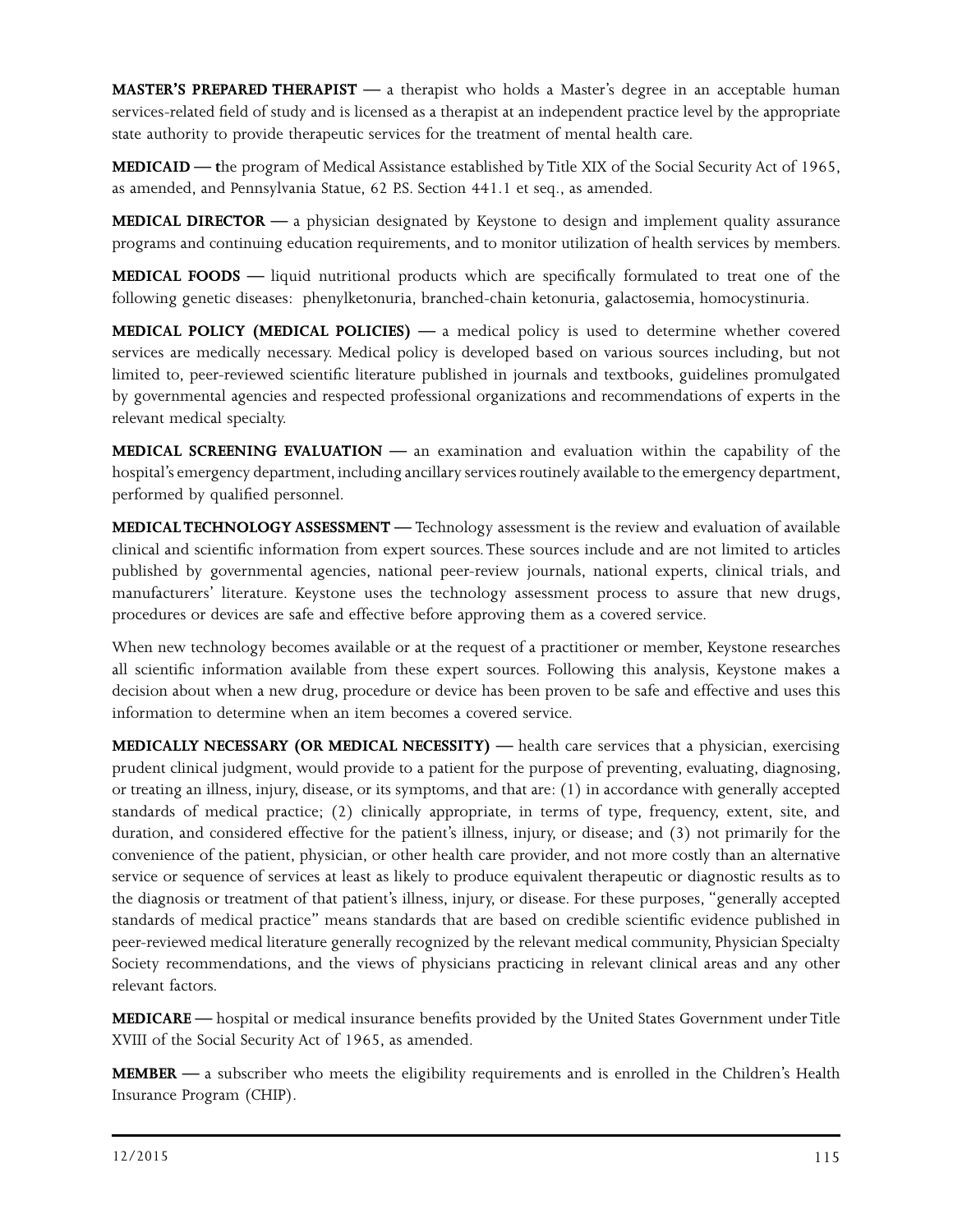**MENTAL ILLNESS —** any of various conditions categorized as mental disorders by the most recent edition of the International Classification of Diseases (ICD), wherein mental treatment is provided by a qualified behavioral health provider.

**MULTI-SOURCE DRUG —** a branded FDA approved drug for which an FDA approved generic drug substitute is available.

**NON-FORMULARY DRUG —** a covered drug or supply not included in the drug formulary.

**NONPARTICIPATING PHARMACY—** a pharmacy (whether a retail or mail service pharmacy) which has not entered into a written agreement with Keystone or an agent of Keystone to provide covered drugs or supplies to members.

**NONPARTICIPATING PROVIDER —** a facility provider, professional provider, ancillary service provider that is not a member of the Keystone's network.

**NUTRITIONAL FORMULA —** liquid nutritional products which are formulated to supplement or replace normal food products.

**OCCUPATIONAL THERAPY** — medically prescribed treatment concerned with improving or restoring neuromusculoskeletal functions which have been impaired by illness or injury, congenital anomaly or prior therapeutic intervention. Occupational therapy also includes medically prescribed treatment concerned with improving the member's ability to perform those tasks required for independent functioning where such function has been permanently lost or reduced by illness or injury, congenital anomaly or prior therapeutic intervention. This does not include services specifically directed towards the improvement of vocational skills and social functioning.

**OFFICE VISITS** — covered services provided in the physician's office and performed by or under the direction of your child's primary care physician or a referred specialist.

**OTHER PROFESSIONAL PROVIDER —** with respect to dental care benefits, a certified registered nurse anesthetist. This does not include any certified registered nurse anesthetist employed by a health care facility or by an anesthesiology group.

**OUT-OF-AREA SERVICES—**services provided outside Keystone's service area. Covered services are limited to:

- Emergency services and services that are arranged or referred by a Keystone primary care physician in Keystone's service area, and preapproved by Keystone; and
- Urgent care and follow-up care available through the BlueCard program.

**OUT-OF-POCKET MAXIMUM —** the maximum dollar amount that a member pays for covered services under this contract in each benefit period. The out-of-pocket maximum includes copayments and coinsurance amounts; it does not include any amounts above the allowed amount for a specific provider, or the amount for any services not covered under this contract.

**OUTPATIENT CARE** — medical, nursing, counseling or therapeutic treatment provided to a member who does not require an overnight stay in a hospital or other inpatient facility.

# **OUTPATIENT MENTAL HEALTH CARE/OUTPATIENT SUBSTANCE ABUSE TREATMENT (OUTPATIENT**

**TREATMENT)** — the provision of medical, nursing, counseling or therapeutic covered services on a planned and regularly scheduled basis in an acute care hospital or a facility licensed by the Department of Health as a substance abuse treatment program or any other mental health therapeutic modality designed for a patient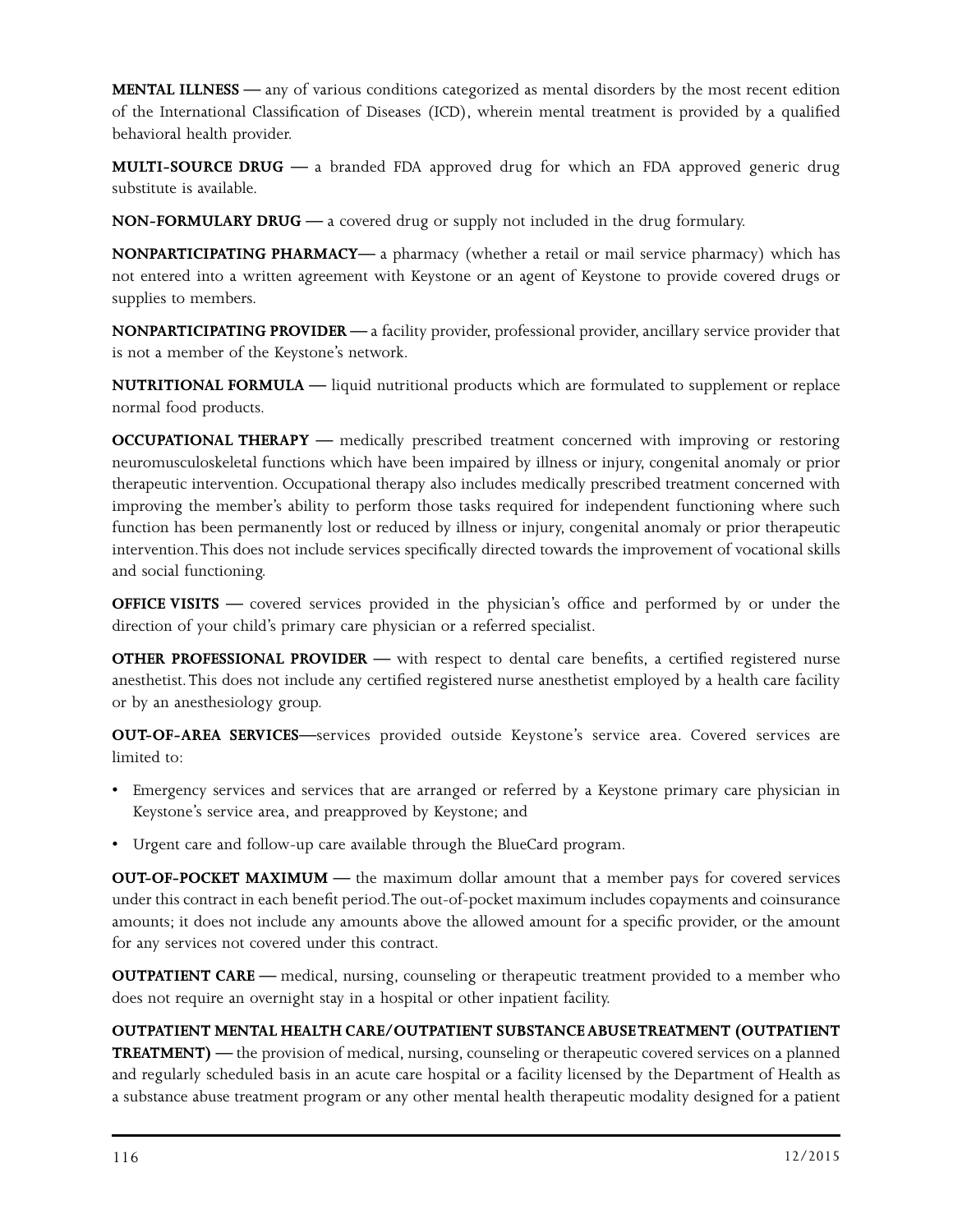or client who does not require care as an inpatient. Outpatient treatment includes care provided under a partial hospitalization program or an intensive outpatient program.

**PARTIAL HOSPITALIZATION** — medical, nursing, counseling or therapeutic services provided on a planned and regularly scheduled basis in a hospital or facility provider, designed for a patient who would benefit from more intensive services than are offered in outpatient treatment (intensive outpatient session or outpatient office visit) but who does not require inpatient confinement.

**PARTICIPATING FACILITY PROVIDER —** a facility provider that is a member of Keystone's network.

**PARTICIPATING MAIL SERVICE PHARMACY —** a registered, licensed pharmacy with whom Keystone or an agent of Keystone has contracted to provide covered drugs or supplies through the mail and to accept as payment in full the Keystone payment plus any applicable prescription drug copayments for covered drugs or supplies.

**PARTICIPATING PHARMACY** — any registered, licensed pharmacy other than a participating mail service pharmacy with whom Keystone or an agent of Keystone has contracted to dispense covered drugs or supplies to members and to accept as payment in full the Keystone payment plus any applicable prescription drug cost-sharing for the covered drugs or supplies.

**PARTICIPATING PROFESSIONAL PROVIDER —** a professional provider who is a member of Keystone's network.

**PARTICIPATING PROVIDER** — a provider with whom Keystone has contracted directly or indirectly and, where applicable, is medically certified to render covered services. This includes, but is not limited to:

- **Primary Care Physician (PCP)** a participating provider selected by a member who is responsible for providing all primary care covered services and for authorizing and coordinating all covered medical care, including referrals for specialist services.
- **Participating Specialist** a professional provider who provides specialist services with a referral or, for direct access care, without a referral. A participating specialist is in one of the following categories:
	- **Referred Specialist** a professional provider who provides covered specialist services within his or her specialty and upon referral from a primary care physician. In the event there is no participating provider to provide these services, referral to a nonparticipating provider will be arranged by your child's primary care physician with preapproval by Keystone. See "Preapproval for Nonparticipating Providers" on page 26 for obtaining preapproval for use of a nonparticipating provider.

For the following outpatient services, the referred specialist is your child's primary care physician's designated provider: (a) certain rehabilitation therapy services (other than speech therapy); (b) certain diagnostic radiology services for members age five (5) or older; and (c) laboratory and pathology tests. Your child's primary care physician will provide a referral to the designated provider for these services.

- **Participating Obstetricians or Gynecologists** a participating provider selected by a female member who provides covered services without a referral. All non-facility obstetrical and gynecological covered services are subject to the same copayment that applies to office visits to your child's primary care physician. Participating obstetricians and gynecologists have the same responsibilities as referred specialists. For example, seeking preapproval for certain services. Similarly, just as you have the right to designate a referred specialist as your child's primary care physician, you may designate a participating obstetrician or gynecologist as your child's primary care physician.
- **• Dialysis Specialist** a professional provider who provides services related to dialysis without a referral.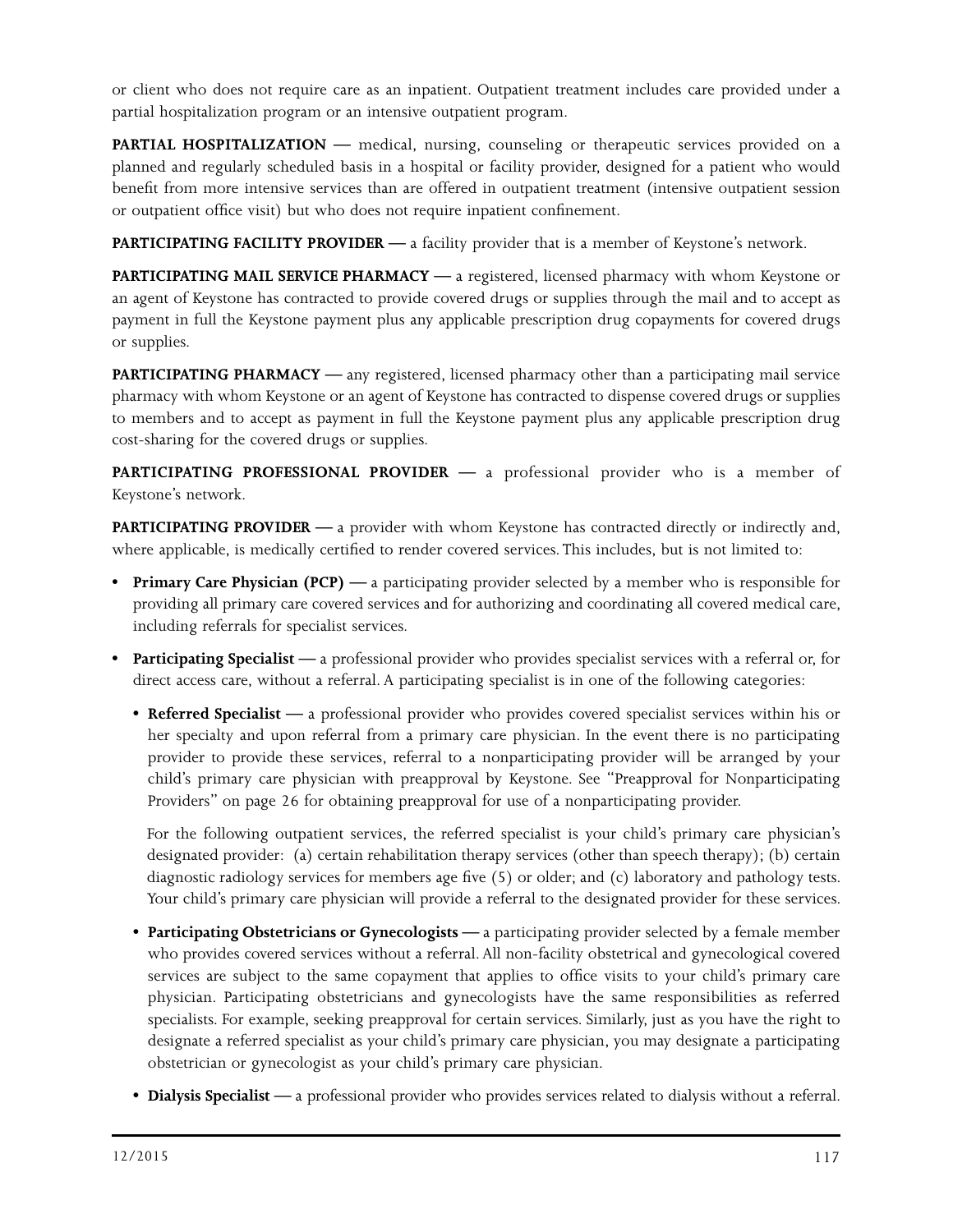- **• Participating Hospital** a hospital that has contracted with Keystone to provide covered services to members.
- **Durable Medical Equipment (DME) Supplier** a participating supplier of Durable Medical Equipment that has contracted with Keystone to provide covered supplies to Keystone members.
- **Behavioral Health/Substance Abuse Provider** A provider in a network made up of professionals and facilities contracted by a behavioral health management company on Keystone's behalf to provide behavioral health/substance abuse covered services for the treatment of mental illness and substance abuse (including detoxification) to Keystone's members. Licensed clinical social workers and masters prepared therapists are contracted to provide covered services for treatment of mental health care only.
- **Hospice Provider** a licensed participating provider that is primarily engaged in providing pain relief, symptom management, and supportive services to a terminally ill member with a medical prognosis of six (6) months or less. Covered services to be provided by the hospice provider include home hospice and/or inpatient hospice services that have been referred by your child's primary care physician and preapproved by Keystone.

**PHARMACIST** — an individual, duly licensed as a pharmacist by the State Board of Pharmacy or other governing body having jurisdiction, who is employed by or associated with a pharmacy.

**PHARMACY AND THERAPEUTICS COMMITTEE —** a group composed of health care professionals with recognized knowledge and expertise in clinically appropriate prescribing, dispensing and monitoring of outpatient drugs or drug use review, evaluation and intervention. The membership of the committee consists of at least two-thirds licensed and actively practicing physicians and pharmacists and shall consist of at least one pharmacist.

**PHYSICAL THERAPY** — medically prescribed treatment of physical disabilities or impairments resulting from disease, injury, congenital anomaly, or prior therapeutic intervention by the use of therapeutic exercise and other interventions that focus on improving posture, locomotion, strength, endurance, balance, coordination, joint mobility, flexibility and the functional activities of daily living.

**PHYSICIAN** — a person who is a doctor of medicine (M.D.) or a doctor of osteopathy (D.O.), licensed, and legally entitled to practice medicine in all its branches, perform surgery, and dispense drugs.

**PLAN OF TREATMENT** — a plan of care which is developed or approved by your child's primary care physician for the treatment of an injury or illness. The plan of treatment should be limited in scope and extent to that care which is medically necessary for the member's diagnosis and condition.

**PREAPPROVED (PREAPPROVAL) —** the approval which your child's primary care physician or referred specialist must obtain from Keystone to confirm Keystone coverage for certain covered services or medical necessity for certain covered drugs or supplies for a member's medical condition.

With regard to your child's medical services, such approval must be obtained prior to providing your child with covered services or referrals. If your child's primary care physician or referred specialist is required to obtain a preapproval, and provides covered services or referrals without obtaining such preapproval, you will not be responsible for payment. Preapproval is not required for a maternity inpatient stay.

With regard to prescription drug benefits, such preapproval must be obtained prior to providing the covered drug or supply. Keystone also reserves the right to apply dispensing limits for certain covered drugs or supplies as conveyed by the FDA or Keystone's Pharmacy and Therapeutics Committee. The parent may call Customer Service at **1-800-464-5437** to find out if the covered drug or supply has been approved by Keystone, or may ask the child's primary care physician to call Provider Services.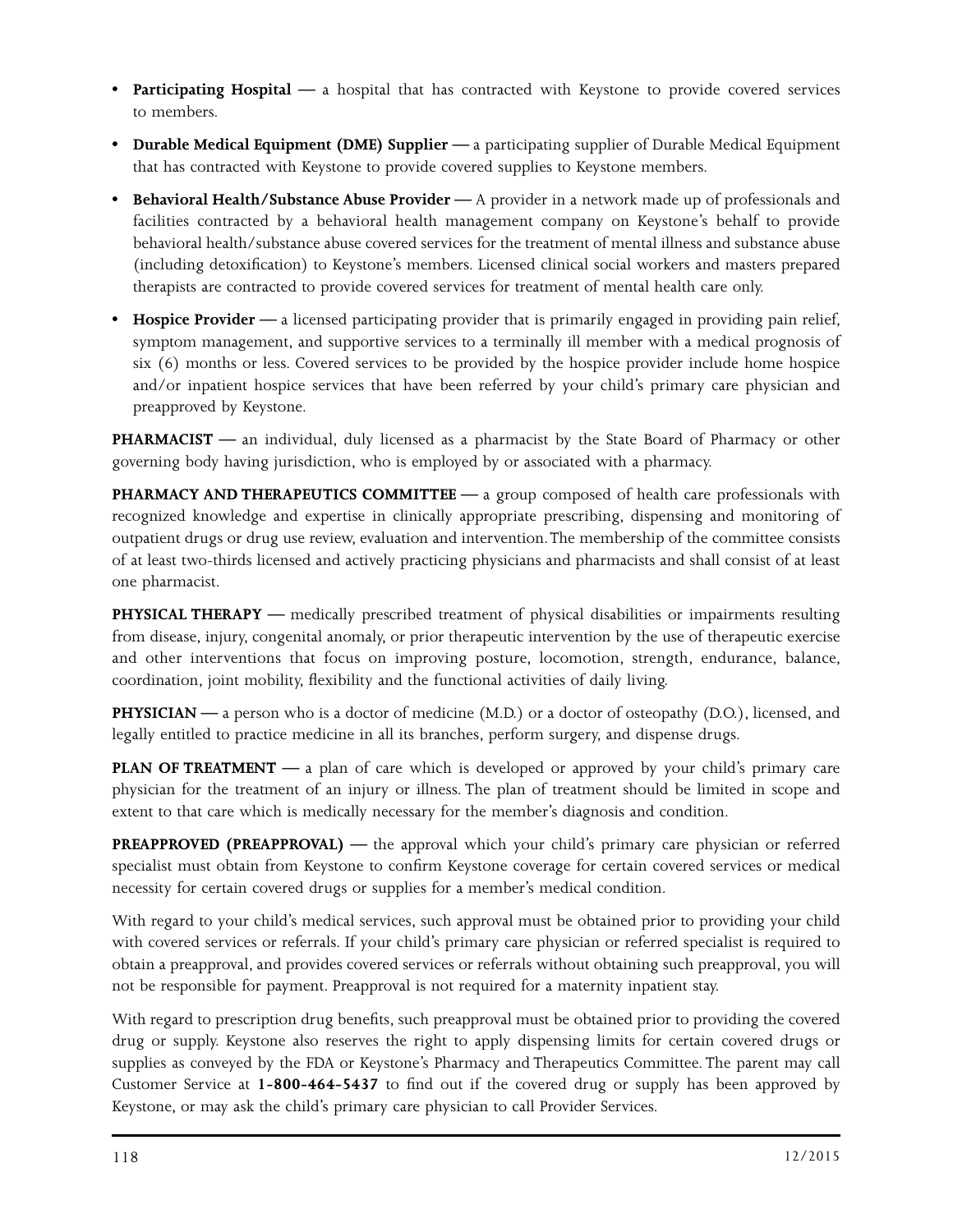Approval will be given by the appropriate Keystone staff, under the supervision of the medical director.

**PRIOR AUTHORIZATION** — with respect to dental benefits, the determination of benefits for dental covered services before the services are performed.

**PRENOTIFICATION** — the requirement that a member provide prior notice to Keystone that proposed services, such as maternity care, are scheduled to be performed. Payment for services depends on whether the member and the category of service are covered under this plan.

**PRESCRIBE or PRESCRIBED** — to write or give a prescription order.

**PRESCRIPTION DRUG —** a legend drug or controlled substance, which has been approved by the Food and Drug Administration for a specific use and which can, under federal or state law, be dispensed only pursuant to a prescription order. You may call Customer Service at **1-800-464-5437** to find out if your prescription drug has been approved by Keystone or you may ask your child's primary care physician to call Provider Services.

This definition includes insulin and spacers for metered dose inhalers obtained with a prescription drug order or refill.

**PRESCRIPTION DRUG COPAYMENT (PRESCRIPTION DRUG COPAY)** — the amount as shown in the "Benefits at a Glance" document charged to the member by the participating retail pharmacy or participating mail service pharmacy for the dispensing or refilling of any prescription drug order or refill. The member is responsible at the time of service for payment of the prescription drug copay directly to the participating retail pharmacy or participating mail service pharmacy.

**PRESCRIPTION DRUG ORDER or REFILL (PRESCRIPTION DRUG ORDER) —** the authorization for a prescription drug issued by a primary care physician or referred specialist who is duly licensed to make such an authorization in the ordinary course of his or her professional practice.

**PRESCRIPTION ORDER** — the authorization for: 1) a prescription drug, or 2) services or supplies prescribed for the diagnosis or treatment of an illness, which are issued by a primary care physician or participating specialist who is duly licensed to make such an authorization in the ordinary course of his or her professional practice.

**PRIVATE DUTY NURSING** — medically necessary continuous skilled nursing services provided to a member by a registered nurse or a licensed practical nurse.

**PROFESSIONAL PROVIDER** — a person or practitioner who is certified, who is registered, or who is licensed and performing services within the scope of such licensure. The professional providers are: audiologist, autism service provider, behavioral specialist, certified registered nurse, certified nurse midwife, chiropractor, dentist, independent clinical laboratory, licensed clinical social worker (for mental health care only), masters-prepared therapist, optometrist, physical therapist, physician, physician assistant, podiatrist, psychologist, registered dietitian, speech-language pathologist, and teacher of the hearing impaired.

**PROSTHETIC DEVICE —** devices (except dental prosthetic devices) which replace all or part of: 1) an absent body organ including contiguous tissue or 2) the function of a permanently inoperative or malfunctioning body organ.

**PROVIDER** — any health care institution, practitioner, or group of practitioners that are licensed to render health care services including, but not limited to: a physician, a group of physicians, allied health professional, certified nurse midwife, hospital, skilled nursing facility, rehabilitation hospital, birthing facility, or home health care provider. In addition, for mental health care services only, a licensed clinical social worker and a masters prepared therapist will also be considered a provider.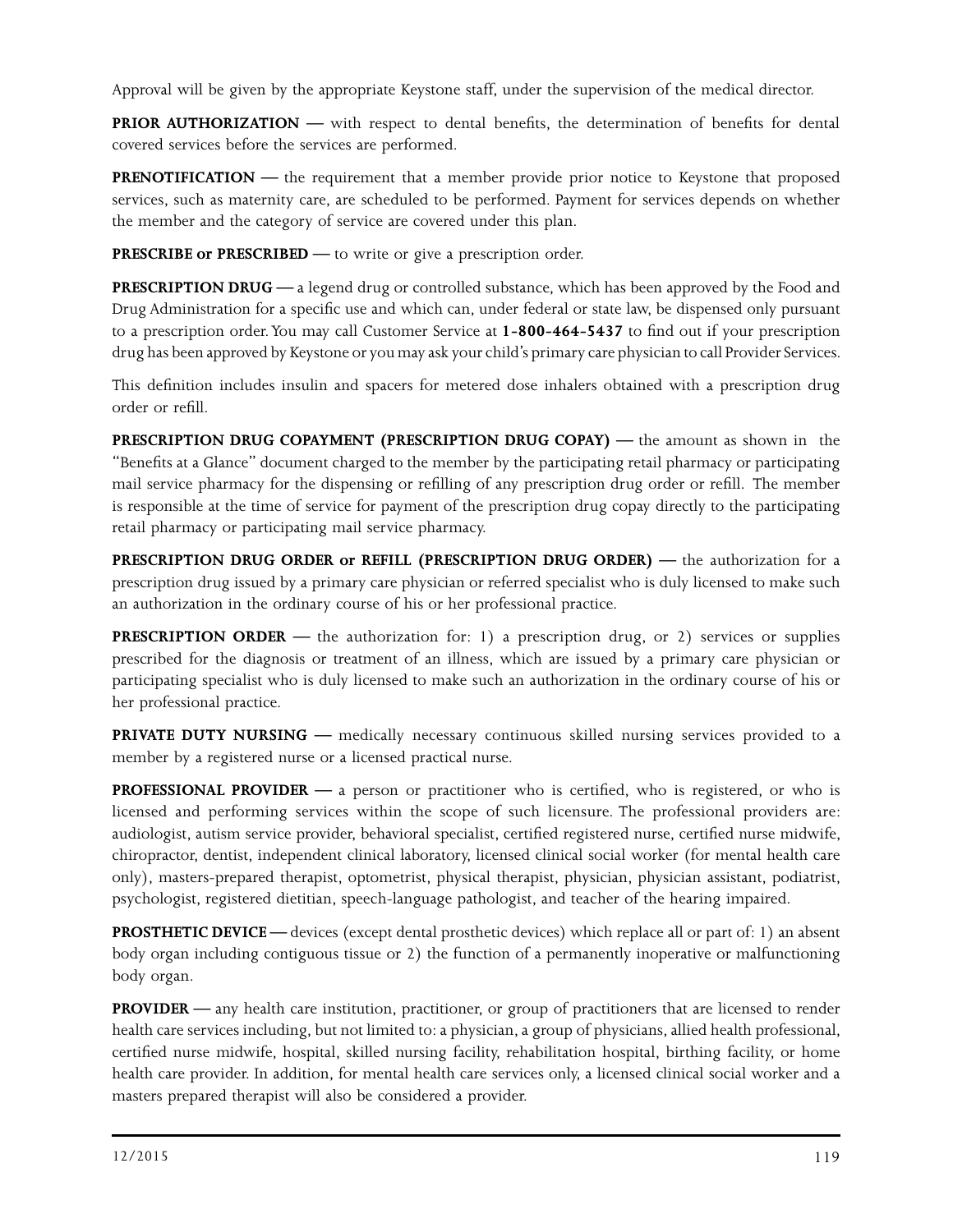**QUALIFIED INDIVIDUAL (for Clinical Trials) —** a member who meets the following conditions:

- The member is eligible to participate in an approved clinical trial according to the trial protocol with respect to treatment of cancer or other life-threatening disease or condition; and
- Either:
	- The referring health care professional is a health care provider participating in the clinical trial and has concluded that the member's participation in such trial would be appropriate based upon the individual meeting the conditions described above; or
	- The member provides medical and scientific information establishing that their participation in such trial would be appropriate based upon the member meeting the conditions described above.

**QUALIFYING CLINICAL TRIAL —** a phase I, II, III, or IV clinical trial that is conducted in relation to the prevention, detection, or treatment of cancer or other life-threatening disease or condition and is described in any of the following:

- Federally funded trials: the study or investigation is approved or funded (which may include funding through in-kind contributions) by one or more of the following:
	- **1.** The National Institutes of Health (NIH);
	- **2.** The Centers for Disease Control and Prevention (CDC);
	- **3.** The Agency for Healthcare Research and Quality (AHRQ);
	- **4.** The Centers for Medicare and Medicaid Services (CMS);
	- **5.** Cooperative group or center of any of the entities described in 1-4 above or the Department of Defense (DOD) or the Department of Veterans Affairs (VA);
	- **6.** Any of the following, if the Conditions For Departments are met:
		- The Department of Veterans Affairs (VA);
		- The Department of Defense (DOD); or
		- The Department of Energy (DOE), if for a study or investigation conducted by a Department, are that the study or investigation has been reviewed and approved through a system of peer review that the Secretary determines to be (A) to be comparable to the system of peer review of studies and investigations used by the National Institutes of Health, and (B) assures unbiased review of the highest scientific standards by qualified individuals who have no interest in the outcome of the review.
- The study or investigation is conducted under an investigational new drug application reviewed by the Food and Drug Administration (FDA); or
- The study or investigation is a drug trial that is exempt from having such an investigational new drug application.

The citation for reference is 42 U.S.C.§ 300gg-8. The statute requires the issuer to provide coverage for routine patient care costs for qualified individuals participating in approved clinical trials and issuer "may not deny the individual participation in the clinical trial."

In the absence of meeting the criteria listed above, the clinical trial must be approved by Keystone as a Qualifying Clinical Trial.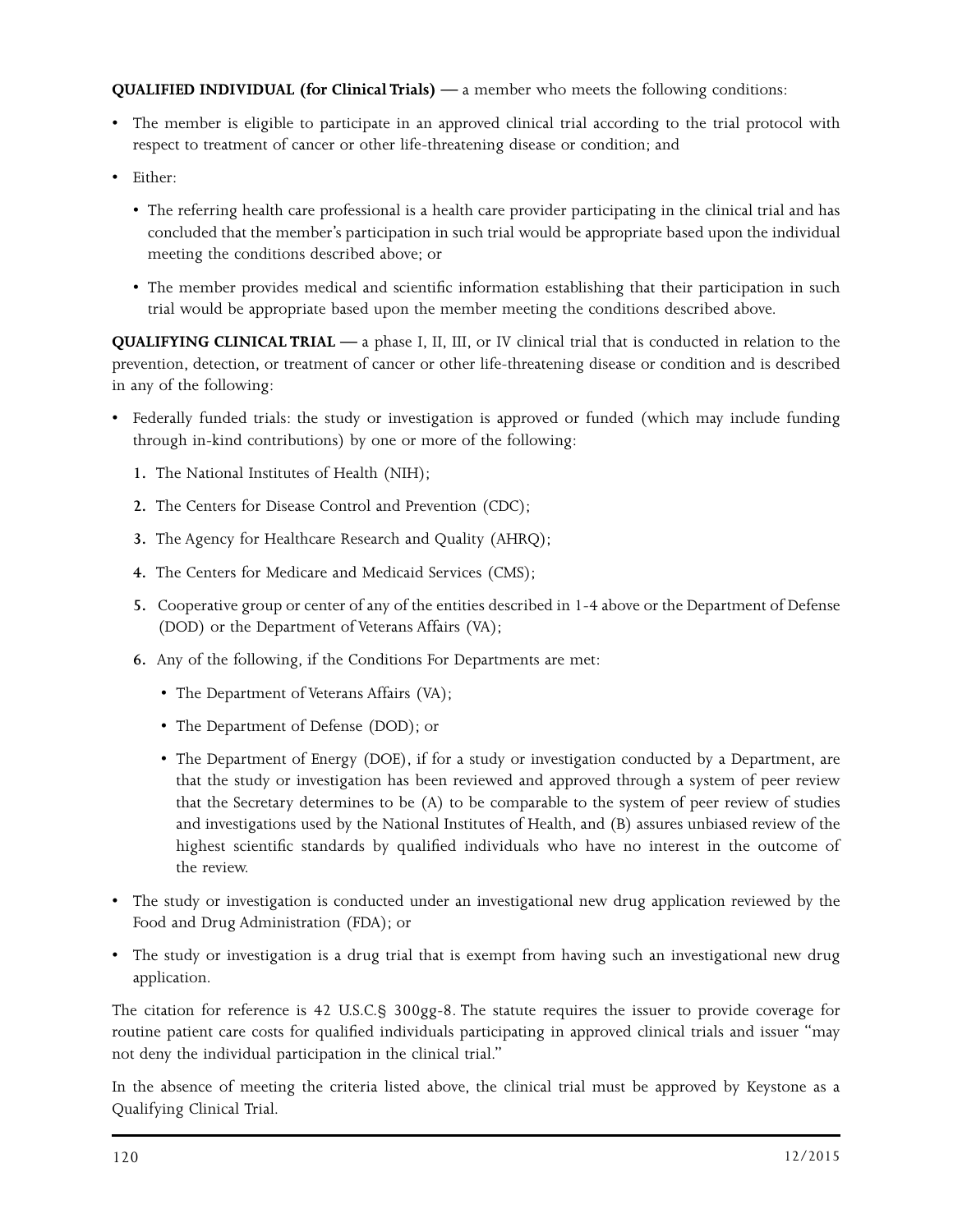**REFERRED (REFERRAL) —** written documentation from the CHIP member's primary care physician that authorizes covered services to be rendered by a Keystone participating provider or provider specifically named on the referral. Referred care includes all services provided by a referred specialist. Referrals to nonparticipating providers must be preapproved by Keystone. See "Preapproval for Non-Participating Providers" on page 26 for procedures for obtaining preapproval for use of a nonparticipating provider. A referral must be issued to the CHIP member prior to receiving covered services and is valid for **ninety (90) days** from the date of issue for an enrolled member.

**REGISTERED DIETITIAN (R.D.)** — a dietitian registered by a nationally recognized professional association of dietitians. A Registered Dietitian (R.D.) is a food and nutrition expert who has met the minimum academic and professional requirements to qualify for the credential "R.D."

**REGISTERED NURSE (R.N.) —** a nurse who has graduated from a formal program of nursing education (diploma school, associate degree or baccalaureate program) and is licensed by the appropriate state authority.

**REHABILITATION HOSPITAL —** a facility licensed by the Pennsylvania Department of Health that is primarily engaged in providing rehabilitation care on an inpatient basis. Rehabilitation care consists of the combined use of medical, educational, and vocational services to enable patients disabled by disease or injury to achieve the highest possible level of functional ability. Services are provided by or under the supervision of an organized staff of physicians. Continuous nursing services are provided under the supervision of a registered nurse.

**REHABILITATION THERAPY (REHABILITATIVE SERVICES)** — includes treatments designed to improve, maintain, and prevent the deterioration of skills and functioning for daily living that have been lost or impaired. Rehabilitation therapy includes occupational therapy and physical therapy.

**RELIABLE EVIDENCE —** peer-reviewed reports of clinical studies that have been designed according to accepted scientific standards such that potential biases are minimized to the fullest extent, and generalizations may be made about safety and effectiveness of the technology outside of the research setting. Studies are to be published or accepted for publication, in medical or scientific journals that meet nationally recognized requirements for scientific manuscripts and that are generally recognized by the relevant medical community as authoritative. Furthermore, evidence-based guidelines from respected professional organizations and governmental entities may be considered reliable evidence if generally accepted by the relevant medical community.

**RESIDENTIAL TREATMENT CENTER —** A residential treatment facility, licensed and approved by the appropriate government agency and approved by Keystone, is an eligible provider not only for substance abuse treatment but also for treatment of mental illness to partial, outpatient, or live-in patients who do not require acute medical care.

**RESPITE CARE —** hospice services necessary to relieve primary caregivers, provided on a short-term basis in a Medicare-certified skilled nursing facility to a member for whom hospice care is provided primarily in the home.

**RETAIL HEALTH CLINIC —** Retail Health Clinics are staffed by certified nurse practitioners trained to diagnose, treat and write prescriptions when clinically appropriate. Services are available to treat basic medical needs for urgent care. Examples of needs are sore throat; ear, eye or sinus infection; allergies; minor burns; skin infections or rashes; and pregnancy testing.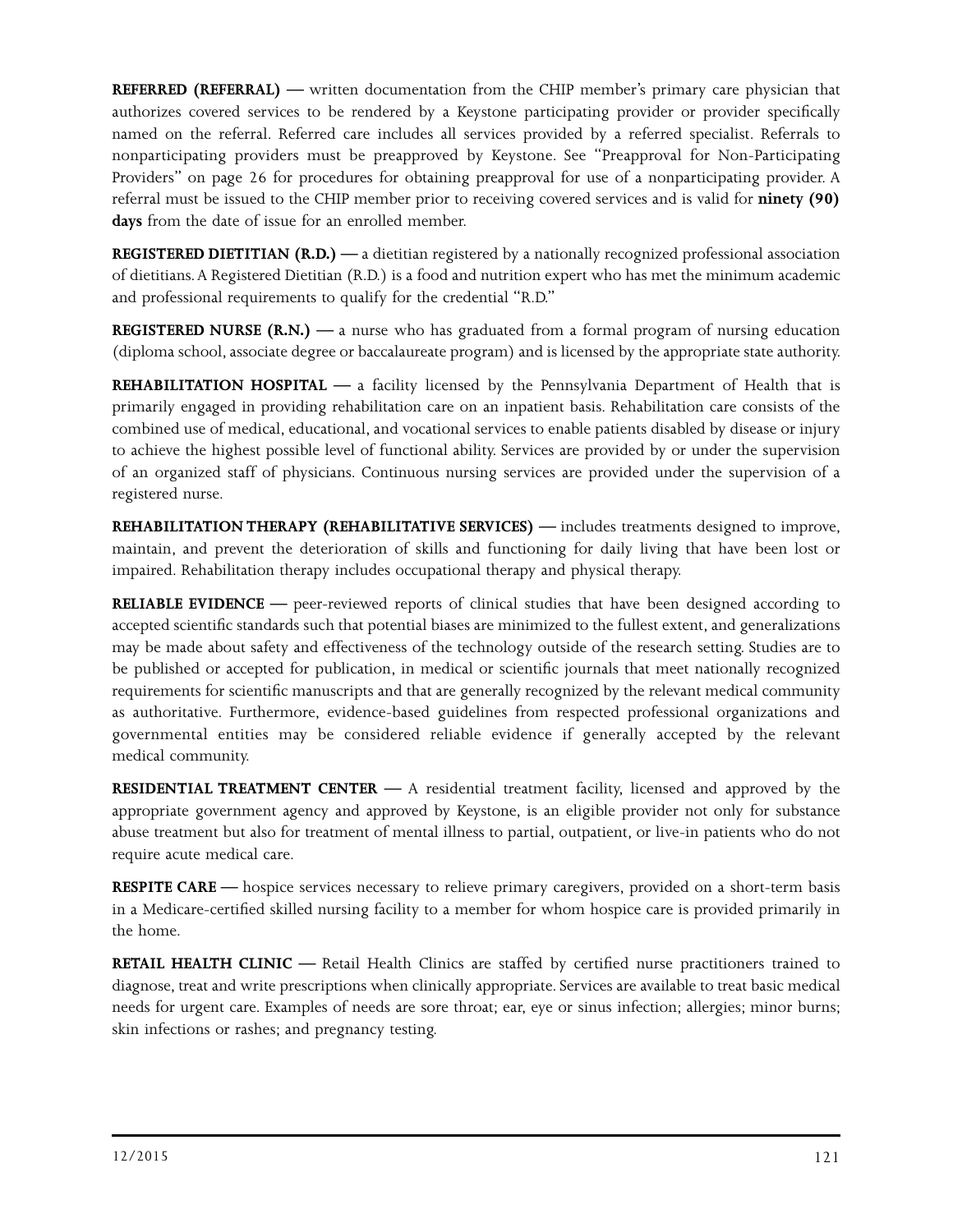**ROUTINE PATIENT COSTS ASSOCIATED WITH QUALIFYING CLINICAL TRIALS —** routine patient costs include all items and services consistent with the coverage provided under this contract that is typically covered for a qualified individual who is not enrolled in a clinical trial.

Routine patient costs do not include:

- The investigational item, device, or service itself;
- Items and services that are provided solely to satisfy data collection and analysis needs and that are not used in the direct clinical management of the patient; and
- A service that is clearly inconsistent with widely accepted and established standards of care for a particular diagnosis.

**SELF-ADMINISTERED PRESCRIPTION DRUG —** a prescription drug that can be administered safely and effectively by either the member or a caregiver, without medical supervision, regardless of whether initial medical supervision and/or instruction is required. Examples of self-administered prescription drugs include, but are not limited to:

- Oral drugs;
- Self-injectable drugs;
- Inhaled drugs; and
- Topical drugs.

## **SELF-INJECTABLE PRESCRIPTION DRUG (SELF-INJECTABLE DRUG) —** a prescription drug that:

- is introduced into a muscle or under the skin with a syringe and needle; and
- can be administered safely and effectively by either the member or a caregiver without medical supervision regardless of whether initial medical supervision and/or instruction is required.

**SERVICE AREA —** the geographical area within which Keystone is approved to provide access to covered services.

**SEVERE SYSTEMIC PROTEIN ALLERGY —** means allergic symptoms to ingested proteins of sufficient magnitude to cause weight loss or failure to gain weight, skin rash, respiratory symptoms, and gastrointestinal symptoms of significant magnitude to cause gastrointestinal bleeding and vomiting.

**SHORT PROCEDURE UNIT —** a unit which is approved by Keystone and which is designed to handle either lengthy diagnostic or minor surgical procedures on an outpatient basis which would otherwise have resulted in an inpatient stay in the absence of a short procedure unit.

**SKILLED NURSING FACILITY —** an institution or a distinct part of an institution, other than one which is primarily for the care and treatment of mental illness, tuberculosis, or substance abuse and has contracted with Keystone to provide covered services to members, which:

- Is accredited as a skilled nursing facility or extended care facility by the Joint Commission on Accreditation of Healthcare Organizations;
- Is certified as a skilled nursing facility or extended care facility under the Medicare Law; or
- Is otherwise acceptable to Keystone.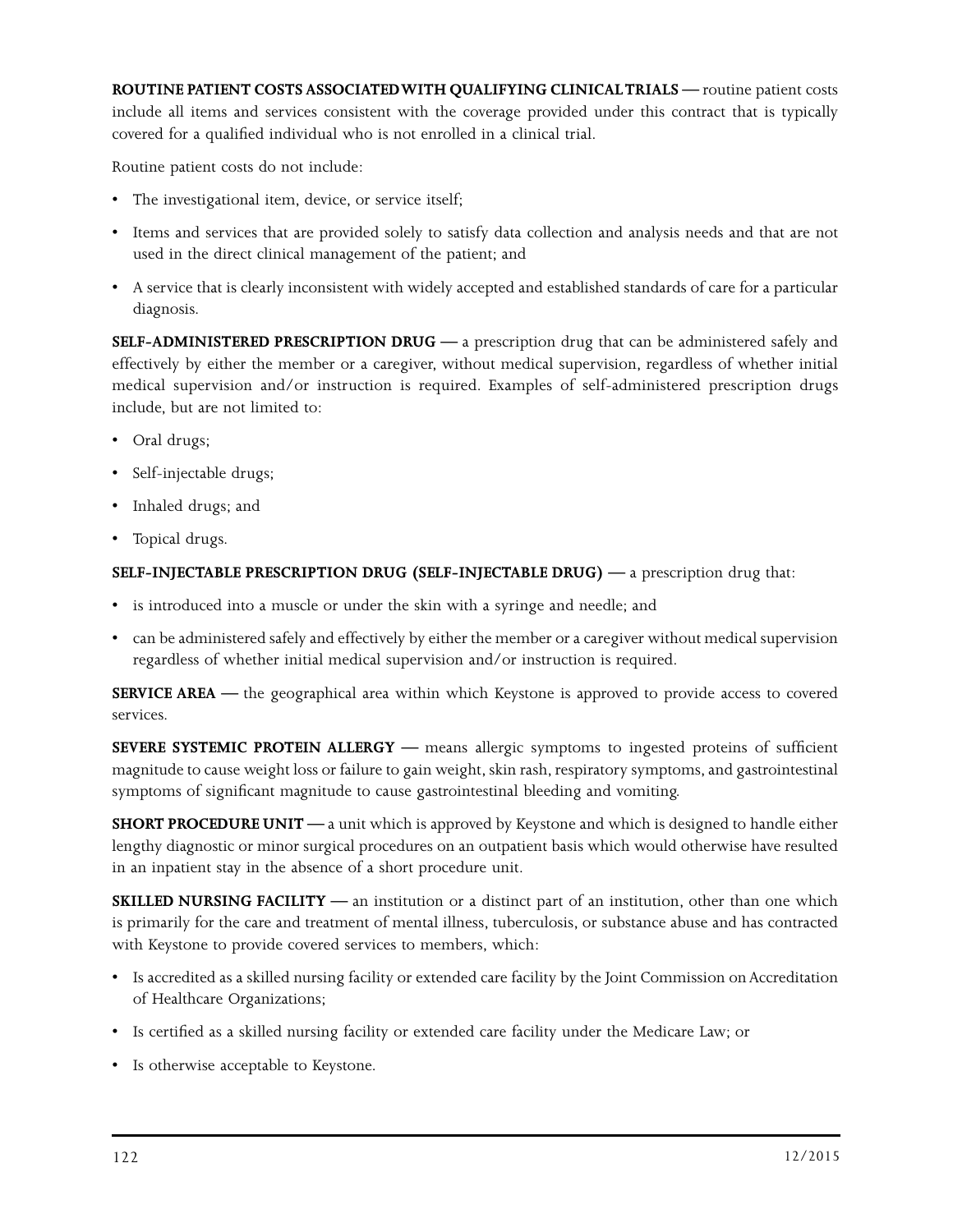**SLEEP STUDIES** — refers to the continuous and simultaneous monitoring and recording of various physiologic and pathophysiologic sleep parameters. Sleep tests are performed to diagnose sleep disorders (e.g., narcolepsy, sleep apnea, parasomnias), initiate treatment for a sleep disorder and/or evaluate an individual's response to therapies such as continuous positive airway pressure (CPAP) or bi-level positive airway pressure device (BPAP).

**SOUND NATURAL TEETH** — teeth that are stable, functional, free from decay and advanced periodontal disease, in good repair at the time of the accidental injury or trauma, and are not man-made.

**SPECIALIST SERVICES —** all physician services providing medical care in any generally accepted medical or surgical specialty or subspecialty.

**SPECIALTY DRUG —** a medication that meets certain criteria including, but not limited to:

- The drug is used in the treatment of a rare, complex, or chronic disease.
- A high level of involvement is required by a healthcare provider to administer the drug.
- Complex storage and/or shipping requirements are necessary to maintain the drug's stability.
- The drug requires comprehensive patient monitoring and education by a healthcare provider regarding safety, side effects, and compliance.
- Access to the drug may be limited.
- Keystone reserves the right to determine which specialty drug vendors and/or healthcare providers can dispense or administer certain specialty drugs.

**STANDARD INJECTABLE DRUG —** a medication that is either injectable or infusible but is not defined by the company to be a self-administered prescription drug or a specialty drug. Standard injectable drugs include, but are not limited to: allergy injections and extractions and injectable medications such as antibiotics and steroid injections that are administered by a participating professional provider.

**STANDING REFERRAL (STANDING REFERRED)** — written documentation from Keystone that authorizes covered services for a life-threatening, degenerative or disabling disease or condition. The covered services will be rendered by the referred specialist named on the standing referral form. The referred specialist will have clinical expertise in treating the disease or condition. A standing referral must be issued to the member prior to receiving covered services. The member, the primary care physician and the referred specialist will be notified in writing of the length of time that the standing referral is valid. Standing referred care includes all primary and specialist services provided by that referred specialist.

**STATE RESTRICTED DRUG —** any non-Federal legend drug which, according to State law, may not be dispensed without a prescription drug order or refill.

**SUBSCRIBER** — the person who is eligible and is enrolled for coverage in the Children's Health Insurance Program (CHIP).

**SUBSTANCE ABUSE —** any use of alcohol or other drugs which produces a pattern of pathological use causing impairment in social or occupational functions or which produces physiological dependency evidenced by physical tolerance or withdrawal.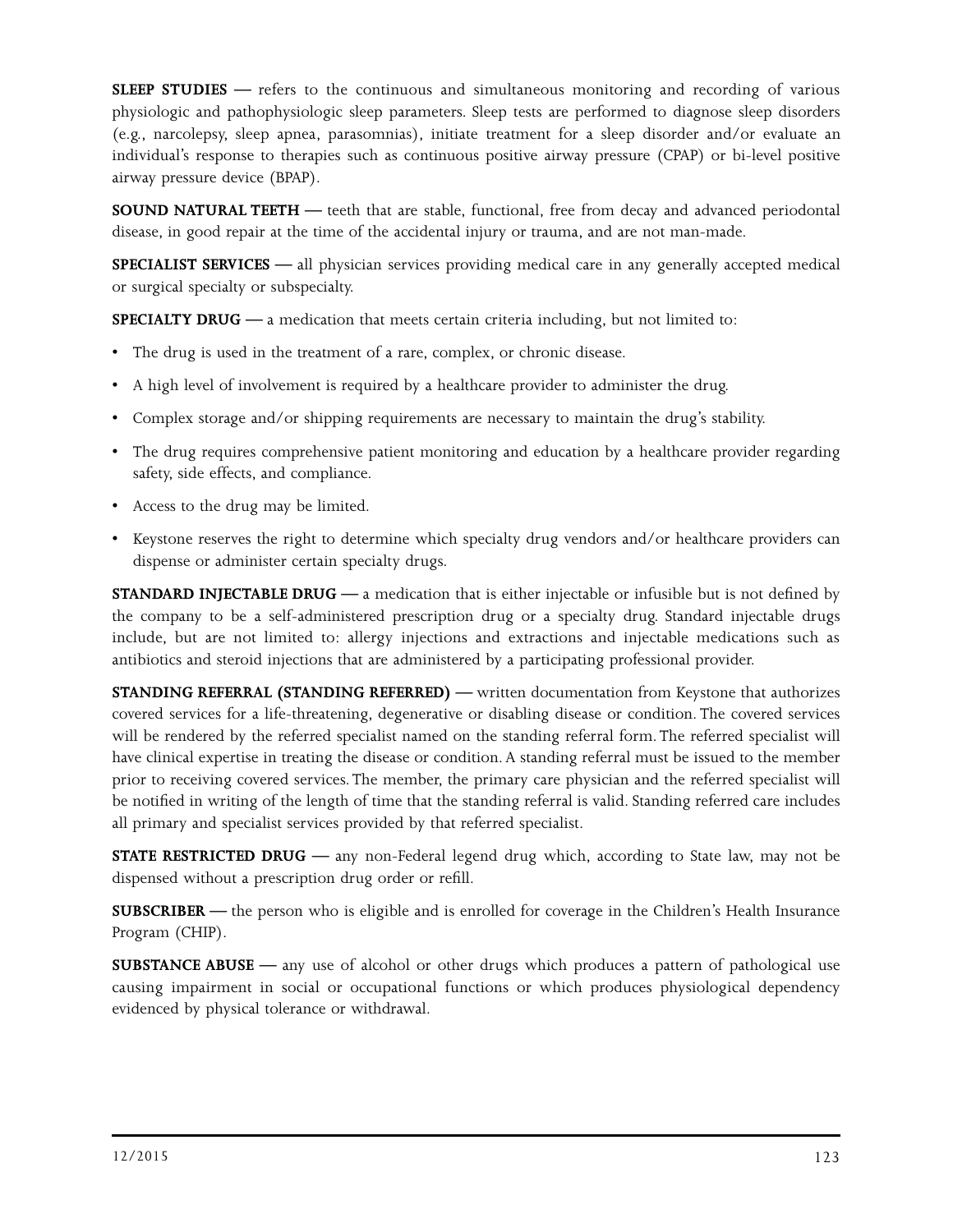**SUBSTANCE ABUSE TREATMENT FACILITY —** a facility which is licensed by the Pennsylvania Department of Health and has contracted with the behavioral health management company to provide covered services to members and that is primarily engaged in providing detoxification and rehabilitation treatment for substance abuse.

**SURGERY —** the performance of generally accepted operative and cutting procedures including specialized instrumentations, endoscopic examinations and other invasive procedures. Payment for surgery includes an allowance for related inpatient preoperative and postoperative care. Treatment of burns, fractures and dislocations are also considered surgery.

**THERAPY SERVICES —** the following services or supplies prescribed by a physician and used for the treatment of an illness or injury to promote the recovery of the member:

# **• Cardiac Rehabilitation Therapy**

Medically supervised rehabilitation program designed to improve a patient's tolerance for physical activity or exercise.

## **• Chemotherapy**

Treatment of malignant disease by chemical or biological antineoplastic agents, monoclonal antibodies, bone marrow stimulants, antiemetics, and other related biotech products.

## **• Dialysis**

Treatment of acute renal failure or chronic irreversible renal insufficiency for removal of waste materials from the body.

## **• Infusion Therapy**

The infusion of drug, hydration, or nutrition (parenteral or enteral) into the body by a healthcare provider. Infusion therapy includes all professional services, supplies, and equipment that are required to safely and effectively administer the therapy. Infusion may be provided in a variety of settings (e.g., home, office, outpatient) depending on the level of skill required to prepare the drug, administer the infusion, and monitor the member. The type of healthcare provider who can administer the infusion depends on whether the drug is considered to be a specialty drug infusion or a standard injectable drug infusion, as determined by Keystone.

# **• Orthoptic/Pleoptic Therapy**

Medically prescribed treatment for the correction of oculomotor dysfunction resulting in the lack of vision depth perception. Such dysfunction results from vision disorder, eye surgery, or injury. Treatment involves a program which includes evaluation and training sessions.

# **• Pulmonary Rehabilitation Therapy**

Multidisciplinary treatment which combines physical therapy with an educational process directed at stabilizing pulmonary diseases and improving functional status.

# **• Radiation Therapy**

The treatment of disease by x-ray, gamma ray, accelerated particles, mesons, neutrons, radium or radioactive isotopes, or other radioactive substances regardless of the method of delivery.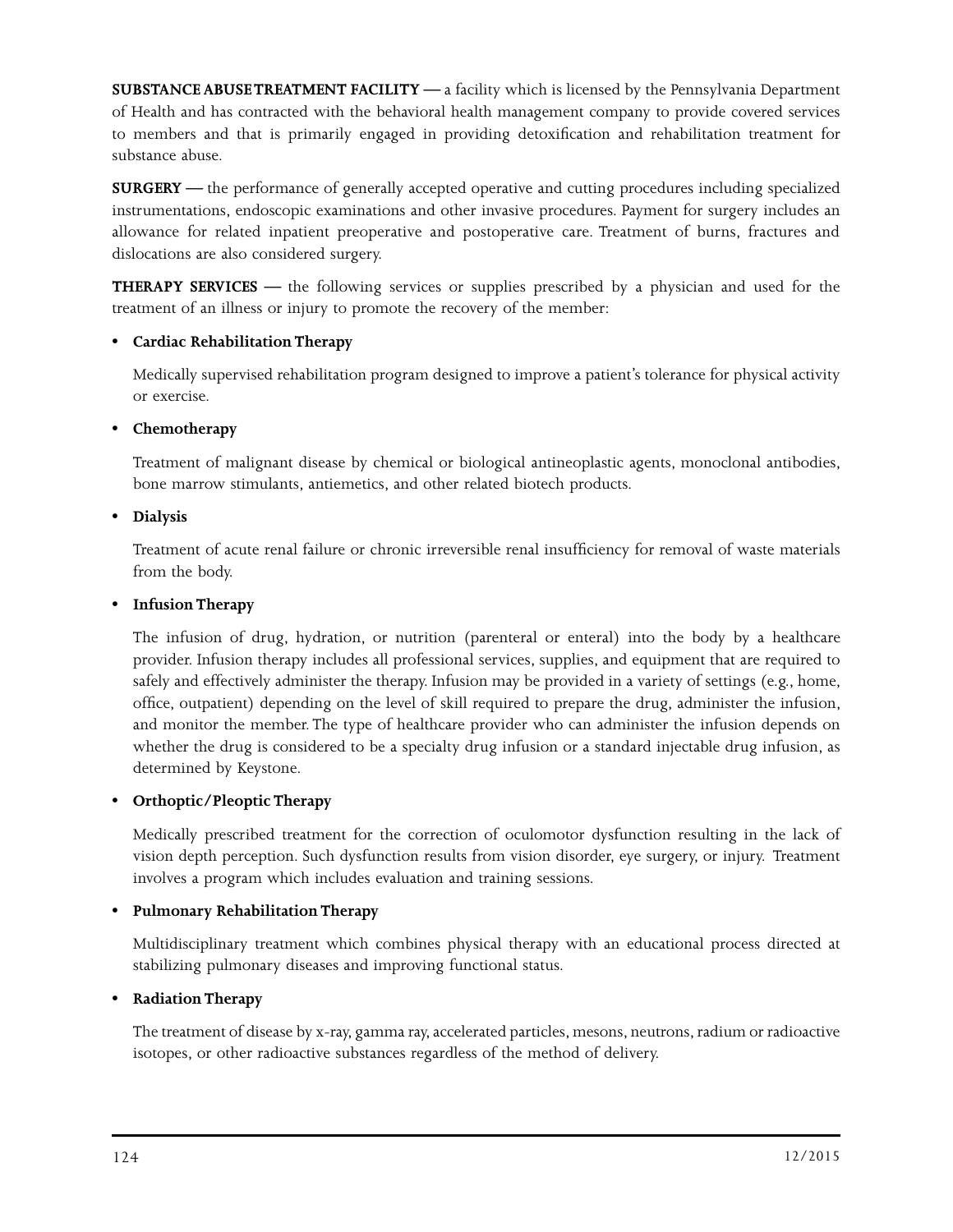## **• Respiratory Therapy**

Medically prescribed treatment of diseases or disorders of the respiratory system with therapeutic gases and vaporized medications delivered by inhalation.

## **• Speech Therapy**

Medically prescribed treatment of speech and language disorders due to disease, surgery, injury, congenital and developmental anomalies, or previous therapeutic processes that result in communication disabilities and/or swallowing disorders.

**URGENT CARE —** urgent care needs are for sudden illness or accidental injury that require prompt medical attention, but are not life-threatening and are not emergency medical conditions, when your child's primary care physician is unavailable. Examples of urgent care needs include stitches, fractures, sprains, ear infections, sore throats, rashes, x-rays that are not preventive care or follow-up care.

**URGENT CARE CENTER —** a participating facility provider designed to offer immediate evaluation and treatment for acute health conditions that require medical attention in a non-emergency situation that cannot wait to be addressed by your child's primary care physician's office or Retail Health Clinic. Urgent care is not the same as emergency services (see definition of **URGENT CARE** above).